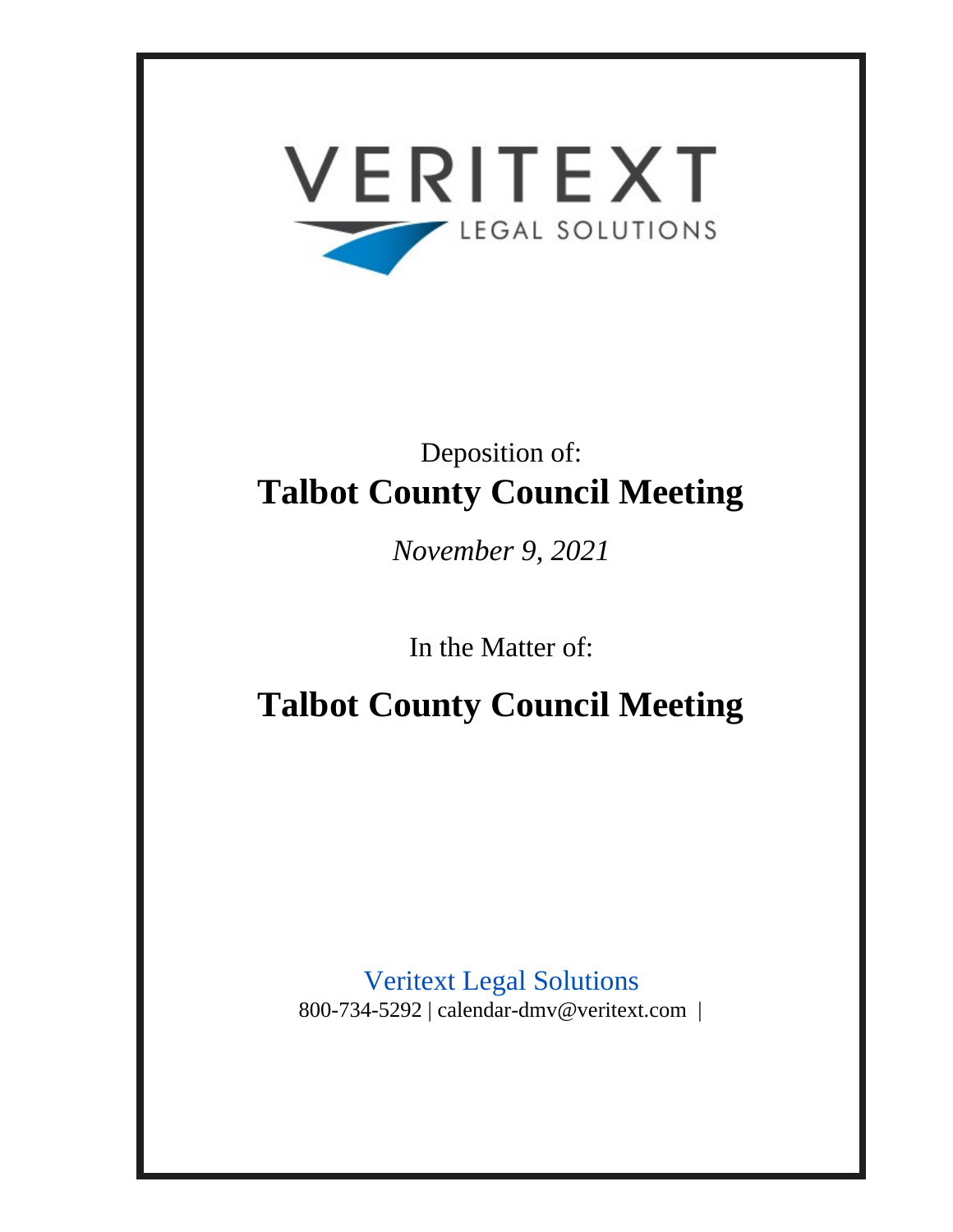|                | Page 1                                    |
|----------------|-------------------------------------------|
| $\mathbf 1$    | COUNTY COUNCIL OF TALBOT COUNTY, MARYLAND |
| $\overline{2}$ |                                           |
| 3              |                                           |
| 4              | Council Meeting                           |
| 5              |                                           |
| 6              |                                           |
| 7              | November 9, 2021; 6:00 p.m.               |
| $8\,$          |                                           |
| $\mathsf 9$    |                                           |
| 10             | Council Chambers, Easton, Maryland        |
| 11             |                                           |
| 12             |                                           |
| 13             |                                           |
| 14             | COUNCIL MEMBERS:                          |
| 15             |                                           |
|                | Pete Lesher                               |
| 16             |                                           |
|                | Frank Divilio                             |
| 17             |                                           |
|                | Corey W. Pack                             |
| 18             |                                           |
|                | Laura E. Price                            |
| 19             |                                           |
| 20             |                                           |
|                | Reported by                               |
| 21             | Diane Houlihan                            |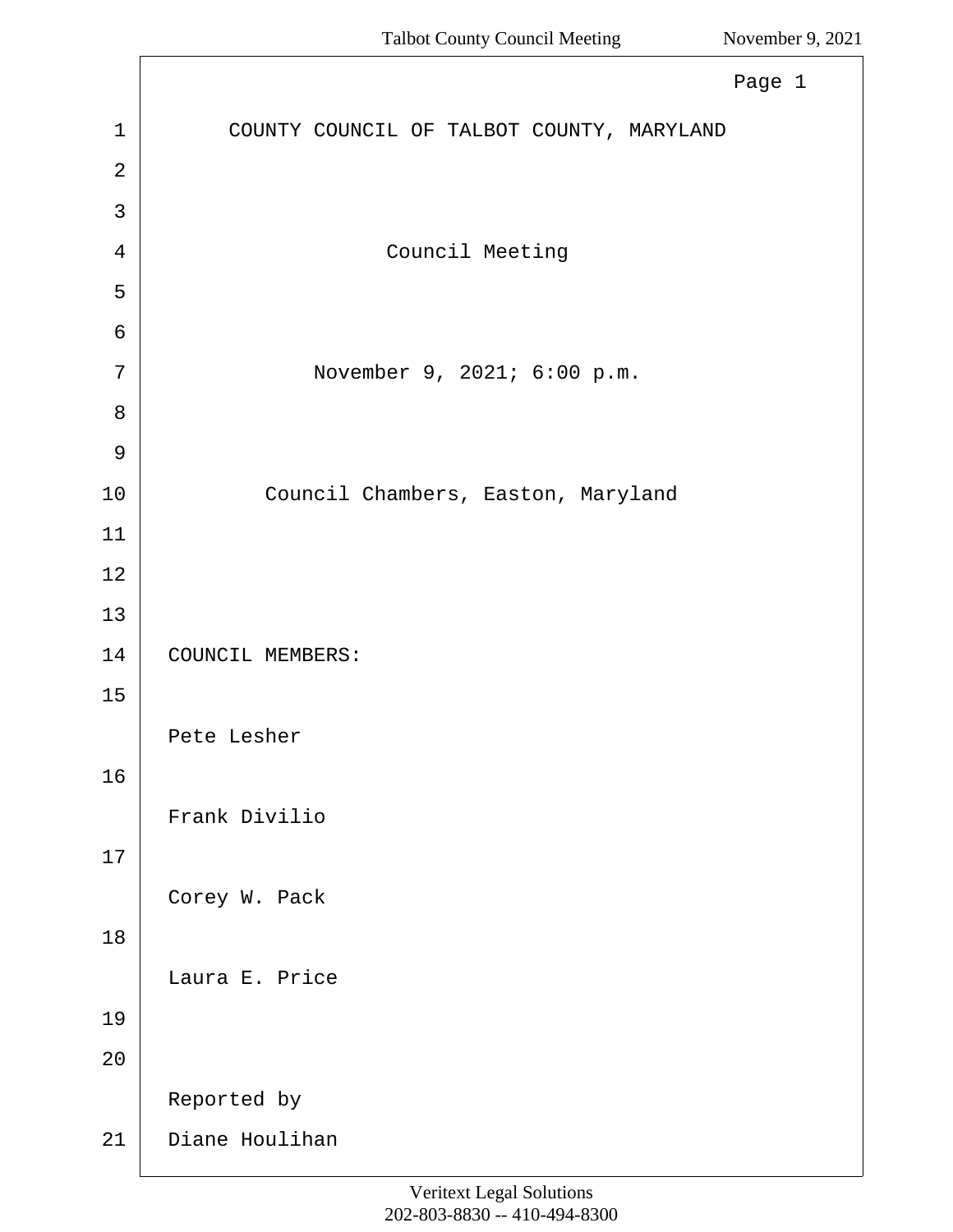|                | Page 2                                          |    | Page 4                                          |
|----------------|-------------------------------------------------|----|-------------------------------------------------|
| 1              | TRANSCRIPT OF PROCEEDINGS                       | 1  | that works, offering person-centered,           |
| $\overline{c}$ |                                                 | 2  | compassionate care, ensuring people dignity,    |
| 3              | MR. LESHER: I will call this meeting to         | 3  | choice, and quality of life.                    |
| 4              | order.                                          | 4  | And whereas, the hospice model involves an      |
| 5              | Mr. Callahan is absent, a planned absence       | 5  | interdisciplinary team-oriented approach to     |
| 6              | today. So I'm sitting in his seat today.        | 6  | treatment, including expert medical care,       |
| 7              | And we will start with an opening prayer        | 7  | quality symptom control, and comprehensive pain |
| 8              | by Mr. Divilio, followed by the Pledge, if you  | 8  | management as a foundation of care.             |
| 9              | will please rise.                               | 9  | And whereas, beyond providing physical          |
| 10             | (Prayer and Pledge of Allegiance.)              | 10 | treatment, hospice attends to the patient's     |
| 11             | MR. LESHER: Thank you, Mr. Divilio.             | 11 | emotional, spiritual, and family needs and      |
| 12             | Council has an agenda before it. Are            | 12 | provides family services like respite care and  |
| 13             | there any additions or deletions from the       | 13 | bereavement counseling.                         |
| 14             | agenda?                                         | 14 | And whereas, palliative care delivers           |
| 15             | MR. DIVILIO: Council President, Vice            | 15 | expertise to improve quality of life and relief |
| 16             | President Lesher, I would like to make a motion | 16 | from pain, can be provided at any time during   |
| 17             | to amend the agenda to remove item G under the  | 17 | an illness. And hospices are some of the best   |
| 18             | county manager's report and bring it back at a  | 18 | providers of community-based palliative care.   |
| 19             | later time.                                     | 19 | And whereas, a growing body of                  |
| 20             | MR. LESHER: Do we have a second to do so? 20    |    | peer-reviewed research indicates that timely    |
| 21             | MS. PRICE: No objection.                        | 21 | access to hospice and palliative care can       |
|                | Page 3                                          |    | Page 5                                          |
| 1              | MR. PACK: No objection.                         | 1  | decrease hospitalizations and emergency room    |
| 2              | MR. LESHER: If there's no objection, the        | 2  | visits and increase quality of life for         |
| 3              | chair will move that the amended agenda be      | 3  | patients and family caregivers.                 |
| 4              | approved by unanimous consent.                  | 4  | And whereas, every year more than one and       |
| 5              | Council has disbursements for November 2nd      | 5  | a half million Americans living with            |
| 6              | and November 9th. Are there any questions       | 6  | life-limiting illness and their families        |
| 7              | regarding the disbursements? Hearing none, the  | 7  | receive care from the nation's hospice programs |
| 8              | chair moves that the disbursements be approved  | 8  | and communities throughout the United States.   |
| 9              | by unanimous consent.                           | 9  | And whereas, hospice and palliative care        |
| 10             | And next we have a proclamation for             | 10 | organizations are advocates and educators that  |
| 11             | National Hospice and Palliative Care Month.     | 11 | advanced care planning that help individuals    |
| 12             | And if the secretary will read the proclamation | 12 | make decisions about the care they want.        |
| 13             | in the record, please.                          | 13 | And whereas, the Centers for Medicare and       |
| 14             | SECRETARY: Proclamation, National Hospice       | 14 | Medicaid Services have pledged to put patients  |
| 15             | and Palliative Care Month November 2021.        | 15 | first in all of its programs, including         |
| 16             | Whereas, for more than 40 years, hospice        | 16 | hospice, ensuring a coordinated and patient led |
| 17             | has helped provide comfort and dignity to       | 17 | approach to care, protecting patient choice and |
| 18             | millions of people, allowing them to spend      | 18 | access to individualized services based on a    |
| 19             | their final months at home surrounded by their  | 19 | patient's unique care needs and wishes.         |
| 20             | loved ones. And as Medicare's first proven      | 20 | Now, therefore, be it resolved that we,         |
| 21             | coordinated care model, hospice is a program    | 21 | the County Council of Talbot County, do here    |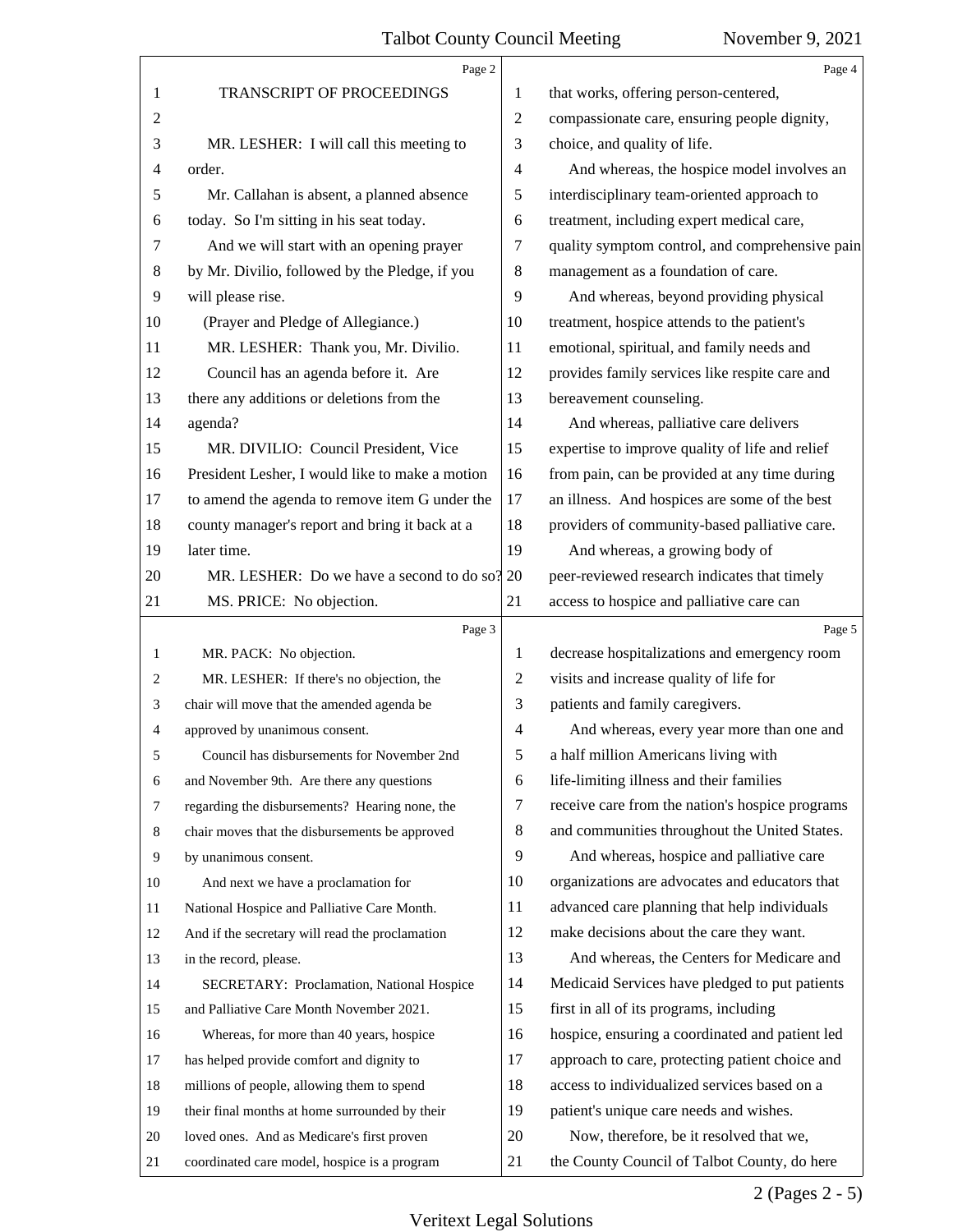|    | Page 6                                         |                | Page 8                                          |
|----|------------------------------------------------|----------------|-------------------------------------------------|
| 1  | proclaim November 2021 as National Hospice And | 1              | MS. CRANFORD: That's fine.                      |
| 2  | Palliative Care Month in Talbot County,        | $\overline{c}$ | MR. LESHER: The voice of experience over        |
| 3  | encourage citizens to increase their           | 3              | here.                                           |
| 4  | understanding and awareness of care at the end | 4              | MR. PACK: And then we'll bring you guys         |
| 5  | of life, and to observe this month with        | 5              | up.                                             |
| 6  | appropriate activities and programs.           | 6              | MS. CRANFORD: They scattered.                   |
| 7  | Given under our hands in the great seal of     | 7              | MR. PACK: I gave them a way out. I'm            |
| 8  | Talbot County this 9th day of November in the  | 8              | sorry.                                          |
| 9  | year of our Lord 2021.                         | 9              | MS. CRANFORD: We brought our team with          |
| 10 | MR. PACK: So moved.                            | 10             | us. You know we are a part of an                |
| 11 | MR. LESHER: Thank you. Do we have a            | 11             | interdisciplinary team that takes care of our   |
| 12 | motion --                                      | 12             | patients.                                       |
| 13 | MR. PACK: So moved.                            | 13             | We helped over 300 hospice patients last        |
| 14 | MR. LESHER: -- to move the proclamation?       | 14             | year and over 105 on palliative care.           |
| 15 | MR. DIVILIO: Second.                           | 15             | Talbot Hospice is an integral part of this      |
| 16 | MR. LESHER: Madam Secretary, if you would      | 16             | community. And you guys are a great support to  |
| 17 | call the roll.                                 | 17             | us in everything that we do here. We have a     |
| 18 | SECRETARY: Mr. Lesher.                         | 18             | home-based care that Dawn runs. We have the     |
| 19 | MR. LESHER: Aye.                               | 19             | in-house hospice, which we have 12 beds, as you |
| 20 | SECRETARY: Mr. Divilio.                        | 20             | well know, which we had to during COVID tamp    |
| 21 | MR. DIVILIO: Aye.                              | 21             | down a little bit. But we're back up to         |
|    | Page 7                                         |                | Page 9                                          |
| 1  | SECRETARY: Ms. Price.                          | 1              | running 12 beds and running full speed ahead.   |
| 2  | MS. PRICE: Aye.                                | 2              | I'm happy to answer anything that I can if      |
| 3  | SECRETARY: Mr. Pack.                           | 3              | you have any questions.                         |
| 4  | MR. PACK: Aye.                                 | 4              | MR. LESHER: I had I think just pre-COVID        |
| 5  | MR. LESHER: And who do we have here with 5     |                | the opportunity to tour the expanded            |
| 6  | this? Mr. Divilio will present this. Anybody   | 6              | facilities. And what Talbot has here both in    |
| 7  | who is with Mia Cranford and anybody who cares | $\tau$         | terms of its facilities and its services is     |
| 8  | to accompany you up here to talk about your    | 8              | something truly exceptional.                    |
| 9  | work.                                          | 9              | And I have a relation who is dealing with       |
| 10 | MS. CRANFORD: Thank you for having us          | 10             | end of life care out in California. And not     |
| 11 | here today. We have brought our team with us.  | 11             | everybody has the resources available that      |
| 12 | MR. PACK: Why don't you take a seat            | 12             | Talbot Hospice offers here.                     |
| 13 | first.                                         | 13             | So we truly value the work we do and know       |
| 14 | MS. CRANFORD: Take a seat?                     | 14             | what a gem Talbot Hospice is to the Talbot      |
| 15 | MR. PACK: And then you can go ahead and        | 15             | County community.                               |
| 16 | address Council. Get behind her. And then      | 16             | MS. CRANFORD: Thank you. Our nurses hold        |
| 17 | we'll bring you guys up for a photo. How about | 17             | people's hands. And one day somebody will hold  |
| 18 | we do that? That way we can get you at the     | 18             | their hand. And that's how they look at it.     |
| 19 | mike and hear your responses appropriately.    | 19             | They're walking people home.                    |
| 20 | I'm sorry, Mr. Lesher. I just want to          | 20             | MR. PACK: I would echo what Mr. Lesher          |
| 21 | MR. LESHER: Thank you.                         | 21             | just said. Thank you all for all that you do    |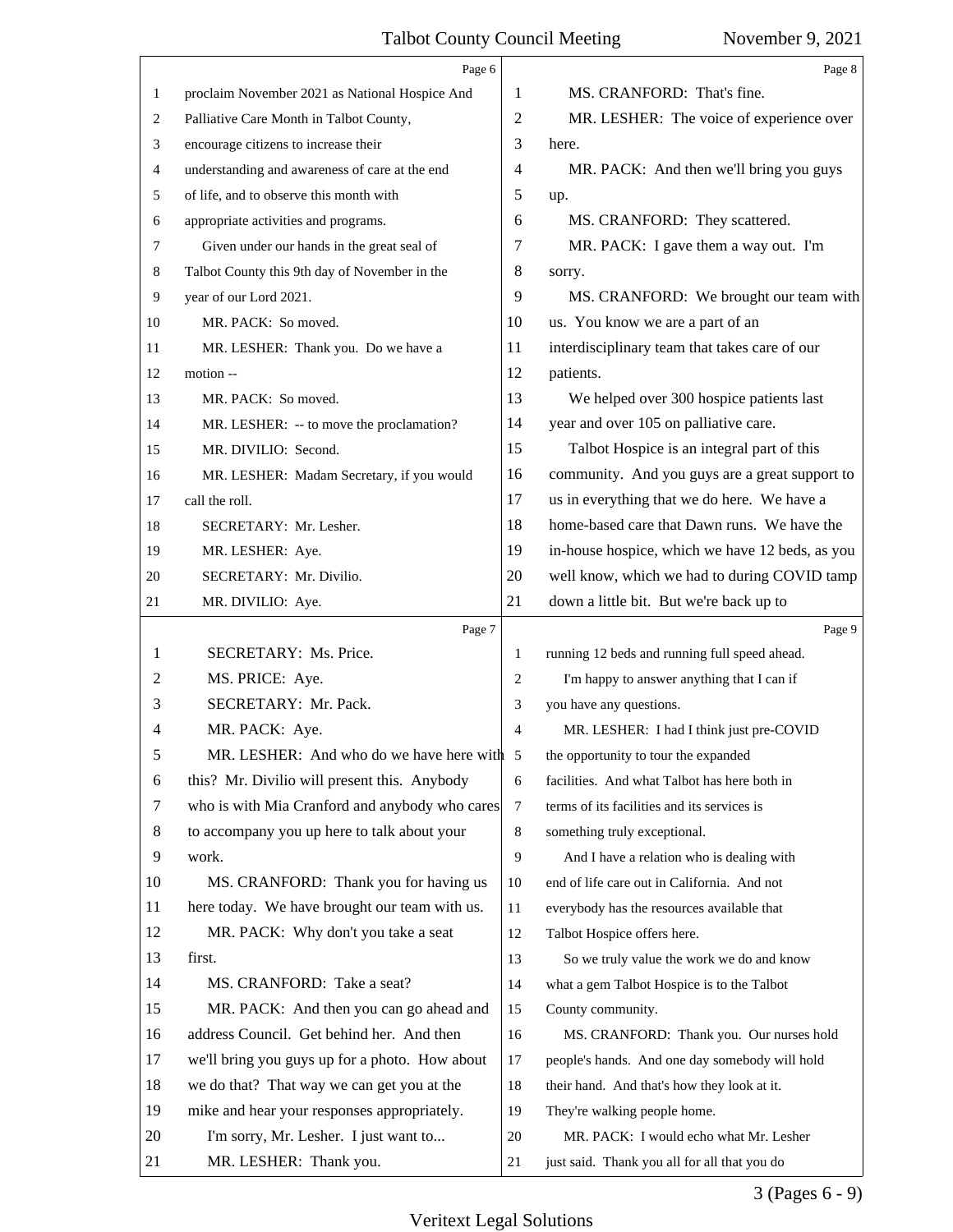|    | Page 10                                             |                | Page 12                                         |
|----|-----------------------------------------------------|----------------|-------------------------------------------------|
| 1  | for the families that you care for and as well      | 1              | clinical home care manager.                     |
| 2  | as for your patients to make sure to welcome        | 2              | MS. CORBIN: Tracy Corbin, human                 |
| 3  | them home in their final stage of life here.        | 3              | resources.                                      |
| 4  | My 15 years on the Council, this is one of          | $\overline{4}$ | MS. MURRAY: Megan Murray. Sorry.                |
| 5  | those resolutions that I've always looked           | 5              | Volunteer and pathways coordinator.             |
| 6  | forward to presenting because my mother as well     | 6              | MS. BLACKISTON: Ginni Blackiston. I'm the       |
| 7  | was in hospice care back in 1999. And I know        | 7              | palliative care coordinator.                    |
| 8  | how closely my family relied on those nurses        | 8              | MS. HALL: And Colby Hall. I'm the               |
| 9  | and the staff to put us at ease. So I know          | 9              | clinical manager of the Hospice House.          |
| 10 | what families go through during the very            | 10             | MR. PACK: Thank you.                            |
| 11 | difficult and sensitive time.                       | 11             | MS. CRANFORD: I'm Mia Cranford. I'm the         |
| 12 | So thank you ladies very much for doing             | 12             | director of development.                        |
| 13 | this here. We really appreciate it. And I           | 13             | MS. PRICE: I had experience with my             |
| 14 | know the families here in Talbot County do as       | 14             | grandmother. It's been a long time. It's been   |
| 15 | well.                                               | 15             | ten years.                                      |
| 16 | MS. CRANFORD: We have run a year-long               | 16             | But I just remember at the end of her life      |
| 17 | campaign that we are running again called Know      | 17             | and she had been in the nursing homes. And      |
| 18 | Us Before You Need Us. We are big advocates of 18   |                | while they try, they just don't have the same I |
| 19 | people who aren't even in the thought process       | 19             | guess resources that you all do. And it was     |
| 20 | of hospice of learning about us because             | 20             | such a blessing. We knew it was sad. But when   |
| 21 | sometimes when you are in the moment, you can't  21 |                | she got moved there, the end was so much more   |
|    |                                                     |                |                                                 |
|    | Page 11                                             |                | Page 13                                         |
| 1  | really comprehend everything that you need to       | 1              | special.                                        |
| 2  | know.                                               | 2              | And I was always amazed at the heart that       |
| 3  | And so anytime that we can bring awareness          | 3              | people have to do this 365 days a year, the     |
| 4  | to what we do when people are not needing us,       | $\overline{4}$ | volunteers that you have in there. I mean it's  |
| 5  | then when they do need us, they're able to          | 5              | one thing when it's your job, but the           |
| 6  | recall things that they passively learned.          | 6              | compassion that they have, and it's not even    |
| 7  | And we put a booklet together that I will           | $\tau$         | their own family member, just really touched my |
| 8  | actually send each of you a copy that will          | 8              | heart when she was there. And it's been about   |
| 9  | help. It's all stories of different people          | 9              | ten years.                                      |
| 10 | that have gone through hospice. And they're         | 10             | But I'm very appreciative for what you do       |
| 11 | really great because people learn through           | 11             | there. So thank you very much.                  |
| 12 | stories and through other people's experiences.     | 12             | MS. CRANFORD: Thank you. We are blessed         |
| 13 | And we think it helps people to know us before      | 13             | with volunteers that are amazing and our CNAs   |
| 14 | you need us.                                        | 14             | and our nurses, our staff is. We're blessed.    |
| 15 | MR. PACK: Before Mr. Divilio, could I               | 15             | Thank you.                                      |
| 16 | ask, if you wouldn't mind, identifying the          | 16             | MS. PRICE: It's a gift.                         |
| 17 | people that are with you?                           | 17             | MS. CRANFORD: It is a gift.                     |
| 18 | MS. CRANFORD: Sure. Actually I'm going              | 18             | MR. DIVILIO: I served on Hospice of Queen       |
| 19 | to ask each of them.                                | 19             | Anne's basically when it was Hospice of Queen   |
| 20 | Go ahead.                                           | 20             | Anne's on their board. So it gave me a good     |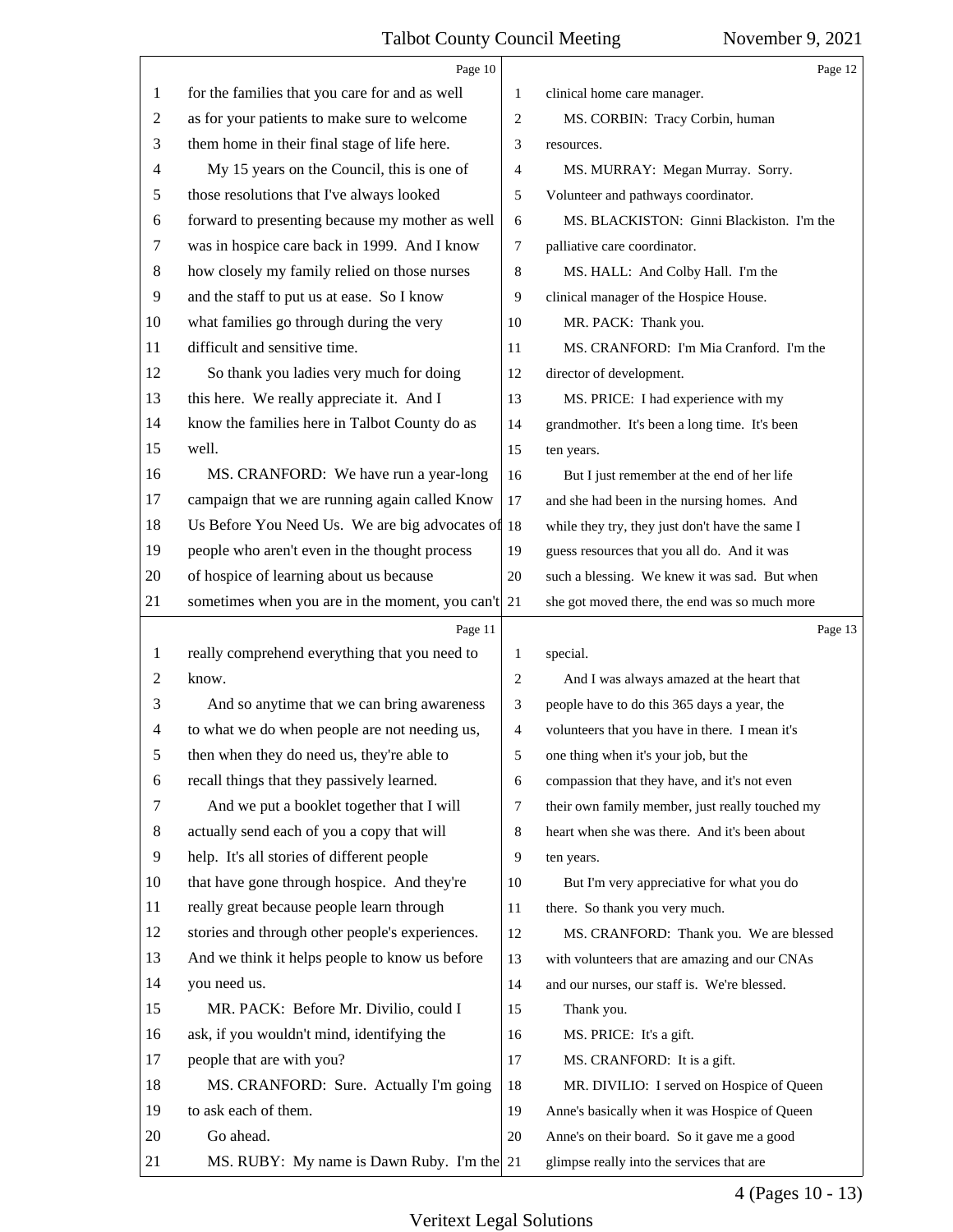|                | Page 14                                         |                | Page 16                                         |
|----------------|-------------------------------------------------|----------------|-------------------------------------------------|
| 1              | provided.                                       | 1              | MR. DIVILIO: So thank you.                      |
| 2              | And I like to go back to Joe Gamble's           | $\mathfrak{2}$ | MS. CRANFORD: Appreciate it.                    |
| 3              | example of this community being a wagon wheel   | 3              | MR. DIVILIO: All right. Do the photo            |
| 4              | and everybody is a spoke in it.                 | $\overline{4}$ | now.                                            |
| 5              | And thinking through hospice and going to       | 5              | MS. CRANFORD: Now we can do the photo.          |
| 6              | your website, I love that one of the things it  | 6              | MR. LESHER: Bring you guys up and get the       |
| 7              | says on there is nobody ever knows when to call | 7              | proclamation presented to you.                  |
| 8              | hospice, when to reach out. And it says right   | 8              | MR. STAMP: Head right up front.                 |
| 9              | on there if you've come here, then it's time to | 9              | MS. CRANFORD: Should we go up here?             |
| 10             | call us. And I think that that means a lot to   | 10             | Okay.                                           |
| 11             | the community that you're there for that and in | 11             | MR. STAMP: Put your smiles on. Want me          |
| 12             | all types of care. In the bereavement as well   | 12             | to take a picture with your camera as well?     |
| 13             | for the families. It's not just the patients.   | 13             | MS. CRANFORD: Would you, yes.                   |
| 14             | And I think that that's incredibly important to | 14             | MR. STAMP: Sure. Good. In a little bit.         |
| 15             | make sure that we get that word out.            | 15             | There we go. Perfect. Okay. Perfect. One        |
| 16             | Because hospice care, you take care of all      | 16             | more.                                           |
| 17             | walks of life, young and old. I know            | 17             | Beautiful group of people. Great. Thank         |
| 18             | Dr. Griffith is even on your website with a     | 18             | you.                                            |
| 19             | video talking about the children and the effect | 19             | MS. CRANFORD: Thank you.                        |
| 20             | that had on them and the bereavement counseling | 20             | MS. RUBY: Thank you very much.                  |
| 21             | that's provided.                                | 21             | MR. PACK: Thank you, ladies.                    |
|                |                                                 |                |                                                 |
|                | Page 15                                         |                | Page 17                                         |
| 1              | So I greatly appreciate the service that        | 1              | MS. CORBIN: Thank you.                          |
| $\overline{2}$ | you provide, and I know that you have one of    | 2              | MS. MURRAY: Thank you all.                      |
| 3              | the most challenging jobs there as well because | 3              | MS. BLACKISTON: Thank you very much.            |
| $\overline{4}$ | these services are not always covered by        | 4              | MS. HALL: Thank you.                            |
| 5              | insurance. So it does take private donations    | 5              | MR. LESHER: Thank you.                          |
| 6              | to continue the great care that you provide.    | 6              | And next we have a proclamation for Animal      |
| 7              | And I just can't think of a more worthy         | 7              | Shelter Appreciation Week. Madam Secretary, if  |
| 8              | cause than taking care of our dying citizens    | 8              | you'll read the proclamation into the record.   |
| 9              | that are here. So thank you for all of your     | 9              | SECRETARY: Proclamation, National Animal        |
| 10             | efforts that you do.                            | 10             | Shelter Appreciation Week, November 7th through |
| 11             | And of course, I read the obituaries every      | 11             | the 13, 2021.                                   |
| 12             | single day. It doesn't surprise me how many     | 12             | Whereas, animal shelters are vital              |
| 13             | people receive hospice care and like to         | 13             | resources to communities throughout the United  |
| 14             | recognize you in that. In the little bit of     | 14             | States, serving as a safe haven for animals, a  |
| 15             | history of their life, the family is            | 15             | great place to adopt a new family pet, and as a |
| 16             | recognizing you because you've done such a      | 16             | place which provides critical services,         |
| 17             | wonderful job taking care of them. And I think  | 17             | including reuniting lost pets with their        |
| 18             | that that right there says the biggest          | 18             | owners, teaching children to care about         |
| 19             | statement of all of how well the care is        | 19             | animals, offering spay neuter services to help  |
| 20             | provided.                                       | 20             | reduce the pet overpopulation, and              |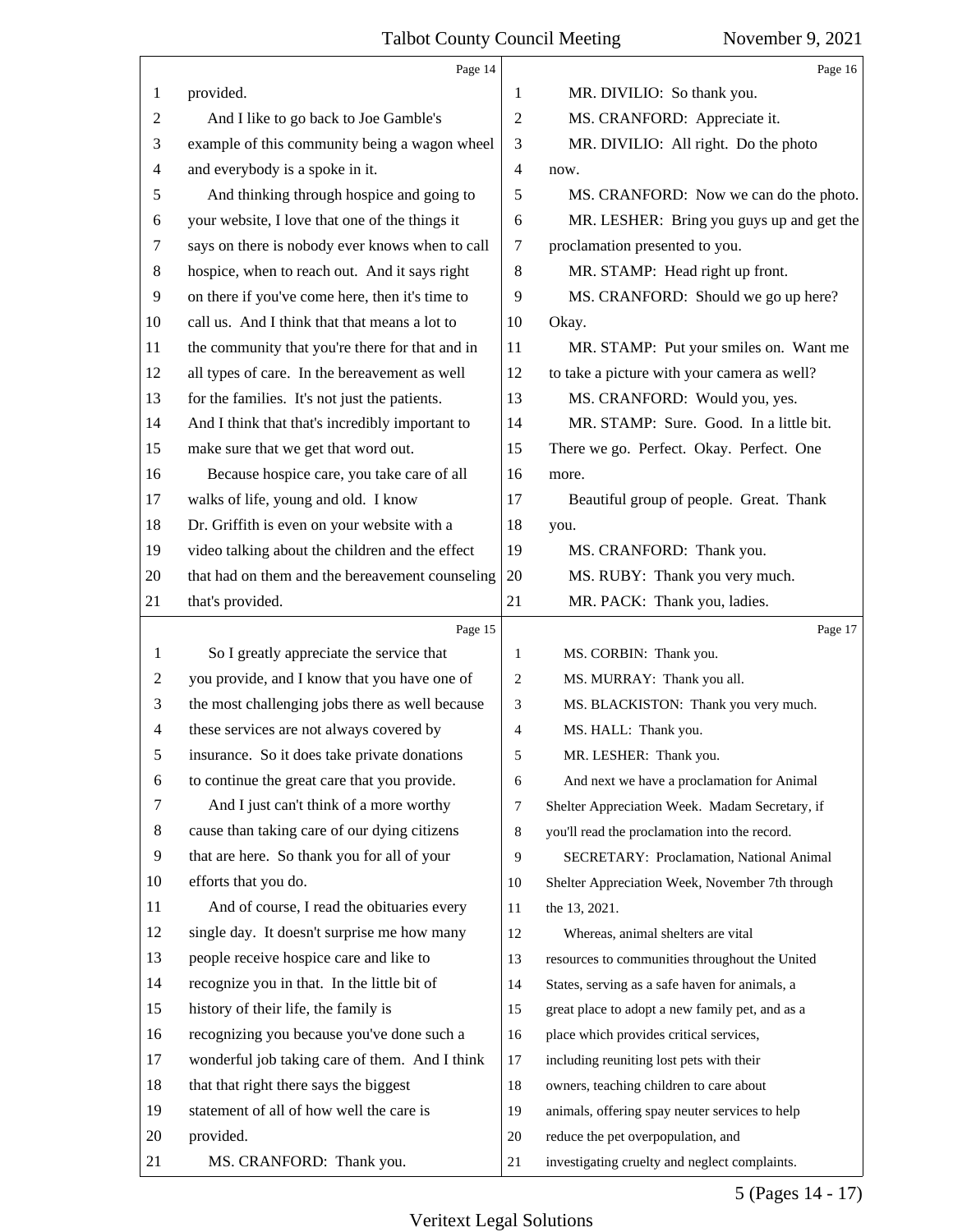|                | Page 18                                         |                | Page 20                                         |
|----------------|-------------------------------------------------|----------------|-------------------------------------------------|
| 1              | And whereas, of the estimated six to            | 1              | MR. DIVILIO: Aye.                               |
| 2              | 8 million homeless animals that seek refuge in  | $\overline{2}$ | SECRETARY: Ms. Price.                           |
| 3              | the 3,500 mostly nonprofit animal shelters in   | 3              | MS. PRICE: Aye.                                 |
| 4              | the United States each year, only approximately | 4              | SECRETARY: Mr. Pack.                            |
| 5              | half are adopted. And of the 63 percent of      | 5              | MR. PACK: Aye.                                  |
| 6              | American households which include pets, fewer   | 6              | MR. LESHER: And Ms. Quimby, would you           |
| 7              | than 20 percent of those pets were adopted from | 7              | like to come forward and speak about            |
| 8              | shelters.                                       | $\,8\,$        | MS. CRANKSHAW-QUIMBY: Sure.                     |
| 9              | And whereas, National Animal Shelter            | 9              | MR. LESHER: Hospice. No. If you would           |
| 10             | Appreciation Week is the perfect opportunity to | 10             | like to speak about Talbot Humane.              |
| 11             | become acquainted with local animal shelters by | 11             | MS. CRANKSHAW-QUIMBY: Talbot Humane.            |
| 12             | adopting a pet and giving it a second chance by | 12             | Although hospice is very important in my        |
| 13             | being a responsible pet owner and not letting   | 13             | family. My mother is one of those volunteers.   |
| 14             | your pet run loose, spaying or neutering, and   | 14             | And I agree, I don't know how they do what they |
| 15             | providing the pet with an identification collar | 15             | do.                                             |
| 16             | or microchipping in the event it does get lost  | 16             | Thank you for acknowledging National            |
| 17             | and by donating supplies and funding to the     | 17             | Animal Shelter Appreciation Week. This is       |
| 18             | shelters, which depend on the support of the    | 18             | actually one of my favorite times of year       |
| 19             | community in their efforts to help the animals  | 19             | because it gives me a reason to celebrate my    |
| 20             | in their care.                                  | 20             | staff every day this week with treats and       |
| 21             | Now, therefore, be it resolved that we,         | 21             | prizes and things that we get donated. They do  |
|                | Page 19                                         |                |                                                 |
|                |                                                 |                | Page 21                                         |
| 1              | the County Council of Talbot County, do hereby  | 1              | a lot of work. 365 days a year we have staff    |
| 2              | proclaim November 7th through the 13, 2021, as  | $\overline{2}$ | on duty. And it's important for our community   |
| 3              | National Animal Shelter Appreciation Week in    | 3              | to realize that. And we appreciate you          |
| $\overline{4}$ | Talbot County, recognize the important role of  | $\overline{4}$ | acknowledging the need and the importance of a  |
| 5              | local animal shelters in our communities and    | 5              | humane and progressive shelter in our           |
| 6              | the hardworking individuals who are employed or | 6              | community.                                      |
| 7              | volunteer there, and encourage citizens to      | 7              | I wanted to share some trends with you.         |
| 8              | support the local animal shelter in their       | $\,8\,$        | Of course, when I was here in July, I gave you  |
| 9              | community.                                      | 9              | the fiscal year numbers.                        |
| 10             | Given under our hands in the great seal of      | 10             | So the first quarter of this fiscal year,       |
| 11             | Talbot County this 9th of November in the year  | 11             | our intake is up by 20 percent from last year.  |
| 12             | of our Lord 2021.                               | 12             | But that was expected. Last year was an         |
| 13             | MR. PACK: So moved.                             | 13             | anomaly of low intake animals. And this is a    |
| 14             | MR. LESHER: Thank you, Mr. Pack.                | 14             | trend across the country. It's in line with     |
| 15             | MR. DIVILIO: Second.                            | 15             | pre-COVID. So we're not concerned about those   |
| 16             | MR. LESHER: We have a motion and second. 16     |                | numbers.                                        |
| 17             | Madam Secretary, if you would call the roll,    | 17             | You may have heard about animals being          |
| 18             | please.                                         | 18             | surrendered in droves after COVID, people are   |
| 19             | SECRETARY: Mr. Lesher.                          | 19             | dumping animals in shelters. We have seen no    |
| 20             | MR. LESHER: Aye.                                | 20             | evidence of that here. And across the country,  |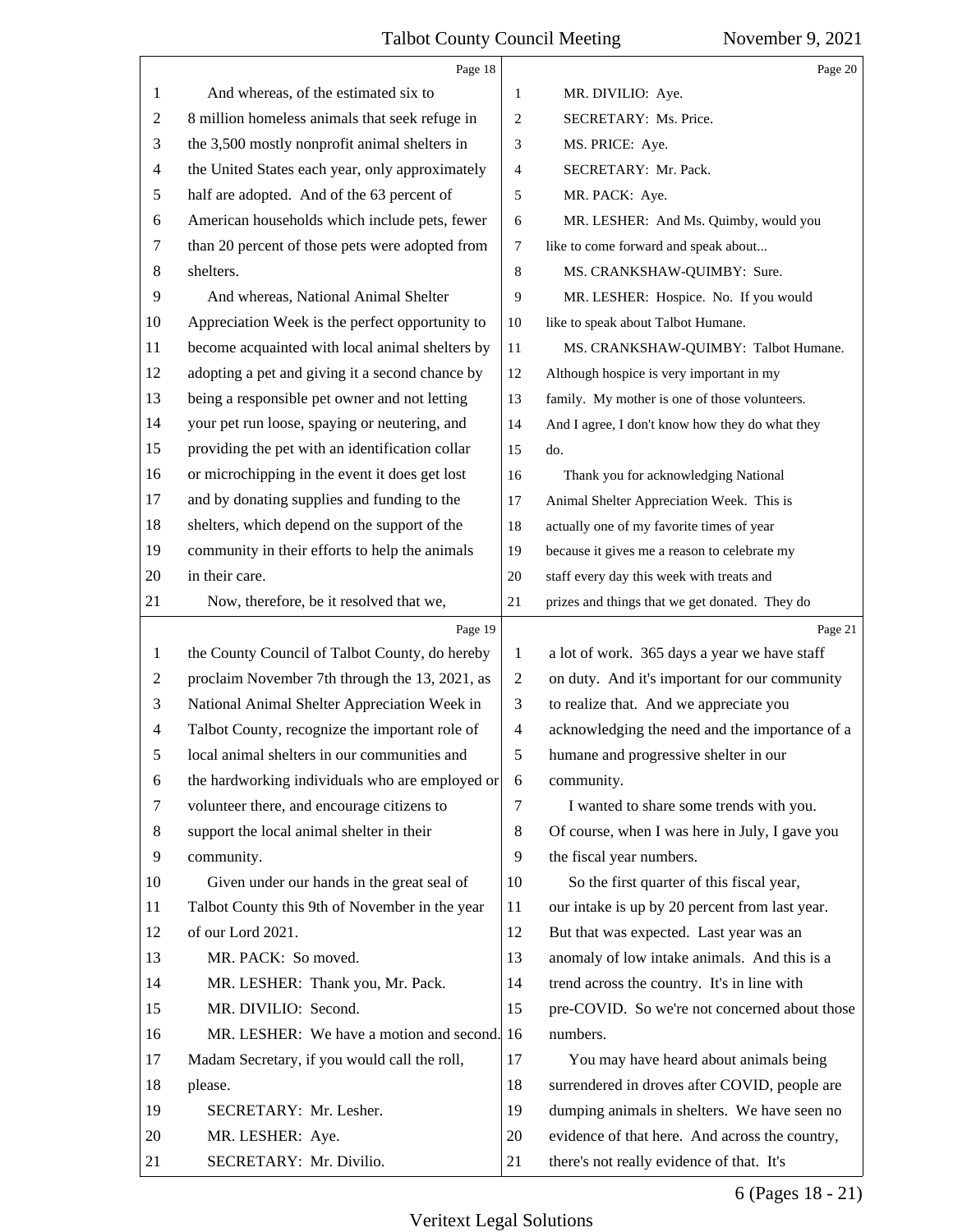|                | Page 22                                         |                | Page 24                                        |
|----------------|-------------------------------------------------|----------------|------------------------------------------------|
| 1              | sensational to say that, but we're not really   | 1              | train indoor pets, litter pan issues, behavior |
| 2              | seeing that.                                    | $\overline{2}$ | assistance, medical intervention for acute     |
| 3              | We're seeing more surrenders because of         | 3              | needs to place contact our office. That's what |
| 4              | housing issues because of the lift on the       | $\overline{4}$ | we are here for. Those programs have helped us |
| 5              | moratorium of evictions. So we're seeing other  | 5              | reduce intake in the shelter. We are           |
| 6              | problems, but it's not people just tired of     | 6              | estimating over the past two years,            |
| 7              | pets.                                           | 7              | approximately 200 animals did not enter our    |
| $8\,$          | Our current shelter population is 122           | 8              | shelter because of this program.               |
| 9              | animals, 105 felines, 13 canines, four small    | 9              | To give you a little numbers for this          |
| 10             | mammals, and of course, our office bird. And    | 10             | calendar year, January to October, 719         |
| 11             | we have 23 animals in foster care. This is in   | 11             | citizen-owned pets were spayed and neutered,   |
| 12             | line with normal time this year. This is our    | 12             | 321 shelter pets were spayed and neutered, 100 |
| 13             | highest time for especially cats. So please     | 13             | citizen-owned pets received above and beyond   |
| 14             | come adopt. There is no adoption fee for        | 14             | care, such as tooth extractions, (inaudible)   |
| 15             | felines.                                        | 15             | removals during the spay neuter surgeries. We  |
| 16             | Our animal control, we have one officer         | 16             | had 21 feline behavioral consultations, six    |
| 17             | again right now, one officer. Thank goodness    | 17             | canine behavioral consultations, 17 above and  |
| 18             | for Officer Gonzalez. And I am the other        | 18             | beyond vet procedures were provided, and we    |
| 19             | officer right now when I need to go out on the  | 19             | microchipped 723 animals. So we're hoping to   |
| 20             | road. 119 initial complaints. That does not     | 20             | end strong this calendar year. And those       |
| 21             | include public assistance, delivering food to   | 21             | numbers obviously will continue to grow.       |
|                | Page 23                                         |                | Page 25                                        |
| $\mathbf{1}$   | people, transportation of animals to the vet.   | 1              | Our microchips are only \$10. We encourage     |
| $\overline{c}$ | And we are searching for another officer. So    | 2              | the public to have your pet microchipped and   |
| 3              | if anybody out there would like to apply,       | 3              | keep that information up to date because if we |
| 4              | please do.                                      | $\overline{4}$ | don't have a number, we can't reach you,       |
| 5              | We have seen an increase in complaints of       | 5              | microchip is useless.                          |
| 6              | cruelty and neglect. And this, again, is        | 6              | MS. PRICE: While I'm thinking of it, can       |
| 7              | something that we're seeing as a trend across   | 7              | I ask you the question right now?              |
| 8              | the area and country. The concerns of mental    | 8              | MS. CRANKSHAW-QUIMBY: Sure.                    |
| 9              | health, domestic changes from the pandemic, and | 9              | MS. PRICE: What information is in the          |
| 10             | stressors are all theories why this is          | 10             | microchip? Just a phone number or is there an  |
| 11             | happening. Our goal is to do what we can to     | 11             | address tied to it? What actually goes into    |
| 12             | ensure people have the skills they need if they | 12             | it?                                            |
| 13             | need help.                                      | 13             | MS. CRANKSHAW-QUIMBY: So it's actually         |
| 14             | We often hear people when they talk about       | 14             | just a sequence of numbers. We call a number.  |
| 15             | an animal being neglected, it's often people    | 15             | They'll give us the information. They usually  |
| 16             | don't know where to turn or what programs are   | 16             | won't give the public, if somebody finds your  |
| 17             | out there to help them.                         | 17             | $\log -$                                       |
| 18             | So our intervention program has really          | 18             | MS. PRICE: -- has to change it.                |
| 19             | been life changing for the animals here on the  | 19             | MS. CRANKSHAW-QUIMBY: Yes. You just go         |
| 20             |                                                 |                | online to whatever microchip you have. We can  |
|                | midshore. We encourage residents who are in     | 20             |                                                |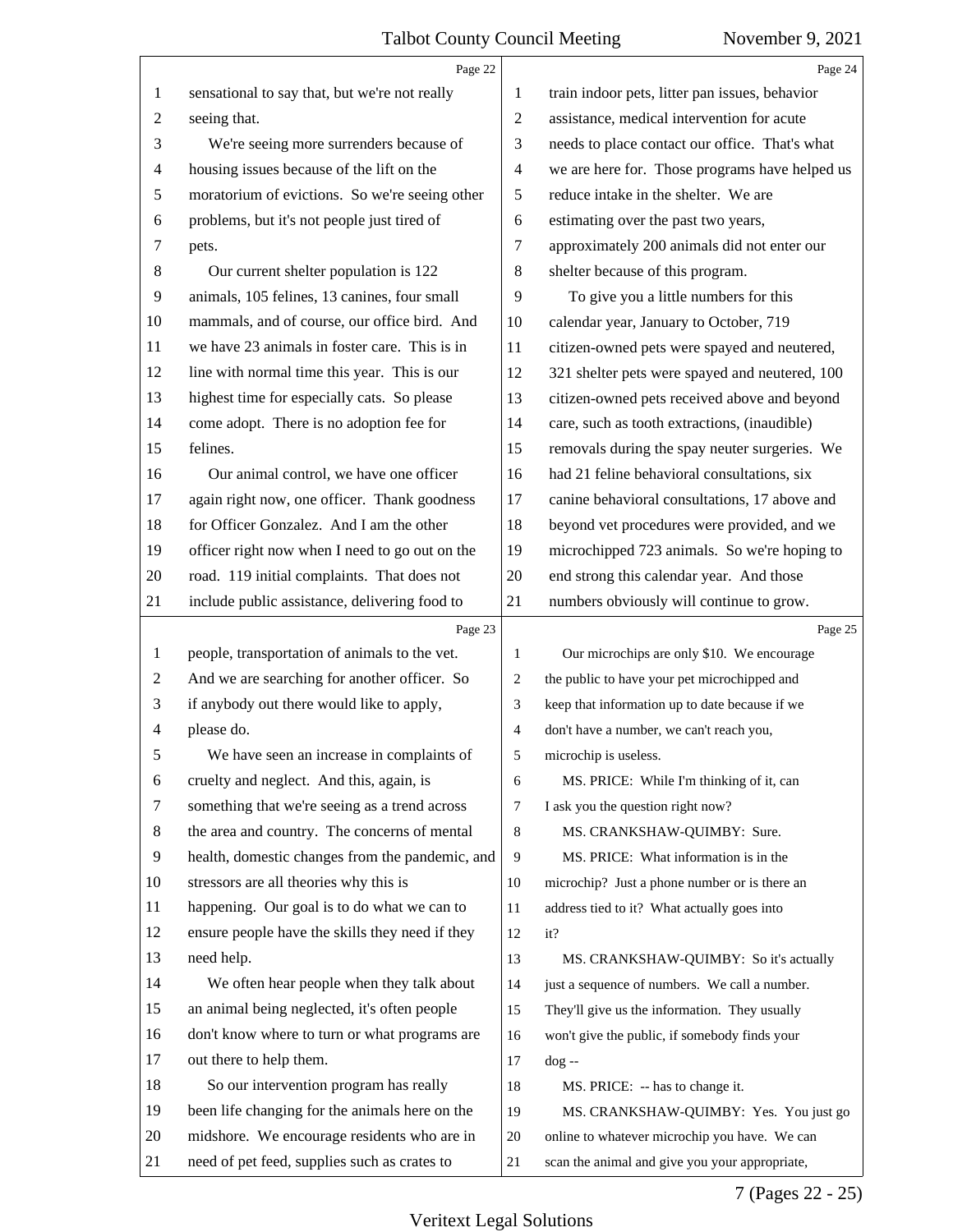|    | Page 26                                        |                | Page 28                                         |
|----|------------------------------------------------|----------------|-------------------------------------------------|
| 1  | give you the correct microchip so that you can | 1              | Friday right next to the shelter where the old  |
| 2  | go online. So if people don't know what their  | 2              | rectory was. And I'm very excited about that.   |
| 3  | microchip number is or they've lost the        | 3              | It's going to have unique gifts, local          |
| 4  | information --                                 | 4              | artisans. So come shop and you're supporting    |
| 5  | MS. PRICE: Is it just a name and a phone       | 5              | your local shelter.                             |
| 6  | number? Is there an address?                   | 6              | And we have fun things coming up for the        |
| 7  | MS. CRANKSHAW-QUIMBY: It has everything        | 7              | holidays. We have Santa coming for pets and     |
| 8  | attached to it when animals are microchipped,  | 8              | people. And of course, our cookie walk is       |
| 9  | but that's not provided to the general public. | 9              | returning this year.                            |
| 10 | Generally shelters are the only ones or        | 10             | And I shared in July that I'm super             |
| 11 | veterinarians who can get all of that          | 11             | excited to share about our 90th anniversary     |
| 12 | information.                                   | 12             | next year. August 3, 2022, will be our 90th     |
| 13 | MS. PRICE: Because we hear about it all        | 13             | anniversary of serving the community. And we    |
| 14 | the time. It's like well, what information is  | 14             | have a lot of fun things coming up.             |
| 15 | actually in there. Thank you.                  | 15             | So I just want to thank you for having me       |
| 16 | MS. CRANKSHAW-QUIMBY: When you register,       | 16             | and listening to my -- I could talk about the   |
| 17 | all that information that you provide is       | 17             | shelter for hours. But we very much appreciate  |
| 18 | provided in there and also an alternative      | 18             | your continued support of what we do at the     |
| 19 | contact. So if you're out of the country,      | 19             | shelter.                                        |
| 20 | somebody else can be called.                   | 20             | MR. LESHER: Thank you. My household is          |
| 21 | MS. PRICE: Thank you.                          | 21             | one of those that has adopted from Talbot       |
|    |                                                |                |                                                 |
|    | Page 27                                        |                | Page 29                                         |
| 1  | MS. CRANKSHAW-QUIMBY: Sure. We received,       | 1              | Humane in the past, and we remain very happy    |
| 2  | again, for 2022 the Department of Agriculture  | $\overline{c}$ | with our adoptee.                               |
| 3  | spay neuter grant. This will be our eighth     | 3              | But thank you for all you do and for the        |
| 4  | year receiving this grant. We are receiving    | $\overline{4}$ | services that you provide to the community.     |
| 5  | \$31,530 to spay and neuter 500 dogs within    | 5              | MR. PACK: And again, thank you for all          |
| 6  | Talbot and Dorchester Counties.                | 6              | that you and your staff do for the animal       |
| 7  | We're continuing to offer our senior           | 7              | population here in Talbot County.               |
| 8  | internships. And we have an opening for after  | 8              | I'm also glad to hear that during the           |
| 9  | the new year. So if anybody has children who   | 9              | crisis that we're still, the pandemic that      |
| 10 | are juniors or seniors who are going into the  | 10             | we're still enduring, I know one of the things  |
| 11 | animal sciences, we would love to have them as | 11             | that your department was very helpful in, along |
| 12 | our intern at the shelter.                     | 12             | with Geneva and her staff, is making sure that  |
| 13 | We always need volunteers. We have many        | 13             | when we did our food banks, that we also        |
| 14 | things coming up. An example, we just had 46   | 14             | included pet food in our food bank.             |
| 15 | runners and three coaches complete the         | 15             | MS. CRANKSHAW-QUIMBY: Yes.                      |
| 16 | historical half marathon Saturday. We have     | 16             | MR. PACK: So that if citizens were hit          |
| 17 | trained them through the past 12 weeks. It     | 17             | with loss of income, they could still use the   |
| 18 | takes a lot of bodies and time. Volunteers are | 18             | food banks to come in and get those provisions. |
| 19 | useful for that. They raised \$26,000 for the  | 19             | MS. CRANKSHAW-QUIMBY: Yes, definitely.          |
| 20 | shelter.                                       | 20             | MR. PACK: So glad to see that there             |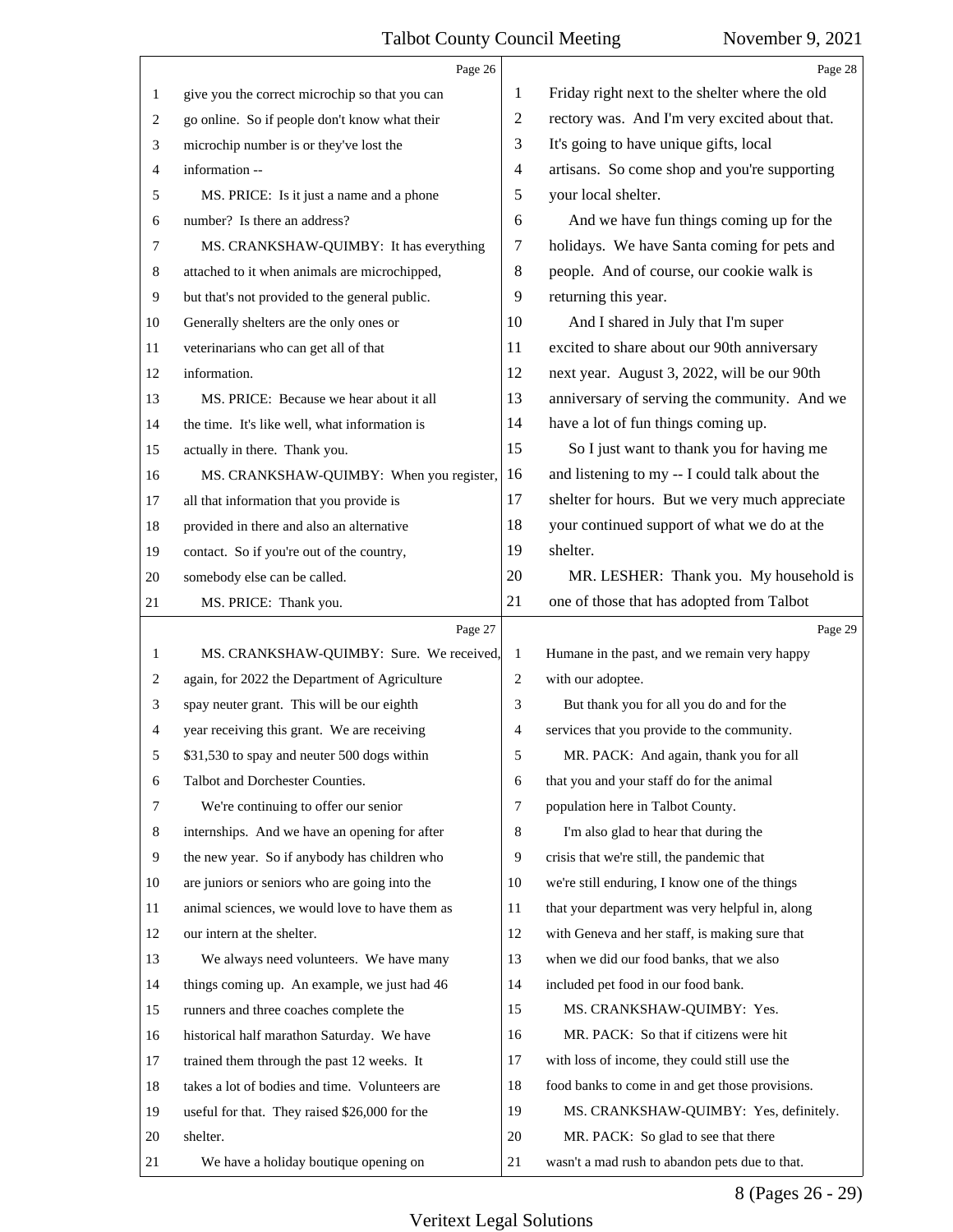|    | Page 30                                         |                          | Page 32                                        |
|----|-------------------------------------------------|--------------------------|------------------------------------------------|
| 1  | MS. CRANKSHAW-QUIMBY: Right.                    | 1                        | MS. CRANKSHAW-QUIMBY: Thank you. And I         |
| 2  | MR. PACK: And we had put that in place          | 2                        | echo that. My pets have helped my mental       |
| 3  | during our COVID response efforts.              | 3                        | health through the past two years, very much   |
| 4  | MS. CRANKSHAW-QUIMBY: Yes. It's been --         | $\overline{4}$           | so. Yes.                                       |
| 5  | we've had our pet pantry since 2008. And it's   | 5                        | And the shelter pets, too. I have office       |
| 6  | been ebb and flow of need, but it's been very   | 6                        | pets and I have home pets.                     |
| 7  | used in the past two years.                     | 7                        | MR. LESHER: If you'd like to come forward      |
| 8  | MR. PACK: Right, right. Sure has been.          | 8                        | and Mr. Divilio will present the proclamation. |
| 9  | Thank you.                                      | 9                        | MR. STAMP: Okay. Perfect. Thank you.           |
| 10 | MS. CRANKSHAW-QUIMBY: Thanks.                   | 10                       | MS. CRANKSHAW-QUIMBY: Thank you.               |
| 11 | MR. DIVILIO: And I would just like to           | 11                       | MR. LESHER: Thank you so much.                 |
| 12 | echo. I greatly appreciate the services you     | 12                       | Next up, we have a presentation of the         |
| 13 | provide.                                        | 13                       | 2020 to 2021 annual report for Talbot County   |
| 14 | Similarly to hospice, there's a lot of          | 14                       | Public Schools. Dr. Griffith, our              |
| 15 | services that are provided that many in the     | 15                       | superintendent, and Board President Susan      |
| 16 | community don't know until they desperately     | 16                       | Delean-Botkin.                                 |
| 17 | need it and they're looking for a resource.     | 17                       | MS. DELEAN-BOTKIN: Thank you. Very nice        |
| 18 | And that's one thing that you have really       | 18                       | to be here. Good to see you.                   |
| 19 | excelled at, is putting the name out there,     | 19                       | MR. LESHER: Thank you.                         |
| 20 | letting everyone know all of the services and   | 20                       | MS. DELEAN-BOTKIN: Yup. Mr. Pack.              |
| 21 | making yourself readily available.              | 21                       | MR. PACK: Thank you.                           |
|    |                                                 |                          |                                                |
|    | Page 31                                         |                          | Page 33                                        |
| 1  | Whether it's through the running, through       | 1                        | MR. STAMP: Oh, thank you.                      |
| 2  | the donations, the Santa, all the events that   | $\overline{c}$           | SECRETARY: Thank you.                          |
| 3  | you do, you do a great job of branding yourself | 3                        | MS. DELEAN-BOTKIN: Thank you.                  |
| 4  | and making sure that everybody in the community | $\overline{\mathcal{A}}$ | MR. LESHER: And Dr. Griffith, we might         |
| 5  | knows. And animals are like family members to   | 5                        | start off by congratulating you on being named |
| 6  | most of this community. So you're basically     | 6                        | superintendent of the year.                    |
| 7  | the foster home. You have the orphans.          | 7                        | DR. GRIFFITH: Why, thank you, thank you.       |
| 8  | It's great to see the volunteers that are       | 8                        | MR. LESHER: We've long known what a gem        |
| 9  | coming in. And just as any other, as teachers   | 9                        | we have. It's nice to see that the rest of the |
| 10 | going back, there's a great benefit of when you | 10                       | State now knows as well.                       |
| 11 | get to go in, you see the animals, you take     | 11                       | DR. GRIFFITH: Well, thank you very much.       |
| 12 | care of them and go home feeling much better    | 12                       | I really appreciate that.                      |
| 13 | about it even if you didn't take one home.      | 13                       | So we're here this evening to share with       |
| 14 | Hopefully you do.                               | 14                       | you our annual report from last year. We're    |
| 15 | Animals are a great benefit to all. And         | 15                       | really proud of a lot of accomplishments. It   |
| 16 | right now, with mental health as crazy as it    | 16                       | was a rough year last year, but we were very   |
| 17 | is, they're a great person, that little body to | 17                       | innovative and creative during the school year |
| 18 | keep you and help you get through it.           | 18                       | to make sure that our students were in. We     |
| 19 | So thank you for taking care of them and        | 19                       | were one of the counties that had our students |
| 20 | keeping them off the streets where they         | 20                       | in the most in person. And I think that comes  |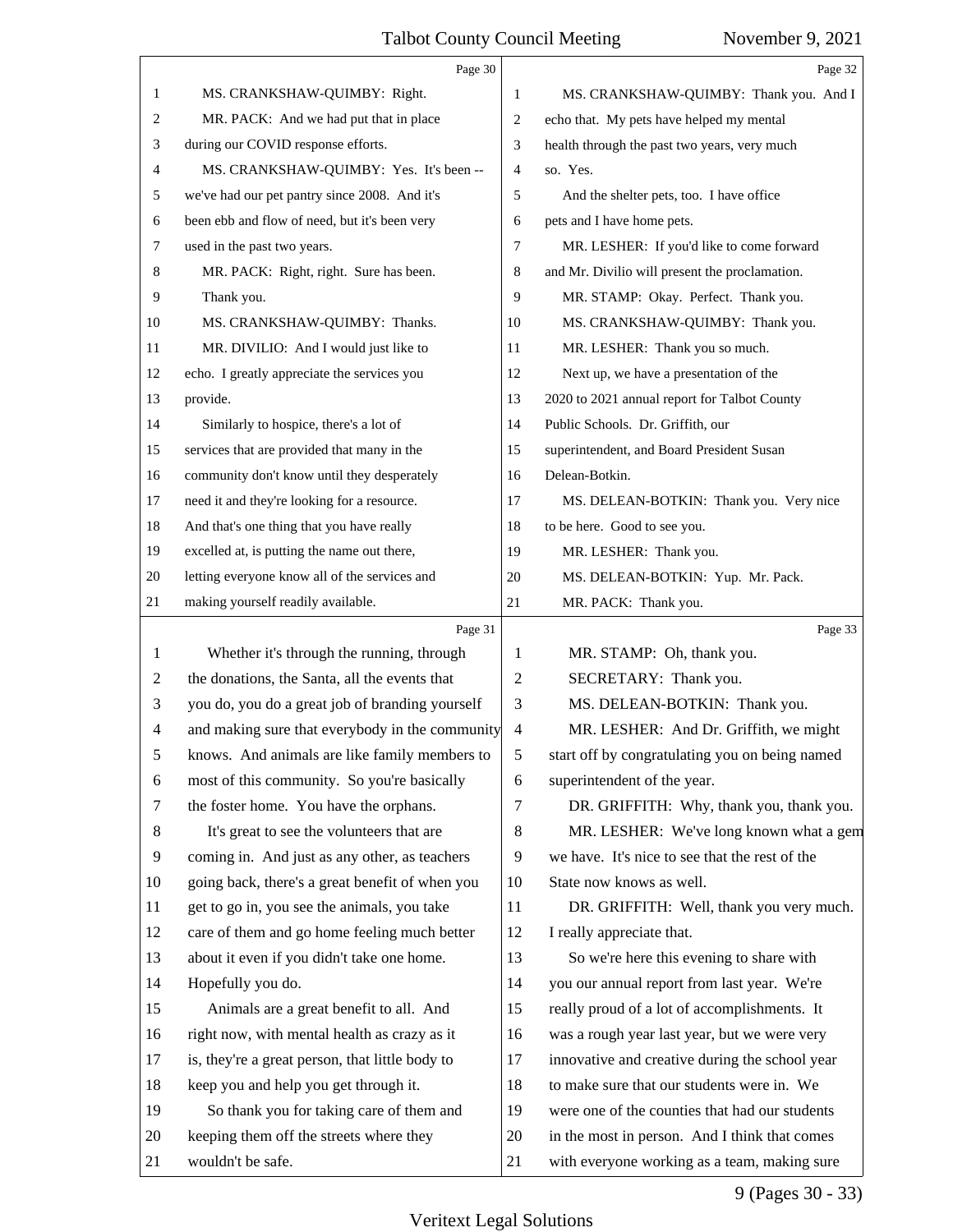|                | Page 34                                         |                | Page 36                                         |
|----------------|-------------------------------------------------|----------------|-------------------------------------------------|
| $\mathbf{1}$   | safety is first and going at a pace that is     | 1              | think that's been really helpful.               |
| $\overline{2}$ | appropriate when it comes to making decisions   | 2              | So if we keep on scrolling down, the one        |
| 3              | and making transitions.                         | 3              | thing I can share with you about our            |
| 4              | We have an amazing team here. Those             | 4              | demographics. During the pandemic last year,    |
| 5              | Wednesday COVID calls. I know Geneva is in the  | 5              | we kept our enrollment around 4,500, about      |
| 6              | back. Thank you, Geneva, for doing that         | 6              | 4,524. The year before it was more in the       |
| 7              | because it really helps keep us abreast of what | 7              | 4,600s. So we definitely were down last year    |
| 8              | is going on in our community because the        | 8              | by about 130 students.                          |
| 9              | community transmission is what keeps us either  | 9              | We are up a little bit this year, 30 more       |
| 10             | in school or out of school. So we really        | 10             | students, but not back to where we were the     |
| 11             | appreciate that.                                | 11             | year before.                                    |
| 12             | So we're here tonight to walk you through       | 12             | Our demographics have remained. This            |
| 13             | the annual report. And really the PowerPoint    | 13             | demographic has us at 54 percent white and      |
| 14             | is just each page of the annual report.         | 14             | 22 percent Hispanic. This year is 53 percent    |
| 15             | So the first page is just absolutely            | 15             | whites and 24 percent Hispanic. So the          |
| 16             | beautiful children. I think, let's see. Do I    | 16             | Hispanic population is growing in our school    |
| 17             | just go --                                      | 17             | system, and that does reflect sometimes some of |
| 18             | MS. MORRIS: I think you just scroll down.       | 18             | our resource needs.                             |
| 19             | DR. GRIFFITH: Okay. I can do that, too.         | 19             | I can also tell you that we do have about       |
| 20             | There we go.                                    | 20             | ten percent for special education and our       |
| 21             | The first page is our children.                 | 21             | English language learner population has grown   |
|                |                                                 |                |                                                 |
|                | Page 35                                         |                | Page 37                                         |
| 1              | The second page, maybe Susan would              | 1              | from 11 percent to 12 percent this year.        |
| 2              | introduce her board members, fellow board       | 2              | Homeless last year at all times last year       |
| 3              | members.                                        | 3              | was 121. We currently have 168 homeless now     |
| 4              | MS. DELEAN-BOTKIN: We have fabulous board       | $\overline{4}$ | this early in the school year. So that is       |
| 5              | members, as I am sure you know. Mr. Michael     | 5              | something we're keeping an eye on and we're     |
| 6              | Garman is our vice president, Candace Henry,    | 6              | making sure that -- and those are the ones we   |
| 7              | Emily Jackson, April Motovidlak, Mr. Otis       | 7              | know about. But that is as a result of the      |
| 8              | Sampson, Mary Wheeler. And then we have two     | 8              | pandemic with some people losing their jobs.    |
| 9              | student board members. We have Joel Duah.       | 9              | And we have about 673 employees. We break       |
| $10\,$         | He's from Easton High School. And Macy          | 10             | it down by teachers and administrators and      |
| 11             | Motovidlak, who also happens to be April's      | 11             | support staff. And of course, we can't do this  |
| 12             | daughter, is our student member from            | 12             | job without our support staff. They're          |
| 13             | St. Michael's.                                  | 13             | amazing, and we've been very blessed.           |
| 14             | DR. GRIFFITH: Yes. And I have to say            | 14             | So the next page takes us to our strategic      |
| 15             | having two student board members -- and you     | 15             | plan. And what we basically did was we          |
| 16             | remember I believe it was Jaelon Moaney that    | 16             | finished up our Vision 2020 plan. We brought    |
| 17             | changed that law so we can have two student     | 17             | that same group back together, added some       |
| 18             | board members. And it's been a delight because  | 18             | people that may needed to be filled in with the |
| 19             | they really do go around to the schools and     | 19             | same category. And they did a sore analysis.    |
| 20             | report on everything that's happening from a    | 20             | They looked at our strengths and opportunities  |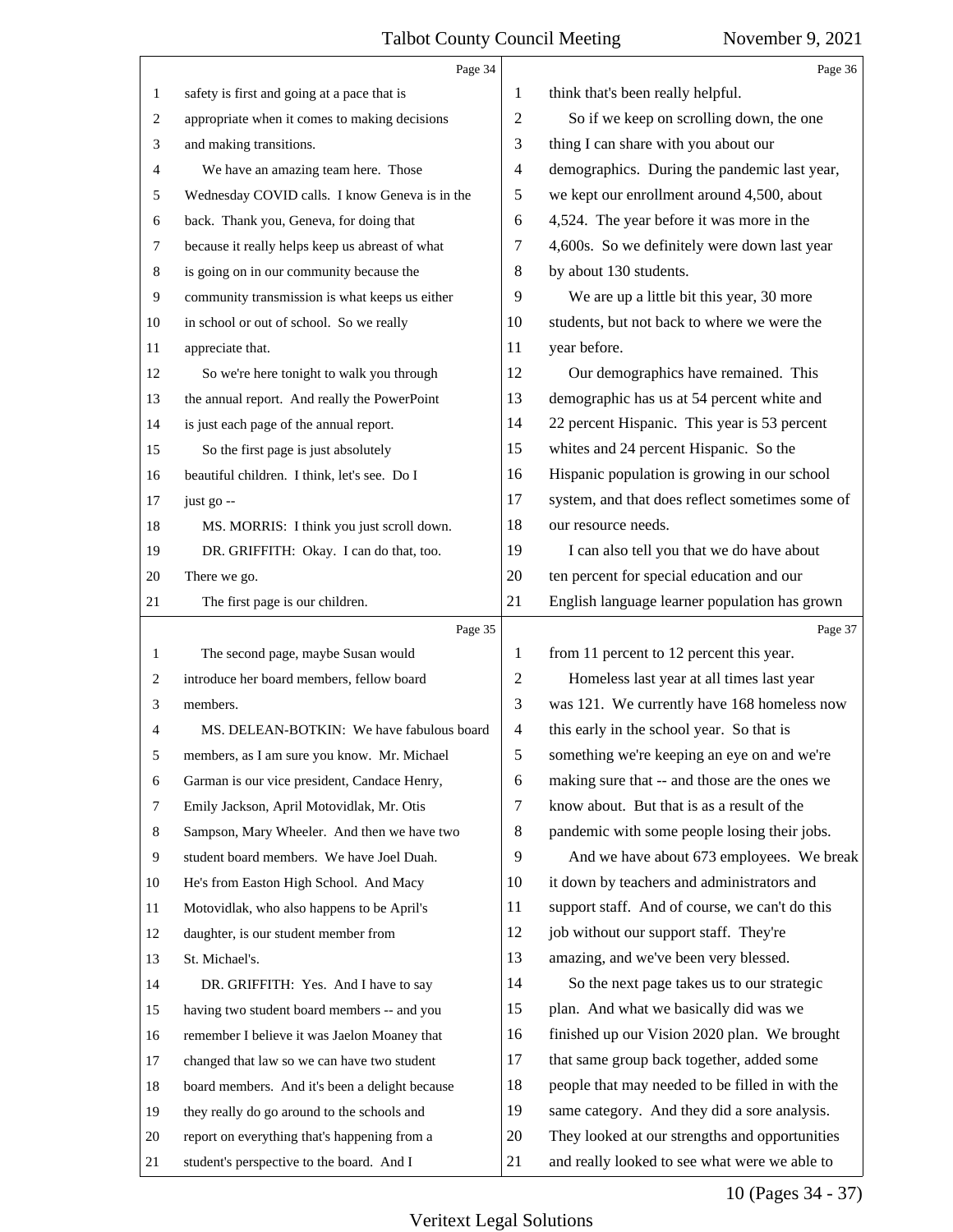|                | Page 38                                                  |                | Page 40                                                                                            |
|----------------|----------------------------------------------------------|----------------|----------------------------------------------------------------------------------------------------|
| 1              | accomplish and what we did not accomplish.               | 1              | learning. And to be honest, that came out of                                                       |
| 2              | And how that strategic plan came out was                 | 2              | the pandemic last year. There was a lot of                                                         |
| 3              | basically everyone felt in that committee we             | 3              | discussion. This plan was written with that                                                        |
| 4              | still need to work on a diverse population.              | 4              | committee during the pandemic. And a lot of                                                        |
| 5              | Our workforce does not mirror our student                | 5              | people knew that was going to be something that                                                    |
| 6              | population when it comes to demographics. So             | 6              | we needed to do, which is why we applied for                                                       |
| 7              | we need to continue to work on that. That's              | 7              | the Aware grant. And I know I've talked to you                                                     |
| 8              | really important.                                        | 8              | about the Aware grant. That's giving us about                                                      |
| 9              | Another thing that we want to continue to                | 9              | a million dollars each year for the next five                                                      |
| 10             | do is promote within and really do our grow our          | 10             | years to get social workers in our school,                                                         |
| 11             | own program and really try to support that.              | 11             | mental health therapists in our school, and to                                                     |
| 12             | And I can tell you this year we did hire                 | 12             | really do some community partnerships. I know                                                      |
| 13             | ten of our teachers this year were from a                | 13             | we have a Mental Health Awareness Day tomorrow                                                     |
| 14             | couple of our grow our own programs. We had              | 14             | that you all were invited to the training and                                                      |
| 15             | four people that were hired this year that were          | 15             | also the board members and community members.                                                      |
| 16             | IAs and became teachers. That is employee to             | 16             | So we're now taking the mental health                                                              |
| 17             | work program.                                            | 17             | workshops that we've given our staff, we're                                                        |
| 18             | And then we had six from that actually                   | $18\,$         | getting out into our community partners and                                                        |
| 19             | went into education through -- that graduated            | 19             | we're also getting out to the parents and doing                                                    |
| 20             | from either St. Michael's or Easton and then             | $20\,$         | more with our students.                                                                            |
| 21             | they were employed as teachers this year. So             | 21             | So we do think that that's going to be                                                             |
|                | Page 39                                                  |                | Page 41                                                                                            |
| $\mathbf{1}$   | we are very excited to see those programs                | 1              | time well spent. And it's definitely really                                                        |
| $\overline{c}$ | working. But we want to continue thinking of             | $\overline{c}$ | exciting to see that we got this grant.                                                            |
| 3              | things out of the box to retain them.                    | 3              | Perfect timing, if you will.                                                                       |
| 4              | The second one was academic equity. We                   | $\overline{4}$ | And if you take a look at the next page,                                                           |
| 5              | feel like that we need to continue to really             | 5              | these were all the accomplishments that we had                                                     |
| 6              | look to make sure that we don't have obstacles           | 6              | this past year. And I don't know if you want                                                       |
| 7              | in front of children that want to take certain           | 7              | to highlight a few of them, but I know the                                                         |
| 8              | courses and we want to make sure everyone has            | 8              | first one is Easton Elementary School. And we                                                      |
| 9              | opportunity. We also wanted to segment our               | 9              | couldn't have done that without you all.                                                           |
| 10             | data to make sure that we don't have any gaps.           | 10             | That's for sure.                                                                                   |
| 11             | I'm very proud that last school year, and                | 11             | MS. DELEAN-BOTKIN: We tremendously                                                                 |
| 12             | you'll see in a few minutes, we had one of the           | 12             | appreciate that. And I am sure you also know                                                       |
| 13             | highest graduation rates and the lowest dropout          | 13             | that we have now gotten national recognition                                                       |
| 14             | rates that we've ever had in Talbot County.              | 14             | and we'll be receiving the lead award. And                                                         |
| 15             | But what I'm most proud of is we closed those            | 15             | each of you will be getting an invitation to                                                       |
| 16             | achievement gaps. So we don't have as much of            | 16             | the ceremony for that. That is coming up in                                                        |
| 17             |                                                          |                |                                                                                                    |
|                | a gap between the different races in the                 | 17             | December.                                                                                          |
| 18             | graduation rate and dropout rate. And that's             | 18             | Some things that are really exciting are                                                           |
| 19             | really key. It's important to focus on each              | 19             | expanding the apprenticeships and the                                                              |
| 20<br>21       | individual child.<br>And the other one, social emotional | 20<br>21       | internship opportunities throughout the county,<br>as well as implementing the new nursing program |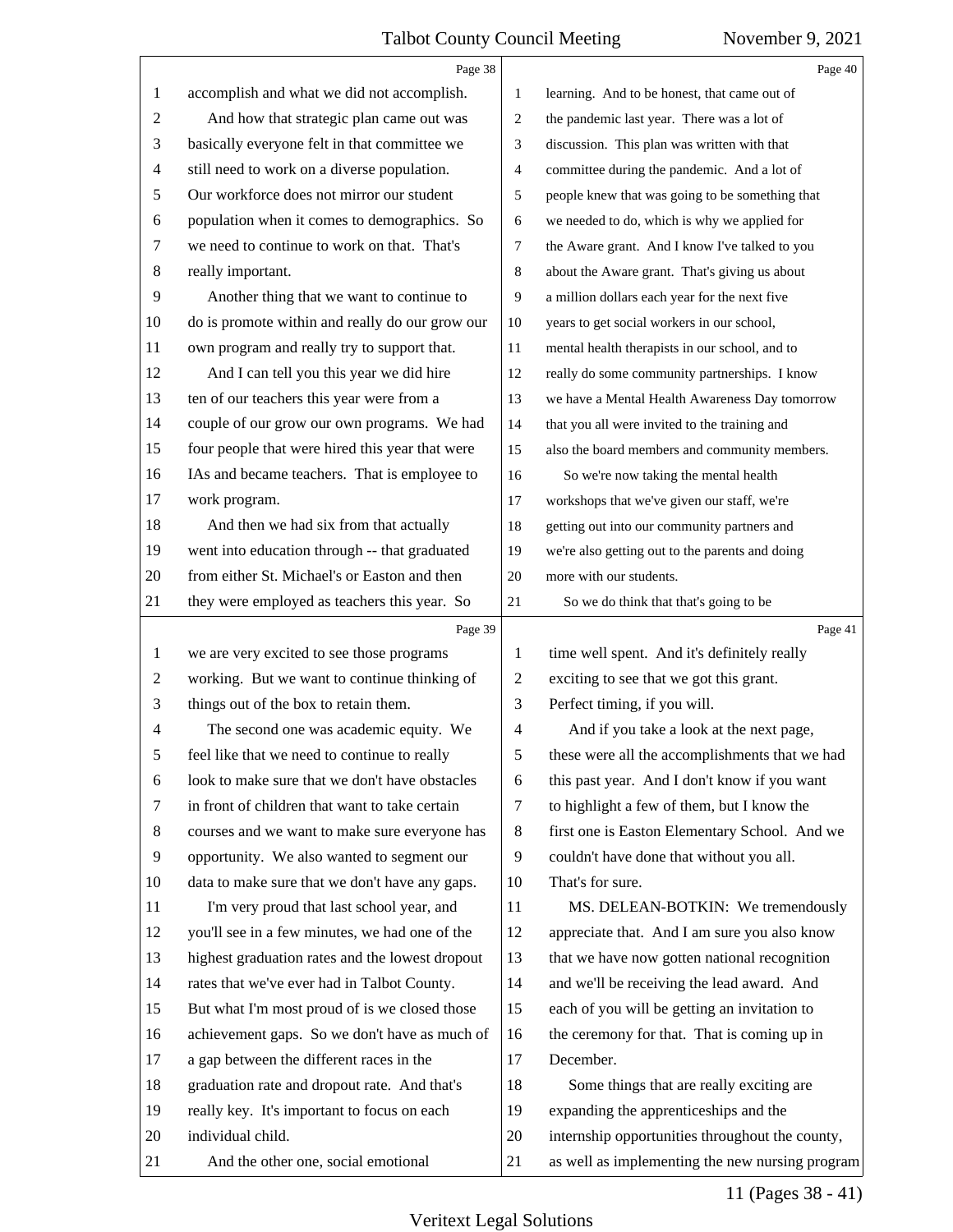|              | Page 42                                         |                | Page 44                                         |
|--------------|-------------------------------------------------|----------------|-------------------------------------------------|
| 1            | at Easton High School. We've got really high    | 1              | exciting for us.                                |
| 2            | quality leadership that is involved in that.    | $\overline{2}$ | And we've added network cabling. And I          |
| 3            | And the whole I think county can appreciate how | 3              | just had a conversation earlier today in my     |
| 4            | much that's going to benefit us, including      | 4              | office about children who were unable to attach |
| 5            | hospice. All the ladies have gone home,         | 5              | to the Internet in order to get their education |
| 6            | however.                                        | 6              | during the main parts of the pandemic. And      |
| 7            | DR. GRIFFITH: They're going to appreciate       | 7              | we're working to resolve that. And some of      |
| 8            | those CNAs when they graduate.                  | 8              | that came through grants and then we also have  |
| 9            | MS. DELEAN-BOTKIN: They will.                   | 9              | Eastern Utilities working.                      |
| 10           | We've adopted some new curriculum               | 10             | Mr. Pack, I'm sorry.                            |
| 11           | particularly for algebra one, geometry, and     | 11             | MR. PACK: Yeah. I'm sorry. Susan, did           |
| 12           | algebra two. This is something we have to keep  | 12             | you say -- in the book here it says lunch and   |
| 13           | up with at all times, as you know how fast      | 13             | breakfast. Did you say both lunch and           |
| 14           | everything is going electronically. I know I    | 14             | breakfast?                                      |
| 15           | can't even begin to do half the stuff my        | 15             | MS. DELEAN-BOTKIN: Yes.                         |
| 16           | grandchildren do. And so this is where it all   | 16             | MR. PACK: Were free?                            |
| 17           | starts, right here in our schools and earlier   | 17             | MS. DELEAN-BOTKIN: Yes.                         |
| 18           | and earlier.                                    | 18             | DR. GRIFFITH: And they have it again this       |
| 19           | Kelly already mentioned the additional          | 19             | year, too. It's through the federal             |
| 20           | social workers that are so desperately needed   | 20             | government.                                     |
| 21           | this year and the additional training that all  | 21             | MR. PACK: I thought it was just                 |
|              |                                                 |                |                                                 |
|              | Page 43                                         |                | Page 45                                         |
| $\mathbf{1}$ | staff are getting and being offered to their    | 1              | breakfast. Lunch as well?                       |
| 2            | parents as well. And then we had the grants.    | 2              | DR. GRIFFITH: Both.                             |
| 3            | And we will be getting more information to      | 3              | MS. PRICE: So does anybody pay or just --       |
| 4            | you about the Easton High School roof, but      | 4              | DR. GRIFFITH: Not this year, nor last           |
| 5            | that, as we all are working together on that to | 5              | year.                                           |
| 6            | get that completed, we were only able to do     | 6              | MS. PRICE: You can't even if you want to?       |
| 7            | part of it this year.                           | 7              | DR. GRIFFITH: If you want to buy extra,         |
| 8            | DR. GRIFFITH: We are at 50 percent. So          | 8              | like a la carte.                                |
| 9            | we're on target to keep going and get finished  | 9              | MR. PACK: Okay. Thank you.                      |
| 10           | a little bit earlier than we expected, but      | 10             | MS. DELEAN-BOTKIN: All right.                   |
| 11           | that's good too.                                | 11             | DR. GRIFFITH: And the last thing I think        |
| 12           | MS. DELEAN-BOTKIN: Another thing. We            | 12             | that was big on here was we raised over half a  |
| 13           | nurture our children's education, but we have   | 13             | million on our education foundation. So that's  |
| 14           | to feed them, too. And this is extremely        | 14             | going right back into the grants to our         |
| 15           | important that all children are offered free    | 15             | students and our teachers. So we're excited     |
| 16           | breakfast and free lunch through the farms      | 16             | about that.                                     |
| 17           | program. And there is no discrimination.        | 17             | So then if we go to academic excellence,        |
| 18           | Anybody can have the free meal. Doesn't matter  | 18             | and I hit on this a little bit. But we did      |
| 19           | which economic social class you come from.      | 19             | take our graduation rate in the past eight      |
| 20           | And then we've expanded our pre-k program,      | 20             | years from 85 percent to 96 percent and our     |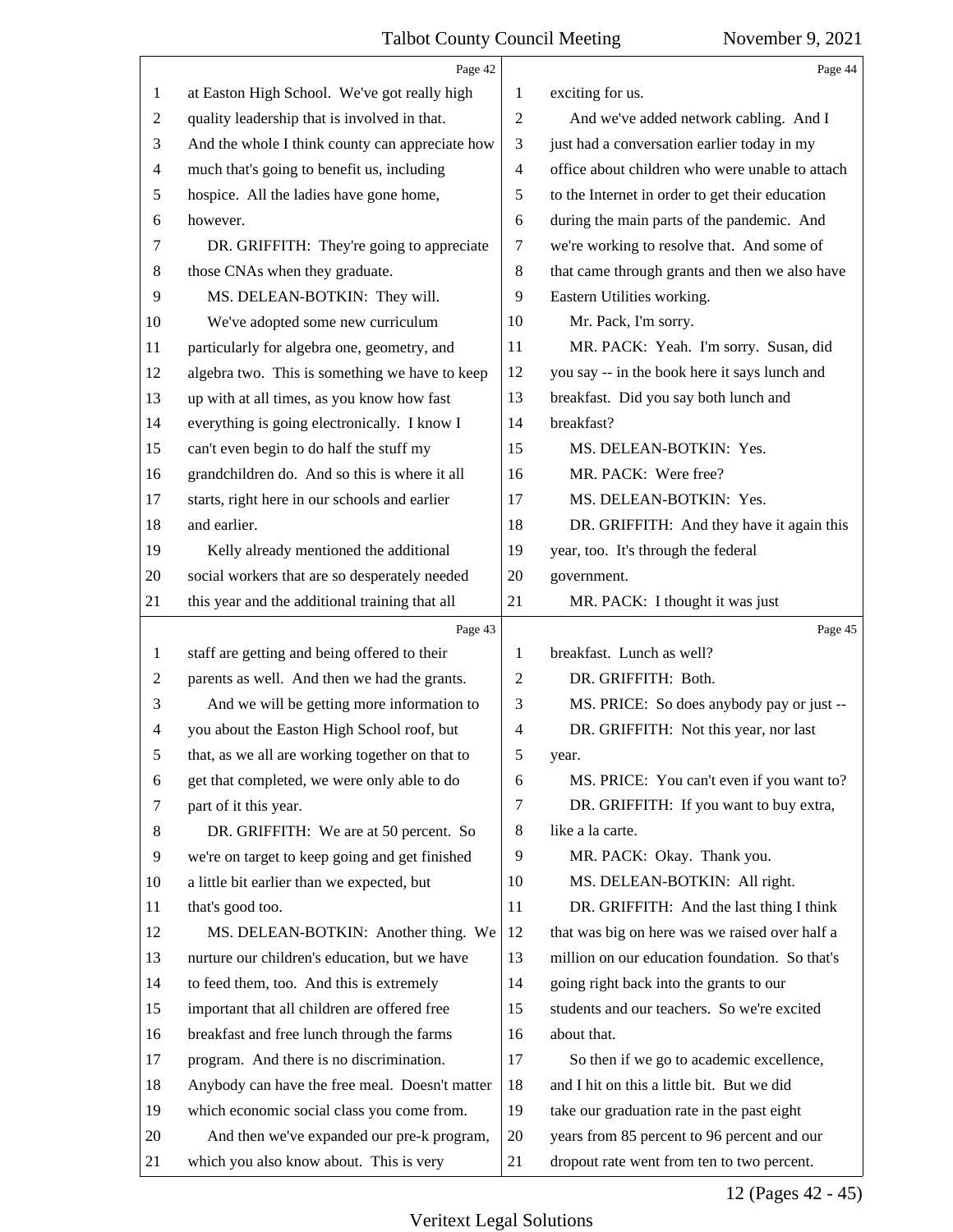|    | Page 46                                         |    | Page 48                                        |
|----|-------------------------------------------------|----|------------------------------------------------|
| 1  | This past year we had 335 graduates.            | 1  | don't have all of them that answer.            |
| 2  | We have seen a decrease of students going       | 2  | I wish we had that data. That is a data        |
| 3  | on to two to four-year college. Used to be      | 3  | point that we have asked many times through    |
| 4  | more of an 80 percent. Now it's 68 percent. I   | 4  | Maryland State Department of Education isn't   |
| 5  | think this was mainly because of the pandemic,  | 5  | there any way we can actually track that data. |
| 6  | to be honest with you. Some kids did not go to  | 6  | Because to me, that's so important because we  |
| 7  | college this past year for the pure fact that   | 7  | also have students that go to college but then |
| 8  | it was going to be online. So some of them      | 8  | leave after their first year. You know what I  |
| 9  | decided not to go even if they were accepted.   | 9  | mean? So it's vice versa. They might wait a    |
| 10 | But we also are seeing more kids going          | 10 | year or they might leave after a year, but we  |
| 11 | right to work because we have more CTE programs | 11 | don't have access to that information.         |
| 12 | that offer certifications. So if they get       | 12 | MS. PRICE: It might be interesting to          |
| 13 | certified, they can go right into the world of  | 13 | have the graduation rate from the college.     |
| 14 | work.                                           | 14 | DR. GRIFFITH: Absolutely.                      |
| 15 | Just so you know, right now, this is not        | 15 | MS. PRICE: Two or four years.                  |
| 16 | in this report because this is this school      | 16 | DR. GRIFFITH: Absolutely.                      |
| 17 | year, but we have six students up at Queen      | 17 | MS. PRICE: It's kind of a self-selected        |
| 18 | Anne's County doing the firefighter EMT         | 18 | thing I guess.                                 |
| 19 | program. That's the most we've ever had.        | 19 | DR. GRIFFITH: Yeah.                            |
| 20 | We're starting to see more interest in those    | 20 | MS. PRICE: If they choose to answer a          |
| 21 | kinds of programs.                              | 21 | survey.                                        |
|    |                                                 |    |                                                |
|    | Page 47                                         |    | Page 49                                        |
| 1  | We also have students taking welding            | 1  | DR. GRIFFITH: Yeah, it is.                     |
| 2  | through Chesapeake College. Some of that is     | 2  | But I am excited about the students that       |
| 3  | offered at the Chesapeake Maritime Museum as    | 3  | are getting certified.                         |
| 4  | well. And we have small engine repair, which    | 4  | I know the CNA program, you probably know      |
|    | is a big one that a lot of our students are     | 5  | Chad Windsor. He's one of our very own         |
| 6  | interested in.                                  | 6  | graduated from our system school. He's         |
| 7  | I know Susan talked about the CNA program.      | 7  | teaching the certified nursing assistant       |
| 8  | But last year was the first time we got NJROTC  | 8  | program at the high school.                    |
| 9  | is now a CTE completer, which is really         | 9  | But our kids are getting more into the CTE     |
| 10 | exciting for the students that might be wanting | 10 | programs and going into the world of work.     |
| 11 | to go into the military. They can count that    | 11 | Our students earned more -- almost,            |
| 12 | towards their graduation requirement.           | 12 | almost. Their goal was 20 million. They        |
| 13 | MS. PRICE: So Kelly, since we had               | 13 | earned 19 million in scholarships.             |
| 14 | probably a strange year where not as many       | 14 | And we did have about 46 percent of our        |
| 15 | children, young adults went to the two and      | 15 | graduates did one or more CTE completers for   |
| 16 | four-year institutions. Do you track that? If   | 16 | graduation.                                    |
| 17 | they went a year later, will you kind of        | 17 | MS. PRICE: I got another question.             |
| 18 | recapture that information?                     | 18 | DR. GRIFFITH: Sure.                            |
| 19 | DR. GRIFFITH: We don't. We don't have a         | 19 | MS. PRICE: I always wondered about the         |
| 20 | way to do that because after they're 18, we     | 20 | scholarships. I know when -- it's been a few   |

# 13 (Pages 46 - 49)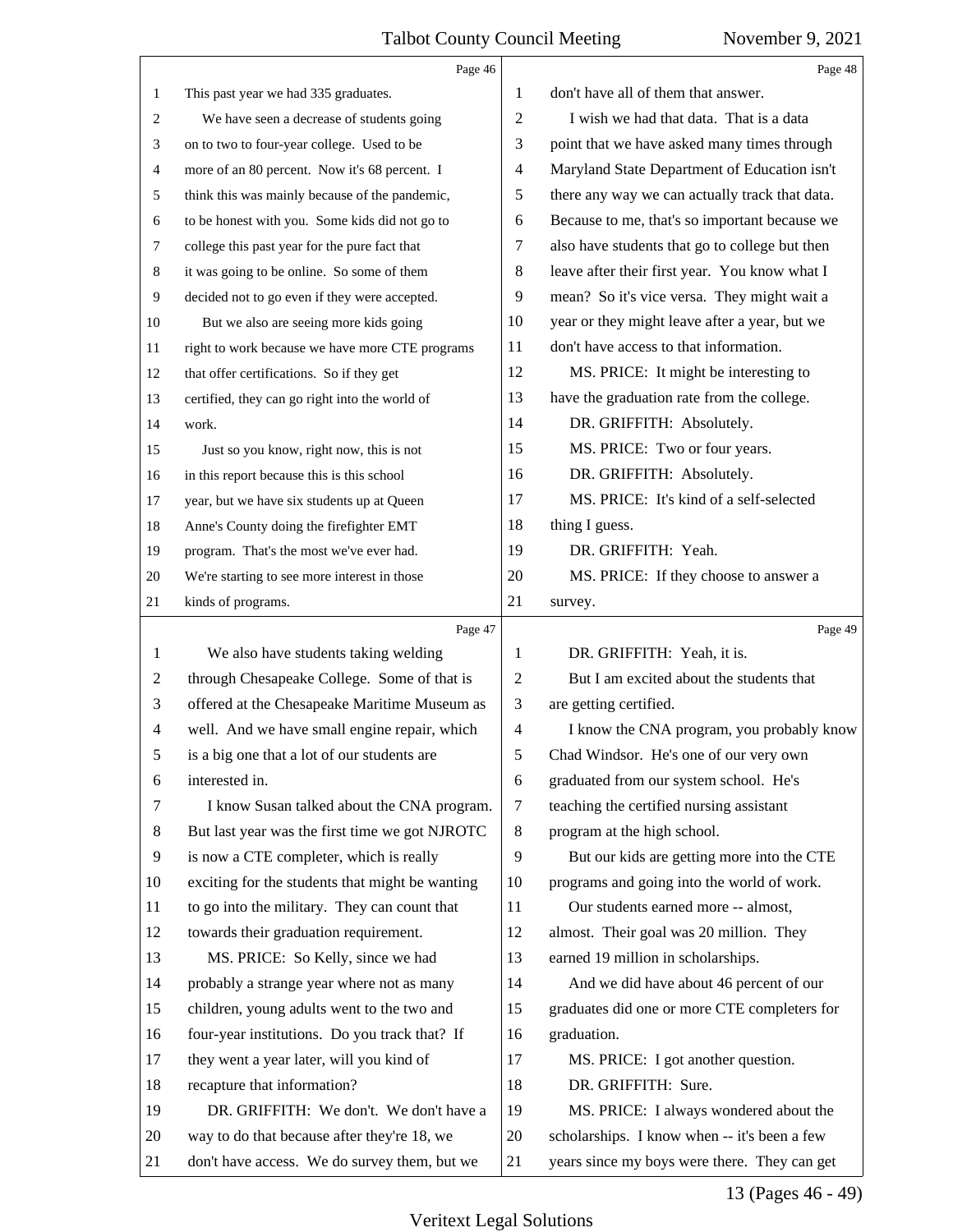|              | Page 50                                        |                | Page 52                                         |
|--------------|------------------------------------------------|----------------|-------------------------------------------------|
| 1            | accepted at however many colleges and each     | 1              | of local community dollars coming back.         |
| 2            | college would offer a scholarship. But of      | $\overline{c}$ | DR. GRIFFITH: A lot of local dollars.           |
| 3            | course, you're only going to attend one        | 3              | Absolutely. So that's a very good idea. We'll   |
| 4            | college.                                       | $\overline{4}$ | definitely do that.                             |
| 5            | DR. GRIFFITH: That's correct.                  | 5              | And then on this page, they also have the       |
| 6            | MS. PRICE: So when you give your 19 or         | 6              | number of students getting those CTE programs.  |
| 7            | \$20 million figure, is that --                | 7              | And it also has that we had 39 AP scholars, 19  |
| 8            | DR. GRIFFITH: That's the amount that each      | 8              | AP scholars with honors, and we had 13 AP       |
| 9            | child was awarded.                             | 9              | scholars with distinction, which is quite a few |
| 10           | MS. PRICE: Right. So it's not what they        | 10             | kids. That means you actually get a score of    |
| 11           | actually accepted --                           | 11             | 3.5 or higher on five or more courses, which is |
| 12           | DR. GRIFFITH: Correct.                         | 12             | really hard to do. So we're really proud of     |
| 13           | MS. PRICE: -- only go to one school?           | 13             | the kids.                                       |
| 14           | DR. GRIFFITH: Correct. But this is how         | 14             | And the next page is the college                |
| 15           | much they actually earned in scholarship. Then | 15             | acceptances. And I think this is important to   |
| 16           | they can choose which ones they take depending | 16             | put out to the community because I think the    |
| 17           | on which school they go to. Absolutely.        | 17             | community needs to see that our kids are really |
| 18           | MR. DIVILIO: Just to follow up on that.        | 18             | diverse in where they want to go. They are all  |
| 19           | Is the scholarship awards night, did you do    | 19             | over the country and out of the country.        |
| 20           | that in person last year?                      | 20             | As a matter of fact, I'm trying to              |
| 21           | DR. GRIFFITH: They did. And they only          | 21             | remember what the name of -- Verto Education is |
|              |                                                |                |                                                 |
|              | Page 51                                        |                | Page 53                                         |
| $\mathbf{1}$ | invited certain -- they had some that were     | 1              | through the University of Maryland. And         |
| 2            | virtual and some in person. They kind of did a | 2              | Actually Mr. Redman's son is over in London     |
| 3            | hybrid model.                                  | 3              | working on his freshman year of college but     |
| 4            | MR. DIVILIO: Got you.                          | 4              | it's through the University of Maryland and     |
| 5            | DR. GRIFFITH: Yeah, they did.                  | 5              | it's abroad. So some of our students are        |
| 6            | MR. DIVILIO: If there was ever a way to        | 6              | taking advantage even going abroad.             |
| 7            | record that and get it out to the community -- | 7              | And those are the acceptances.                  |
| 8            | DR. GRIFFITH: That's a good idea.              | 8              | And then Susan you want to talk about our       |
| 9            | MR. DIVILIO: It is just -- especially          | 9              | community partners since you're one of them?    |
| 10           | St. Michael's. That one is so exciting.        | 10             | MS. DELEAN-BOTKIN: I don't think we could       |
| 11           | DR. GRIFFITH: That's a very good idea.         | 11             | really function in a small community that we    |
| 12           | I'll take that back because we have the        | 12             | have without community partners because they do |
| 13           | capability of doing that. So that's a good     | 13             | so much for us.                                 |
| 14           | idea. Thank you for that idea.                 | 14             | Midshore Community Foundation, of course,       |
| 15           | MR. DIVILIO: And there's a lot of those        | 15             | is one of our primary partners. And I think     |
| 16           | scholarships that people don't -- everybody    | 16             | Kelly mentioned we've made -- contributions of  |
| 17           | looks at me because I play golf all the time.  | 17             | over \$500,000 have been made. They provide     |
| 18           | Well, those tournaments are fundraisers for    | 18             | scholarships, programs for the teachers can     |
| 19           | those scholarships.                            | 19             | make application for different programs that    |
| 20           | DR. GRIFFITH: Absolutely.                      | 20             | they want to put in, like a science project,    |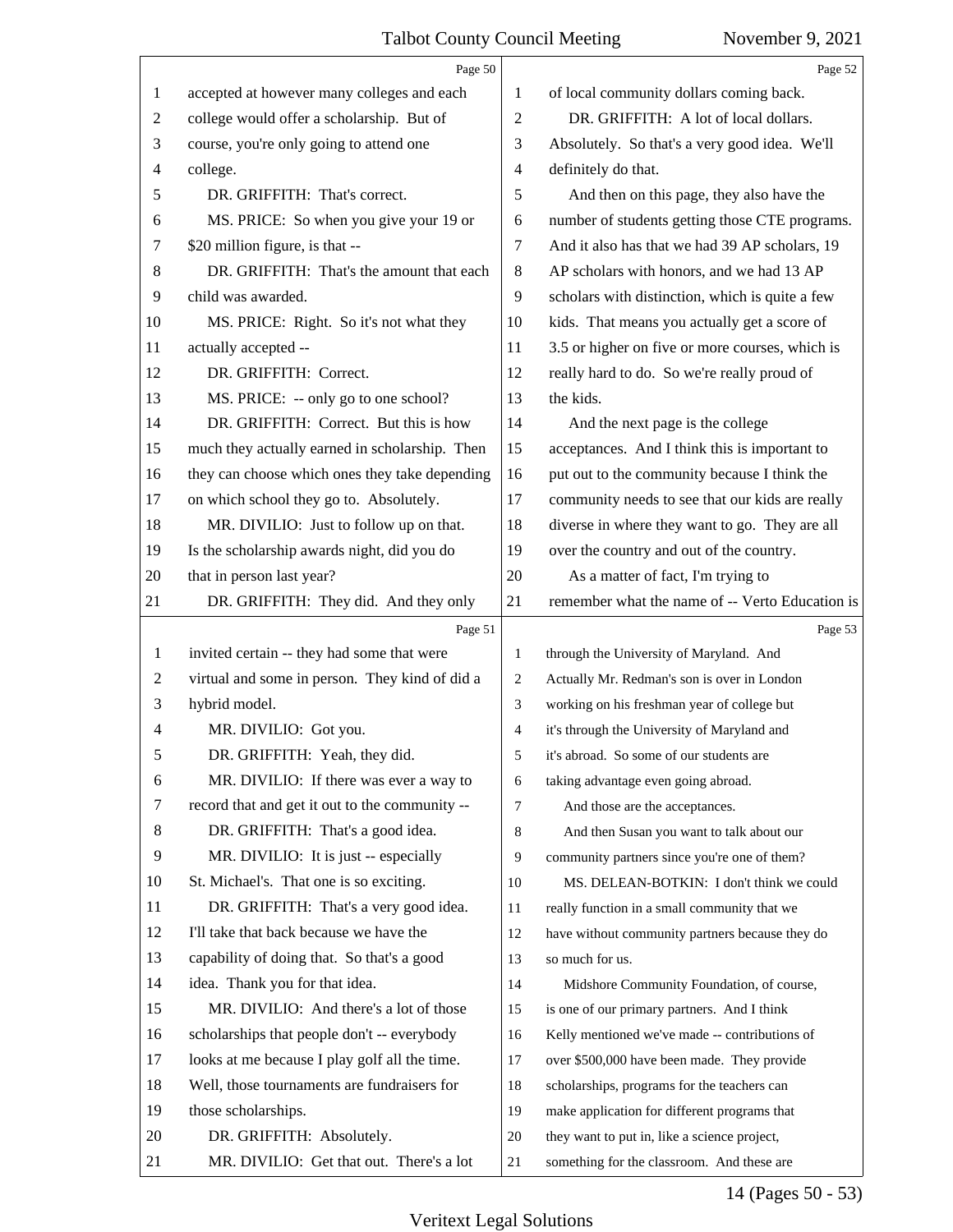|                | Page 54                                         |                | Page 56                                        |
|----------------|-------------------------------------------------|----------------|------------------------------------------------|
| 1              | awarded over the years in order to do that.     | 1              | fixed charges. I think it's really important   |
| $\overline{c}$ | Easton Utilities, of course, has been huge      | 2              | for people to note that.                       |
| 3              | in interacting with us. And we I don't think    | 3              | And I also think it's important that           |
| 4              | could have done the online programs without     | 4              | people know that we are no longer last in per  |
| 5              | them stepping up. I would go out delivering     | 5              | pupil. We're moving up. We're number 20 out    |
| 6              | meals, and I'd find a kid who didn't have       | 6              | of 24. So we really appreciate the County      |
| 7              | access. I would let Kelly know. And my God,     | 7              | Council helping us get there.                  |
| 8              | the next week when we went back, they were all  | 8              | MS. PRICE: And I always have to say this.      |
| $\overline{9}$ | set up going. It was a tremendous partnership   | 9              | We're always top three in local funding,       |
| 10             | that really is continuing to this day. We have  | 10             | because I'm looking at the next slide over.    |
| 11             | I think funding, extra funding to continue      | 11             | And we're funding 65 percent of your budget.   |
| 12             | that.                                           | 12             | DR. GRIFFITH: That's correct.                  |
| 13             | DR. GRIFFITH: We do.                            | 13             | MS. PRICE: We're top three in the State,       |
| 14             | MS. DELEAN-BOTKIN: And then we have             | 14             | right?                                         |
| 15             | different community members, like Higginbottom  | 15             | DR. GRIFFITH: That's correct. That is          |
| 16             | Orthodontics. The Ace mentoring program is      | 16             | correct. So that's why I say thank you very    |
| 17             | very interesting and helps student learn about  | 17             | much for what you do give.                     |
| 18             | architecture and building. And it's huge in     | 18             | And the last page is just to let you know      |
| 19             | this area, as you all know. So that program is  | 19             | we really are proud of Lauren Greer, our       |
| 20             | really growing so that we can, again, keep      | 20             | teacher of the year, and Ayonna Hayman, our    |
| 21             | people here to grow our community as well.      | 21             | support staff of the year.                     |
|                |                                                 |                |                                                |
|                | Page 55                                         |                | Page 57                                        |
| 1              | And the Historical Society welcomes kids        | 1              | And our budget timeline is there on the        |
| 2              | in to do mentorship programs. And then Museum   | 2              | side.                                          |
| 3              | of Art.                                         | 3              | Just so that you know, we had all the          |
| 4              | So I hope you take a chance, time to look       | 4              | principals come to last board meeting, present |
| 5              | at those pages. And we can go and thank them    | 5              | all of their requests, all the supervisors     |
| 6              | for participating with us.                      | 6              | presented their requests. We're putting it all |
| 7              | DR. GRIFFITH: Yup. And then the Rotary          | $\overline{7}$ | together. We'll be getting a first draft of    |
| 8              | Club, Tilghman Area, Youth, St. Paul's          | 8              | our budget out in December.                    |
| $\overline{9}$ | Episcopal, and Tidewater Physical Therapy. So   | 9              | We'll have three months where we'll have a     |
| 10             | those were the ones that we -- we do a          | 10             | public hearing, get information from the       |
| 11             | different business. Each school gets to select  | 11             | community.                                     |
| 12             | a business each year. So it's a way for us to   | 12             | We do have a survey out there to our           |
| 13             | give back. And guess what they get? They get    | 13             | community for parents, students, teachers, and |
| 14             | a big basket of homemade goodies from culinary. | 14             | community members. We've had about 700 people  |
| 15             | So that's probably the best prize I could think | 15             | fill out the survey so far. And it's important |
| 16             | of to get. But that's what we do to involve     | 16             | to get everyone's input when we do the budget. |
| 17             | our students, which I think is very important.  | 17             | The other thing, there are a couple more       |
| 18             | And then when you go to the next page,          | 18             | things to share with you. One is the           |
| 19             | it's about our budget. Again, most of our       | 19             | implementation coordinator, we'll have to get  |
| 20             | budget goes to people because we're a people    | 20             | that in next year's budget. I know we have it  |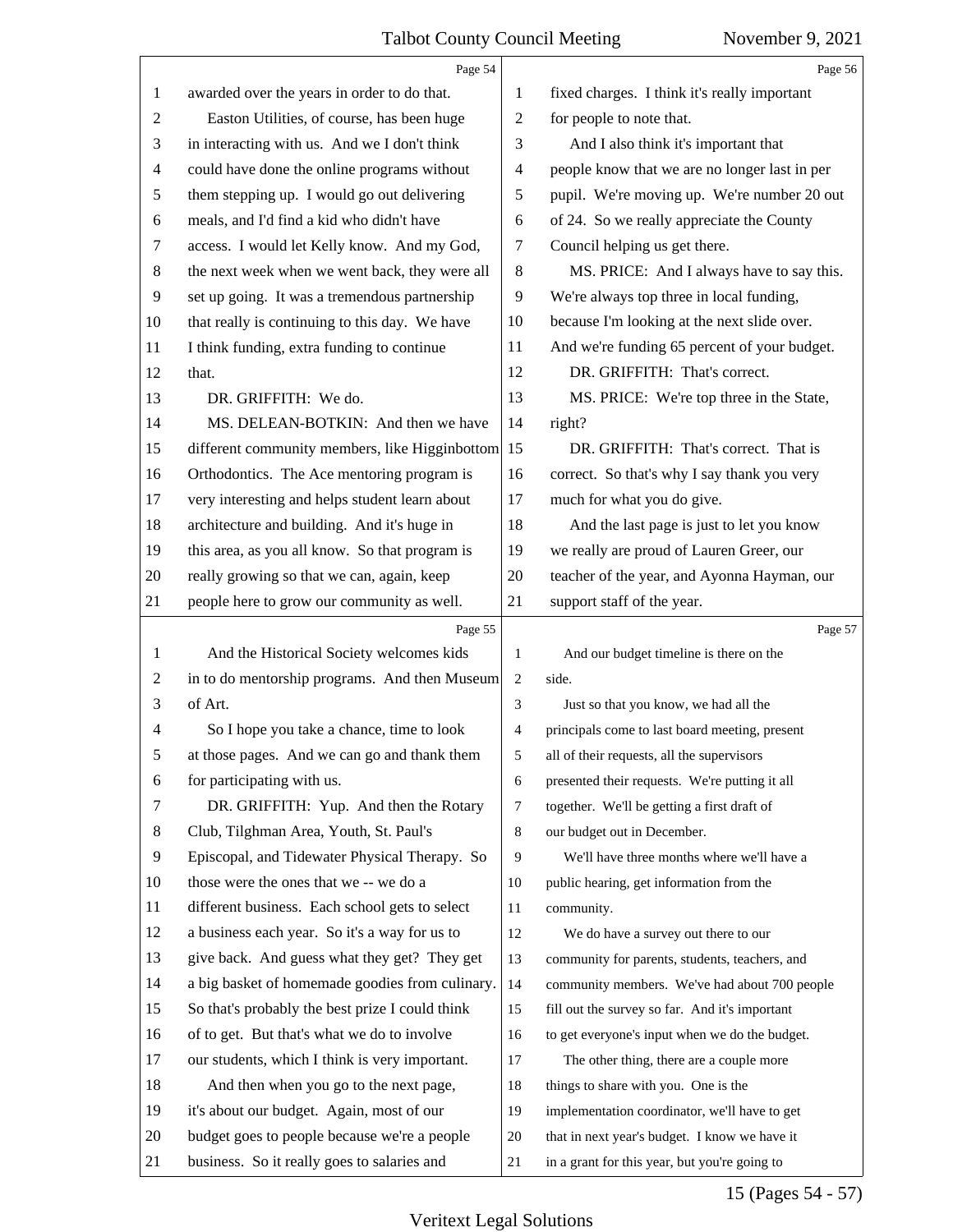|                | Page 58                                         |                | Page 60                                        |
|----------------|-------------------------------------------------|----------------|------------------------------------------------|
| 1              | work on that for next year. I have a job        | 1              | DR. GRIFFITH: I think it's pretty much         |
| $\overline{2}$ | description to share with you that we just got  | 2              | about the same.                                |
| 3              | from MSDE. So I'll send that to you, Clay.      | 3              | We've had some extra this year because of      |
| 4              | And this is our annual report, but we           | 4              | grants that we received. So we have had --     |
| 5              | would love to do a state of the district with   | 5              | like we have gotten more social workers with   |
| 6              | you maybe in January, if that's something that  | 6              | that Aware grant. So you might see a little    |
| 7              | you would like to do with us together. We       | 7              | bit just because of that because some of those |
| $\,8\,$        | think it would be really good for our community | 8              | people are certified. So they're under the     |
| 9              | to see the different agencies together report   | 9              | certified.                                     |
| 10             | on what we do for the community. I think it's   | 10             | But as far as teachers go, we've added a       |
| 11             | important for people to know where their tax    | 11             | couple in English language learner and special |
| 12             | dollars go and what's their return on           | 12             | education over the past couple of years, but   |
| 13             | investment, if you will.                        | 13             | not really classroom.                          |
| 14             | I see this annual report sharing with our       | 14             | MR. PACK: Okay.                                |
| 15             | community what their return on investment is.   | 15             | MR. LESHER: Thank you for the                  |
| 16             | And it's just a glimpse, but I think it's       | 16             | presentation. Thank you for the updated        |
| 17             | important to do and be that transparent.        | 17             | snapshot at this.                              |
| 18             | So thank you very much for having us here.      | 18             | I would certainly look forward to a state      |
| 19             | MS. DELEAN-BOTKIN: I'm going to put             | 19             | of the district in January. So let's talk      |
| 20             | another plug in for the state of the county     | 20             | further about that.                            |
| 21             | report that we'd like to do together. It's      | 21             | And as a parent of two public school           |
|                | Page 59                                         |                | Page 61                                        |
|                |                                                 |                |                                                |
| $\mathbf{1}$   | amazing how many people don't know that the     | 1              | students at Easton High School and Easton      |
| $\overline{c}$ | county works on the roads, the county is the    | 2              | Middle, I get a little look at the end of each |
| 3              | one that is funding the Sheriff's Office.       | 3              | day into what you're doing to impact lives in  |
| 4              | The county is out there doing many things       | $\overline{4}$ | this community and appreciate that. Thank you. |
| 5              | that our citizens don't know that you all are   | 5              | DR. GRIFFITH: Thank you very much.             |
| 6              | doing. So we thought that that would be really  | 6              | MR. DIVILIO: I agree. Also with two            |
| 7              | good, even though we do take a big chunk of the | 7              | children in the system who just went back to   |
| 8              | budget, that the other areas also need          | 8              | school thankfully today was my youngest son's  |
| 9              | recognition for the excellent job that they're  | 9              | day back from quarantine. We had all of us     |
| 10             | doing here.                                     | 10             | home there for a while. I missed a Council     |
| 11             | DR. GRIFFITH: And next week is American         | 11             | meeting because of it.                         |
| 12             | Education Week. So thank a teacher, thank a     | 12             | But seeing -- I got a call from the            |
| 13             | bus driver, thank a custodian.                  | 13             | principal at the elementary school where my    |
| 14             | And I just think it's important to really       | 14             | youngest son goes to school and said stop by,  |
| 15             | celebrate public education. It's been a rough   | 15             | we've got some schoolwork for him to work on   |
| 16             | couple of years, but our staff is amazing and   | 16             | while he's away. And I expected to get like    |
| 17             | we really appreciate everything we're doing to  | 17             | three or four ditto copies, little worksheets  |
| 18             | educate our children in our community.          | 18             | or something to work on.                       |
| 19             | So thank you.                                   | 19             | It was a book bag. And they put together       |
| 20             | MR. PACK: The 370 certified teachers, is        | 20             | everything for him. His books, his tablet,     |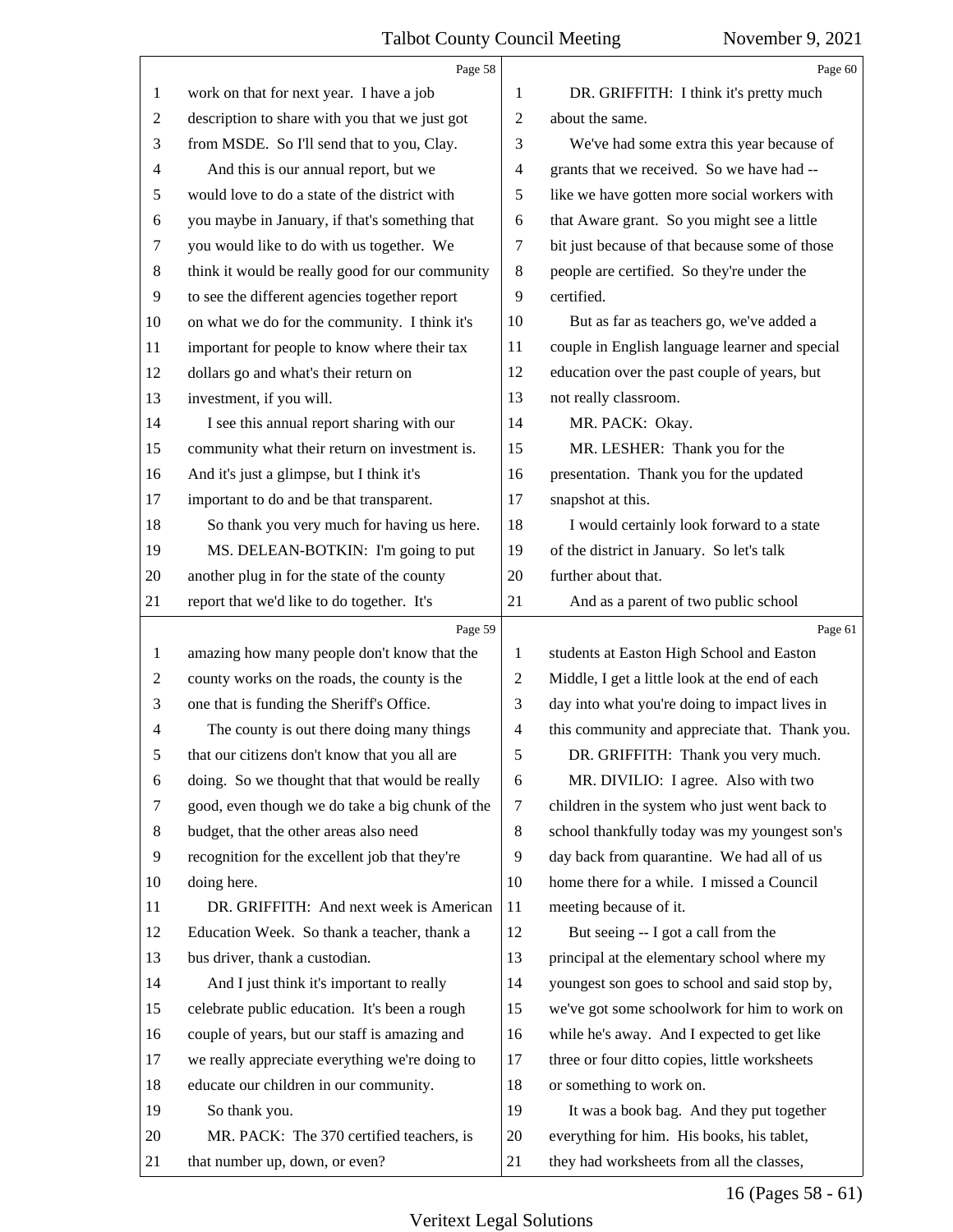|                | Page 62                                         |                          | Page 64                                         |
|----------------|-------------------------------------------------|--------------------------|-------------------------------------------------|
| 1              | everything was dated.                           | 1                        | you. Zach Smith on behalf of the Redistricting  |
| 2              | And I put him back in the conference room       | $\mathbf{2}$             | Commission.                                     |
| 3              | the first day that we were on quarantine. And   | 3                        | As we were asked to do, we met on several       |
| $\overline{4}$ | I said here is your schoolwork, let me know     | $\overline{\mathcal{A}}$ | occasions and looked at the existing Board of   |
| $\sqrt{5}$     | when you need help. Four hours later I went     | 5                        | Education district boundaries and the most      |
| 6              | back and checked on him and he was still        | 6                        | recent census data for the purposes of          |
| 7              | working on it.                                  | 7                        | determining if there are any recommended        |
| 8              | And I have to think for a fourth grader, a      | 8                        | changes to those boundaries that we as a        |
| 9              | lot of that self-driven learning came from last | 9                        | commission may make to the Council.             |
| 10             | year. And when everything is new, everything    | 10                       | And it was certainly much less of a burden      |
| 11             | is open and you're welcome to learn.            | 11                       | than drawing in district boundaries from anew.  |
| 12             | Yes, we've been through some weird times        | 12                       | We were just looking at the existing and trying |
| 13             | recently. But I'm staying positive and          | 13                       | to determine if any changes were needed.        |
| 14             | optimistic watching the outcome, just watching  | 14                       | When the staff presented us with the            |
| 15             | how my children are developing.                 | 15                       | information, they really made our job very      |
| 16             | And now with one in middle school, seeing       | 16                       | simple, provided all the information that we    |
| 17             | the Junior Honor Society that's in the middle   | 17                       | needed.                                         |
| 18             | school and the programs that are available, I   | 18                       | And when we looked at that data, I think        |
| 19             | have a lot of buy-in to our public schools.     | 19                       | the determination was we felt that the current  |
| 20             | And I take offense when I see people take pop   | 20                       | boundaries met all the statutory requirements,  |
| 21             | shots at us for certain small things that       | 21                       | even in light of the changes to the census      |
|                |                                                 |                          |                                                 |
|                | Page 63                                         |                          | Page 65                                         |
| 1              | happen that could happen anywhere.              | 1                        | data.                                           |
| $\overline{c}$ | But seeing the work that you do and seeing      | $\sqrt{2}$               | But that said, there was a consensus of         |
| 3              | it in my children as they're progressing, I     | 3                        | the commission that we wanted to look and see   |
| $\overline{4}$ | want to thank you and let you know that you are | $\overline{4}$           | if we could find any changes that might         |
| 5              | doing a good job. All the struggles and shots   | 5                        | increase the minority population within the one |
| 6              | that everyone takes. I am impressed and I am    | 6                        | district that satisfies the majority minority   |
| 7              | there with you.                                 | 7                        | requirement. And so we identified several       |
| 8              | DR. GRIFFITH: Thank you so much for your        | 8                        | possibilities and asked Mark to show us what    |
| 9              | support. Really appreciate it. Thank you.       | 9                        | those may look like on the maps. And he did     |
| 10             | And we'll be in touch, Clay.                    | 10                       | that.                                           |
| 11             | I did bring extra. I thought it would be        | 11                       | Many of those changes didn't accomplish         |
| 12             | good to have.                                   | 12                       | the change in the numbers that we were trying   |
| 13             | Thank you. Thank you, Jessica and Susan.        | 13                       | to accomplish, but I think at least one did.    |
| 14             | You're always so helpful. You make me look      | 14                       | So that is the one substantive change that was  |
| 15             | good.                                           | 15                       | proposed relative to the existing boundaries.   |
| 16             | MR. LESHER: Okay. Thank you.                    | 16                       | There were a few minor refinements I think      |
| 17             | And next we have Zach Smith presenting the      | 17                       | I would call them to the boundaries to make the |
| 18             | findings of the Board of Education              | 18                       | district boundaries in line with the census     |
| 19             | Redistricting Commission.                       | 19                       | tract boundaries, which just seemed like a good |
| 20             | Welcome, Mr. Smith.                             | 20                       | housekeeping, something we should do to make    |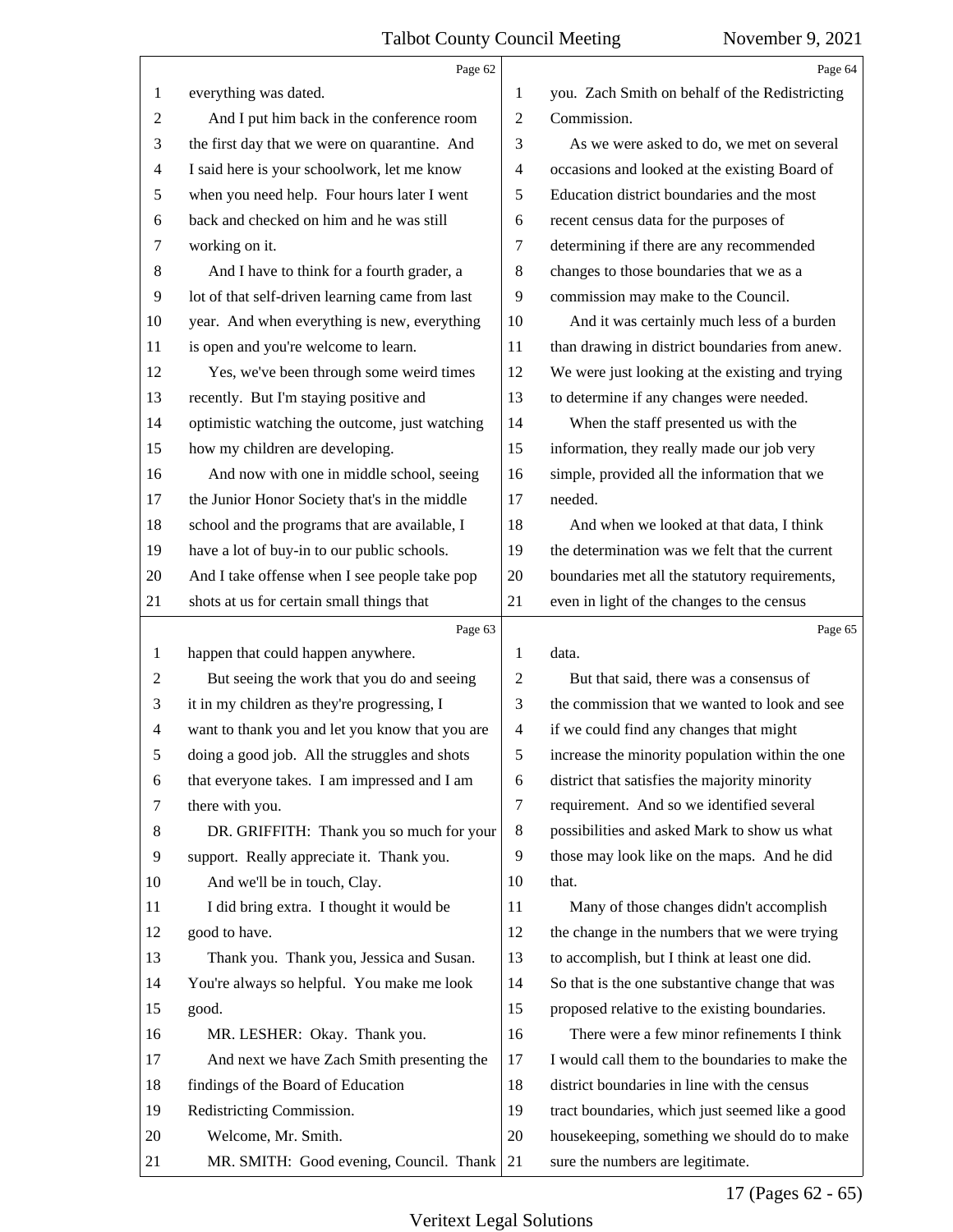|                | Page 66                                        |                | Page 68                                         |
|----------------|------------------------------------------------|----------------|-------------------------------------------------|
| 1              | And then the only other thing I think we       | 1              | minor.                                          |
| $\overline{c}$ | were focused on is ensuring that no current    | $\overline{2}$ | Let's see. So --                                |
| 3              | board member was displaced from their          | 3              | MS. MORRIS: Sorry to interrupt. But if          |
| $\overline{4}$ | applicable district. And Mark confirmed that   | $\overline{4}$ | you click out of that, you can go into the next |
| 5              | that wasn't the case.                          | 5              | series of maps. Each map is saved               |
| 6              | And what we've put in front of you is a        | 6              | individually.                                   |
| 7              | relatively minor change to the existing        | 7              | MR. COHOON: Oh, I see. So at the bottom         |
| 8              | district boundaries. I think Mark could        | 8              | of this one, we used the US Census 2020 data.   |
| 9              | explain that one change, identify it if the    | 9              | The adjusted version of the census data, the    |
| 10             | Council wants to see it.                       | 10             | adjusted version relates to prison population.  |
| 11             | MR. LESHER: Yes, please.                       | 11             | Not counting the population in prison, but      |
| 12             | MR. COHOON: So my job was really               | 12             | counting the population as it would be if they  |
| 13             | relatively easy this time, not so much in the  | 13             | were at their residence. So the State of        |
| 14             | past, ten years ago. But this time --          | 14             | Maryland has that requirement.                  |
| 15             | MR. LESHER: Welcome, Mr. Cohoon. Just          | 15             | We also used the 18-plus population, which      |
| 16             | for the shake of the public, we know that      | 16             | is of voter age. And that's also a requirement  |
| 17             | you're a valued staff member, but would you    | 17             | for redistricting.                              |
| 18             | like to introduce yourself?                    | 18             | Here are our numbers. Pretty much we have       |
| 19             | MR. COHOON: Thank you. So I'm Mark             | 19             | even numbers across the board. The minority     |
| 20             | Cohoon. I work for the Department of Public    | 20             | district is a little bit lower, but it meets    |
| 21             | Works. I'm the GIS manager. Been there for a   | 21             | our requirement. So what did I do?              |
|                |                                                |                |                                                 |
|                | Page 67                                        |                | Page 69                                         |
| $\mathbf{1}$   | while.                                         | 1              | MS. MORRIS: So then you can click. The          |
| $\overline{c}$ | MR. LESHER: And thank you for your work        | $\overline{2}$ | maps are numbered. One would be under the       |
| 3              | in supporting this effort.                     | 3              | school in the middle there. That would be one,  |
| 4              | MR. COHOON: Oh, absolutely. I'm glad to        | $\overline{4}$ | two, three. And then go up to four, five, six,  |
| 5              | help. Yeah.                                    | 5              | seven.                                          |
| 6              | So let's see. What are we looking at? We       | 6              | MR. COHOON: Okay. So we were just               |
| 7              | are looking at this is the baseline. So        | 7              | looking at -- so this is district -- oh, I see  |
| 8              | basically this is the previous minority        | 8              | it. So let me back out of that.                 |
| 9              | district boundary.                             | 9              | So district one. So this is our revised         |
| 10             | The change you will see, I don't know if       | 10             | minority district. We added this neighborhood   |
| 11             | you can see where the mouse is, but it's just  | 11             | and pretty much everything else remains the     |
| 12             | this little neighborhood right here. So we     | 12             | same.                                           |
| 13             | added a little bit of minority population      | 13             | District two. We had a couple of just           |
| 14             | there, changed the boundary, and really that   | 14             | minor things around the edges but didn't impact |
| 15             | was the change. Everything else has remained   | 15             | any homes or any population numbers, just some  |
| 16             | the same.                                      | 16             | cleanup on the district boundaries themselves.  |
| 17             | We had some minor housekeeping because the     | 17             | MS. PRICE: So obviously district one, it        |
| 18             | census blocks didn't remain the same. US       | 18             | has to be the majority minority. Is that why    |
| 19             | Census changed some of the boundaries of the   | 19             | it's so strangely shaped? Like I mean because   |
| 20             | census block. And just to match those, we made | 20             | district six cuts like way back down into it.   |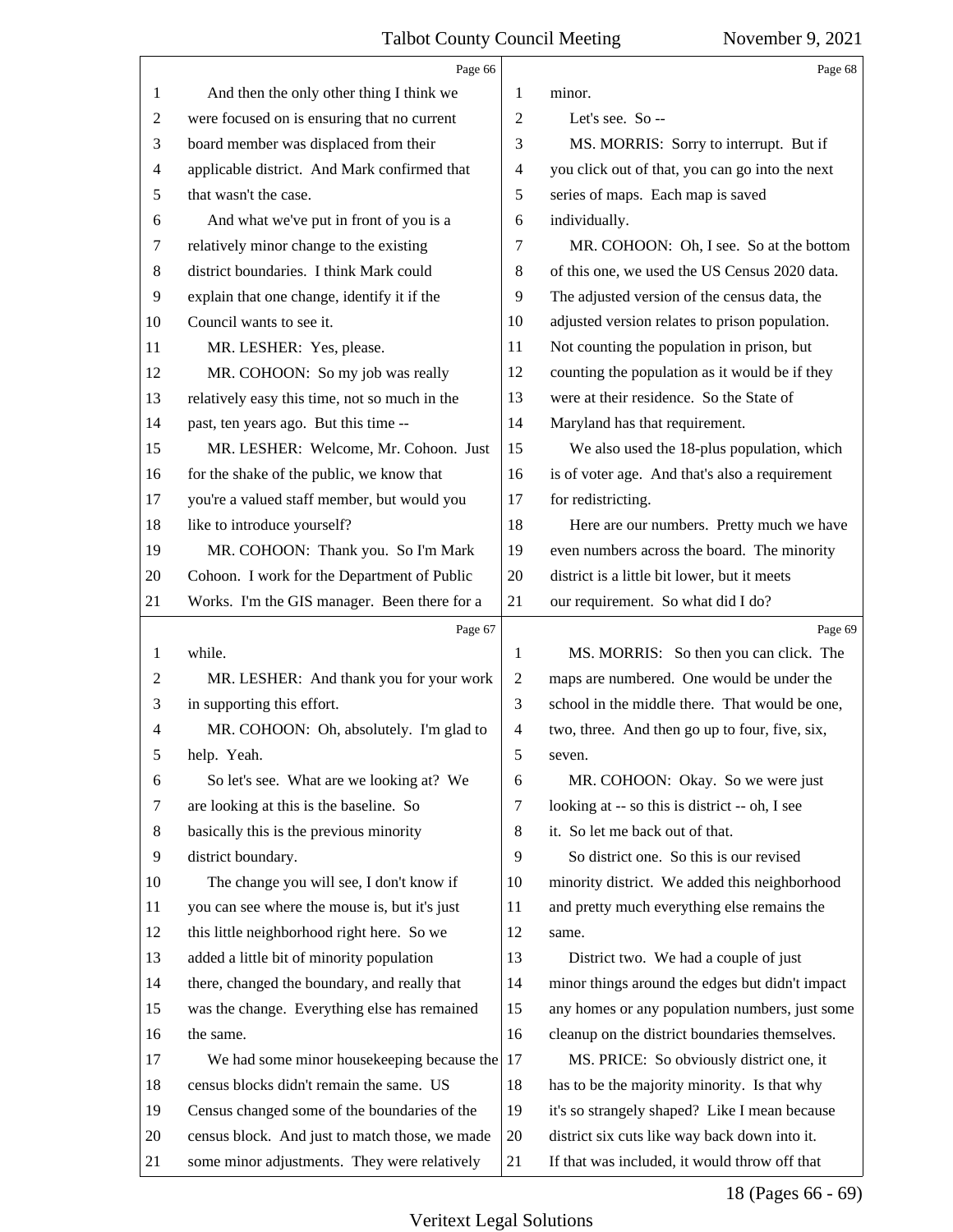|                | Page 70                                            |                | Page 72                                        |
|----------------|----------------------------------------------------|----------------|------------------------------------------------|
| 1              | number. So it's just, it's odd. But I'm sure       | 1              | MR. LESHER: Thank you very much for your       |
| $\mathfrak{2}$ | it's been that way since ten years ago or more.    | 2              | work. And I know that you had a shortened time |
| 3              | MR. SMITH: Correct.                                | 3              | frame to do all this in because the federal    |
| $\overline{4}$ | MS. PRICE: But if that section were                | 4              | government did not get you the data that you   |
| 5              | included to the right of the pink, that would      | 5              | needed to work with until much later than they |
| 6              | throw off all those numbers?                       | 6              | originally intended to. But your deadline did  |
| 7              | MR. COHOON: Yeah. So determining the               | 7              | not move, which just meant that your work was  |
| $\,8\,$        | minority majority district is the challenge.       | 8              | compressed.                                    |
| 9              | Out of this whole process, finding those           | 9              | So thank you for turning this around in        |
| 10             | numbers are the challenge. And you just do         | 10             | that compressed time frame.                    |
| 11             | your best.                                         | 11             | MR. SMITH: Of course. And the thanks           |
| 12             | MR. SMITH: We did look at squaring it off          | 12             | really go, again, to your staff because they   |
| 13             | and making it more regularly shaped. But in        | 13             | made it that simple for us. Thank you.         |
| 14             | all those instances, it would increase the         | 14             | MR. LESHER: And I think the action for us      |
| 15             | population. And not just the minority              | 15             | then is to meet our deadlines for this         |
| 16             | population, but the other population. So it        | 16             | redistricting process is to direct staff to    |
| 17             | would decrease the minority population in this     | 17             | draw up legislation to implement these changed |
| 18             | district.                                          | 18             | maps.                                          |
| 19             | MR. COHOON: Yeah. I can go through the             | 19             | MR. COHOON: Yes, correct.                      |
| 20             | maps. District three, district four, they're       | 20             | MR. LESHER: And I would need a motion to       |
| 21             | all the same as they have been in the past.        | 21             | do so.                                         |
|                | Page 71                                            |                | Page 73                                        |
| 1              | MR. SMITH: The area that was added to              | 1              | MS. PRICE: So moved.                           |
| 2              | district one, that came out of district six.       | 2              | MR. DIVILIO: I'll second.                      |
| 3              | Is that correct?                                   | 3              | MR. LESHER: We have a motion and a             |
| $\overline{4}$ | MR. COHOON: That's correct, yes. So the            | $\overline{4}$ | second. Madam Secretary, if we could call the  |
| 5              | population that was -- and the numbers for that    | 5              | roll, please.                                  |
| 6              | just little bit area was probably like 36.         | 6              | SECRETARY: Mr. Lesher.                         |
| 7              | MR. SMITH: Small.                                  | 7              | MR. LESHER: Aye.                               |
| 8              | MR. COHOON: Yeah. It was a very small              | $\,8\,$        | SECRETARY: Mr. Divilio.                        |
| 9              | number. So very minor change.                      | 9              | MR. DIVILIO: Aye.                              |
| 10             | And just show you the last one. Here is            | 10             | SECRETARY: Ms. Price.                          |
| 11             | seven. Of course, district seven is Bozman,        | 11             | MS. PRICE: Aye.                                |
| 12             | Neavitt, Tilghman.                                 | 12             | SECRETARY: Mr. Pack.                           |
| 13             | MR. SMITH: So again, we didn't propose             | 13             | MR. PACK: Aye.                                 |
| 14             | any radicle changes. Less is more, we thought.     | 14             | MR. SMITH: Thank you.                          |
| 15             | No reason to change anything.                      | 15             | MR. LESHER: Thank you once again.              |
| 16             | We did look to try to adjust the one               | 16             | MR. COHOON: You're welcome.                    |
| 17             | numbers. But other than that, we were              | 17             | MR. PACK: Thanks, Zach.                        |
| 18             | satisfied.                                         | 18             | MR. LESHER: Next is introduction of            |
| 19             |                                                    |                |                                                |
|                | So our recommendation, the commission's            | 19             | numbered resolutions. Madam Secretary, if you  |
| 20             | recommendation to the Council would be to adopt 20 |                | would read the first one into the record.      |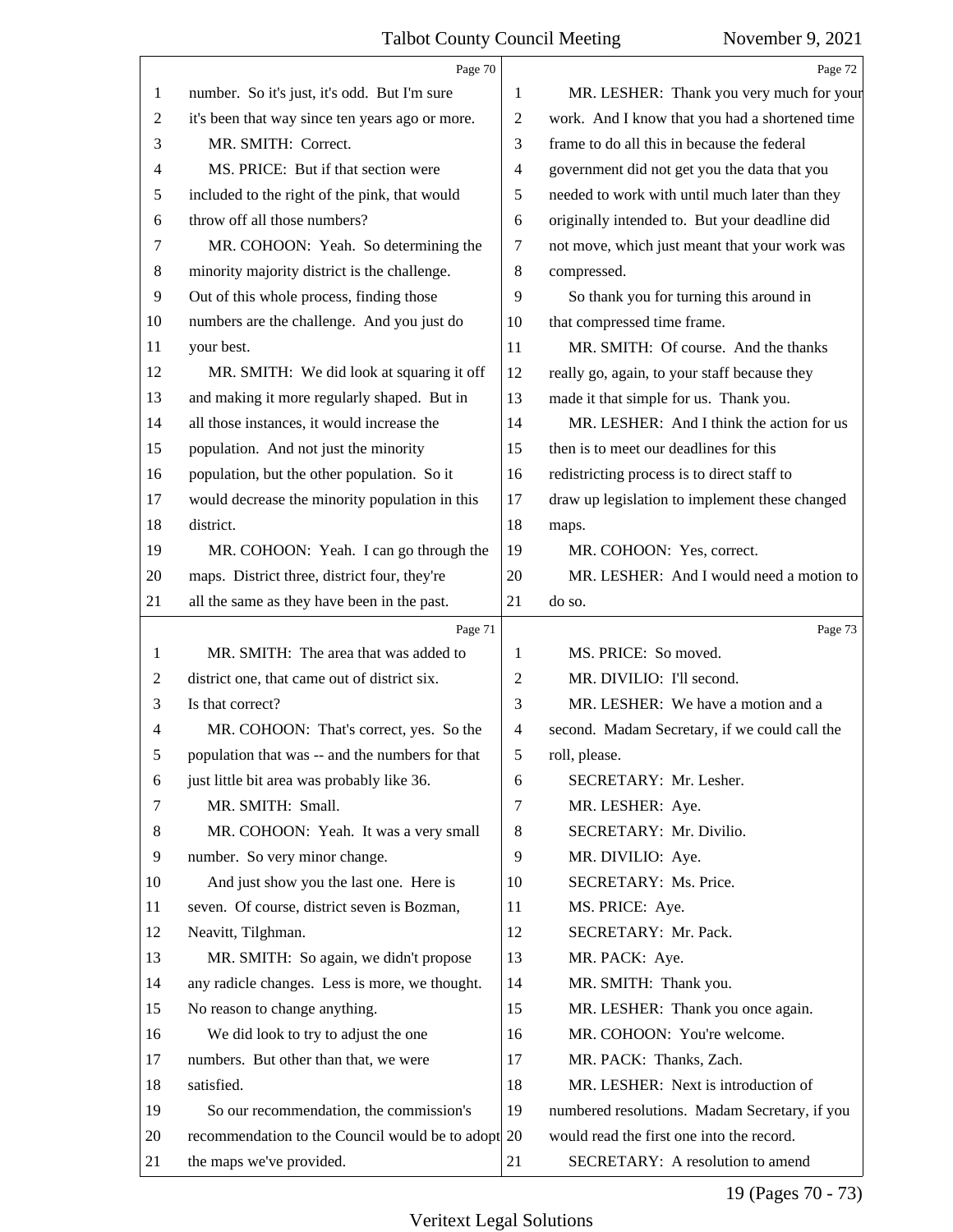|                          | Page 74                                           |                | Page 76                                         |
|--------------------------|---------------------------------------------------|----------------|-------------------------------------------------|
| $\mathbf{1}$             | Resolution Number 281, a resolution to amend      | 1              | is to read the whereas clauses and then that    |
| 2                        | the Talbot County comprehensive water and sewer 2 |                | one paragraph that contains the changes. Are    |
| 3                        | plan, the plan, to reclassify and remap           | 3              | you with me?                                    |
| $\overline{\mathcal{A}}$ | portions of certain real property located in      | 4              | SECRETARY: Yes.                                 |
| 5                        | the Town of Trappe, Maryland, associated with     | 5              | Whereas, on August 11, 2020, the County         |
| 6                        | the Lakeside planned unit development, the        | 6              | Council adopted Resolution Number 281 as        |
| 7                        | Lakeside project, formerly known as Trappe        | 7              | amended for the purposes of amending the Talbot |
| $\,8$                    | East. Further described as tax map 54, parcel     | 8              | County comprehensive water and sewer plan, the  |
| 9                        | 304, tax map 55, parcels 14, 15, 17, 19, 44,      | 9              | CWSP, inter alia, to add certain water and      |
| 10                       | 65, 83, and 85, and tax map 59, parcel four,      | 10             | sewer capital projects related to the Lakeside  |
| 11                       | the total area consisting of 865 acres, more or   | 11             | planned unit development, the Lakeside project, |
| 12                       | less, the property. From S-2 and W-2, areas       | 12             | and existing systems in the Town of Trappe.     |
| 13                       | where improvements or extensions to existing or   | 13             | And whereas, on or about November 4, 2020,      |
| 14                       | construction of new community multi-use or        | 14             | the Maryland Department of the Environment      |
| 15                       | shared sanitary facilities are programmed for     | 15             | approved the amendments to the comprehensive    |
| 16                       | progress within three to five years, to S-1 and   | 16             | water and sewer plan as set forth in Resolution |
| 17                       | W-1, areas served or to be served by community    | 17             | Number 281.                                     |
| 18                       | multi-use or shared sanitary facilities which     | 18             | And whereas, Resolution Number 281              |
| 19                       | are existing, under construction, or have         | 19             | provides for connection of approximately 84 new |
| 20                       | immediate priority status. To amend the plan      | 20             | dwelling units and a visitor and sales center   |
| 21                       | to add certain water and sewer capital projects   | 21             | in the startup phase, phase one, section one of |
|                          | Page 75                                           |                | Page 77                                         |
| $\mathbf{1}$             | related to the Lakeside project and existing      | $\mathbf{1}$   | the Lakeside project, to a new wastewater       |
| $\overline{c}$           | systems for the fiscal years 2020 through 2030.   | $\overline{c}$ | treatment plant at the Lakeside project site or |
| 3                        | And to amend the plan to update the narrative     | 3              | the existing Trappe wastewater treatment system |
| 4                        | description in the plan relative to the           | $\overline{4}$ | with connection to the existing system subject  |
| 5                        | Lakeside project and existing systems, as         | 5              | to certain conditions.                          |
| 6                        | amended. In certain respects regarding the        | 6              | And whereas, subsequent to the County           |
| 7                        | connection of phase one, section one of the       | 7              | Council's adoption of Resolution Number 281 and |
| 8                        | Lakeside project to the existing Trappe           | 8              | its approval by MDE, various concerns,          |
| 9                        | wastewater system.                                | 9              | including environmental concerns, arose         |
| 10                       | MR. LESHER: Thank you. And Mr. Thomas,            | 10             | regarding the planned connection of phase one,  |
| 11                       | are you the one who would explain this mouthful   | 11             | section one of the Lakeside project to the      |
| 12                       | to us?                                            | 12             | existing Trappe wastewater treatment system,    |
| 13                       | MS. PRICE: Well, before he does, I think          | 13             | which is nearly 20 years old and in need of     |
| 14                       | it would be helpful if you don't mind, Madam      | 14             | upgrades as set forth in the comprehensive      |
| 15                       | Secretary, to read the resolution or the          | 15             | water and sewer plan.                           |
| 16                       | majority of the resolution into the record.       | 16             | And whereas, the County Council is              |
| 17                       | It was requested more to be made public,          | 17             | desirous of amending Resolution Number 281 for  |
| 18                       | and it didn't get on the website until about an   | 18             | the purpose of imposing additional conditions   |
| 19                       | hour ago. So for those who haven't seen it        | 19             | on the connection of phase one, section one of  |
|                          |                                                   |                |                                                 |
| 20                       | yet.                                              | 20             | the Lakeside project to the existing Trappe     |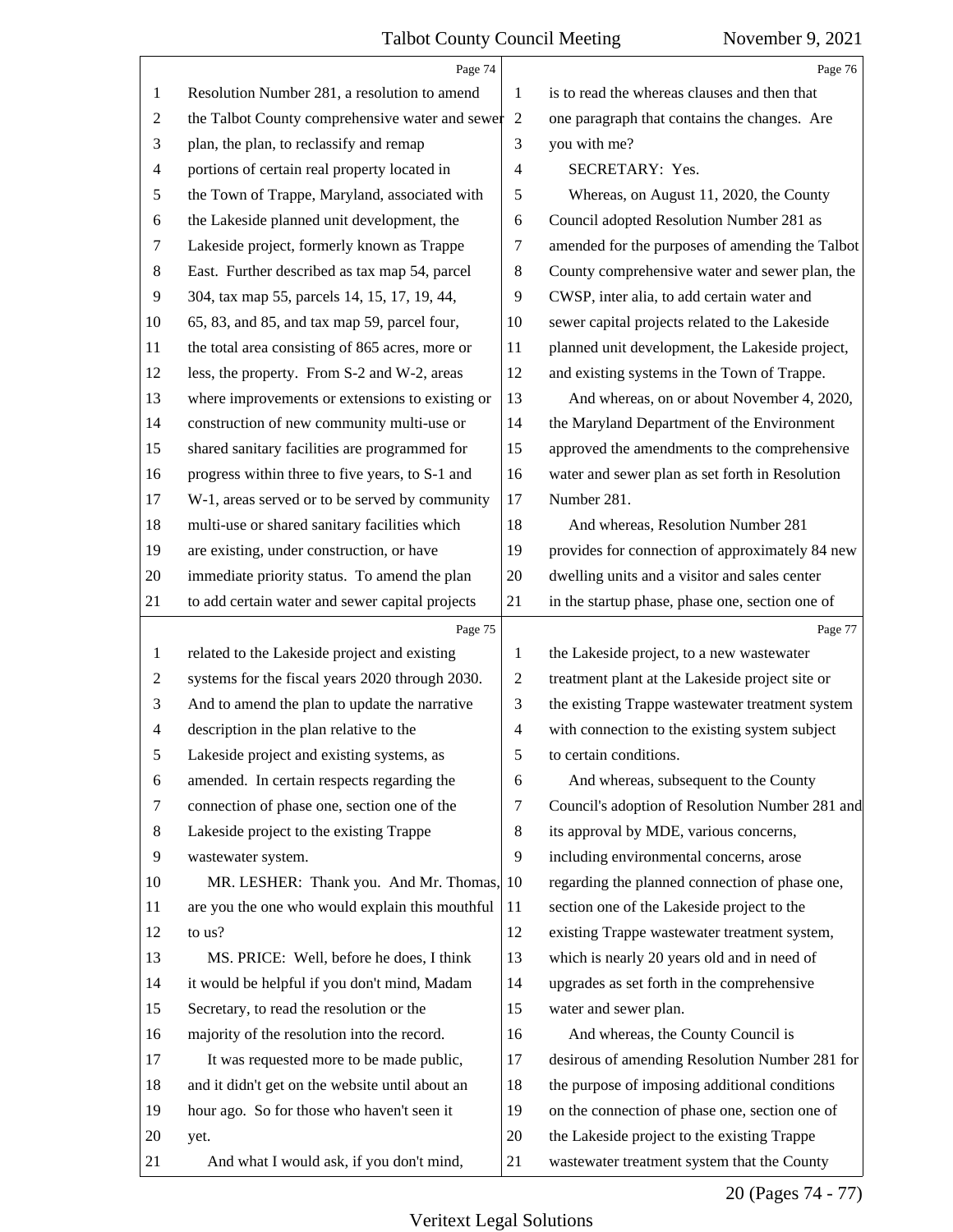|                | Page 78                                         |                | Page 80                                         |
|----------------|-------------------------------------------------|----------------|-------------------------------------------------|
| 1              | Council believes are necessary and appropriate  | 1              | the startup phase may be connected to the       |
| $\overline{c}$ | to address the foregoing concerns.              | $\overline{2}$ | existing system for more than 18 months after   |
| 3              | Then on page four, beginning at the first       | 3              | final approval of county Resolution Number 310  |
| 4              | full paragraph. An enhanced nutrient removal,   | $\overline{4}$ | by MDE.                                         |
| 5              | ENR, 0.54 MGD membrane bioreactor MBR           | 5              | Connection to the existing Town of Trappe       |
| 6              | wastewater treatment plant and collection       | 6              | wastewater system is also subject to the        |
| 7              | system will be designed, constructed in phases, | 7              | approval of the Town of Trappe while available  |
| 8              | and operated to serve the proposed Lakeside     | 8              | wastewater treatment plant capacity and         |
| 9              | development within the Trappe East sewer        | 9              | adequate access to the existing system.         |
| 10             | district.                                       | 10             | Within 18 months of issuance of all             |
| 11             | The proposed MBR ENR wastewater treatment 11    |                | required permits and approvals for the new      |
| 12             | plant will be designed such that it can be      | 12             | Lakeside wastewater treatment plant, all        |
| 13             | constructed in phases. This type of design      | 13             | wastewater from the startup phase being treated |
| 14             | will eliminate operating challenges associated  | 14             | by the existing Trappe wastewater system shall  |
| 15             | with the low flows generated by early phases of | 15             | be redirected to the new Lakeside treatment     |
| 16             | development and the inability of a wastewater   | 16             | plant.                                          |
| 17             | treatment plant constructed to full build-out   | 17             | Following the initial section of the            |
| 18             | capacity to operate properly at initial low     | 18             | development, the full capacity Lakeside         |
| 19             | flows. Phase one, section one of the proposed   | 19             | wastewater treatment plant will be constructed  |
| 20             | Lakeside project is expected to include         | 20             | in phases of approximately 100,000 gallons per  |
| 21             | approximately 84 single-family residential      | 21             | day of wastewater. The wastewater treatment     |
|                | Page 79                                         |                | Page 81                                         |
| $\mathbf{1}$   | dwellings and a visitor and sales center.       | 1              | plant will be expanded in phases as the         |
| 2              | Sanitary sewer capacity for the proposed        |                |                                                 |
|                |                                                 | $\overline{2}$ | capacity of the then-existing Lakeside          |
| 3              | startup phase will require treatment and        | 3              | wastewater treatment plant approaches           |
| 4              | disposal of approximately 30 to 40,000 gallons  | $\overline{4}$ | 80 percent of capacity.                         |
| 5              | per day. The initial treatment and disposal     | 5              | Is that all you want?                           |
| 6              | capacity estimate includes consideration of     | 6              | MS. PRICE: Yup. No, no, no. I think             |
| 7              | flow equalization and peak flow capacity.       | 7              | that does it. Thank you very much.              |
| 8              | Startup wastewater treatment for the Lakeside   | 8              | I don't know whether you want me to start       |
| 9              | project may be provided by a modular ENR MBR    | 9              | or Patrick wants to start.                      |
| 10             | wastewater treatment plant capable of operating | 10             | MR. THOMAS: You can start.                      |
| 11             | at the initial development flow rates or by a   | 11             | MS. PRICE: Okay. So I initially had this        |
| 12             | direct connection to the existing Trappe        | 12             | prepared as an amendment to the comprehensive   |
| 13             | wastewater system, provided that --             | 13             | water and sewer plan, which we've been saying   |
| 14             | MS. PRICE: Stop. This language that             | 14             | for many months is the appropriate vehicle. So  |
| 15             | she's about to read is the proposed amendment.  | 15             | probably people are like why are you proposing  |
| 16             | Okay. Everything else was already in there.     | 16             | a resolution to amend 281.                      |
| 17             | SECRETARY: Provided that the existing           | 17             | So I'm going to clear that up from the          |
| 18             | wastewater treatment plant is in compliance     | 18             | get-go. I wanted to get the language out.       |
| 19             | with its MDE permit and all other conditions    | 19             | We can only introduce amendments to the         |
| 20             | imposed by MDE.                                 | 20             | comprehensive water and sewer plan four times a |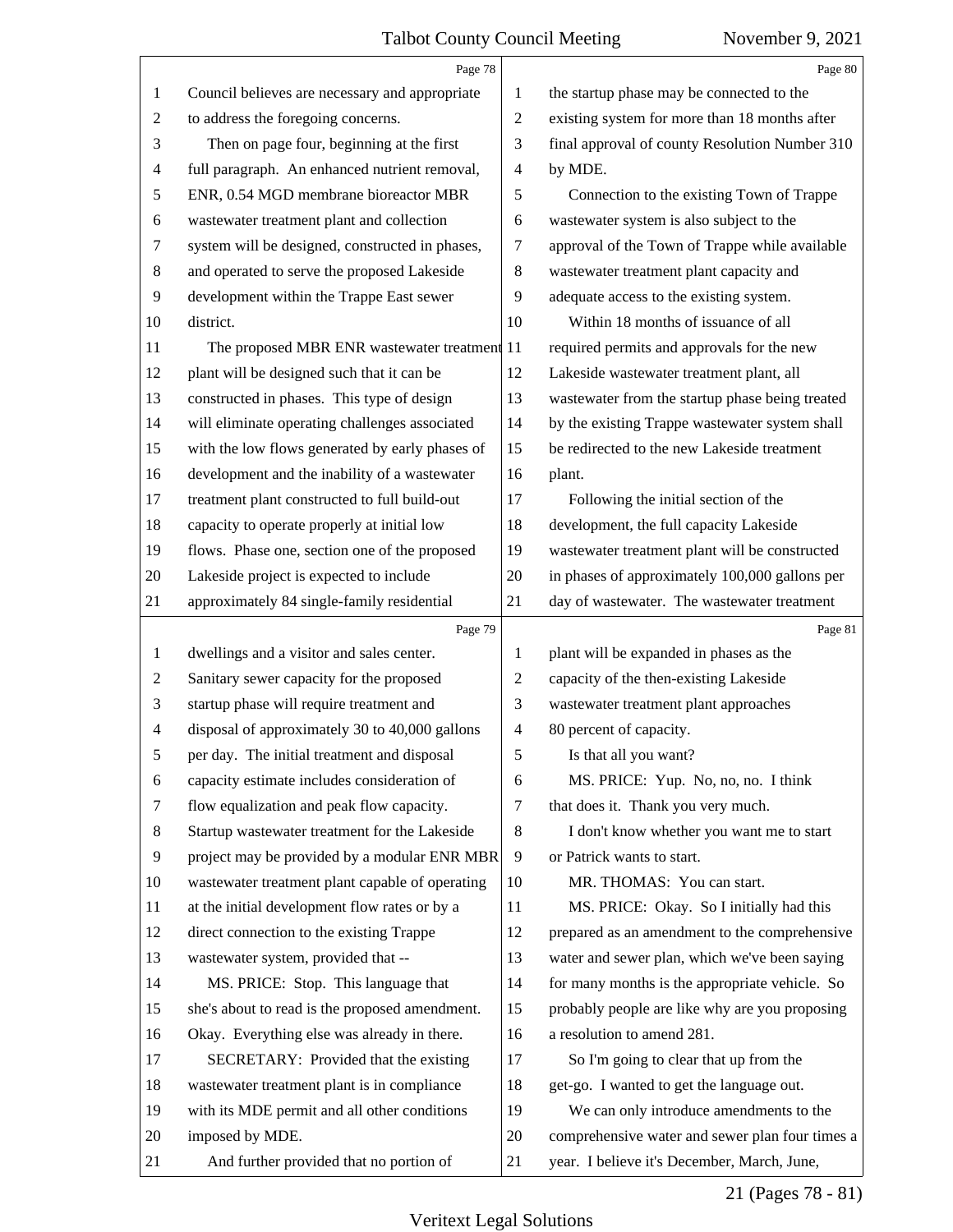|                | Page 82                                           |                          | Page 84                                         |
|----------------|---------------------------------------------------|--------------------------|-------------------------------------------------|
| 1              | and September.                                    | 1                        | certainly said it to me in private              |
| $\overline{c}$ | So I was stuck. So I had it prepared.             | 2                        | conversations on the telephone.                 |
| 3              | And then at the last minute, like at              | 3                        | The developer has stated its intention,         |
| 4              | five o'clock last week, they were like no, no,    | $\overline{\mathcal{A}}$ | including in the amended DRRA, which stands for |
| 5              | you can't do that. So I said go ahead and put     | 5                        | Development Rights and Responsibilities.        |
| 6              | the language into a resolution.                   | 6                        | What's the A?                                   |
| 7              | And Patrick worked really hard on this.           | 7                        | MR. THOMAS: Rights and responsibilities         |
| 8              | Put together the whereas clauses, which I think   | 8                        | agreement.                                      |
| 9              | explain is very clearly. We had the -- many       | 9                        | MS. PRICE: Agreement. Thank you. With           |
| 10             | people were listening I hope, attended the        | 10                       | the Town of Trappe. That as soon as the         |
| 11             | public hearing that MDE had last Thursday         | 11                       | Lakeside plant is operational, all wastewater   |
| 12             | night.                                            | 12                       | from dwelling units initially connected to the  |
| 13             | I met personally with two members,                | 13                       | Trappe plant shall be directed to the new       |
| 14             | higher-up members from MDE a few days prior to 14 |                          | Lakeside wastewater treatment. That is          |
| 15             | that. They're very well aware of not only         | 15                       | directly from the amended DRRA section 9.5.     |
| 16             | issuing the permit and looking at the problems,   | 16                       | The amendment is fair to the developer and      |
| 17             | the good things, the bad things with what the     | 17                       | the Town of Trappe because it does not delay    |
| 18             | developer is proposing, but also connecting 120   | 18                       | the Lakeside project, given that the developer  |
| 19             | or so homes. And there's a lot of things that     | 19                       | may connect units to the Trappe wastewater      |
| 20             | aren't in writing.                                | 20                       | treatment plant immediately and for a period of |
| 21             | So I wanted to get this out there publicly        | 21                       | 18 months. And I put 18 months in there         |
|                |                                                   |                          |                                                 |
|                | Page 83                                           |                          | Page 85                                         |
| 1              | that my intent is to introduce this as an         | 1                        | because they said it would take 12 to 18 months |
| $\overline{c}$ | amendment to the comp water and sewer plan.       | $\mathbf{2}$             | to construct it. So they have plenty of time.   |
| 3              | I want to go through just a couple of             | 3                        | An alternative amendment that would bar         |
| 4              | things, some reasoning why people are like why    | $\overline{\mathcal{A}}$ | connection to the Trappe wastewater treatment   |
| 5              | is this fair to everybody. I'm going to read      | 5                        | plant until it's upgraded to ENR standards      |
| 6              | through those, and I'll kick it off to Patrick    | 6                        | would delay the project for at least 18 months  |
| 7              | to explain what I'm spitting out of my mouth      | 7                        | and likely more while the Trappe plant is       |
| 8              | here.                                             | $\,8\,$                  | upgraded. So I'm really looking for a           |
| 9              | All right. So this amendment is                   | 9                        | compromise here that allows a small number of   |
| 10             | consistent with the original Resolution 281,      | 10                       | homes. How many can possibly get built in 12    |
| 11             | which states clearly that connection to the       | 11                       | to 18 months? Five, ten, 20 homes? That's       |
| 12             | Trappe wastewater treatment plant is solely for   | 12                       | certainly better than 120 on that substandard   |
| 13             | the purpose of startup wastewater treatment for   | 13                       | wastewater treatment plant in Trappe that       |
| 14             | the Lakeside project.                             | 14                       | exists right now.                               |
| 15             | The amendment is consistent with the              | 15                       | The amendment reasonably limits the             |
| 16             | representations of the developer because the      | 16                       | negative environmental impact of additional     |
| 17             | developer has stated that it will commence        | 17                       | wastewater flowing through the existing         |
| 18             | construction of the Lakeside treatment plant      | 18                       | substandard Trappe plant by allowing connection |
| 19             | immediately upon issuance of an MDE permit and 19 |                          | of only a likely modest number of dwelling      |
| 20             | the construction to take 12 to 18 months.         | 20                       | units, which is what I just said, that will be  |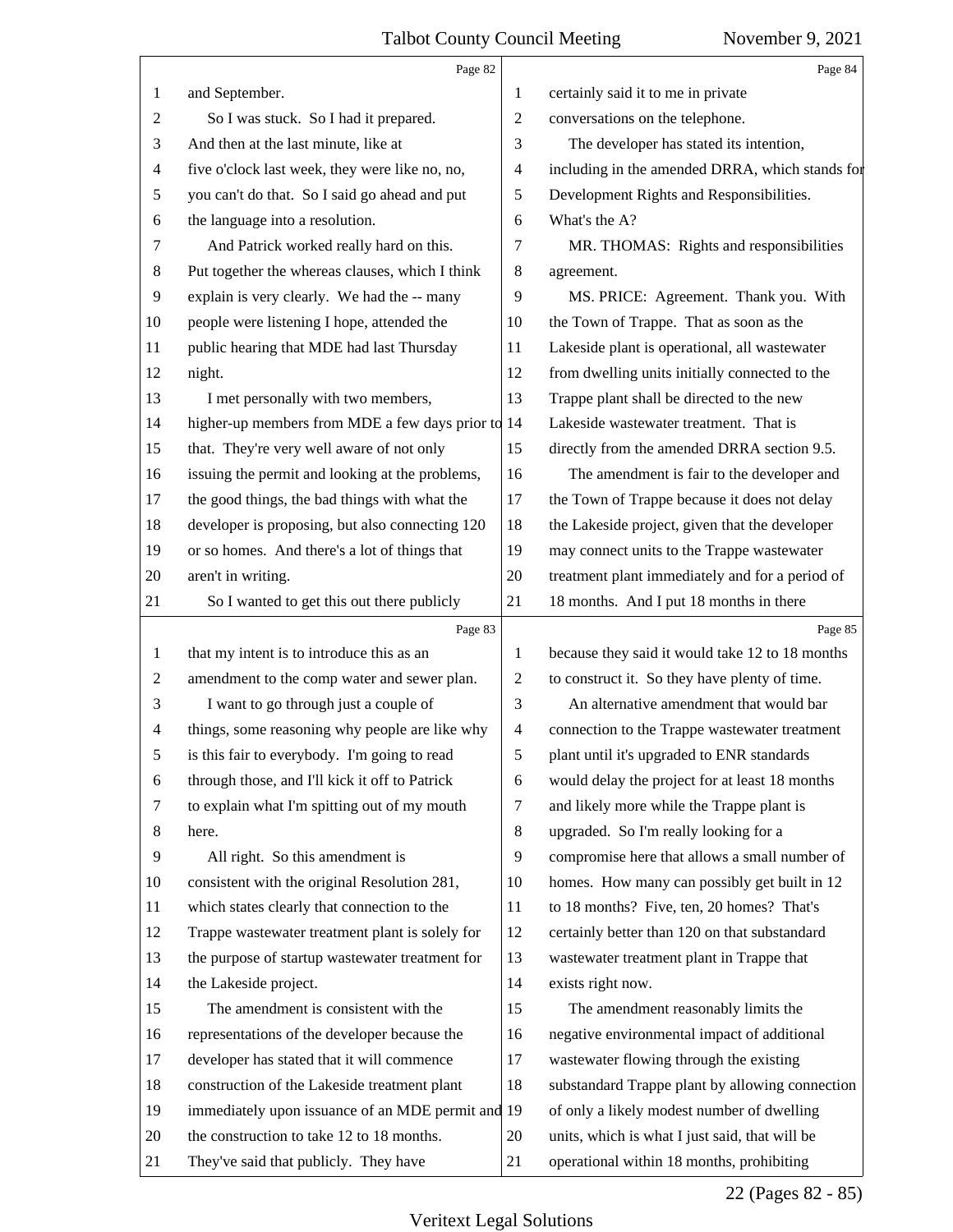|                          | Page 86                                         |                | Page 88                                         |
|--------------------------|-------------------------------------------------|----------------|-------------------------------------------------|
| 1                        | further connections to the Trappe wastewater    | 1              | a half and asks the developer to go ahead and   |
| $\overline{c}$           | treatment plant after that and requiring        | $\overline{2}$ | put in writing basically, or we're putting it   |
| 3                        | connected dwelling units to be redirected to    | 3              | in writing for them, that they will do what     |
| $\overline{\mathcal{A}}$ | the new plant when operational, which is,       | $\overline{4}$ | they represented that they will do.             |
| 5                        | again, everything the developer has represented | 5              | I'm done.                                       |
| 6                        | to us thus far.                                 | 6              | MR. LESHER: Mr. Thomas, anything to add?        |
| 7                        | This amendment, therefore, is a fair            | 7              | MR. THOMAS: I don't know if I could add         |
| 8                        | compromise in that it limits potential further  | 8              | too much to that. But I will just, again,       |
| 9                        | environmental damage while not delaying the     | 9              | state my opinion has always been that the       |
| 10                       | Lakeside project from moving forward even       | 10             | appropriate way to address any concerns that    |
| 11                       | before the issuance of an MDE permit.           | 11             | the Council has with this project is through a  |
| 12                       | And finally, I say that it's not possible       | 12             | comprehensive water and sewer plan amendment    |
| 13                       | to forecast the future. We've talked about      | 13             | instead of rescinding or through this vehicle.  |
| 14                       | whether or not the two would be connected       | 14             | But I think that this lays out some             |
| 15                       | together. Maybe you have some on-site           | 15             | reasonable conditions. And if the Council       |
| 16                       | treatment and then it might get piped over to   | 16             | ultimately decides to go down that road, there  |
| 17                       | an upgraded ENR plant.                          | 17             | would be a hearing and obviously the town and   |
| 18                       | And a state-of-the-art upgraded Trappe          | 18             | the developer would be notified and have the    |
| 19                       | wastewater treatment plant might provide some   | 19             | opportunity to participate.                     |
| 20                       | additional environmental benefit from           | 20             | And I would hope that they would come           |
| 21                       | connection to that plant at some future date.   | 21             | forward before we get to that point and         |
|                          |                                                 |                |                                                 |
|                          | Page 87                                         |                | Page 89                                         |
| 1                        | But any such unforeseen development could       | $\mathbf{1}$   | hopefully resolve some of these concerns.       |
| 2                        | be addressed by a subsequent amendment to the   | 2              | MS. PRICE: Right. And in my meeting with        |
| 3                        | comprehensive water and sewer plan, which       | 3              | MDE, they were very clear, very explicit that   |
| $\overline{4}$           | always will remain as a possibility when three  | $\overline{4}$ | this tool is ours in our toolbox. It does not   |
| 5                        | responsible Council members, with ultimate      | 5              | rest with the developer. It does not rest with  |
| 6                        | approval by MDE, decide it should be.           | 6              | the Town of Trappe. This is our comprehensive   |
| 7                        | So that hopefully lays it out.                  | $\tau$         | water and sewer plan. And they gave me some     |
| 8                        | I know that some people don't want any          | 8              | suggested ideas for how to put this together so |
| 9                        | connection whatsoever. And there are people     | 9              | that it's fair.                                 |
| 10                       | who just want to go ahead and connect and not   | 10             | But they also said that when we put forth       |
| 11                       | put any restraints on the development at all.   | 11             | a comprehensive water and sewer plan amendment, |
| 12                       | That's not how it works in legislation. As      | 12             | they accept them. I mean so this is solely in   |
| 13                       | Council members, we have to listen to everybody | 13             | our bailiwick. While we absolutely want the     |
| 14                       | and compromise. And you've heard me say this    | 14             | Town of Trappe and the developer to be on board |
| 15                       | on some other issues recently.                  | 15             | with this, this is what they've represented to  |
| 16                       | This side is not going to get everything        | 16             | us all along and we're just trying to put it in |
| 17                       | they want, this side is not going to get        | 17             | writing. But this doesn't -- we don't need      |
| 18                       | everything they want. You have to find a        | 18             | permission from anybody else. This is our job   |
| 19                       | compromise. So this allows the development to   | 19             | right up here.                                  |
| 20                       | go forward with just a small reasonable number  | 20             | MR. LESHER: Okay. A course forward to           |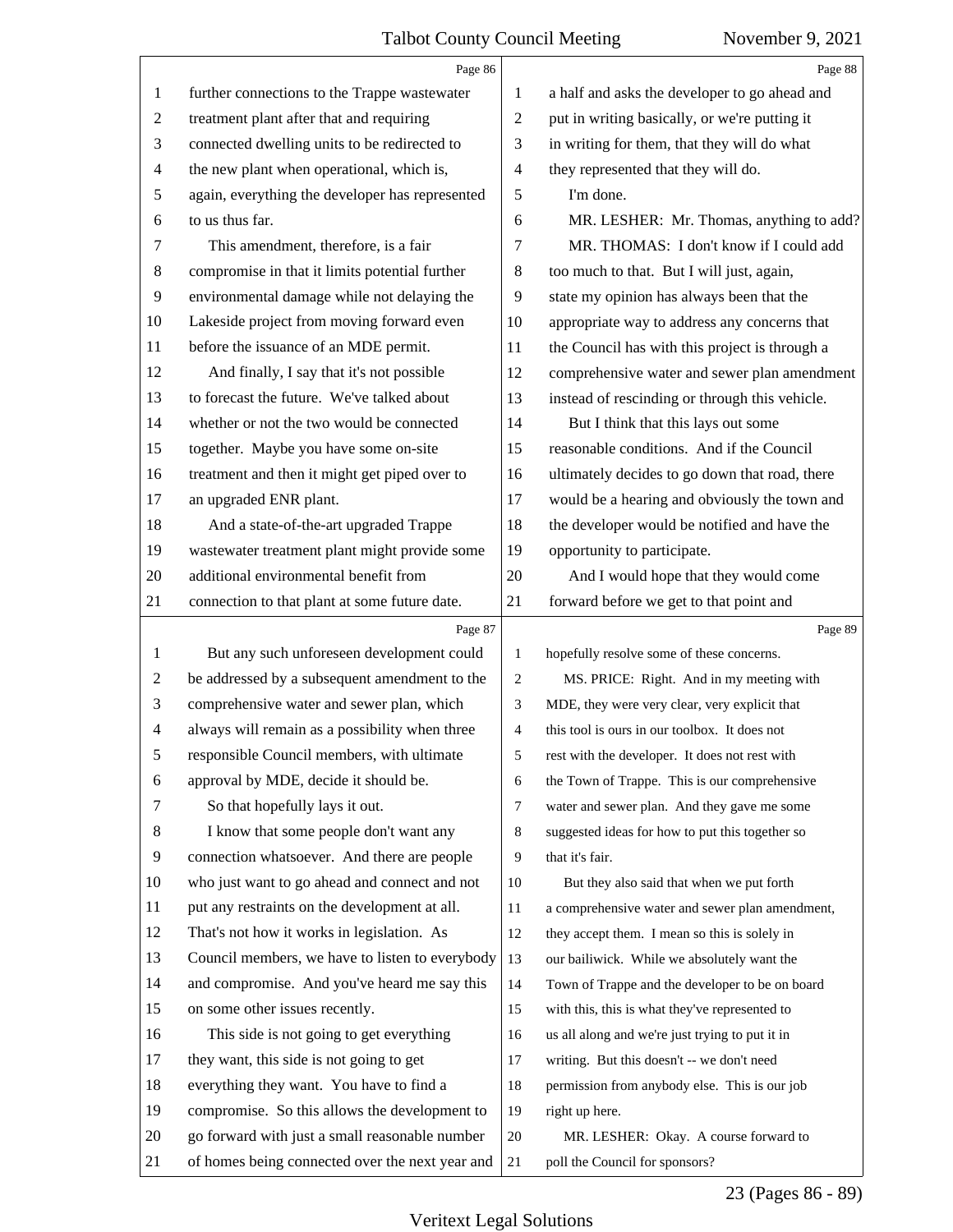|                | Page 90                                         |                | Page 92                                         |
|----------------|-------------------------------------------------|----------------|-------------------------------------------------|
| 1              | MR. PACK: Before you do that, I would           | 1              | the record, Ms. Price. I'm not debating you.    |
| $\overline{c}$ | just like to go on record, once again. I'm      | $\overline{2}$ | So I'll leave that as my statement.             |
| 3              | looking at the memo dated August 17, 2021,      | 3              | MR. DIVILIO: No comment at this time.           |
| 4              | regarding Resolution 281 that was adopted by    | 4              | MR. LESHER: So the appropriate action is        |
| 5              | the Council on August 11, 2020.                 | 5              | to ask to poll the Council by a show of hands   |
| 6              | The Resolution 281 was adopted by Maryland      | 6              | who wishes to sponsor this.                     |
| 7              | Department of the Environment. They sent a      | 7              | MS. PRICE: So let me repeat what I said         |
| 8              | letter back to us on November 4th that the      | 8              | at the beginning because I agree. I've said     |
| $\overline{9}$ | changes would now be incorporated into our      | 9              | this the whole time.                            |
| 10             | comprehensive water and sewer plan.             | 10             | An amendment to 281 doesn't do a thing.         |
| 11             | Mr. Thomas has again stated this is not         | 11             | And because of timing, because I could not      |
| 12             | the vehicle by which to do that.                | 12             | introduce an amendment to the comprehensive     |
| 13             | MS. PRICE: Agreed.                              | 13             | water and sewer plan, which is the appropriate  |
| 14             | MR. PACK: Even the sponsor is agreeing to       | 14             | vehicle, I agree with you, Mr. Pack.            |
| 15             | it. So to me, I really don't -- I'm scratching  | 15             | But I thought with all of the publicity         |
| 16             | my head to figure out why we're trying to       | 16             | that's been going on, I thought it was really   |
| 17             | attempt to do something that we can't unring a  | 17             | important to get the language out there.        |
| 18             | bell once it's rung --                          | 18             | This will be redrafted very similar. And        |
| 19             | MS. PRICE: Just remember what I said.           | 19             | my intent is to introduce it I guess it's       |
| 20             | MR. PACK: Let me finish.                        | 20             | December 14th as an amendment to the            |
| 21             | MS. PRICE: I already explained it.              | 21             | comprehensive water and sewer plan. So unless   |
|                | Page 91                                         |                | Page 93                                         |
|                |                                                 |                |                                                 |
| 1              | MR. PACK: I know. I'm just saying my            | 1              | somebody else wants to introduce it, that was   |
| $\overline{2}$ | point of view. You had five minutes.            | 2              | my whole reason for doing this.                 |
| 3              | This is not the vehicle by which to do          | 3              | Again, it was originally drafted as a           |
| $\overline{4}$ | that. It's been said over and over and over     | $\overline{4}$ | comprehensive water and sewer plan amendment.   |
| 5              | again. Our county attorney has cited the        | 5              | Last minute had to change it. Wanted to keep    |
| 6              | reasons why this is not the vehicle by which to | 6              | it on the agenda.                               |
| 7              | do this.                                        | 7              | MR. LESHER: So you're choosing not to           |
| 8              | And I will also state that you cannot           | 8              | introduce it at this time?                      |
| 9              | mandate to a municipality which has its own     | 9              | MS. PRICE: Correct. You have any                |
| 10             | jurisdiction, in this case being the Town of    | 10             | thoughts on all this?                           |
| 11             | Trappe, as to what time limit they will include | 11             | MR. LESHER: I appreciate your putting the       |
| 12             | homes onto their wastewater treatment system.   | 12             | language out there for the public.              |
| 13             | We wouldn't expect Trappe to do that to us.     | 13             | If this will then turn around into a --         |
| 14             | Vice versa, we cannot mandate it upon them. So  | 14             | use this language in December when this can be  |
| 15             | even the changes that are incorporated in this  | 15             | reopened as an amendment to the comprehensive   |
| 16             | amendment, even if we had the mind to do it, we | 16             | water and sewer plan. Thank you.                |
| 17             | can't do it.                                    | 17             | So if we don't have a sponsor for this,         |
| 18             | MS. PRICE: Yes, we can. We can.                 | 18             | that takes us on to the next agenda item, which |
| 19             | MR. PACK: That's a point of --                  | 19             | is for the next resolution. Madam Secretary,    |
| 20             | MS. PRICE: Well, it's a legal opinion.          | 20             | would you read the title into the record,       |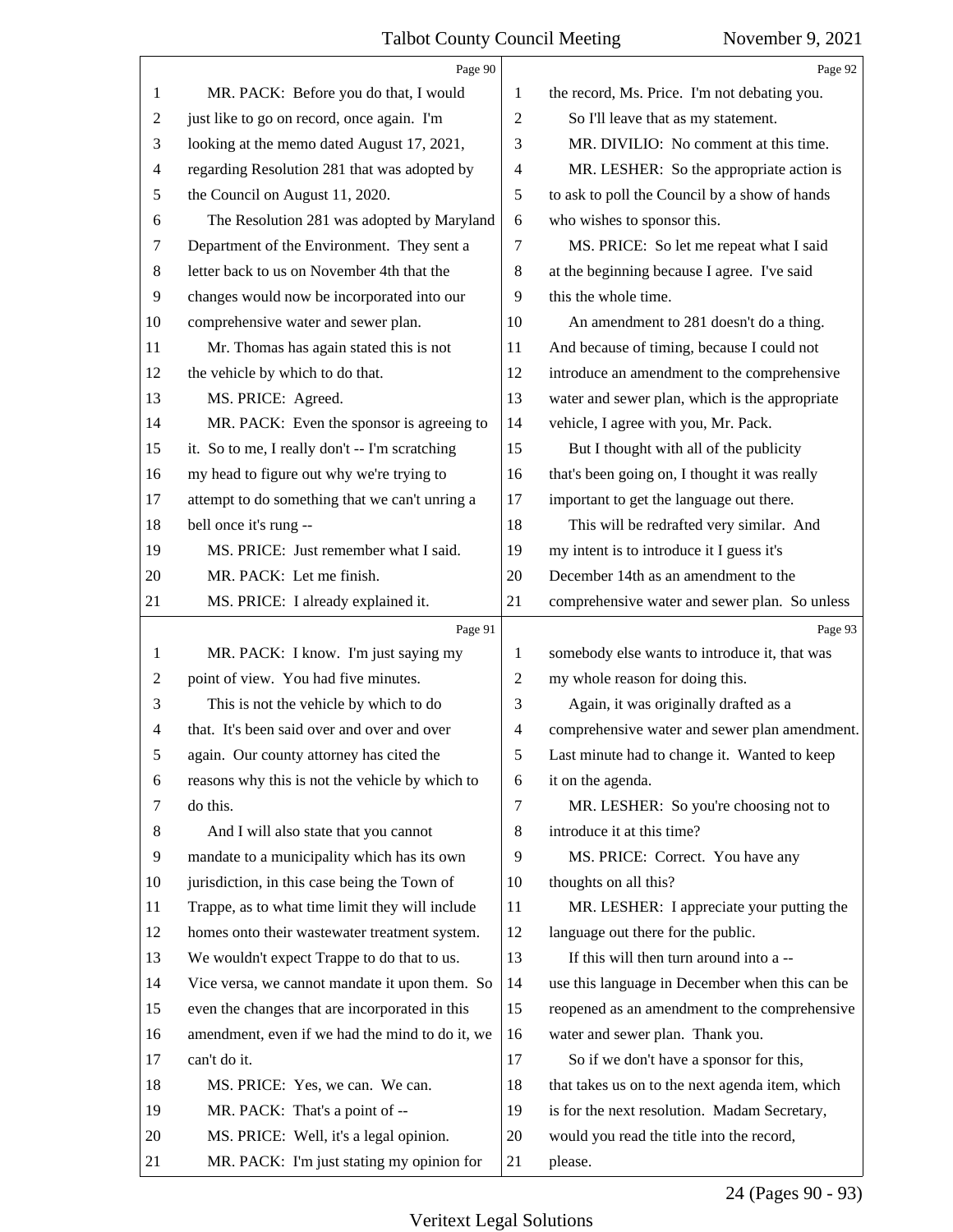|    | Page 94                                              |                | Page 96                                        |
|----|------------------------------------------------------|----------------|------------------------------------------------|
| 1  | SECRETARY: A resolution authorizing the              | 1              | MR. PACK: So we don't know what portion        |
| 2  | transfer of any interest Talbot County,              | $\overline{2}$ | of Flood is actual county interest and what    |
| 3  | Maryland, holds in Flood Avenue to the Town of       | 3              | portion of Flood may be already in the town?   |
| 4  | Easton and the execution of a quitclaim deed to      | 4              | Are we clear on that?                          |
| 5  | effectuate the same.                                 | 5              | I don't think any part of Flood is             |
| 6  | MR. LESHER: I will turn this over to                 | 6              | privately owned. Ray, would you know?          |
| 7  | Mr. Thomas to explain what is going on behind        | 7              | MR. CLARKE: I do not know.                     |
| 8  | this.                                                | 8              | MR. PACK: I don't know, either.                |
| 9  | MR. THOMAS: Yes. So we've received a                 | 9              | MR. THOMAS: It's difficult to tell with        |
| 10 | written request from the Town of Easton on           | 10             | this map because when I blow it up, the text   |
| 11 | September 22nd requesting the county convey any $11$ |                | starts to get fuzzy.                           |
| 12 | interest it holds in Flood Avenue. The town          | 12             | MR. PACK: Could we just get some more          |
| 13 | would assume maintenance, therefore, at its          | 13             | clarification on that roadway so we know       |
| 14 | sole cost and expense.                               | 14             | exactly what we're conveying and what is ours  |
| 15 | Under State law, local government article            | 15             | and what is not?                               |
| 16 | section 10312, the county can provide for            | 16             | I don't think that the county has any true     |
| 17 | disposal of any real property that's no longer       | 17             | interest on retaining Flood, but I still would |
| 18 | needed for public use. However, we have to           | 18             | like to clear up some of the ambiguity on the  |
| 19 | first publish notice in the paper and state the      | 19             | actual roadway itself.                         |
| 20 | terms and compensation and provide an                | 20             | MS. PRICE: We actually just had Mark           |
| 21 | opportunity for objections and then take             | 21             | Cohoon in here. Maybe he could look it up.     |
|    |                                                      |                |                                                |
|    | Page 95                                              |                | Page 97                                        |
| 1  | legislative action in the form of this               | 1              | MR. PACK: We can throw it back to him          |
| 2  | legislation. So that's what is this for.             | 2              | again.                                         |
| 3  | MR. LESHER: And Mr. Thomas, are we clear             | 3              | MR. LESHER: We can proceed with the            |
| 4  | that the county or are we clear who actually         | 4              | introduction of this.                          |
| 5  | has title to this roadway?                           | 5              | MR. PACK: Yeah. I just want to have            |
| 6  | MR. THOMAS: So what we would be doing is 6           |                | that.                                          |
| 7  | giving a quitclaim deed, which essentially says      | 7              | MR. LESHER: And have that as a question        |
| 8  | we're giving you whatever interest we may have       | 8              | that is addressed at the time of public        |
| 9  | in the property. So we're not doing a title          | 9              | hearing.                                       |
| 10 | search or clearly stating a title examination.       | 10             | MR. PACK: Sure.                                |
| 11 | MR. PACK: What is the length of roadway              | 11             | MR. LESHER: Any other questions or             |
| 12 | that quitclaim deed would cover? Flood isn't         | 12             | discussion on this matter?                     |
| 13 | that long. Do you have the dimensions of the,        | 13             | MR. PACK: No. I was just raising my            |
| 14 | the linear mileage?                                  | 14             | hand. I want to it give away, but I want to    |
| 15 | MS. PRICE: Page five is blank. It                    | 15             | know what I'm giving away.                     |
| 16 | doesn't show the map.                                | 16             | MR. DIVILIO: From what I can tell, it          |
| 17 | MR. PACK: I have a map, but I don't have             | 17             | looks like it's broken into two sections.      |
| 18 | the actual linear feet that is being conveyed.       | 18             | MR. PACK: Yeah.                                |
| 19 | MR. THOMAS: I have, there's an attachment            | 19             | MR. DIVILIO: 429 feet and 926 feet.            |
| 20 | with the topographic and boundary survey, but        | 20             | MR. PACK: Where are you looking at down        |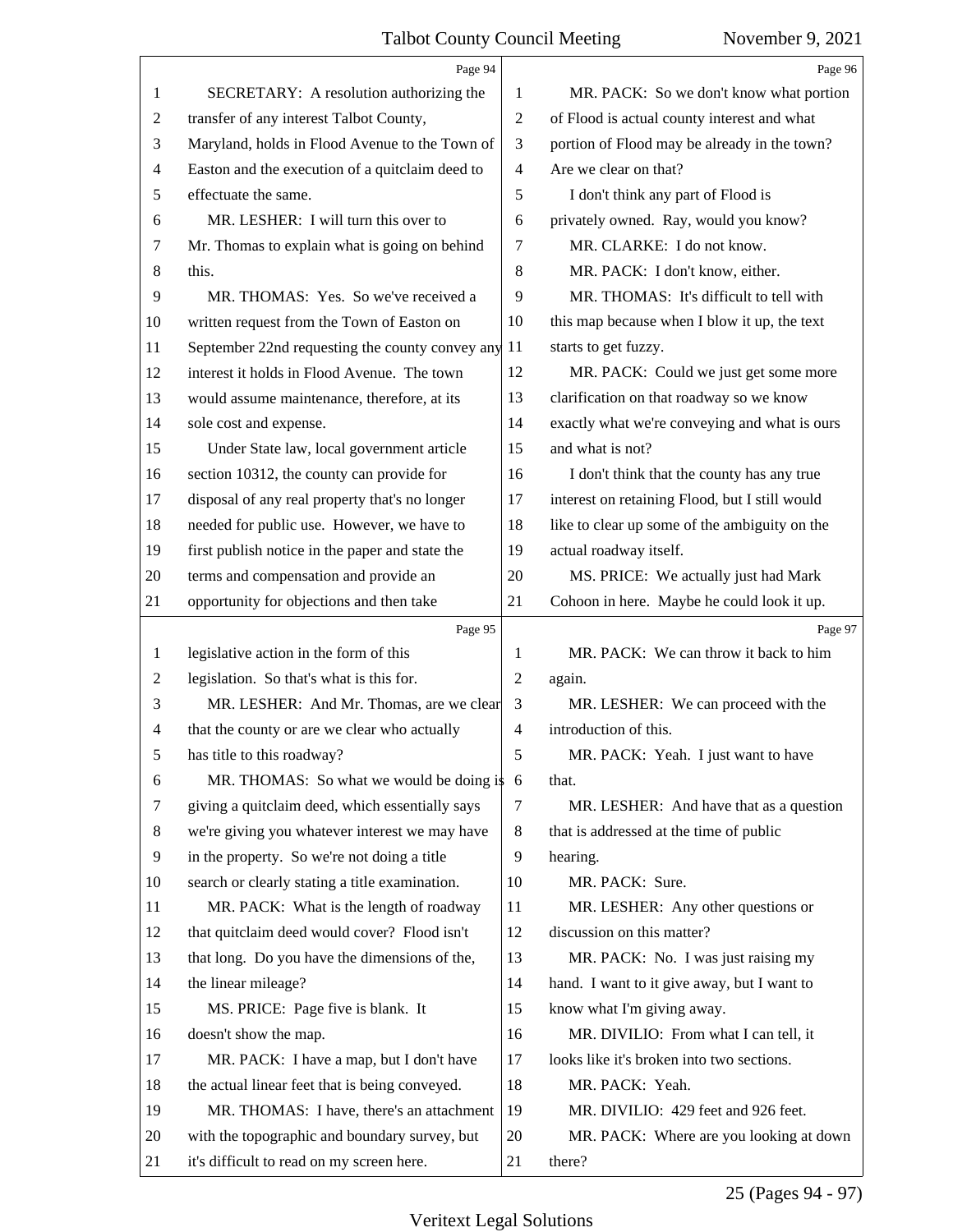|                | Page 98                                       |                | Page 100                                        |
|----------------|-----------------------------------------------|----------------|-------------------------------------------------|
| 1              | MS. PRICE: (Inaudible).                       | 1              | previous county attorney, but for one reason or |
| $\overline{c}$ | MR. PACK: You blew the map up?                | 2              | another, never got a chance to come up for      |
| 3              | MR. DIVILIO: Talbot land use map.             | 3              | introduction and a hearing. So this is          |
| 4              | MR. PACK: Land use map.                       | $\overline{4}$ | something that's been in the works for some     |
| 5              | I don't think my question would hold us       | 5              | time.                                           |
| 6              | back from introducing tonight. Mr. Thomas can | 6              | And we've also, in working with staff, I        |
| 7              | get me the information at a later date.       | 7              | made some proposed changes regarding the        |
| 8              | MR. LESHER: Sure.                             | 8              | petition process to try to bring some clarity   |
| 9              | MR. PACK: Okay.                               | 9              | that I felt had been lacking, especially since  |
| 10             | MR. LESHER: Okay. With that, by a show        | 10             | we've had these petitions filed, the two ones   |
| 11             | of hands, who wishes to sponsor this          | 11             | that anybody seems to recall being filed in     |
| 12             | resolution? By Mr. Divilio, Mr. Pack,         | 12             | many, many years. So just trying to bring some  |
| 13             | Ms. Price, and Mr. Lesher, myself. Thank you. | 13             | clarity and structure to that process and to    |
| 14             | MR. PACK: Is there a --                       | 14             | clean up some outdated and inconsistent         |
| 15             | MR. LESHER: Madam Secretary, would you        | 15             | language that will hopefully make some things a |
| 16             | assign it a resolution number and a hearing   | 16             | little bit easier to follow and understand.     |
| 17             | date?                                         | 17             | MR. PACK: May I, Mr. Lesher?                    |
| 18             | SECRETARY: Yes. This will be known as         | 18             | MR. LESHER: Please.                             |
| 19             | Resolution Number 310, and the public hearing | 19             | MR. PACK: And thank you, Patrick. Yeah.         |
| 20             | will be held on Tuesday, December 14th, at    | 20             | Mr. Kupersmith, prior to his leaving, he        |
| 21             | 6:30 p.m.                                     | 21             | and I had conversation about this, about some   |
|                |                                               |                |                                                 |
|                | Page 99                                       |                | Page 101                                        |
| 1              | MR. LESHER: Thank you very much.              | 1              | of the issues that I had with procedure as far  |
| 2              | And with that, we move on to the next         | $\overline{2}$ | as resolutions, numbered resolutions, and the   |
| 3              | resolution. If, Madam Secretary, if you would | 3              | likes. And unfortunately, we could not get his  |
| $\overline{4}$ | read that into the record, the title.         | $\overline{4}$ | timing, as he was leaving us, to actually get   |
| 5              | SECRETARY: A resolution to amend the          | $\sqrt{5}$     | something in writing introduced to Council. So  |
| 6              | Talbot County Council rules of procedure to   | 6              | I did ask Mr. Thomas to pick it back up again   |
| 7              | clarify certain procedures regarding the      | 7              | and go through it.                              |
| 8              | adoption of numbered and administrative       | 8              | And so what you see here is just some           |
| 9              | resolutions, the filing of petitions, the     | 9              | housekeeping, if you would, to kind of          |
| 10             | drafting of legislation, and the conduct of   | 10             | smoothing some of the rough spaces out in the   |
| 11             | public hearings, and to correct outdated and  | 11             | rules of procedure. But also to help give this  |
| 12             | inconsistent language.                        | 12             | Council and future Councils direction as to how |
| 13             | MR. LESHER: And then, Mr. Patrick Thomas, 13  |                | we're going to handle petitions going forward.  |
| 14             | you'll explain this to us.                    | 14             | And we did have some petitions that were        |
| 15             | MR. THOMAS: Yes. So this came about at        | 15             | filed this year as far as how Council should    |
| 16             | the request of Council Member Pack to address | 16             | handle those. So I think this would help give   |
| 17             | some language regarding resolutions and       | 17             | us some more clarity. And not just us, but      |
| 18             | hearings on resolutions and in working with   | 18             | also the public coming before us to know how    |
| 19             | staff.                                        | 19             | those procedures should be handled.             |
| 20             | So we made those changes. In fact, some       | 20             | So again, I certainly appreciate Patrick        |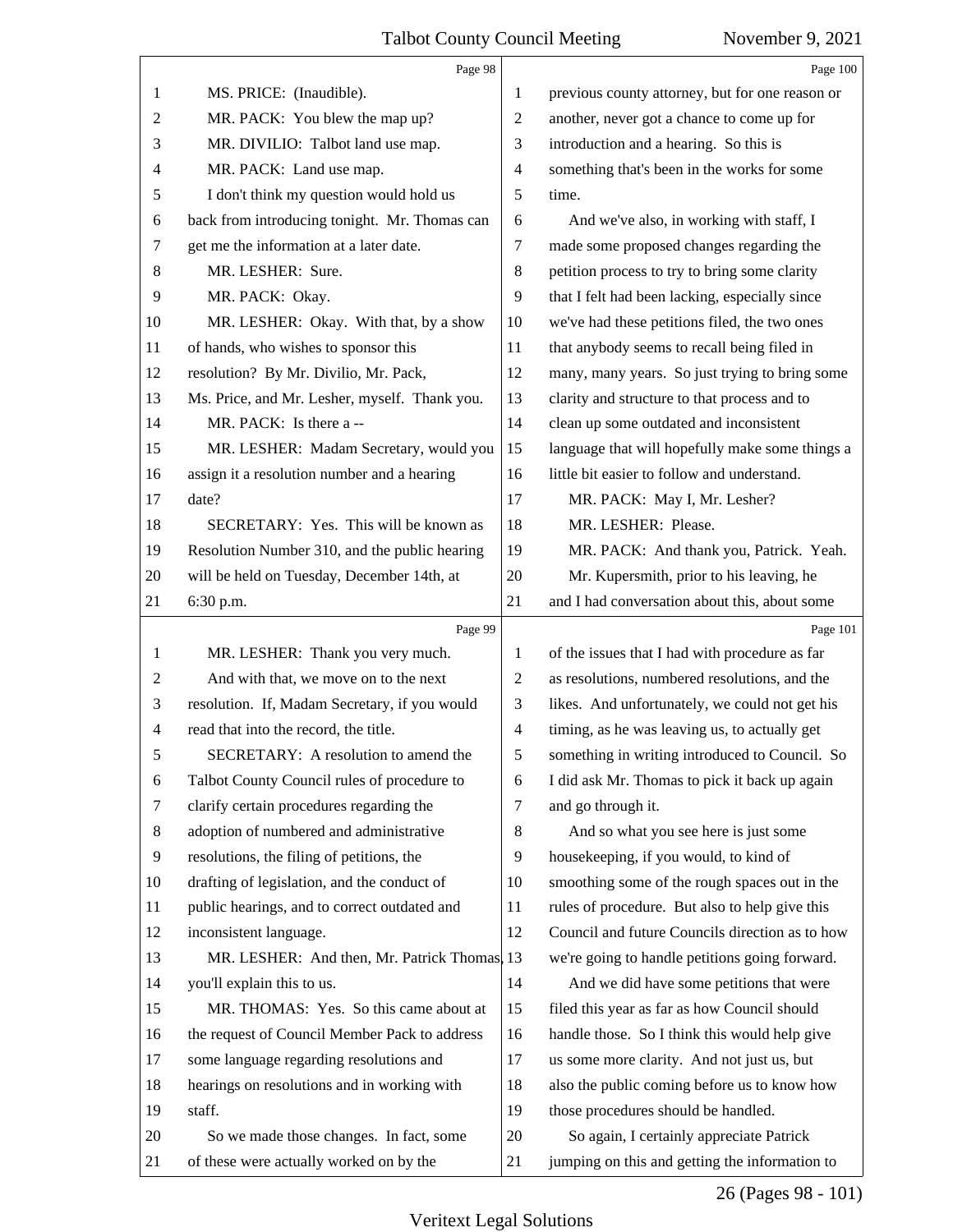|                | Page 102                                        |                          | Page 104                                        |
|----------------|-------------------------------------------------|--------------------------|-------------------------------------------------|
| 1              | us for introduction.                            | 1                        | comprehensive water and sewer plan to           |
| $\overline{c}$ | MR. LESHER: Anybody else? If not, by a          | $\overline{c}$           | reclassify and remap certain real property      |
| 3              | show of hands, who will be sponsoring this      | 3                        | located at 24108 Mt. Pleasant Road,             |
| 4              | resolution? By Mr. Divilio, Mr. Pack,           | $\overline{\mathcal{A}}$ | St. Michael's, Maryland 21663, and shown on tax |
| 5              | Ms. Price, and myself.                          | 5                        | map 32 as parcel 85 from unprogrammed to S-1,   |
| 6              | And Madam Secretary, would you assign this      | 6                        | immediate priority status.                      |
| 7              | a number and a hearing date?                    | 7                        | MR. LESHER: Okay. Mr. Clarke is going to        |
| 8              | SECRETARY: This will be known as                | 8                        | come forward to explain this one for us.        |
| 9              | Resolution Number 311, and the public hearing   | 9                        | Mr. Clarke.                                     |
| 10             | will be held on Tuesday, December 14th, at      | 10                       | MR. CLARKE: Yes. Council, we received an        |
| 11             | 6:30 p.m.                                       | 11                       | application from I guess Mr. McClamy            |
| 12             | MR. LESHER: Thank you very much.                | 12                       | requesting that his property be incorporated    |
| 13             | MS. PRICE: So how many public hearings is       | 13                       | into the region two wastewater system.          |
| 14             | that now for December 14th? Is that three,      | 14                       | We are currently in the process of              |
| 15             | including the continuation?                     | 15                       | designing the force main that would go out to I |
| 16             | SECRETARY: Three or four.                       | 16                       | guess Mt. Pleasant as well as picking up the    |
| 17             | MS. PRICE: Is that too many? Because            | 17                       | properties in Neavitt as well as Bozman.        |
| 18             | there were kind of some people were likely to   | 18                       | Ultimately this basically is a property         |
| 19             | show up for.                                    | 19                       | that consists of about 1.25 acres. It           |
| 20             | SECRETARY: Well, we have the public             | 20                       | originally had an outhouse with a shallow well. |
| 21             | hearing already.                                | 21                       | So there was no septic system that was actually |
|                |                                                 |                          |                                                 |
|                | Page 103                                        |                          | Page 105                                        |
| $\mathbf{1}$   | MS. PRICE: The continuation.                    | 1                        | installed there.                                |
| 2              | SECRETARY: Yeah.                                | $\overline{c}$           | And at the same time, before the Public         |
| 3              | MS. PRICE: For Trappe.                          | 3                        | Works Advisory Board, they basically reviewed   |
| 4              | SECRETARY: Well, that hasn't been               | 4                        | this Resolution 309 and put forth a motion and  |
| 5              | advertised, but yeah.                           | 5                        | approved that motion via a four to zero vote    |
| 6              | MS. PRICE: Which one hasn't?                    | 6                        | recommending the County Council adopt           |
| 7              | SECRETARY: The Resolution 308, we haven't       | 7                        | Resolution 309.                                 |
| 8              | advertised that yet.                            | $\,8\,$                  | The Planning Commission, at their meeting       |
| 9              | MS. PRICE: Okay.                                | 9                        | in I believe it was November 3rd, they also     |
| 10             | SECRETARY: And the public hearing on the        | 10                       | introduced a motion finding Resolution 309 was  |
| 11             | Short-Term Rental Review Board change in        | 11                       | consistent with the Comp Plan and they voted    |
| 12             | composition of the board, that's on the 14th as | 12                       | four, zero adopting that motion.                |
| 13             | well.                                           | 13                       | MR. LESHER: And this property is a              |
| 14             | MR. DIVILIO: There was a time when that         | 14                       | developed property. So it meets the criteria    |
| 15             | was big.                                        | 15                       | for connection?                                 |
| 16             | MR. LESHER: Thank you.                          | 16                       | MR. CLARKE: Right now at this point in          |
| 17             | We now move on to public hearing on             | 17                       | time, I guess it is developed but there's       |
| 18             | Resolution 309. Madam Secretary, if you would   | 18                       | nobody in the house at this point.              |
| 19             | read this into the record, the title.           | 19                       | MR. LESHER: But the criteria is that it         |
| 20             | SECRETARY: Resolution Number 309, a             | 20                       | be developed, not that it be occupied?          |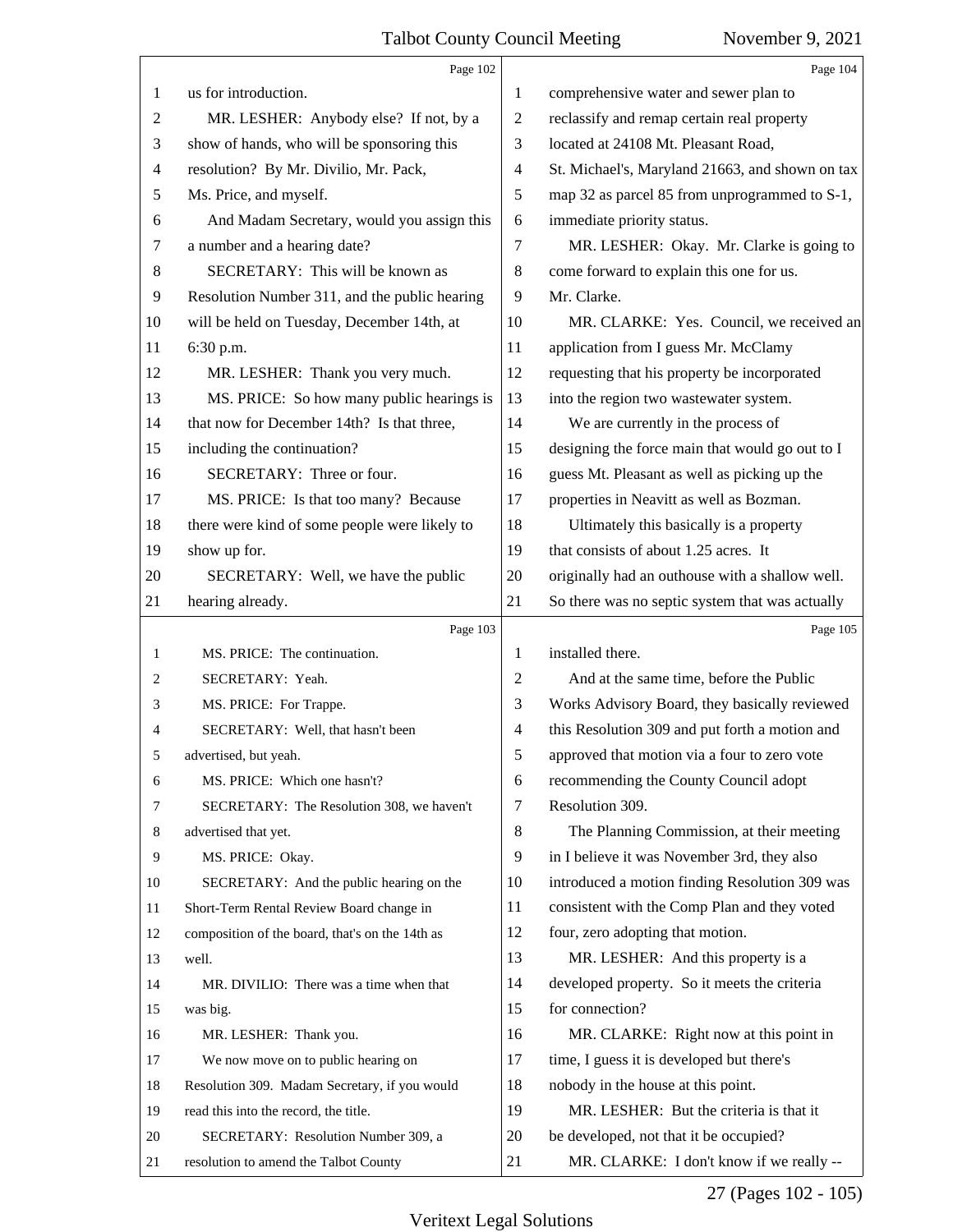|                | Page 106                                        |                          | Page 108                                        |
|----------------|-------------------------------------------------|--------------------------|-------------------------------------------------|
| 1              | we have Resolution I think 125 that's           | 1                        | there's one, two -- you said four or five.      |
| $\overline{c}$ | associated with the Unionville, Tunis Mills or  | 2                        | What is special about that one property as      |
| 3              | the Unionville force main.                      | 3                        | opposed to the other one, two, three, four      |
| 4              | We don't really have a policy that sets         | 4                        | parcels?                                        |
| 5              | forth a priority for I guess allowing people to | 5                        | MR. CLARKE: The property owner made a           |
| 6              | come into the sewer line.                       | 6                        | request.                                        |
| 7              | At the same time, this is a property that       | 7                        | We have not talked to the other property        |
| $\,8$          | we don't even have sewer there yet. This is     | 8                        | owners at this time.                            |
| 9              | one of the properties that I guess it was       | 9                        | So it was -- the property owner is the one      |
| 10             | originally I guess classified as a tier four    | 10                       | who made the request to amend the comp water    |
| 11             | property. But it really, it's kind of unique    | 11                       | and sewer plan.                                 |
| 12             | in the sense that it doesn't really meet the    | 12                       | We're still in the process of designing.        |
| 13             | tier four kind of definition since this is only | 13                       | So one of the things we'll probably be doing is |
| 14             | 1.25 acres.                                     | 14                       | hopefully coming back to the County Council and |
| 15             | The property owner, when I talked to him,       | 15                       | trying to pick up the other properties there.   |
| 16             | basically he was very interested in being part  | 16                       | But we have been waiting for Century on that.   |
| 17             | of the Resolution 250 design and water and      | 17                       | MS. PRICE: So on that picture, again, I         |
| 18             | sewer extension for 250.                        | 18                       | mean so they're making the request that we      |
| 19             | MR. LESHER: Any questions from Council?         | 19                       | reclassify but there is no sewer there yet,     |
| 20             | If not, this is a public hearing. If            | 20                       | right?                                          |
| 21             | there's anybody who would like to speak to      | 21                       | So if you were going to do it, you would        |
|                |                                                 |                          |                                                 |
|                | Page 107                                        |                          | Page 109                                        |
| $\mathbf{1}$   | this, if you could raise your hand and come     | 1                        | think, right, that you would pick up all five?  |
| $\overline{2}$ | forward to the microphone to introduce          | 2                        | MR. CLARKE: That's our objective, yes,          |
| 3              | yourself? Public comment on Resolution 309?     | 3                        | is, to your point, we'll be extending sewer     |
| $\overline{4}$ | Don't all come at once. Seeing none, we         | $\overline{\mathcal{A}}$ | over that property line and trying to bring up  |
| 5              | can close the public hearing on Resolution      | 5                        | the other four.                                 |
| 6              | Number 309.                                     | 6                        | I think we'll do that as we get closer to       |
| 7              | This could be, if Council is of mind to do      | 7                        | the design getting wrapped up. We'll then make  |
| 8              | it, advance to a second reader.                 | 8                        | the request as the county, to the County        |
| 9              | This was a second reader already.               | 9                        | Council to amend the --                         |
| 10             | MR. PACK: Yes, sir.                             | 10                       | MS. PRICE: It just seems like if we're          |
| 11             | MR. LESHER: So this could be eligible for       | 11                       | going to reclassify that one, we should go      |
| 12             | vote if Council is of mind to do so at this     | 12                       | ahead and reclassify all five. And when sewer   |
| 13             | time.                                           | 13                       | gets there, and then it's done.                 |
| 14             | MS. PRICE: I have a question on the map.        | 14                       | MR. CLARKE: Right.                              |
| 15             | Exhibit A. So the top, the white area is tier   | 15                       | MS. PRICE: Rather than doing it piece by        |
| 16             | four. Is that correct?                          | 16                       | piece by piece.                                 |
| 17             | MR. CLARKE: I believe there were I              | 17                       | MR. CLARKE: And I tried to explain that         |
| 18             | believe four or five properties that were       | 18                       | to the property owner, and he would like to     |
| 19             | listed as tier four that are right there.       | 19                       | move forward with this now.                     |
| 20             | MS. PRICE: Okay. So I'm just trying to          | 20                       | We probably are going to have additional        |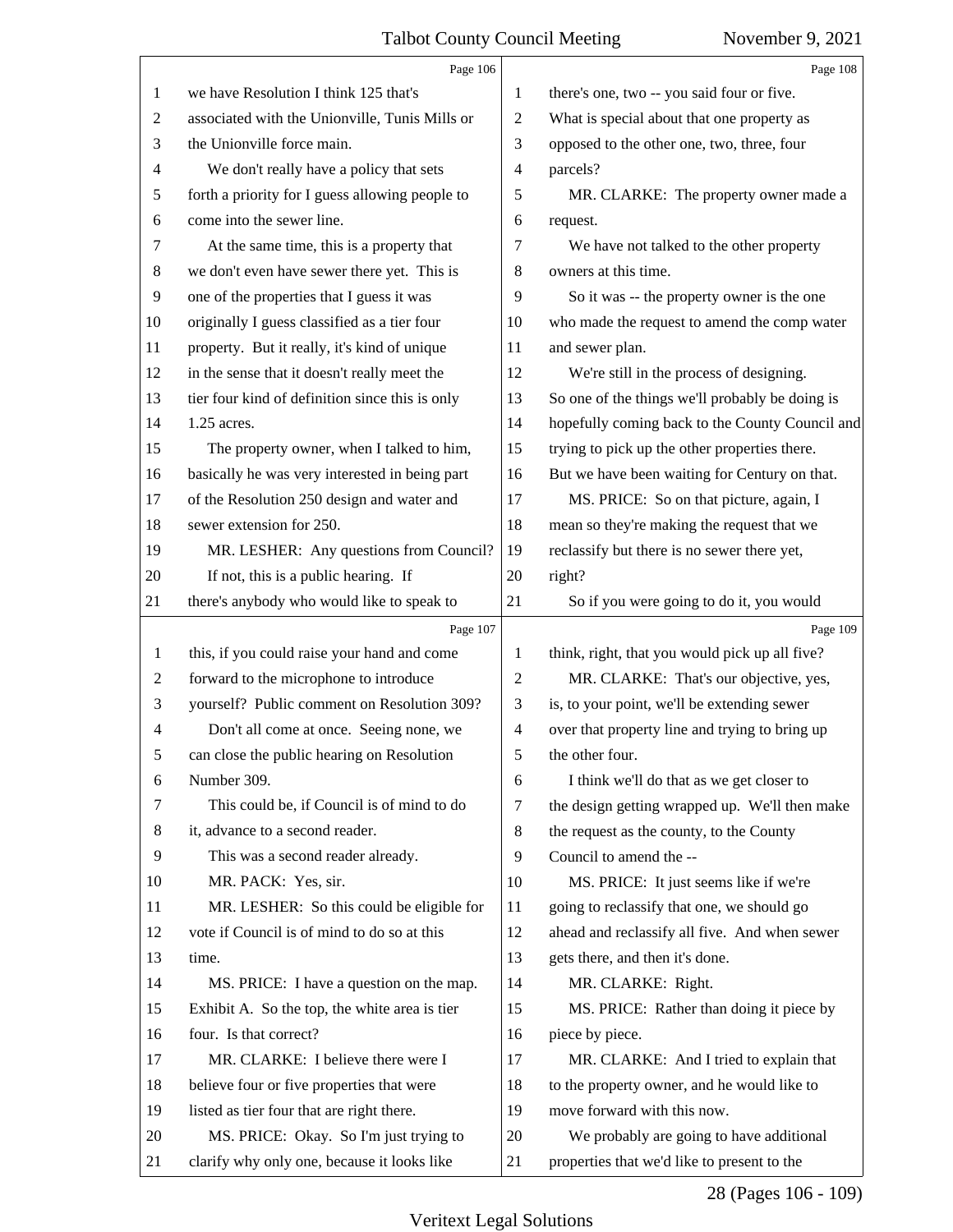|              | Page 110                                        |                | Page 112                                        |
|--------------|-------------------------------------------------|----------------|-------------------------------------------------|
| 1            | County Council for consideration to be          | 1              | do have clear criteria for connection on the    |
| 2            | incorporated into the sewer service area that   | $\mathfrak{2}$ | Unionville extension, that those criteria, we   |
| 3            | would amend Resolution 250 --                   | 3              | don't have a parallel set of criteria for       |
| 4            | MS. PRICE: So I don't understand what the       | $\overline{4}$ | Church Neck Road.                               |
| 5            | rush is. There's no line.                       | 5              | I thought this was covered for the Bozman       |
| 6            | So what difference does it make to the          | 6              | and Neavitt corridor. And this is the same      |
| 7            | property owner if we wanted to just amend this  | 7              | system but a different section or a different   |
| 8            | and add the other four? Does it really slow     | 8              | sub-district of region two.                     |
| 9            | things down? Because there's no sewer there to  | 9              | MR. CLARKE: This is actually part of            |
| 10           | service there yet. We're just reclassifying     | 10             | Resolution 250.                                 |
| 11           | it.                                             | 11             | So to your point I think, we do not have        |
| 12           | MR. CLARKE: Again, the property owner           | 12             | any sewer there today. So this would be         |
| 13           | made the request. So that's why we're moving    | 13             | amending Resolution 250 to incorporate this lot |
| 14           | forward.                                        | 14             | at this point in time. So this is now being     |
| 15           | MR. LESHER: We don't have a Public Works        | 15             | incorporated into the sewer service area. Now   |
| 16           | Advisory Board or a Planning Commission         | 16             | we're working to get sewer out to Bozman and    |
| 17           | recommendation for the others.                  | 17             | Neavitt.                                        |
| 18           | MS. PRICE: So how --                            | 18             | Mrs. Price is correct. We can come back         |
| 19           | MR. LESHER: We'd up sending it back to          | 19             | and request the other four properties come in.  |
| 20           | those bodies.                                   | 20             | I mean it's worthwhile venture to do.           |
| 21           | MS. PRICE: But it's still probably not          | 21             | MS. PRICE: Again, hindsight. I would            |
|              | Page 111                                        |                | Page 113                                        |
| $\mathbf{1}$ | going to slow the whole process down as far as  | 1              | have liked that suggestion. Sometimes when      |
| 2            | getting the sewer line there, if and when it    | $\overline{2}$ | we're introducing, you don't think of           |
| 3            | does.                                           | 3              | everything.                                     |
| 4            | MR. CLARKE: It won't.                           | 4              | To me, that makes sense to do them all.         |
| C            | I think to be fair to the other property        | 5              | And there's no sewer line there. So I would     |
| 6            |                                                 |                |                                                 |
| 7            | owners, we have not even consulted them, the    | 6              | say let's propose an amendment to do all of     |
|              | other four properties that are there.           | 7              | them and send it -- if we have to send it back  |
| 8            | We can do that and then try to bring them       | 8              | to the Planning Commission and Public Works     |
| 9            | in as well.                                     | 9              | next month, and then vote on it all at once.    |
| 10           | MS. PRICE: It seems like that makes             | 10             | But whatever Council's pleasure is, I'm         |
| 11           | sense.                                          | 11             | MR. LESHER: Well, shall we hold off on a        |
| 12           | MR. CLARKE: Right.                              | 12             | vote on this with those concerns on the table?  |
| 13           | MS. PRICE: To go ahead and ask them. And        | 13             | MR. PACK: I'm prepared to move forward.         |
| 14           | when this was introduced, I don't know when     | 14             | I think the property owner has made the request |
| 15           | this was introduced four weeks ago, we probably | 15             | of the county to adjoin the sewer line. The     |
| 16           | should have done so and maybe put in an         | 16             | county attorney did advise him that the other   |
| 17           | amendment so we don't have to do this multiple  | 17             | properties adjacent to him would also be        |
| 18           | times.                                          | 18             | considered at a later date. It is still his     |
| 19           | MR. LESHER: I'm a little concerned about        | 19             | wishes to move forward.                         |
| 20           | the revelation that we had just a little bit    | 20             | He understands it's his obligation to pay       |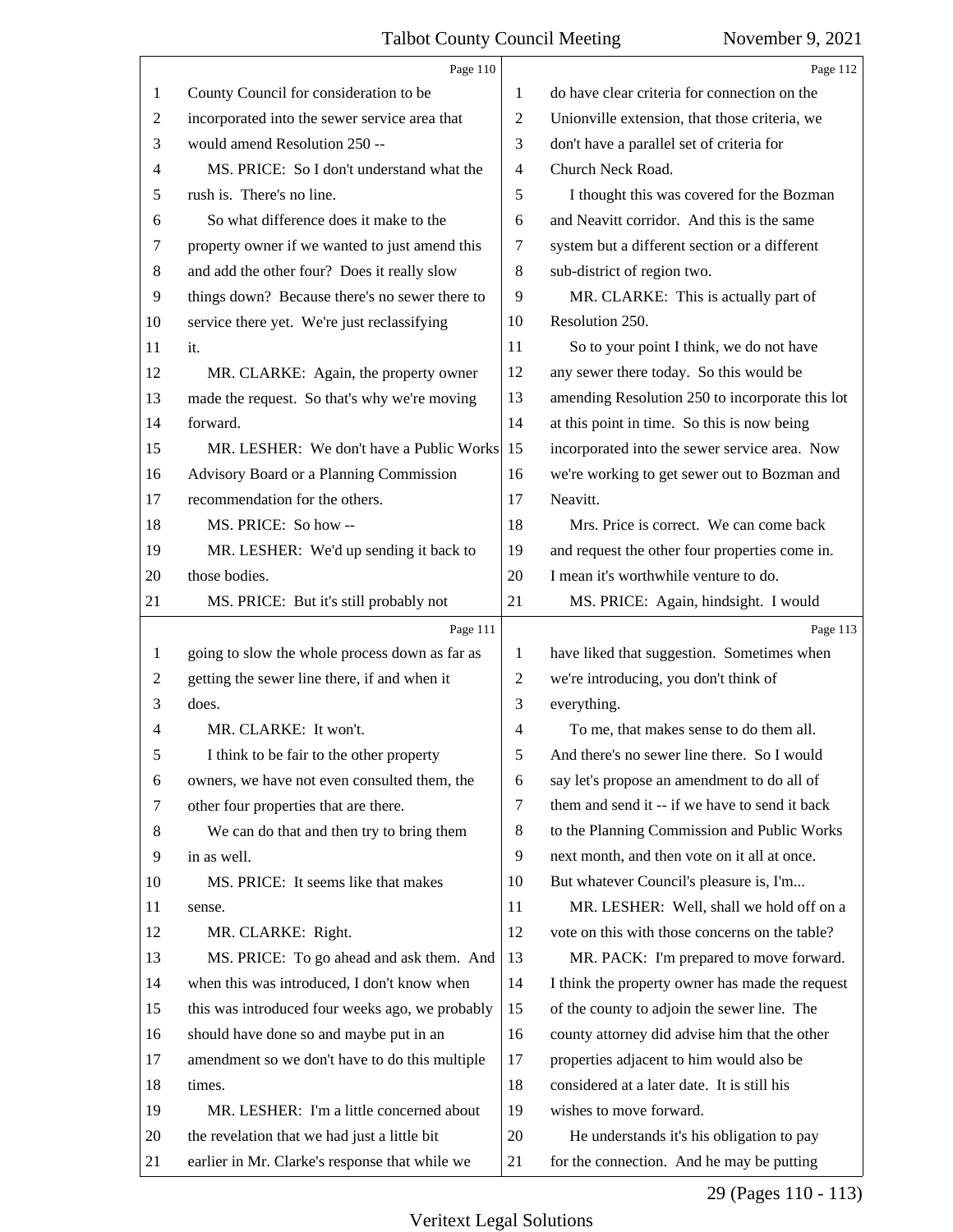|    | Page 114                                        |                          | Page 116                                        |
|----|-------------------------------------------------|--------------------------|-------------------------------------------------|
| 1  | himself at a disadvantage because if there's    | 1                        | SECRETARY: Mr. Lesher.                          |
| 2  | grant money for the connection down the road,   | 2                        | MR. LESHER: Aye.                                |
| 3  | he's already obligated to pay. But he's of the  | 3                        | SECRETARY: Mr. Divilio.                         |
| 4  | mind to move forward for connection.            | 4                        | MR. DIVILIO: Aye.                               |
| 5  | Both the Planning Commission and the            | 5                        | SECRETARY: Ms. Price.                           |
| 6  | Public Works Advisory Board have both agreed    | 6                        | MS. PRICE: Aye.                                 |
| 7  | that connection should go forward.              | 7                        | SECRETARY: Mr. Pack.                            |
| 8  | I see no reason to hold him up if he wants      | 8                        | MR. PACK: Aye.                                  |
| 9  | to go forward with their recommendations. The   | 9                        | MR. LESHER: The resolution passes. Thank        |
| 10 | other three, four properties we can pick up at  | 10                       | you all very much.                              |
| 11 | a later date when that time comes as well.      | 11                       | We move on to Bill 1494. Madam Secretary,       |
| 12 | MR. DIVILIO: I believe the adjacent             | 12                       | if you would read the title.                    |
| 13 | property has a structure but nothing else. The  | 13                       | SECRETARY: Bill Number 1494, a bill to          |
| 14 | other ones appear to be vacant.                 | 14                       | authorize a capital project for the acquisition |
| 15 | MR. PACK: Could be. That's probably why         | 15                       | of certain equipment and an office trailer for  |
| 16 | you're not hearing from the owners.             | 16                       | the Repurposing Center located at 28128         |
| 17 | MR. DIVILIO: And I believe the one right        | 17                       | St. Michael's Road, Easton, Maryland.           |
| 18 | next door to it was only built maybe 16 years   | 18                       | MR. LESHER: Mr. Thomas, would you remind        |
| 19 | ago. So they probably have a new system that's  | 19                       | us our purpose in this one.                     |
| 20 | operating.                                      | 20                       | MR. THOMAS: So this is a bill that would        |
| 21 | MR. PACK: They probably have got a system       | 21                       | authorize a capital project for acquisition for |
|    |                                                 |                          |                                                 |
|    | Page 115                                        |                          | Page 117                                        |
| 1  | already.                                        | 1                        | equipment to recycle materials, necessary       |
| 2  | MS. PRICE: How big are those properties         | 2                        | safety equipment, and an office trailer for the |
| 3  | again?                                          | 3                        | Repurposing Center. But of course, the actual   |
| 4  | MR. CLARKE: This one was 1.25. I believe        | $\overline{\mathcal{A}}$ | expenditure would come back at a later date.    |
|    | the others are about the same size.             | 5                        | MR. LESHER: This does not make the              |
| 6  | MR. LESHER: I'd certainly love, if this         | 6                        | appropriation?                                  |
| 7  | is the one that has a clear need and a clear    | 7                        | MR. THOMAS: Correct.                            |
| 8  | interest from the property owner and the others | 8                        | MR. LESHER: All right. Any questions of         |
| 9  | may or may not meet the criteria that would be  | 9                        | Bill 1494? This is eligible for vote.           |
| 10 | appropriate, I'd love to see us act on this in  | 10                       | Are we moving forward, then?                    |
| 11 | isolation and perhaps circle back on clarifying | 11                       | Madam Secretary, would you call the roll.       |
| 12 | the criteria under which we would make such a   | 12                       | SECRETARY: Mr. Lesher.                          |
| 13 | change in the future.                           | 13                       | MR. LESHER: Aye.                                |
| 14 | MR. DIVILIO: I would be comfortable with        | 14                       | SECRETARY: Mr. Divilio.                         |
| 15 | that.                                           | 15                       | MR. DIVILIO: Aye.                               |
| 16 | MS. PRICE: That's fine.                         | 16                       | SECRETARY: Ms. Price.                           |
| 17 | MR. PACK: So Resolution 309 has been read       | 17                       | MS. PRICE: Aye.                                 |
| 18 | a second time. It is eligible for vote if       | 18                       | SECRETARY: Mr. Pack.                            |
| 19 | there's nothing further.                        | 19                       | MR. PACK: Aye.                                  |
| 20 | MR. LESHER: With that, on Resolution 309,       | 20                       | MR. LESHER: Okay. Bill 1494 passes.             |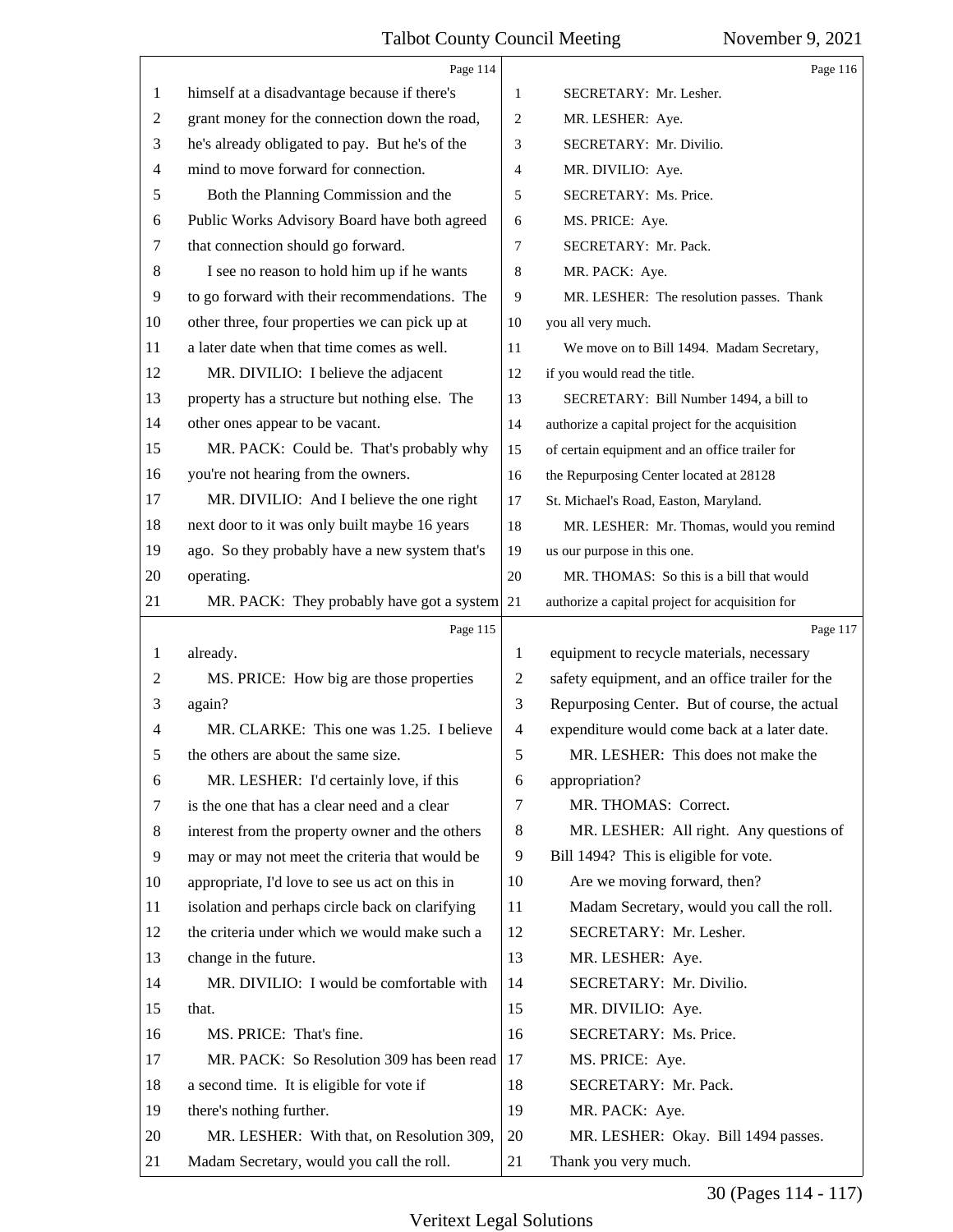|                | Page 118                                        |                | Page 120                                        |
|----------------|-------------------------------------------------|----------------|-------------------------------------------------|
| 1              | And we move on to a discussion of the           | 1              | But as part of our application, the county      |
| $\overline{2}$ | Preserve at Wye Mills. Mr. Clarke, are you on   | $\overline{2}$ | would have to either own the facility, which I  |
| 3              | for this one again?                             | 3              | don't think we have enough time to do that, or  |
| $\overline{4}$ | MR. CLARKE: Yes, sir, I am.                     | 4              | we can request from the Council an intent, a    |
| 5              | MR. LESHER: You get all the fun ones.           | 5              | letter of intent to take over that. And then    |
| 6              | MR. CLARKE: I get the fun ones.                 | 6              | we can submit that letter of intent to MDE to   |
| 7              | We also have Mr. Phil Jackson, who is also      | 7              | satisfy the requirements.                       |
| 8              | the president of the homeowner's association    | 8              | MR. LESHER: That would get us in line for       |
| 9              | here with us tonight.                           | 9              | this round of funding?                          |
| 10             | MR. LESHER: Thank you. Welcome,                 | 10             | MR. CLARKE: Yes, sir.                           |
| 11             | Mr. Jackson.                                    | 11             | And so the Council is aware, too. The           |
| 12             | MR. JACKSON: Thank you.                         | 12             | funding would be available July 1, 2023.        |
| 13             | MR. LESHER: So would you like to fill us        | 13             | We are looking at alternative strategies        |
| 14             | in on the nature of the request and the         | 14             | right now. And we'll need to sit down with the  |
| 15             | direction that we have from MDE?                | 15             | homeowner's association and Mr. Jackson. One    |
| 16             | MR. CLARKE: Yes, sir. First off, I want         | 16             | option right now is possibly moving forward     |
| 17             | to thank Mr. Jackson. We've been working with   | 17             | with improvements, but we would do that via a   |
| 18             | Mr. Jackson related to the issues that they've  | 18             | loan and then the grant funding would be        |
| 19             | been having at the wastewater treatment plant   | 19             | applied to that project as of July 1, 2023.     |
| 20             | at the Preserve at Wye Mills. Mr. Jackson has   | 20             | MR. LESHER: Okay.                               |
| 21             | also been participating in basically monthly    | 21             | MR. PACK: Ray, I have not read the PER.         |
|                |                                                 |                |                                                 |
|                | Page 119                                        |                | Page 121                                        |
| 1              | meetings with the Department of Public Works,   | 1              | I know it's been received.                      |
| 2              | MDE, Rauch, Incorporated, the design firm, as   | 2              | MR. CLARKE: Yes, sir.                           |
| 3              | well as Environmental Health.                   | 3              | MR. PACK: The Council just got it later         |
| 4              | And ultimately per our last meeting or          | 4              | this evening.                                   |
| 5              | two, the discussion came up of having the       | 5              | But I do know that the members of the           |
| 6              | county assume ownership of the Preserve at Wye  | 6              | Public Works Advisory Board were very concerned |
| 7              | Mills wastewater treatment plant. The primary   | 7              | that the county not move on ownership of the    |
| 8              | objective for the county to actually be now     | 8              | facility until after the PER had been received  |
| 9              | eligible for grant funding. If basically the    | 9              | and after we had had a chance to digest it and  |
| 10             | Preserve at Wye Mills were to remain the owner  | 10             | record any updates or any changes.              |
| 11             | of the facility, they could only receive loans  | 11             | Although this letter of intent does not         |
| 12             | at this point in time.                          | 12             | bind the county into taking over ownership, but |
| 13             | So the key here would be in discussions         | 13             | if it satisfies, to your point, the grant       |
| 14             | with MDE was try to move forward with an        | 14             | requirement from MDE, we're doing so with this  |
| 15             | application to MDE for funding, both grant as   | 15             | letter with the hopeful intent, if I can use    |
| 16             | well as a loan package.                         | 16             | the word a second time in the sentence, to take |
| 17             | And our objective now is to submit that         | 17             | it over, but provided that we get the PER and   |
| 18             | hopefully to MDE in December. Actually          | 18             | we have a chance to review that and make any    |
| 19             | applications are due at the end of January, but | 19             | changes.                                        |
| 20             | we're hoping to work with MDE to do any fine    | 20             | MR. CLARKE: And so the Council is aware,        |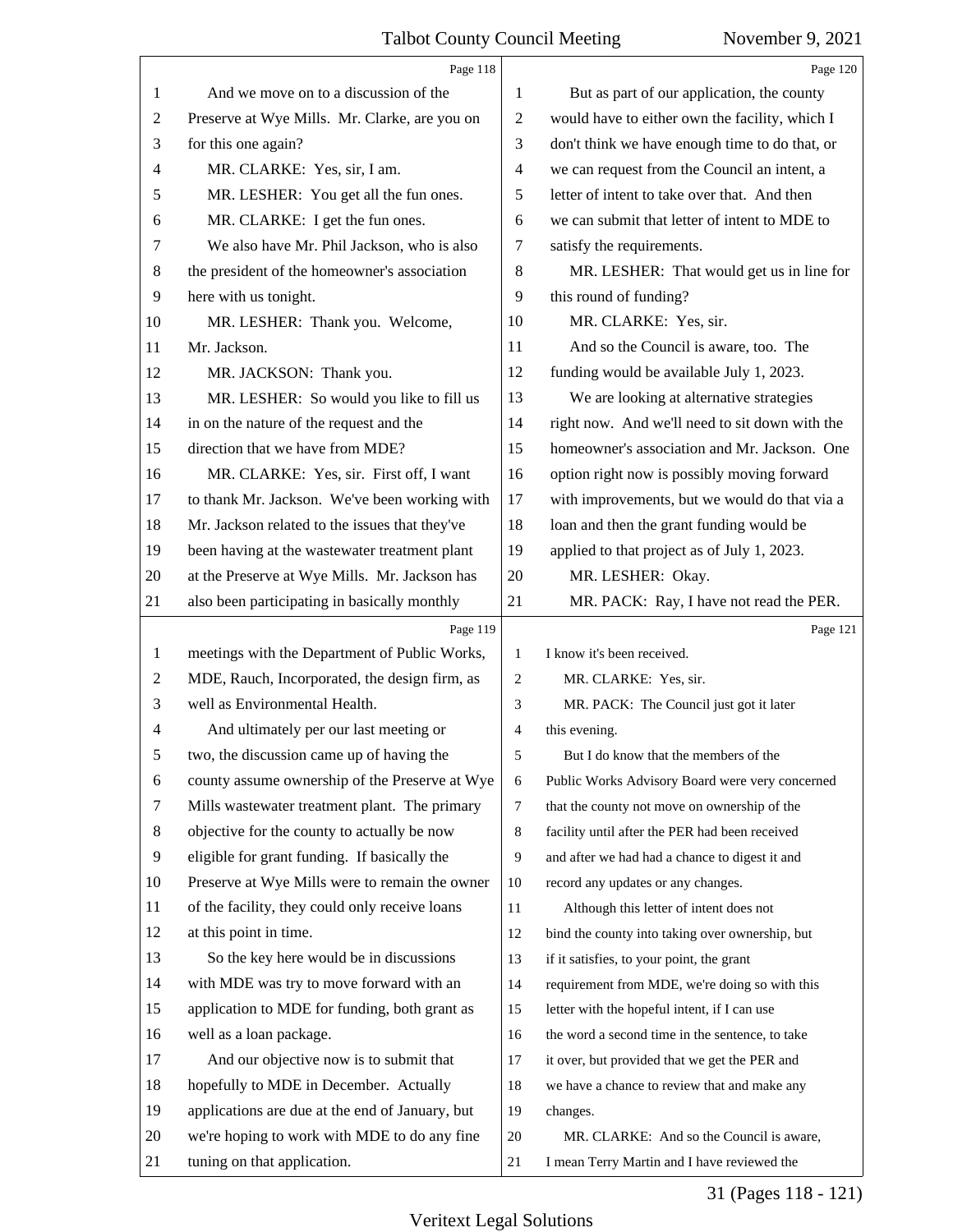|                | Page 122                                        |                | Page 124                                        |
|----------------|-------------------------------------------------|----------------|-------------------------------------------------|
| 1              | PER. We've met with Rauch, Incorporated.        | 1              | believe it was, we could actually utilize that  |
| $\overline{c}$ | Ultimately, it has all the things that          | $\overline{2}$ | second 10,000 gallon-per-day wastewater system  |
| 3              | we've requested to be put in the PER. They did  | 3              | to possibly go and extend sewer out and assist  |
| $\overline{4}$ | an analysis. The PER has found that an MBR      | 4              | with the overall operations by let's say going  |
| 5              | treatment system is the most feasible option    | 5              | up to the Preserve at Wye Mills or something of |
| 6              | for this.                                       | 6              | that nature.                                    |
| 7              | MS. PRICE: What kind?                           | 7              | MR. JACKSON: I think one of the major           |
| 8              | MR. CLARKE: What's that? MBR, which is a        | 8              | challenges that we've experienced in this       |
| 9              | micro -- now I'm going to mess up. Membrane     | 9              | community with this system is that we've not    |
| 10             | bioreactor. I apologize.                        | 10             | been able to provide it with the capacity and   |
| 11             | So it's an MBR system. And we basically         | 11             | flow necessary for the system to work           |
| 12             | have that constructed or designed as part of    | 12             | effectively.                                    |
| 13             | the replacement of the existing system.         | 13             | So really we're caught in this difficult        |
| 14             | MR. PACK: Have you submitted to Council         | 14             | place of not having enough homes in the         |
| 15             | an analysis of the PER?                         | 15             | community to get the efficiencies out of the    |
| 16             | MR. CLARKE: I have not. I did submit            | 16             | system to drive the total nitrogen results that |
| 17             | something to the County Council, a              | 17             | we're looking for.                              |
| 18             | recommendation of taking over the facility.     | 18             | So it's an unfortunate kind of crossroads       |
| 19             | MR. PACK: Right.                                | 19             | we're at. And that is a major consideration     |
| 20             | MR. CLARKE: But yeah. We have not given         | 20             | that's called out in the PER as a reflection on |
| 21             | you, I haven't given you a summary sheet of the | 21             | why we haven't been able to get to the          |
|                |                                                 |                |                                                 |
|                | Page 123                                        |                | Page 125                                        |
| 1              | PER at this point.                              | 1              | compliance that we would ultimately like to get |
| 2              | MR. PACK: Did the analysis -- you said          | 2              | to.                                             |
| 3              | you talked with Rauch, Incorporated.            | 3              | MR. PACK: And this is spray fields,             |
| 4              | Did you guys talk about the capacity for        | 4              | correct?                                        |
| 5              | that MBR?                                       | 5              | MR. CLARKE: This is stray field.                |
| 6              | MR. CLARKE: Yes. And what we are looking        | 6              | MR. PACK: Would the MBR also be spray?          |
| 7              | at right now, the -- originally the Preserve at | 7              | MR. CLARKE: Yes. We would continue to be        |
| 8              | Wye Mills wastewater treatment plant was        | 8              | spraying. It would continue to spray irrigate.  |
| 9              | designed for 20,100 gallons per day.            | 9              | One of the things that we would be looking      |
| 10             | What we were now discussing is actually         | 10             | at is the permit right now I think is ten       |
| 11             | putting in two 10,000 gallon-per-day treatment  | 11             | milligrams per liter for total nitrogen. With   |
| 12             | units.                                          | 12             | the MBR, we would be dropping that down to      |
| 13             | One of the things we're finding is that         | 13             | three milligrams per liter for total nitrogen.  |
| 14             | the wastewater flows from I think it's about 53 | 14             | MS. PRICE: How does that compare to an          |
| 15             | to 54 houses is around between six to 7,000     | 15             | ENR plant?                                      |
| 16             | gallons per day. They have I believe another    | 16             | MR. CLARKE: It's the same. It is the            |
| 17             | 13 houses. I think it's up to 67 houses to be   | 17             | same.                                           |
| 18             | connected. So that might get them up to let's   | 18             | MR. PACK: What about the -- I don't have        |
| 19             | say another seven to 8,000 gallons a day        | 19             | the report in front of me. What about the       |
| 20             | wastewater flow.                                | 20             | holding tank for the winter?                    |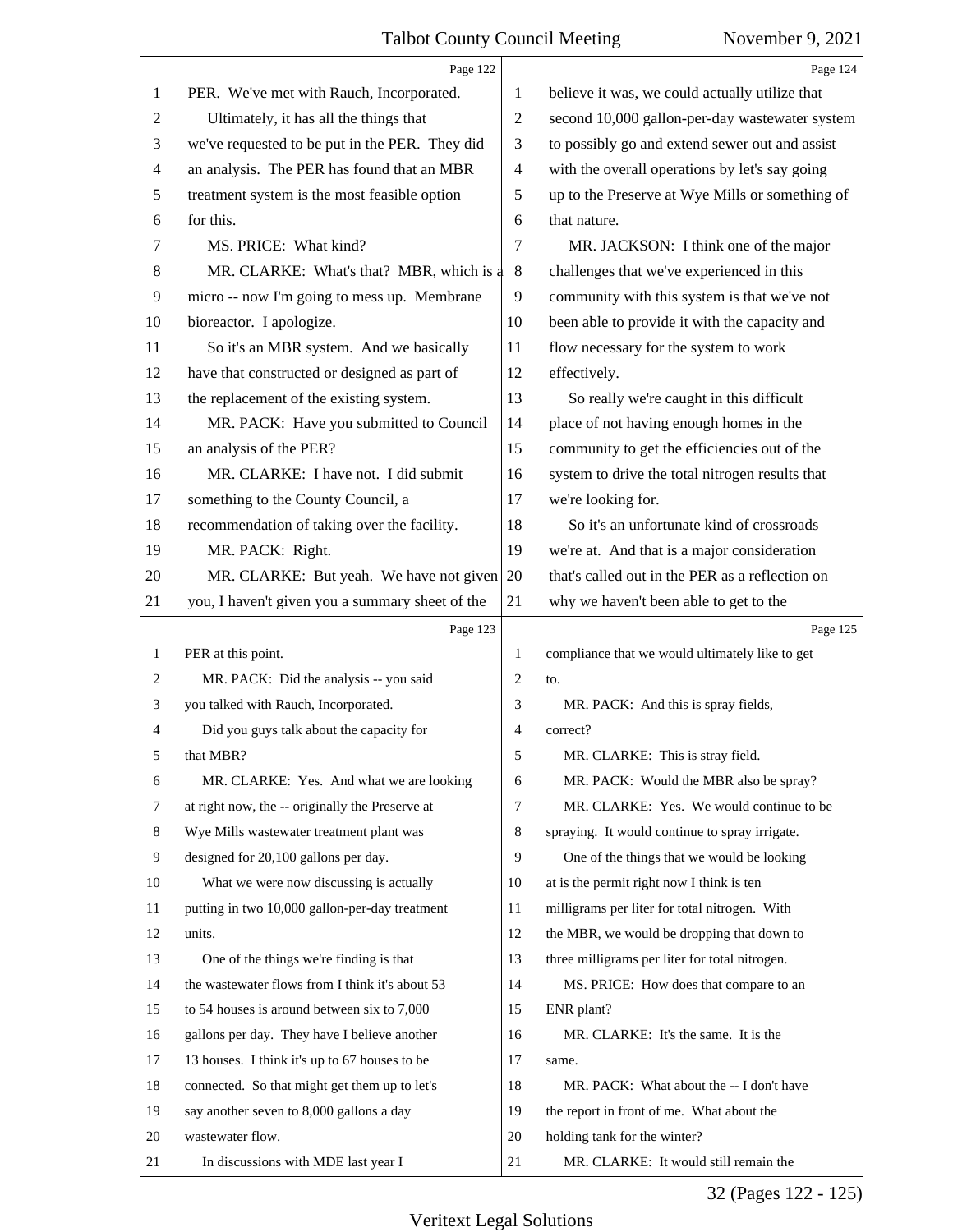|                | Page 126                                        |                | Page 128                                        |
|----------------|-------------------------------------------------|----------------|-------------------------------------------------|
| 1              | same. But right now, the flows, and that's      | 1              | to manage and deal with.                        |
| $\overline{c}$ | been looked at, we would have enough capacity.  | $\overline{2}$ | The county, Talbot County, and Ray Clarke       |
| 3              | We would have enough capacity basically --      | 3              | specifically have been a phenomenal resource to |
| 4              | MR. PACK: In the existing tank or will we       | 4              | us.                                             |
| 5              | be putting in a new tank?                       | 5              | In the past several weeks in working with       |
| 6              | MR. CLARKE: No, no. With the existing           | 6              | Rauch Engineering as well, we've been able to   |
| 7              | holding pond that we have, we'd have enough     | 7              | make changes to the facility to get it right on |
| 8              | capacity.                                       | 8              | the razor line of this compliance, and we're    |
| 9              | MR. JACKSON: But the PER also looks at          | 9              | pleased with that progress. But we don't want   |
| 10             | the current spray field configuration. We are   | 10             | this progress to slow. We want to keep moving   |
| 11             | not currently built out completely in terms of  | 11             | towards this end goal.                          |
| 12             | the spray field that's currently this place.    | 12             | The county is the preferred steward for a       |
| 13             | And so one of the important considerations      | 13             | facility like this, and we're keen to see this  |
| 14             | in terms of, both in terms of context of the    | 14             | through.                                        |
| 15             | PER was to look at whether or not we currently  | 15             | MR. PACK: Right. Mr. Jackson, let me            |
| 16             | had appropriate capacity built out in that      | 16             | just say that I've been dealing with you this   |
| 17             | spray field for the effluent that's coming into | 17             | last two years.                                 |
| 18             | the lagoon and being sprayed. And it does seem  | 18             | MR. JACKSON: Two years, yeah.                   |
| 19             | we do have appropriate capacity to both meet    | 19             | MR. PACK: I just want to give you your          |
| 20             | the needs of the community as it is and to meet | 20             | props because you have been a voice of that     |
| 21             | the future needs to accommodate the current     | 21             | community up there bringing this to our         |
|                |                                                 |                |                                                 |
|                | Page 127                                        |                | Page 129                                        |
| 1              | building permits that are in the queue.         | 1              | attention some two-plus years ago and saying    |
| 2              | MR. PACK: And how many lots do you have         | 2              | that we have a public health issue here.        |
| 3              | to be built on?                                 | 3              | MR. JACKSON: Yeah.                              |
| 4              | MR. CLARKE: I think there's five building       | $\overline{4}$ | MR. PACK: That we need to address. We           |
| 5              | permit applications right now that are on hold. | 5              | need the Council to step up, not just the       |
| 6              | There are I believe there's 14, 13 to 14 --     | 6              | elected body but also the Board of Health to    |
| 7              | MR. PACK: Thirteen vacant lots.                 | 7              | step in and take action.                        |
| 8              | MR. CLARKE: Yeah. Thirteen vacant lots          | 8              | And so I just want to say to you, the           |
| 9              | out there today.                                | 9              | citizens up there should be very proud to have  |
| 10             | MR. PACK: Okay. So my last question was         | 10             | you as their voice. I don't know whether        |
| 11             | that when will you get the summary back to      | 11             | you've been the elected speaker or not.         |
| 12             | Council you think by?                           | 12             | MR. JACKSON: By default. It's fine, it's        |
| 13             | MR. CLARKE: I'll try my best, maybe try         | 13             | good, it's wonderful, right.                    |
| 14             | and get it to you Friday.                       | 14             | MR. PACK: You've been great. I think            |
| 15             | MR. JACKSON: I would just add that we           | 15             | anytime we needed some information from you,    |
| 16             | have continued to work over the course of two   | 16             | you've been very responsive in getting back     |
| 17             | years alongside Ray. And I would be remiss in   | 17             | with us in a timely manner.                     |
| 18             | this setting not to acknowledge how supportive  | 18             | So thank you for all that you've done for       |
| 19             | Ray has been in helping us navigate what is a   | 19             | the citizens up there as well as for the        |
| 20             | very complex matter, a matter that I am not     | 20             | general health of Talbot County. I really       |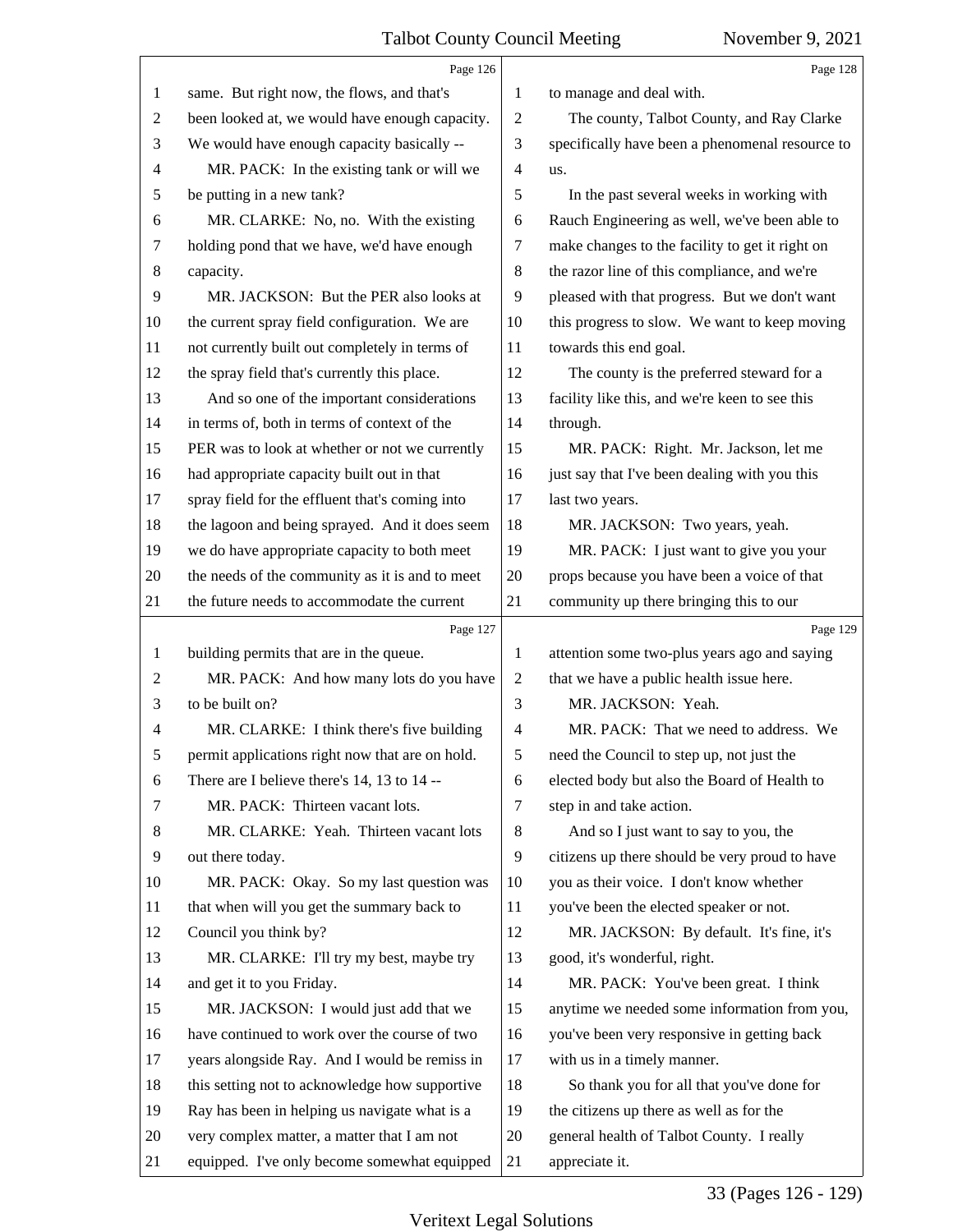|                | Page 130                                        |                          | Page 132                                        |
|----------------|-------------------------------------------------|--------------------------|-------------------------------------------------|
| 1              | MR. JACKSON: Thank you very much.               | 1                        | MR. JACKSON: That's right.                      |
| 2              | MR. CLARKE: And I should note that              | $\mathbf{2}$             | MR. DIVILIO: And we know that septic            |
| 3              | Dr. Maguire has participated in the meetings as | 3                        | systems don't last forever.                     |
| 4              | well.                                           | $\overline{\mathcal{A}}$ | So I think that as we go through this, we       |
| 5              | MR. PACK: Okay.                                 | 5                        | do need to make a little bit more of a holistic |
| 6              | MS. PRICE: I was going to say the same          | 6                        | approach to Wye Mills because every time we fix |
| 7              | thing, Mr. Jackson. You have become very good   | 7                        | a failing septic system, we're cleaning up the  |
| 8              | at verbalizing.                                 | $\,8\,$                  | Bay. And with Ray monitoring the facility,      |
| 9              | When we sit up here and we learn these          | 9                        | septic systems are not monitored.               |
| 10             | acronyms and we learn about things that we      | 10                       | So I think there is some opportunity here.      |
| 11             | never thought we would as elected officials,    | 11                       | Reading through all the recommendations,        |
| 12             | and you have really been able to speak about    | 12                       | they're not even recommendations. It's almost   |
| 13             | this issue a lot better than I'm doing right    | 13                       | Talbot County, you must take it over, if you    |
| 14             | now. But we do appreciate it.                   | 14                       | don't take it over, we're going to force you to |
| 15             | MR. JACKSON: Thank you.                         | 15                       | take it over.                                   |
| 16             | MS. PRICE: It's very, very important. So        | 16                       | So I appreciate you bringing this to us,        |
| 17             | thank you.                                      | 17                       | both of you. I have learned more about          |
| 18             | MR. JACKSON: It's my new favorite topic.        | 18                       | wastewater treatment facilities from this       |
| 19             | MS. PRICE: All the things you never             | 19                       | project alone and Mr. Pack, as well being with  |
| 20             | thought you'd learn about, right?               | 20                       | all the meetings and helping me guide me        |
| 21             | MR. JACKSON: That's right.                      | 21                       | through it. I can't think of a better team to   |
|                |                                                 |                          |                                                 |
|                | Page 131                                        |                          | Page 133                                        |
| 1              | MR. DIVILIO: If there's anything in the         | 1                        | make me feel comfortable with my vote.          |
| 2              | HOA bylaws about having to come to a County     | $\overline{2}$           | So thank you for the work that you've done      |
| 3              | Council meeting about your wastewater treatment | 3                        | bringing it to us, following through. And I'd   |
| $\overline{4}$ | facility ending your term at the -- starting a  | $\overline{4}$           | be prepared to move on this.                    |
| 5              | term limit. I think it should be in there.      | 5                        | MR. LESHER: That almost sounded like a          |
| 6              | MR. JACKSON: Yeah.                              | 6                        | motion to move forward with a letter of intent. |
| 7              | MR. DIVILIO: This is one of those times         | 7                        | MR. PACK: Let me say, too, just very            |
| 8              | when government has the ability to step in and  | 8                        | briefly to Mr. Divilio's point. I will piggy    |
| 9              | help with environmental issue. And it's clear   | 9                        | back on it.                                     |
| 10             | that delays happen even with us and pollution   | 10                       | I know the Public Works Advisory Board has      |
| 11             | still continues. So I would like to move        | 11                       | not had a chance to look at this yet, Ray. But  |
| 12             | forward with this as quickly as possible.       | 12                       | I think we need to probably be more open-minded |
| 13             | I'm also not one to just address the            | 13                       | in our approach to Wye Mills.                   |
| 14             | immediate need without thinking about           | 14                       | You know, this county has had a history of      |
| 15             | surrounding and larger issues that may come of  | 15                       | being sometimes narrow sighted in our           |
| 16             | this. And although you live in a beautiful new  | 16                       | development of wastewater treatment. And then   |
| 17             | neighborhood with lots of new homes in there    | 17                       | ten, 15 years down the road say oh, my gosh, if |
| 18             | and across the street there's plenty that were  | 18                       | we just included another 10,000 gallons, we     |
| 19             | built in the '90s, there is another street      | 19                       | wouldn't be in this pickle.                     |
| 20             | right next to you basically across the field    | 20                       | So I think when we look at that                 |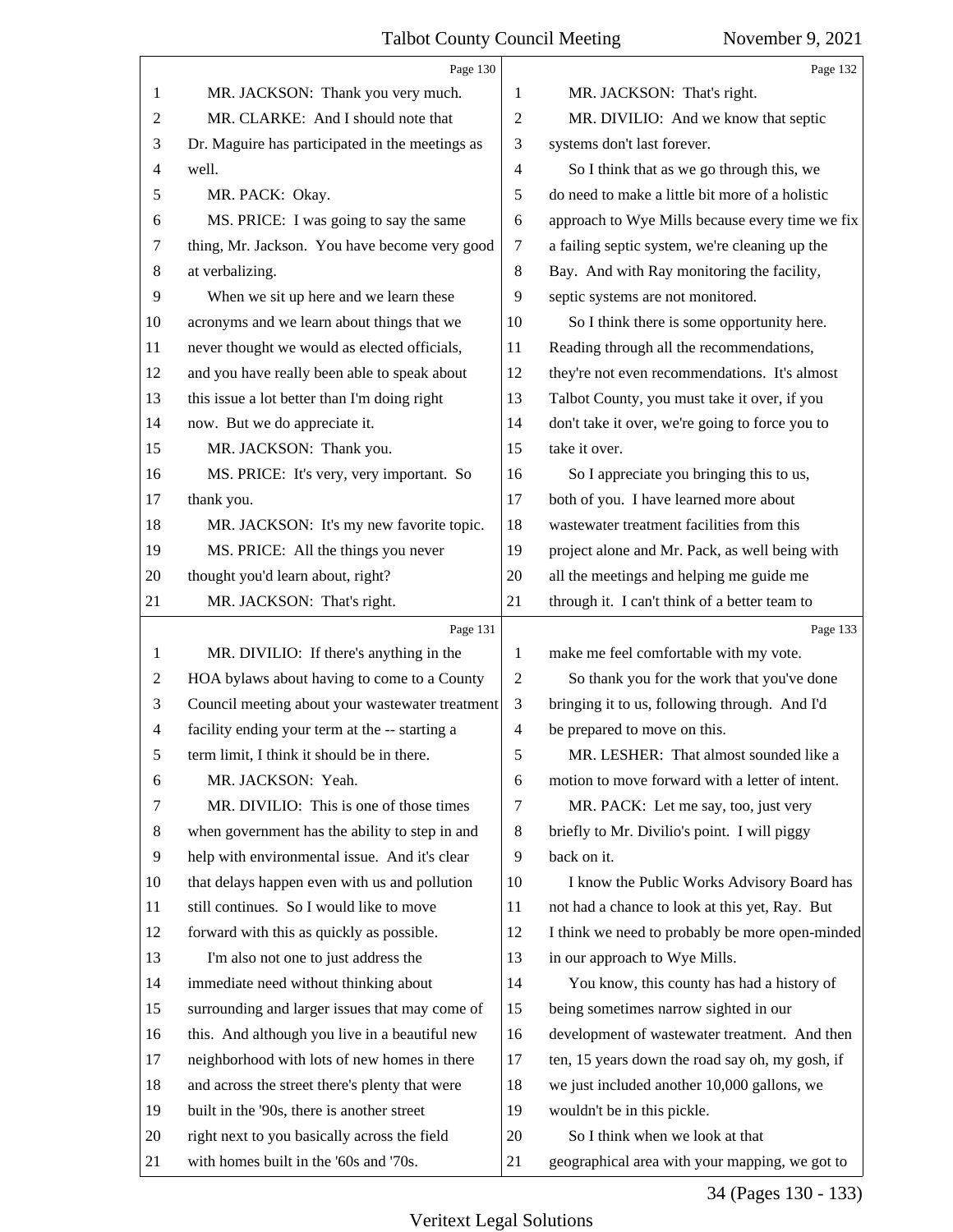|                | Page 134                                        |                | Page 136                                         |
|----------------|-------------------------------------------------|----------------|--------------------------------------------------|
| 1              | look at the 13 lots that are now available.     | 1              | MR. LESHER: Aye.                                 |
| 2              | But to Mr. Divilio's point, what about across   | 2              | SECRETARY: Mr. Divilio.                          |
| 3              | the street, what about the acreage up the       | 3              | MR. DIVILIO: Aye.                                |
| $\overline{4}$ | street. If we included that, that was added     | $\overline{4}$ | SECRETARY: Ms. Price.                            |
| 5              | in, what would that get us and would the 20,000 | 5              | MS. PRICE: Aye.                                  |
| 6              | be sufficient.                                  | 6              | SECRETARY: Mr. Pack.                             |
| 7              | So even if you leave room, because with         | 7              | MR. PACK: Aye.                                   |
| $\,8\,$        | the MBR, you can always add another 10,000      | 8              | MR. STAMP: The next item, I'd ask Preston        |
| 9              | gallons in as long as you have the rooftop to   | 9              | Peper, your director of recreation and parks,    |
| 10             | put it under. So you can always do that.        | 10             | to come forward.                                 |
| 11             | MR. CLARKE: Right.                              | 11             | His first item, he's going to ask for            |
| 12             | MR. DIVILIO: So I would make a motion           | 12             | permission to utilize contingency funds to       |
| 13             | that we submit a letter of intent.              | 13             | purchase a truck. As you read in your agenda     |
| 14             | MS. PRICE: Second.                              | 14             | packet, Parks and Recreation is requesting to    |
| 15             | MR. LESHER: We have a motion and a              | 15             | purchase a new truck from Hertrich Fleet         |
| 16             | second. Madam Secretary, would you call the     | 16             | Services in the amount of \$28,718 utilizing the |
| 17             | roll.                                           | 17             | State contract.                                  |
| 18             | SECRETARY: Mr. Lesher.                          | 18             | If you recall, Council, when we were             |
| 19             | MR. LESHER: Aye.                                | 19             | working through the FY22 budget, we looked at a  |
| 20             | SECRETARY: Mr. Divilio.                         | 20             | request from FY22 and moved some capital         |
| 21             | MR. DIVILIO: Aye.                               | 21             | purchases for vehicles back to FY21 if they      |
|                |                                                 |                |                                                  |
|                | Page 135                                        |                | Page 137                                         |
| 1              | SECRETARY: Ms. Price.                           | 1              | could be purchased by June 30th. You             |
| 2              | MS. PRICE: Aye.                                 | 2              | authorized five vehicles to be purchased. We     |
| 3              | SECRETARY: Mr. Pack.                            | 3              | were able to purchase four prior to June 30th,   |
| 4              | MR. PACK: Aye.                                  | $\overline{4}$ | but we were not able to get the other one        |
| 5              | MR. JACKSON: Thank you.                         | 5              | because of availability.                         |
| 6              | MR. CLARKE: Thank you.                          | 6              | So the money was there. It's been brought        |
| 7              | MR. LESHER: Thank you very much.                | 7              | forward. And there is suitable contingency       |
| 8              | Mr. Stamp, you're up with the county            | 8              | available for this request.                      |
| 9              | manager report.                                 | 9              | Preston is here to answer any questions          |
| 10             | MR. STAMP: Great. Thank you,                    | 10             | with regard to that.                             |
| 11             | Mr. Chairman, Mr. President. I'm sorry.         | 11             | MR. LESHER: Any questions?                       |
| 12             | The first item I have for County Council        | 12             | MR. DIVILIO: What color truck will it be?        |
| 13             | is under board and committee appointments.      | 13             | MR. PEPER: I'm guessing white.                   |
| 14             | We're recommending to the Council the           | 14             | MR. LESHER: This is a replacement                |
| 15             | appointment of Donald Webster to the Weed       | 15             | vehicle?                                         |
| 16             | Control Committee.                              | 16             | MR. PEPER: Correct, yeah. So this is a           |
| 17             | MR. PACK: So moved.                             | 17             | replacement vehicle for one that was             |
| 18             | MR. DIVILIO: Second.                            | 18             | discontinued last year. And it just -- I'm       |
| 19             | MR. LESHER: Madam Secretary, would you          | 19             | assuming that because of the COVID microchip,    |
| 20             | call the roll.                                  | 20             | that they just, everything just kind of halted.  |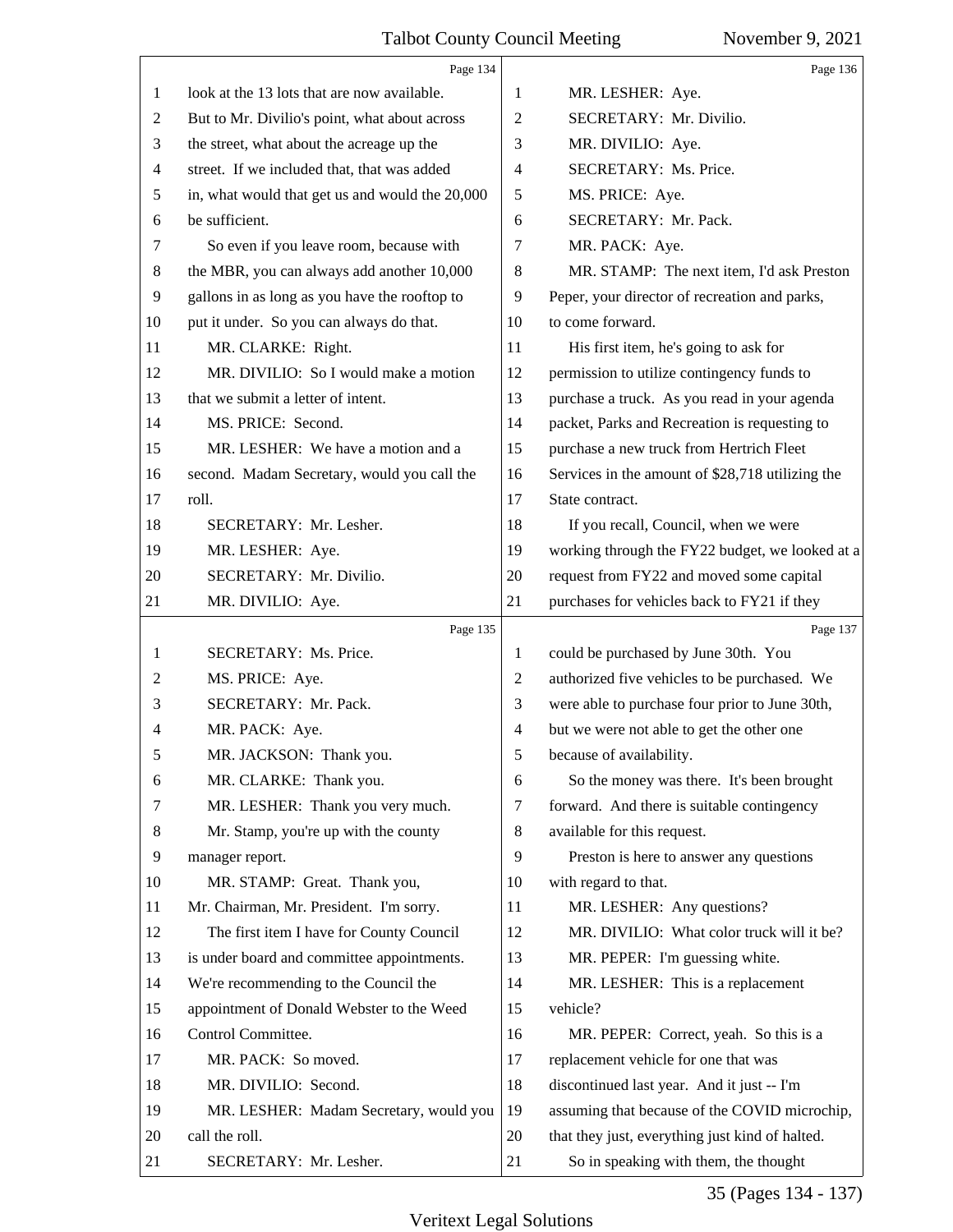<span id="page-36-0"></span>

|                | Page 138                                        |                | Page 140                                        |
|----------------|-------------------------------------------------|----------------|-------------------------------------------------|
| 1              | process is is this vehicle is scheduled to be   | 1              | answer any questions relative to this request.  |
| $\overline{c}$ | built by the end of November.                   | $\overline{2}$ | Part of the extension will pay for half         |
| 3              | MR. STAMP: The only other thing I'll            | 3              | the contract out of FY22, which we currently    |
| 4              | mention to you is while we talk about items     | 4              | have in place right now in the budget. And      |
| 5              | that were authorized to be purchased prior to   | 5              | then three months would be covered in FY23,     |
| 6              | June 30th, the only other item that's out there | 6              | which would be July, August, September.         |
| 7              | that we were unable to purchase at this point   | 7              | MR. PEPER: So if you remember, this had         |
| $\,8$          | is a tractor for Preston's operation as well.   | 8              | to do with the fact we couldn't get enough      |
| 9              | And that is not available to purchase at this   | 9              | lifeguards for the pools last year and we used  |
| 10             | time, but I envision we'll be back to you maybe | 10             | the pool management company.                    |
| 11             | after the first of the year sometime to buy     | 11             | Actually, in my opinion, it worked out a        |
| 12             | that out of contingency as well.                | 12             | lot better than I thought. We had nothing but   |
| 13             | And just for the record, our contingency        | 13             | compliments as far as the cleanliness of the    |
| 14             | balance, if approved for this project, will     | 14             | pool, the service at the pool. So it was kind   |
| 15             | leave \$892,708.                                | 15             | of a good work around all the way around for    |
| 16             | MR. LESHER: Thank you, Mr. Stamp.               | 16             | everybody.                                      |
| 17             | Are we ready for a motion?                      | 17             | I know there's been -- Mr. Stamp has even       |
| 18             | MR. PACK: Yes, Mr. Chairman. I'll make          | 18             | made comments sometimes. Lifeguarding is kind   |
| 19             | the motion we go ahead and approve the \$28,719 | 19             | of a nerve-racking thing. You never want to     |
| 20             | out of contingency FY21 for the purchase of a   | 20             | have anything bad happen at a pool.             |
| 21             | truck for Parks and Rec.                        | 21             | So this put the onus on them. They're           |
|                | Page 139                                        |                |                                                 |
|                |                                                 |                | Page 141                                        |
| $\mathbf{1}$   | MR. DIVILIO: I'll second.                       | $\mathbf{1}$   | able to train their own lifeguards, they're     |
| 2              | MR. LESHER: Madam Secretary, would you          | $\overline{2}$ | able to train their own water safety            |
| 3              | call the roll.                                  | 3              | instructors, and they're actually able to train |
| 4              | SECRETARY: Mr. Lesher.                          | $\overline{4}$ | their own pool managers, which is kind of a     |
| 5              | MR. LESHER: Aye.                                | 5              | rarity. So this particular company can do       |
| 6              | SECRETARY: Mr. Divilio.                         | 6              | everything.                                     |
| 7              | MR. DIVILIO: Aye.                               | 7              | We have looked out there for other places.      |
| 8              | SECRETARY: Ms. Price.                           | 8              | And most of the pool management companies that  |
| 9              | MS. PRICE: Aye.                                 | 9              | we've come across, they do mostly just the pool |
| 10             | SECRETARY: Mr. Pack.                            | 10             | management, the mechanics of the pool. They     |
| 11             | MR. PACK: Aye.                                  | 11             | don't deal with any of the staffing of the      |
| 12             | MR. PEPER: Thank you.                           | 12             | pool. So they don't deal with the lifeguards    |
| 13             | MR. STAMP: So while Preston is up here, I       | 13             | and the swim instructors. So that's why this    |
| 14             | would like to, if Council doesn't mind, jump    | 14             | is such a nice relationship.                    |
| 15             | down in my report to another item that          | 15             | The other big plus for this company is          |
| 16             | Mr. Peper has for you. And that is he is        | 16             | they have their contract with the Dorchester    |
| 17             | requesting to renew a contract with Coastline   | 17             | County pool. I believe they also have the       |
| 18             | Pool Service for 2022 in the amount of 214,000. | 18             | Easton Club pools. And it's very possible that  |
| 19             | Coastline Pool Services managed both the        | 19             | they will also be managing the Kent County pool |
| 20             | George Murphy and the Bay Hundred Pool last     | 20             | coming up this next year. So they have a pool   |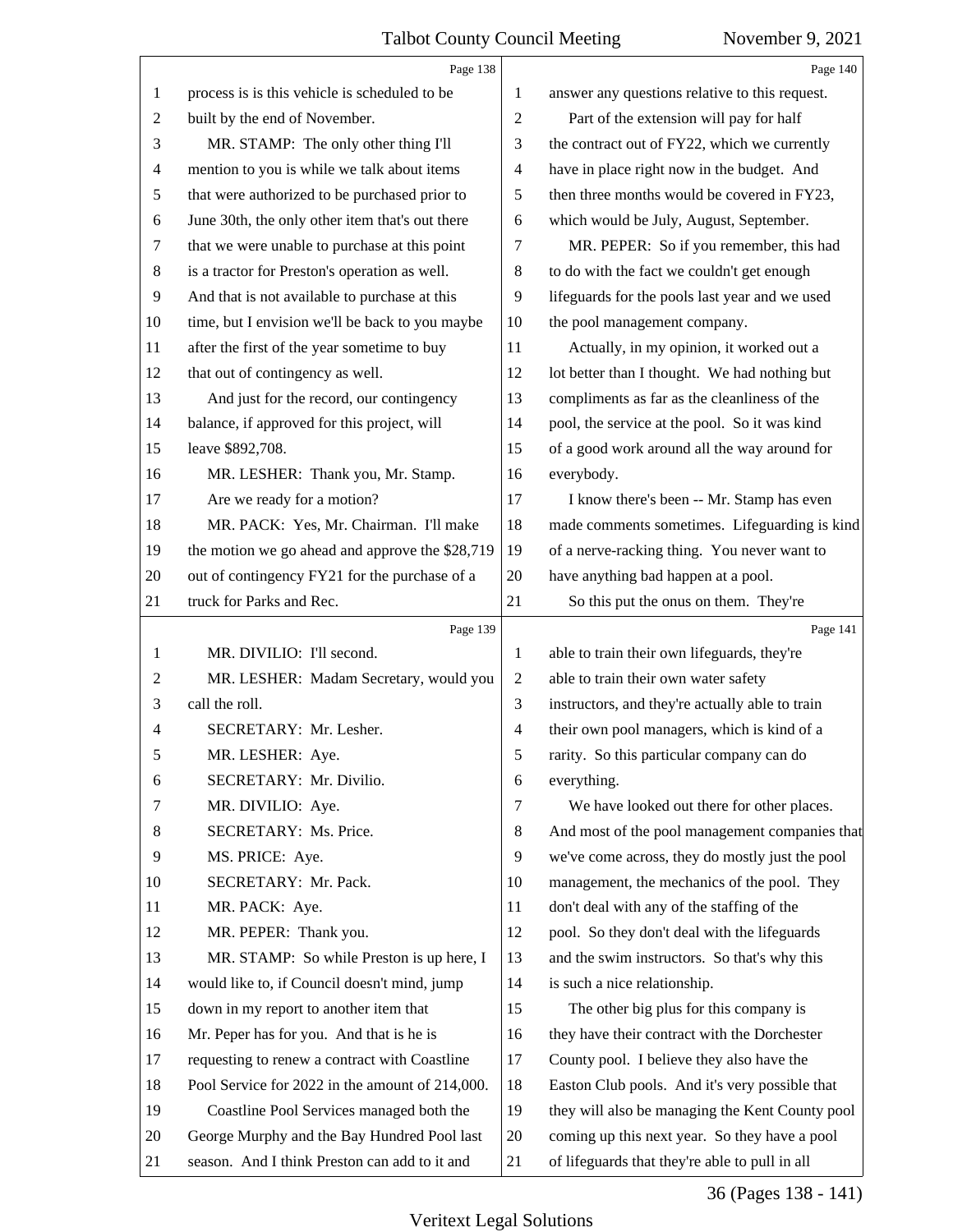<span id="page-37-0"></span>

|    | Page 142                                       |                | Page 144                                        |
|----|------------------------------------------------|----------------|-------------------------------------------------|
| 1  | different directions. So if they're short one  | 1              | SECRETARY: Mr. Divilio.                         |
| 2  | place, they can pull them to another.          | $\overline{2}$ | MR. DIVILIO: Aye.                               |
| 3  | So like I said, it's kind of a good            | 3              | SECRETARY: Ms. Price.                           |
| 4  | situation all the way around to have.          | 4              | MS. PRICE: Aye.                                 |
| 5  | MS. PRICE: How are they able to find the       | 5              | SECRETARY: Mr. Pack.                            |
| 6  | lifeguards and nobody else could?              | 6              | MR. PACK: Aye.                                  |
| 7  | MR. PEPER: What they do is give bonuses        | 7              | MR. PEPER: Thank you.                           |
| 8  | for people to recruit their own friends to be  | 8              | MR. STAMP: Thank you, Preston.                  |
| 9  | lifeguards and they compensate them with       | 9              | The next item I have, I would like to           |
| 10 | bonuses.                                       | 10             | invite Mr. Roy Myers up from St. Michael's and  |
| 11 | MR. DIVILIO: It's a machine. If you look       | 11             | Geneva Schaffle. If you could come forward.     |
| 12 | at their website, the Facebook pages that they | 12             | So Mr. Myers and Geneva are here. So            |
| 13 | do, it's almost on par with a temp agency. And | 13             | Mr. Council Vice President, what you have here  |
| 14 | it worked out.                                 | 14             | is a letter, they're requesting a letter,       |
| 15 | MS. PRICE: That's great, wonderful.            | 15             | St. Michael's Climate Change Sea Level Rise     |
| 16 | MR. PEPER: The other part that's nice is       | 16             | Commission, for a grant application the         |
| 17 | we've always struggled with pool managers in   | 17             | Maryland Department of Natural Resources for    |
| 18 | the past. And I think this is what's the plus  | 18             | the pilot design project for mitigation of sea  |
| 19 | this year.                                     | 19             | level rise and storm water flood and its        |
| 20 | We've always tried to have youth managing      | 20             | economic impact on St. Michael's Harbor.        |
| 21 | youth, which is never a good thing. Just most  | 21             | What I would say to lead up, and then of        |
|    |                                                |                |                                                 |
|    | Page 143                                       |                | Page 145                                        |
| 1  | of them are either classmates or a couple of   | 1              | course I'll hand it over to you to talk to      |
| 2  | years younger.                                 | $\overline{c}$ | Council about this, Roy. But as Council knows,  |
| 3  | So with this particular company, Josh, who     | 3              | we are invested in community resiliency and our |
| 4  | he's co-owner I think, he spent quite a bit of | 4              | five pillars to address to support our          |
|    | time actually physically out at the pool to    | 5              | community.                                      |
| 6  | have a presence out there. And what's why we   | 6              | One of those is infrastructure. And we as       |
| 7  | didn't have a lot of these overlapping         | 7              | recent as last couple weeks ago, last week, we  |
| 8  | staffing, too many people, and things going on | 8              | saw again first hand we were one high tide away |
| 9  | at the pool that shouldn't have been going on  | 9              | from a fairly catastrophic situation. And so    |
| 10 | at the pool.                                   | 10             | it is something that we face with the Bay       |
| 11 | MR. PACK: Goofing off.                         | 11             | Hundred and everyone knows it.                  |
| 12 | Mr. Chairman, I'll make a motion that we       | 12             | So welcome. And we'll turn it over to you       |
| 13 | approve Coastline Pool Services operation and  | 13             | for your request.                               |
| 14 | maintenance at both the George Murphy and Bay  | 14             | MR. MYERS: Thank you very much. You all         |
| 15 | Hundred pools FY22 in the approximate sum of   | 15             | put in a tough meeting. You're a long meeting.  |
| 16 | \$214,000.                                     | 16             | You're hanging in there very well.              |
| 17 | MS. PRICE: Second.                             | 17             | MS. PRICE: This is nothing compared to          |
| 18 | MR. LESHER: Madam Secretary, would you         | 18             | some of them.                                   |
| 19 | call the roll, please.                         | 19             | MR. MYERS: This is an easy one? Well,           |
| 20 | SECRETARY: Mr. Lesher.                         | 20             | good. I'm glad, I'm glad.                       |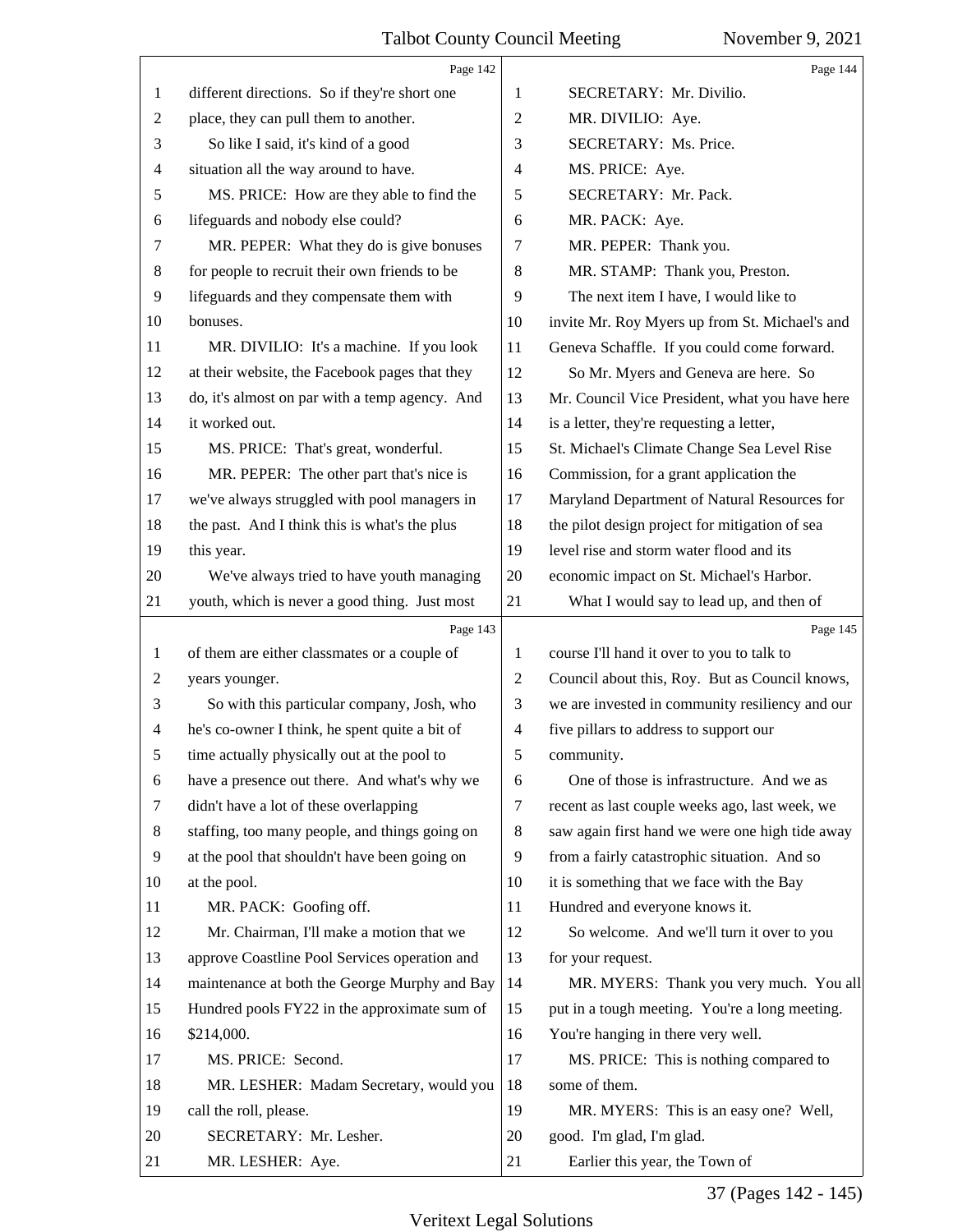<span id="page-38-0"></span>

|                | Page 146                                        |                | Page 148                                        |
|----------------|-------------------------------------------------|----------------|-------------------------------------------------|
| 1              | St. Michael's created the Climate Change Sea    | $\mathbf{1}$   | waterman shack and it was a foot and a half.    |
| $\overline{c}$ | Level Rise Commission. And the purpose of that  | $\overline{2}$ | You'd go to the lower point, it was three to    |
| 3              | was to have a group that would focus on sea     | 3              | four feet above that area.                      |
| 4              | level rise and the impact of that on our        | $\overline{4}$ | So if we're going to really address that        |
| 5              | harbors and come up with grants and projects to | 5              | area, we have to do a detailed -- we have to    |
| 6              | put in place over the next 15 years that would  | 6              | dig into that area and do a detailed            |
| 7              | mitigate the impact of sea level rise on the    | 7              | engineering design.                             |
| $\,8$          | town looking towards the projected sea level    | 8              | So the first grant we're looking for is         |
| 9              | rise in 2050.                                   | 9              | what DNR calls an outcome three grant, which is |
| 10             | We did a year ago, we completed a harbor        | 10             | to do a detailed engineering design to look at  |
| 11             | and infrastructure study for Main Miles Harbor  | 11             | that whole area and look at the most feasible   |
| 12             | in town. And there were eight areas that were   | 12             | way we could engineer fixing that area.         |
| 13             | defined that by 1950 (sic.) will be under water | 13             | And there are two aspects of it. One is         |
| 14             | most of the time or under water all of the      | 14             | you've got to do the sea level.                 |
| 15             | time.                                           | 15             | The other side is there's some big storm        |
| 16             | That really got the attention of the            | 16             | water pipes that come down from Talbot Road and |
| 17             | commissioners, and it has brought the town      | 17             | come down from Meadow Road that empty right     |
| 18             | together to focus on this whole area. We've     | 18             | into the harbor. So if the sea level goes up    |
| 19             | been -- I also participate in the Talbot County | 19             | and there's no way for that water to go up, the |
| 20             | update of the hazard mitigation and resilience  | 20             | water just would back up behind it. It's not    |
| 21             | plan and have gotten a lot of support of the    | 21             | an easy situation to do.                        |
|                | Page 147                                        |                | Page 149                                        |
| 1              | impact of sea level rise, climate change, and   | 1              | The initial strategy was proposed for us        |
| 2              | the whole sea level on our area. And I've had   | 2              | to do some sort of berm with some sort of       |
| 3              | a lot of support about making sure that gets    | 3              | cistern to connect the storm water behind it.   |
| $\overline{4}$ | support of that into the Talbot County rewrite  | 4              | We want this grant to do a lot more than        |
|                | of the plan. A lot of support and a lot of      | 5              | that because I don't -- we want them to look at |
| 6              |                                                 |                |                                                 |
|                | good discussions about that.                    | 6              | maybe there are ways we should be looking at    |
| 7              | So the Climate Change and Sea Level             | 7              | raising the road, maybe there are ways we       |
| 8              | Commission with the support of the town is      | 8              | should be raising the bulkhead, maybe it's a    |
| 9              | going forward with two more DNR grant projects  | 9              | step approach. But we're going to have to       |
| 10             | to try to start addressing this issue.          | 10             | really do some -- it's going to have to be some |
| 11             | The first area we're looking at is Harbor       | 11             | very intensive design to figure out how you     |
| 12             | Road, West Harbor Road and East Shoe Avenue.    | 12             | address both issues.                            |
| 13             | It's right at the end of the harbor in          | 13             | So the outcome three grant we're going          |
| 14             | St. Michaels. It floods regularly. The          | 14             | forward with now is to ask for funding for      |
| 15             | police have to cordon it off regularly. It is   | 15             | detailed engineering design in that area. And   |
| 16             | access to a number of homes. Its access to      | 16             | that's the first area that was recommended to   |
| 17             | the Harbor Inn and its access to the town       | 17             | be looked at in the studies.                    |
| 18             | slips and parking in that area.                 | 18             | MR. STAMP: And this is the first request.       |
| 19             | You mentioned the flooding a couple of          | 19             | You have actually a second request for          |
| 20             | weeks, a week ago I guess now. And I measured   | 20             | another letter; is that correct?                |

38 (Pages 146 - 149)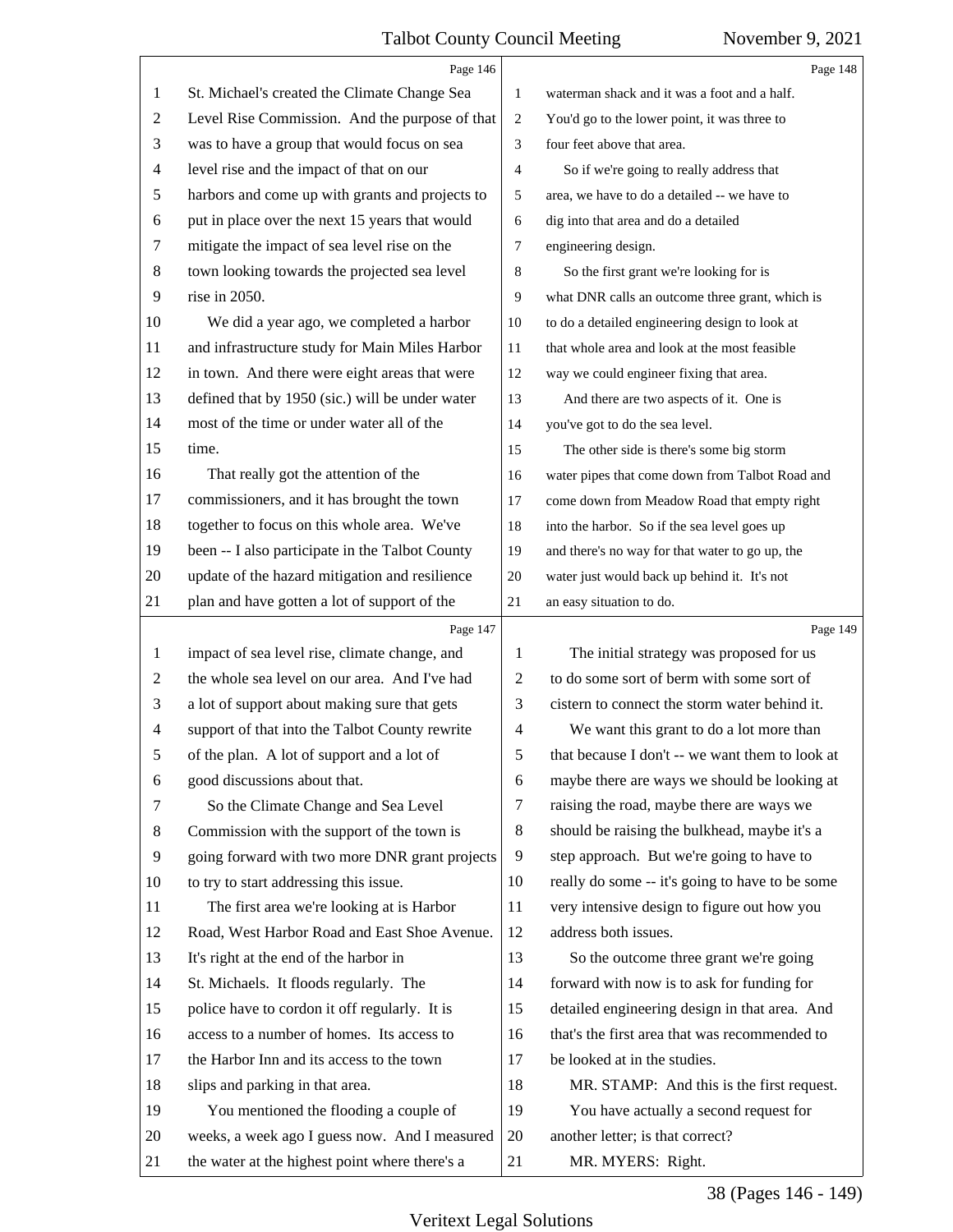<span id="page-39-0"></span>

|                | Page 150                                        |                          | Page 152                                        |
|----------------|-------------------------------------------------|--------------------------|-------------------------------------------------|
| 1              | MR. STAMP: So Council, now we're asking         | 1                        | Street, Canton Street, all of which were        |
| $\overline{c}$ | for a letter of request. This would obligate    | $\overline{2}$           | dramatically flooded two weeks ago.             |
| 3              | no county funds. And this would be a letter of  | 3                        | So one of the things that always concerned      |
| $\overline{4}$ | support for their grant application.            | $\overline{\mathcal{A}}$ | me is we did all this for the big harbor, there |
| 5              | MR. MYERS: Yeah. We're asking for a             | 5                        | are a lot of residents and people on the other  |
| 6              | letter of Talbot County supporting              | 6                        | side of St. Michael's that aren't as noticed as |
| 7              | St. Michael's grant. And we would include a     | 7                        | much but they're equally as important.          |
| $\,8$          | letter hopefully from you in our grant request  | 8                        | So if we're as a town going to have             |
| 9              | as one of the supporting letters.               | 9                        | projects where we prioritize projects and       |
| 10             | MR. PACK: To DNR, correct?                      | 10                       | money, we ought to do it for the entire         |
| 11             | MR. MYERS: To DNR.                              | 11                       | community and we ought to do a similar study    |
| 12             | MR. LESHER: And Ms. Schaffle is here to         | 12                       | for the Santo Domingo Creek side so the         |
| 13             | tell us that supporting this would be in        | 13                       | commissioners have a view of exactly all the    |
| 14             | concurrence with our hazard mitigation plan.    | 14                       | areas that will be hitting St. Michael's.       |
| 15             | MS. SCHAFFLE: Correct. Our current              | 15                       | So the second grant is an Outcome Two           |
| 16             | hazard mitigation plan is the county plan that  | 16                       | grant, a coastal hazard grant request to        |
| 17             | involves all municipalities.                    | 17                       | analyze that area, look at where it's going to  |
| 18             | So we've done this in the past also where       | 18                       | be impacted by sea level rise, and come up with |
| 19             | we've supported municipality projects. That     | 19                       | schematics and strategies on how we could       |
| 20             | might not -- our plan is updated every five     | 20                       | mitigate in that area.                          |
| 21             | years. So within that five-year cycle, studies  | 21                       | So there are two grants. Those are the          |
|                |                                                 |                          |                                                 |
|                | Page 151                                        |                          | Page 153                                        |
| $\mathbf{1}$   | come about, new projects come about. So we      | 1                        | two grants we're looking for.                   |
| $\overline{c}$ | want to continue to support them.               | $\overline{2}$           | MR. LESHER: Are we ready for a motion for       |
| 3              | And our current update, which will be next      | 3                        | the two letters of support?                     |
| 4              | year, is including supporting these discussions | $\overline{4}$           | MR. PACK: I have one question. How long         |
| 5              | that we're having around this project.          | 5                        | did it take the last storm that we had, how     |
| 6              | MR. LESHER: Thank you very much.                | 6                        | long did it take for that water to recede?      |
| 7              | MS. PRICE: So we'll take the two of these       | 7                        | MR. MYERS: Normally it recedes fairly           |
| 8              | together?                                       | 8                        | quickly. The last weekend was very unusual.     |
| 9              | MR. LESHER: Do you want to discuss the          | 9                        | When I was there with Isabel, the water         |
| 10             | second one?                                     | 10                       | went up and down in 24 hours.                   |
| 11             | MR. MYERS: The second grant -- the first        | 11                       | The last weekend, we had four successive        |
| 12             | study we did was for the main harbor on the     | 12                       | days where the water was up above, far above    |
| 13             | St. Michael's side. St. Michael's actually has  | 13                       | normal range. The 29th, it was actually the     |
| 14             | two harbors. So we have a harbor on Back        | 14                       | second highest flooding we've had since Isabel. |
| 15             | Creek, which is Santo (sic.) Domingo Creek,     | 15                       | It was up almost four feet above normal sea     |
| 16             | which goes down to the Choptank. That has       | 16                       | level, four and a half feet. Isabel was         |
| 17             | become a very strong area for canoeing, paddle  | 17                       | six feet.                                       |
| 18             | boarding, all sorts of things. We have a big    | 18                       | So what is very unnerving or strange,           |
| 19             | waterman's dock there for 12 watermen.          | 19                       | however you want to look at it, is it's one     |
| 20             | We also have a number of streets that           | 20                       | thing to have something come up and go down in  |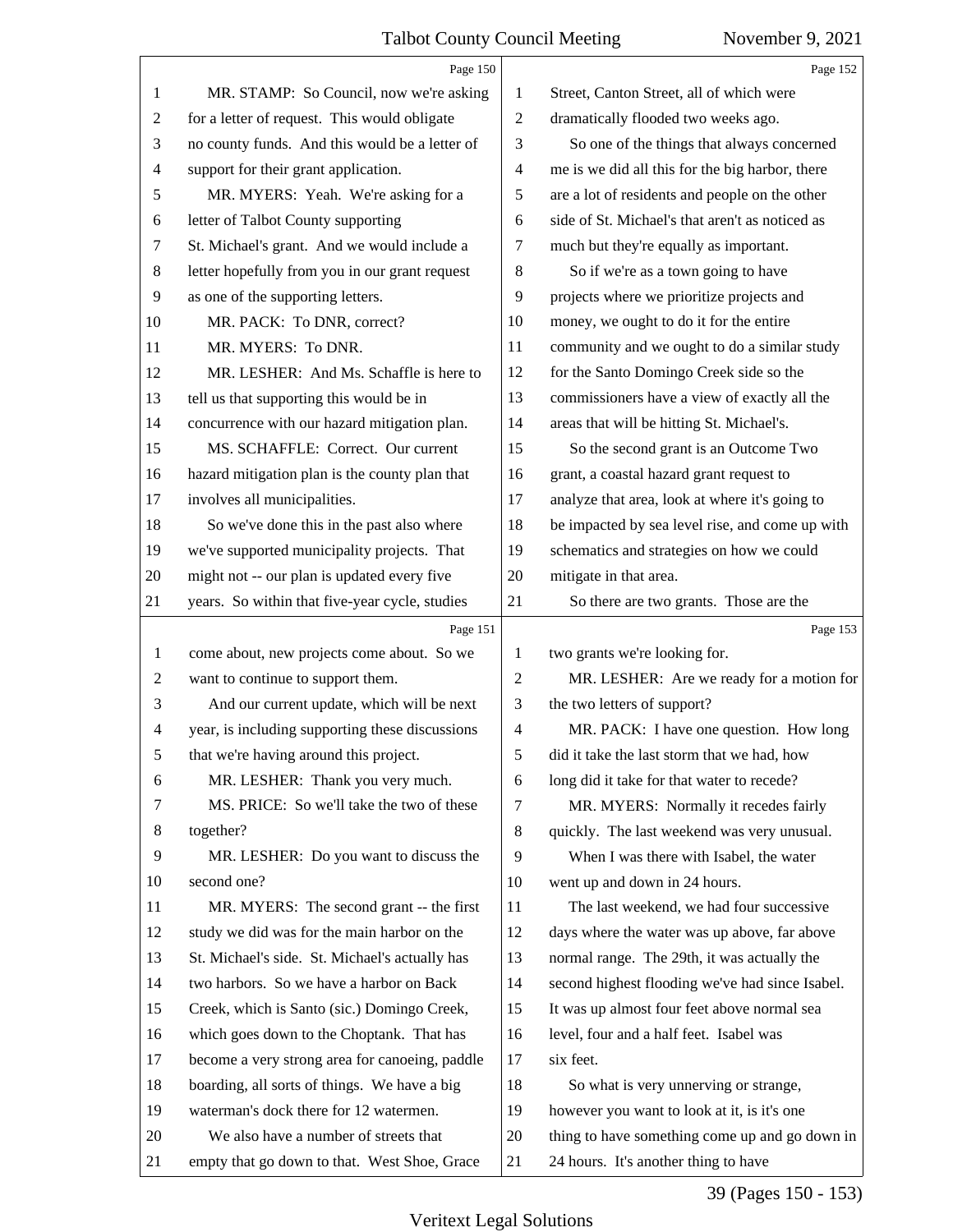<span id="page-40-0"></span>

|              | Page 154                                        |                | Page 156                                        |
|--------------|-------------------------------------------------|----------------|-------------------------------------------------|
| 1            | significantly higher tides than normal. I mean  | 1              | flood right there with the heavy rains.         |
| 2            | I don't mean significantly. Dramatically        | $\mathfrak{2}$ | MR. LESHER: -- not tide water.                  |
| 3            | higher tides than normal over a four-day        | 3              | MR. DIVILIO: Yes. I didn't even think           |
| 4            | period.                                         | 4              | $\mathfrak{g}$ --                               |
| 5            | So what happened is the tide went down.         | 5              | MR. MYERS: The heavy rains, what happens        |
| 6            | It never got below normal high tide and then it | 6              | is some of the sewer pipes on Talbot Street     |
| 7            | went back up again. And it's interesting to     | 7              | can't control it and it just goes up.           |
| $\,8\,$      | have it when it's -- if there's no rain,        | 8              | What does happen, however, is the water in      |
| 9            | there's no storm. It's just the water is just   | 9              | the harbor backs up to Church Street right      |
| 10           | coming up. It was very, very dramatic.          | 10             | behind the Episcopal Church and the Post        |
| 11           | MR. PACK: Was any property damaged last         | 11             | Office. And that was completely flooded by      |
| 12           | week?                                           | 12             | about two feet.                                 |
| 13           | MR. MYERS: I'm sorry?                           | 13             | Isabel got out to the main street, but          |
| 14           | MR. PACK: Property damage.                      | 14             | this one didn't.                                |
| 15           | MR. MYERS: There was quite a bit of             | 15             | MR. LESHER: Are we ready for a motion?          |
| 16           | property damaged, the docks, a lot of the       | 16             | MR. DIVILIO: Yup. I'll make a motion            |
| 17           | boards were torn up on the docks.               | 17             | that we support, send both letters in support   |
| 18           | MR. PACK: How about residential?                | 18             | for the St. Michael's climate change sea level  |
| 19           | MR. MYERS: What?                                | 19             | rise with the commissioners.                    |
| 20           | MR. PACK: Residential? I'm sorry. My            | 20             | MS. PRICE: Second.                              |
| 21           | throat is dry.                                  | 21             | MR. LESHER: Madam Secretary, would you          |
|              | Page 155                                        |                | Page 157                                        |
| $\mathbf{1}$ | MR. MYERS: The water luckily, it got up         | 1              | call the roll, please.                          |
| 2            | on the front door steps of a couple of the      | $\overline{2}$ | SECRETARY: Mr. Lesher.                          |
| 3            | homes on West Harbor Road, but it didn't get in | 3              | MR. LESHER: Aye.                                |
| 4            | the homes yet.                                  | $\overline{4}$ | SECRETARY: Mr. Divilio.                         |
| 5            | The Crab Claw, no telling. They had like        | 5              | MR. DIVILIO: Aye.                               |
| 6            | four to five feet of water. The Crab and        | 6              | SECRETARY: Ms. Price.                           |
| 7            | Steakhouse over on the St. Michael's side had,  | 7              | MS. PRICE: Aye.                                 |
| 8            | they had four foot of water in their kitchen.   | 8              | SECRETARY: Mr. Pack.                            |
| 9            | The marina where I was at, the water was up     | 9              | MR. PACK: Aye.                                  |
| 10           | about a foot in the dock house.                 | 10             | MR. MYERS: Thank you so much.                   |
| 11           | So I don't think we totally know all the        | 11             | MR. STAMP: Thank you.                           |
| 12           | things that happened.                           | 12             | MS. SCHAFFLE: Thank you.                        |
| 13           | MR. LESHER: And several buildings at the        | 13             | MR. PACK: Thank you.                            |
| 14           | Maritime Museum.                                | 14             | MR. STAMP: And Council, I have the last         |
| 15           | MR. MYERS: Yeah.                                | 15             | item of business I have prior to announcements. |
|              | MR. PACK: Really?                               | 16             | I would like Dave Edwards, our human resources  |
| 16           |                                                 |                |                                                 |
| 17           | MR. DIVILIO: I apologize. I drove right         | 17             | director, forward.                              |
| 18           | through St. Michael's during that high tide to  | 18             | So on this item, we're requesting to enter      |
| 19           | go to Tilghman to look for damage. And it       | 19             | into a contract with the Alera Group for        |
| 20           | wasn't on St. Michael's Road, so I figured      | 20             | compensation, a comprehensive compensation      |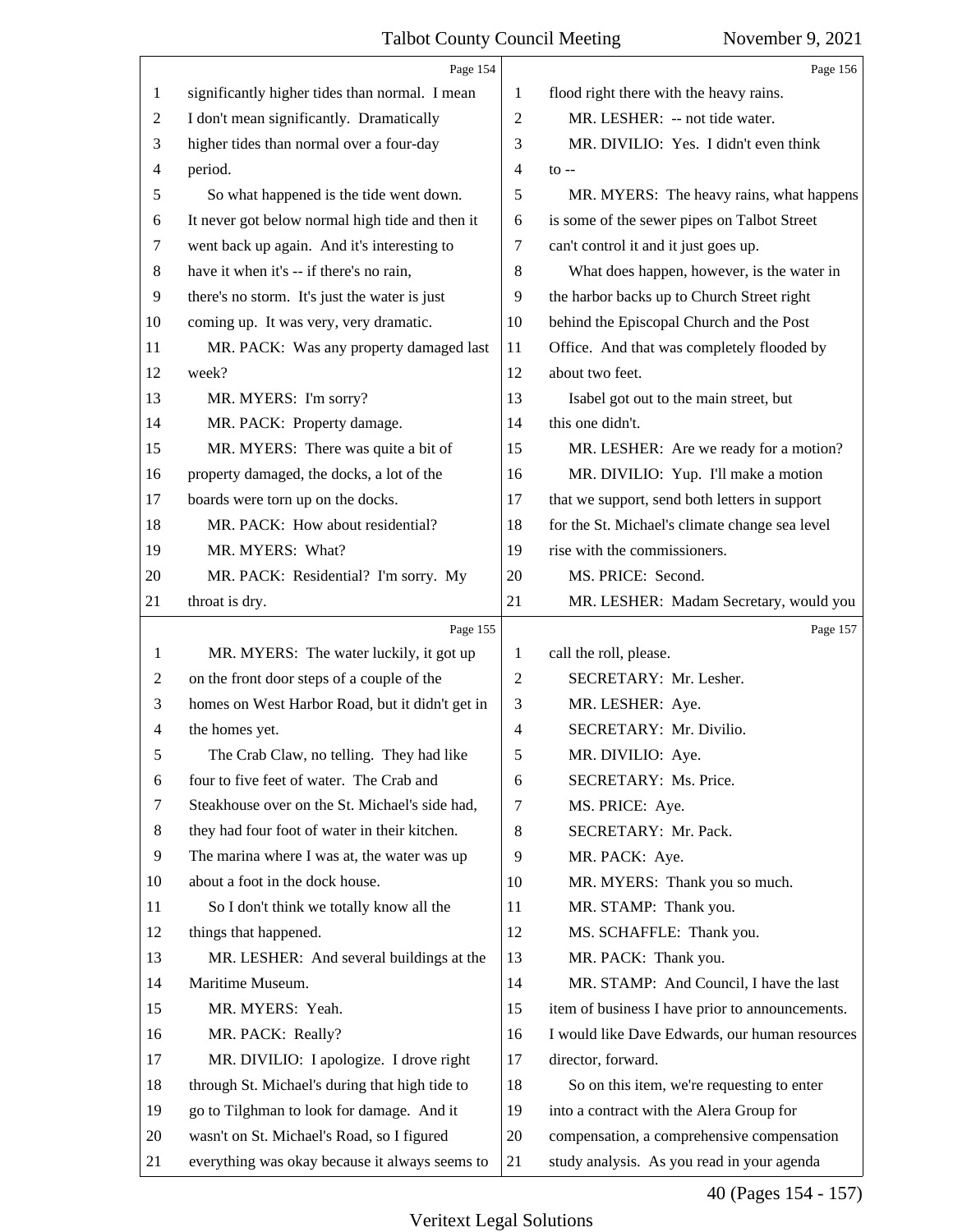<span id="page-41-0"></span>

|                | Page 158                                        |                | Page 160                                        |
|----------------|-------------------------------------------------|----------------|-------------------------------------------------|
| 1              | packet, we're requesting Council approval to    | 1              | full-time employees which really will highlight |
| 2              | award compensation to Alera Group in the amount | $\overline{2}$ | the value of our benefits program in addition   |
| 3              | of \$71,825. There are sufficient funds that    | 3              | to compensation.                                |
| 4              | were budgeted for this.                         | $\overline{4}$ | So the main purpose of the project, as          |
| 5              | And this does address our 3P work plan,         | 5              | Clay mentioned, is better enable us to attract  |
| 6              | meaning people, processes, and projects. And    | 6              | and retain talent to operate county government. |
| $\tau$         | specifically under people, the retention and    | 7              | We recommend the compensation study be          |
| 8              | recruitment of personnel. Certainly they're a   | 8              | awarded to the Alera Group in the amount of     |
| $\overline{9}$ | key component to our operation. And this would  | 9              | 71,825. The Alera Group is the sole source      |
| 10             | allow us to take a deep dive, look into where   | 10             | procurement for -- it's a parent company of a   |
| 11             | we stand.                                       | 11             | long-time partner of ours, Avon Dixon. They     |
| 12             | And I've asked David to come in and just        | 12             | are benefits brokers, and they focus really on  |
| 13             | give a cursory overview of what the study would | 13             | benefits and Worker's Comp for us.              |
| 14             | entail. David.                                  | 14             | The estimated timeline of the project           |
| 15             | MR. EDWARDS: Thanks, Clay. I appreciate         | 15             | would be approximately three months. And then   |
| 16             | the opportunity to speak with you all about the | 16             | the Alera Group will come forward when they're  |
| 17             | compensation study.                             | 17             | ready after internal reviews first and present  |
| 18             | In the fiscal 22 budget, County Council         | 18             | the findings to the County Council for          |
| 19             | allocated \$75,000 for the compensation study   | 19             | consideration in advance for the fiscal year 23 |
| 20             | for Talbot County government.                   | 20             | budget process.                                 |
| 21             | The last compensation study was completed       | 21             | And so it's lining up well. We're on            |
|                |                                                 |                |                                                 |
|                | Page 159                                        |                | Page 161                                        |
| 1              | in 2002.                                        | $\mathbf{1}$   | schedule to be able to do that.                 |
| 2              | We're requesting to move forward with the       | 2              | That's what I have.                             |
| 3              | selection of a compensation consultant, a       | 3              | MR. STAMP: Any questions for Mr. Edwards?       |
| 4              | consulting partner that will assist Talbot      | 4              | MS. PRICE: I think 20 years is long             |
| 5              | County with four main deliverables.             | 5              | enough to wait. Probably time to do an update.  |
| 6              | One is we want to gather benchmark              | 6              | MR. EDWARDS: That's correct.                    |
| 7              | compensation data related to the market for all | 7              | MS. PRICE: I didn't mean to make a rhyme.       |
| 8              | of our full-time positions at Talbot County.    | 8              | MR. MYERS: Exactly.                             |
| $\overline{9}$ | Secondly, we want to conduct an analysis        | 9              | MS. PRICE: So I'll make a motion that we        |
| 10             | of the current grade step pay system. This      | 10             | accept the bid to go to Alera Group.            |
| 11             | includes looking at overall competitiveness,    | 11             | MR. DIVILIO: I'll second.                       |
| 12             | how our jobs are grouped within the grades, and | 12             | MR. PACK: Second. I'll third.                   |
| 13             | compression issues, which has really happened   | 13             | MR. STAMP: Third?                               |
| 14             | over the years.                                 | 14             | MS. PRICE: Is that going to be in our new       |
| 15             | Third, we'll look to improving employee         | 15             | rules and procedures, thirds?                   |
| 16             | performance evaluation process as well.         | 16             | MR. PACK: Might be.                             |
| 17             | And finally, we want to ensure that             | 17             | MR. THOMAS: No, no. Keeping it simple.          |
| 18             | employees understand the full value of their    | 18             | MR. LESHER: Madam Secretary, if you'll          |
| 19             | compensation and benefits in what's called a    | 19             | call the roll.                                  |
| 20             | total rewards statement. This is an electronic  | 20             | SECRETARY: Mr. Lesher.                          |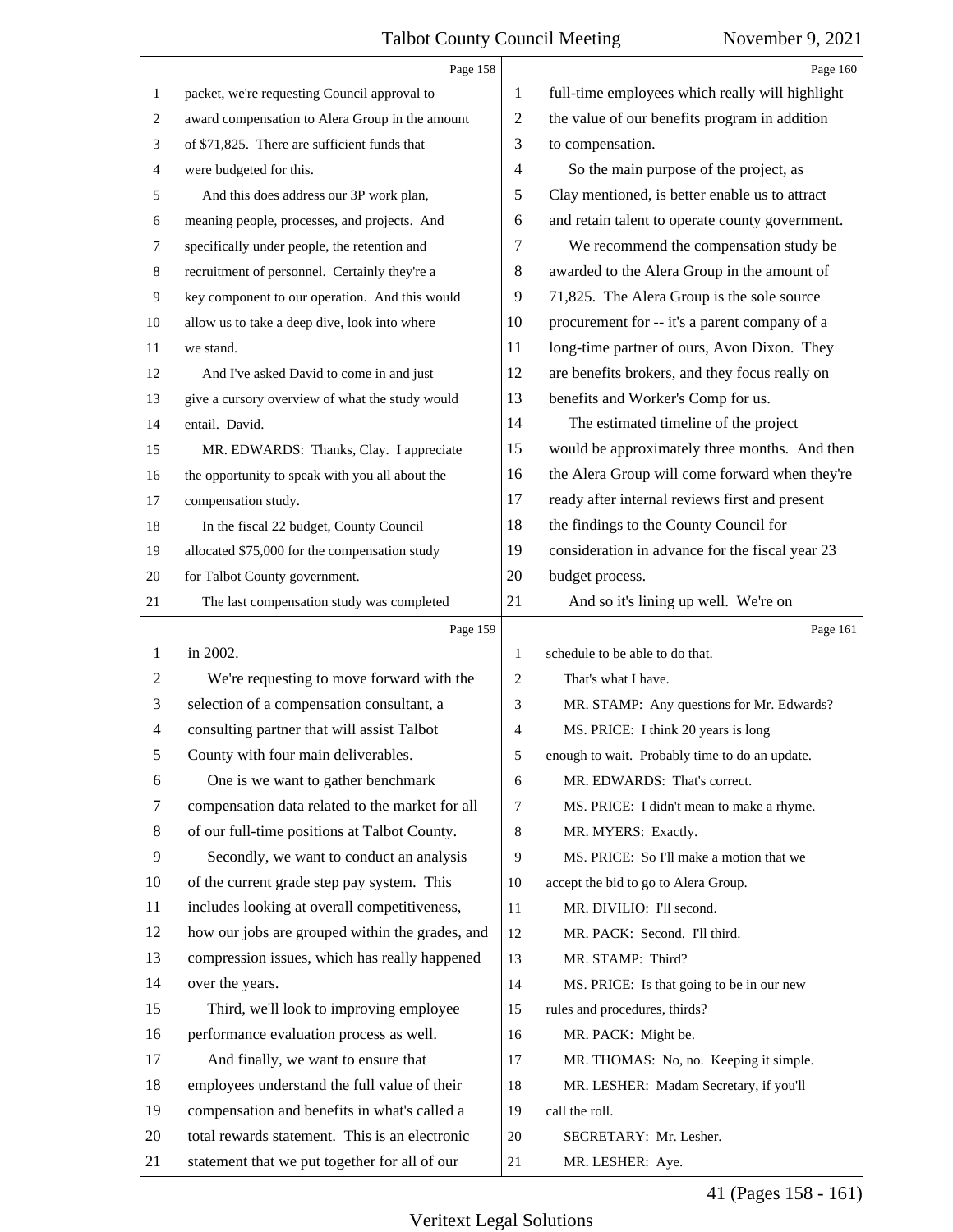<span id="page-42-0"></span>

|                | Page 162                                        |                          | Page 164                                        |
|----------------|-------------------------------------------------|--------------------------|-------------------------------------------------|
| 1              | SECRETARY: Mr. Divilio.                         | 1                        | issuance of Bid 21-12. At the direction of      |
| 2              | MR. DIVILIO: Aye.                               | 2                        | County Council, requesting proposal for the     |
| 3              | SECRETARY: Ms. Price.                           | 3                        | removal of county-owned Confederate monument    |
| 4              | MS. PRICE: Aye.                                 | $\overline{4}$           | from Talbot County Courthouse Green, 11 North   |
| 5              | SECRETARY: Mr. Pack.                            | 5                        | Washington Street, Easton, Talbot County,       |
| 6              | MR. PACK: Aye.                                  | 6                        | Maryland. Sealed proposals are due Friday,      |
| 7              | MR. STAMP: Thank you.                           | 7                        | November 19, 2021, at ten a.m. in the county    |
| 8              | MR. EDWARDS: Thank you.                         | $\,8\,$                  | manager's office. All bid documents can be      |
| 9              | MR. STAMP: Thank you, David.                    | 9                        | found on the county's website.                  |
| 10             | Again, thank you, Council, for your             | 10                       | And then finally, I'll mention that county      |
| 11             | continuing support for our projects to push us  | 11                       | offices will be closed this Thursday,           |
| 12             | forward.                                        | 12                       | November 11th, out of respect of Veteran's Day. |
| 13             | Under announcements, I have several. The        | 13                       | And that completes the county manager           |
| 14             | first one is there will be continuation of      | 14                       | report. Thank you.                              |
| 15             | Mr. Dan Watson's presentation. His first        | 15                       | MR. LESHER: Thank you very much,                |
| 16             | portion of his presentation was on              | 16                       | Mr. Stamp.                                      |
| 17             | October 12th. There will be a follow-up of his  | 17                       | Our next item is public comments, but I         |
| 18             | presentation on Resolution 308 Monday,          | 18                       | see an empty meeting room, the public section   |
| 19             | December 13, 2021, at five p.m. to seven p.m.   | 19                       | of the meeting room.                            |
| 20             | in the Bradley Meeting Room.                    | 20                       | MS. PRICE: Maybe our stenographer might         |
| 21             | Next announcement I have is I received          | 21                       | want to comment.                                |
|                | Page 163                                        |                          | Page 165                                        |
| $\mathbf{1}$   | word from the State Highway Administration.     | 1                        | MR. LESHER: I presume we don't have             |
|                |                                                 |                          |                                                 |
| $\overline{2}$ | Council will recall that you've had over the    | 2                        | anybody signed up for public comment at this    |
| 3              | years numerous requests addressing Route 329.   | 3                        | point? Okay.                                    |
| 4              | And there was specifically a request for SHA's  | $\overline{\mathcal{A}}$ | So that takes us on to Council comments.        |
| 5              | consideration to lower the speed limit on that  | 5                        | Mr. Pack.                                       |
| 6              | road because we've had a number of crashes, as  | 6                        | MR. PACK: Yes. Let me get myself                |
| 7              | you all know all too well that the ditches on   | 7                        | composed.                                       |
| 8              | both sides of that road are very, very steep.   | 8                        | I heard earlier today that this Council         |
| 9              | And anyone that runs off the road, it's usually | 9                        | lost one of its former members. That person     |
| 10             | a pretty serious accident.                      | 10                       | was Nancy Clem. Ms. Clem I believe was the      |
| 11             | We were advised from Mr. Ken Fender, the        | 11                       | second female to serve on this Council after    |
| 12             | district engineer, that the State Highway       | 12                       | Ms. Sylvia Gannon served as I believe the first |
| 13             | Administration Office of Safety reviewed this,  | 13                       | Councilwoman. I'm going back to the early '70s  |
| 14             | and they did not authorize the reduction of     | 14                       | I believe.                                      |
| 15             | speed limit.                                    | 15                       | I knew Ms. Clem. I had the pleasure of          |
| 16             | However, this being said, Mr. Fender said       | 16                       | meeting her when I first came on board the      |
| 17             | that they will continue to work from an         | 17                       | Council. Of course, I knew Ms. Gannon very,     |
| 18             | engineering perspective to level and wedge the  | 18                       | very well as well.                              |
| 19             | roadway and work on ditches to do their best.   | 19                       | So I just want to extend my condolences to      |
| 20             | And he wanted me to convey that to Council.     | 20                       | her family at her passing and wish them all     |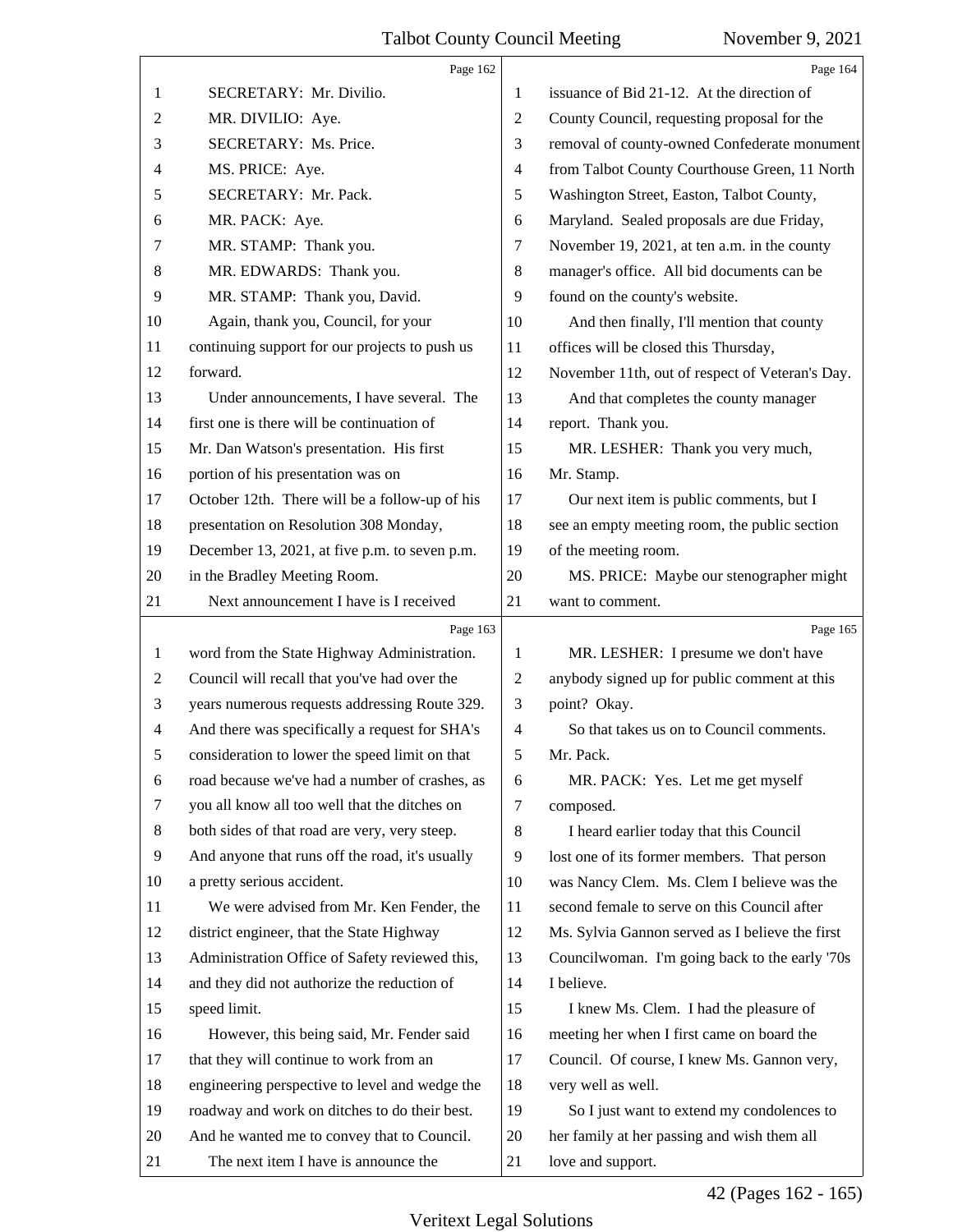<span id="page-43-0"></span>

|                | Page 166                                        |                         | Page 168                                        |
|----------------|-------------------------------------------------|-------------------------|-------------------------------------------------|
| 1              | And also wanted to say to our veterans, as      | 1                       | students are earning.                           |
| 2              | we observe Veteran's Day this coming Thursday,  | 2                       | And a lot of those are fundraised               |
| 3              | to all those who served in the community, we    | 3                       | regularly at Hog Neck Golf Course, at Talbot    |
| 4              | thank you for your service. I don't think we    | $\overline{\mathbf{4}}$ | Country Club playing golf tournaments, doing    |
| 5              | have any vets on the Council I don't believe.   | 5                       | different types of outings, 5Ks, lots of those  |
| 6              | But any staff members in the county and county  | 6                       | events.                                         |
| $\tau$         | government who served in our Armed Forces, I    | 7                       | So when you see those events, focus on          |
| 8              | want to wish them a very Happy Veteran's Day    | 8                       | that, that you're actually giving back and      |
| 9              | and thank them for their service to this        | 9                       | helping. What does Kelly call it? Raise our     |
| 10             | country.                                        | 10                      | own or grow our own programs.                   |
| 11             | And that's all I have.                          | 11                      | And the same is going to go for Waterfowl       |
| 12             | MR. LESHER: Ms. Price.                          | 12                      | Festival. The Waterfowl Festival, there will    |
| 13             | MS. PRICE: Just a few events that we've         | 13                      | be a tremendous amount of vendors. When they    |
| 14             | had recently. On the 29th of October, most of   | 14                      | sell something, part of those proceeds go back  |
| 15             | Council went to the Mayor's Prayer Breakfast.   | 15                      | to the waterfowl festival. A lot of those       |
| 16             | I want to thank Mayor Willey for putting        | 16                      | proceeds from many organizations go into those  |
| 17             | together a nice event. It was nice to go after  | 17                      | scholarships funds. The Lions Club that's out   |
| $18\,$         | missing the event last year. We weren't able    | 18                      | selling food, the Elks Lodge that has the whole |
| 19             | to have it. It was very well attended and nice  | 19                      | sportsman banquet, tents and everything out     |
| 20             | to see everybody again.                         | 20                      | there. They're selling those foods. And a lot   |
| 21             | Last week we had our annual consolidation       | 21                      | of that money, delicious crab crabs, are        |
|                |                                                 |                         |                                                 |
|                | Page 167                                        |                         | Page 169                                        |
| $\mathbf{1}$   | meeting with all of the transportation          | 1                       | raising funds to go back to the community. So   |
| $\overline{c}$ | administrators. And that was a very good        | 2                       | please, as you can, try to support those as     |
| 3              | presentation and I think a very good discussion | 3                       | much as possible.                               |
| $\overline{4}$ | with our delegates. And the Council had really  | 4                       | And now for the most important message,         |
| 5              | good communication with all of them.            | 5                       | Happy Birthday, Mom. Thank you.                 |
| 6              | And looking forward to finally have the         | 6                       | MR. LESHER: Mr. Divilio. I want to              |
| 7              | 50th Waterfowl Festival this upcoming weekend.  | 7                       | update the public on the work toward moving the |
| 8              | I don't think Friday is going to cooperate too  | 8                       | Talbot Boys monument.                           |
| $\overline{9}$ | much with the weather. But other than that,     | 9                       | As we heard tonight, we've sent out an RFP      |
| 10             | hopefully it will be a wonderful event and      | 10                      | for offers to companies that would move the     |
| 11             | we'll see everyone out and about again.         | 11                      | monument and restore the courthouse square      |
| 12             | MR. LESHER: Mr. Divilio.                        | 12                      | behind it.                                      |
| 13             | MR. DIVILIO: So just two quick points.          | 13                      | The staff have also met with the Midshore       |
| 14             | As I mentioned earlier, with the high           | 14                      | Community Foundation regarding the funds        |
| 15             | school scholarships, when you go to one of the  | 15                      | collected to pay for the move and how and when  |
| 16             | scholarship night awards, they call it awards   | 16                      | those funds would be transferred to the county  |
| 17             | nights at the schools, there are a tremendous   | 17                      | to cover the costs of the move. No public       |
| 18             | amount of scholarships that are \$1,500, \$500, | 18                      | monies will be required or authorized, as was   |
| 19             | \$2,000 that are book scholarships, all the way | 19                      | set out in the resolution to move the monument. |
| 20             | up to ten to 50,000. You hear incredible        | 20                      | The bids to move are due in two weeks, as       |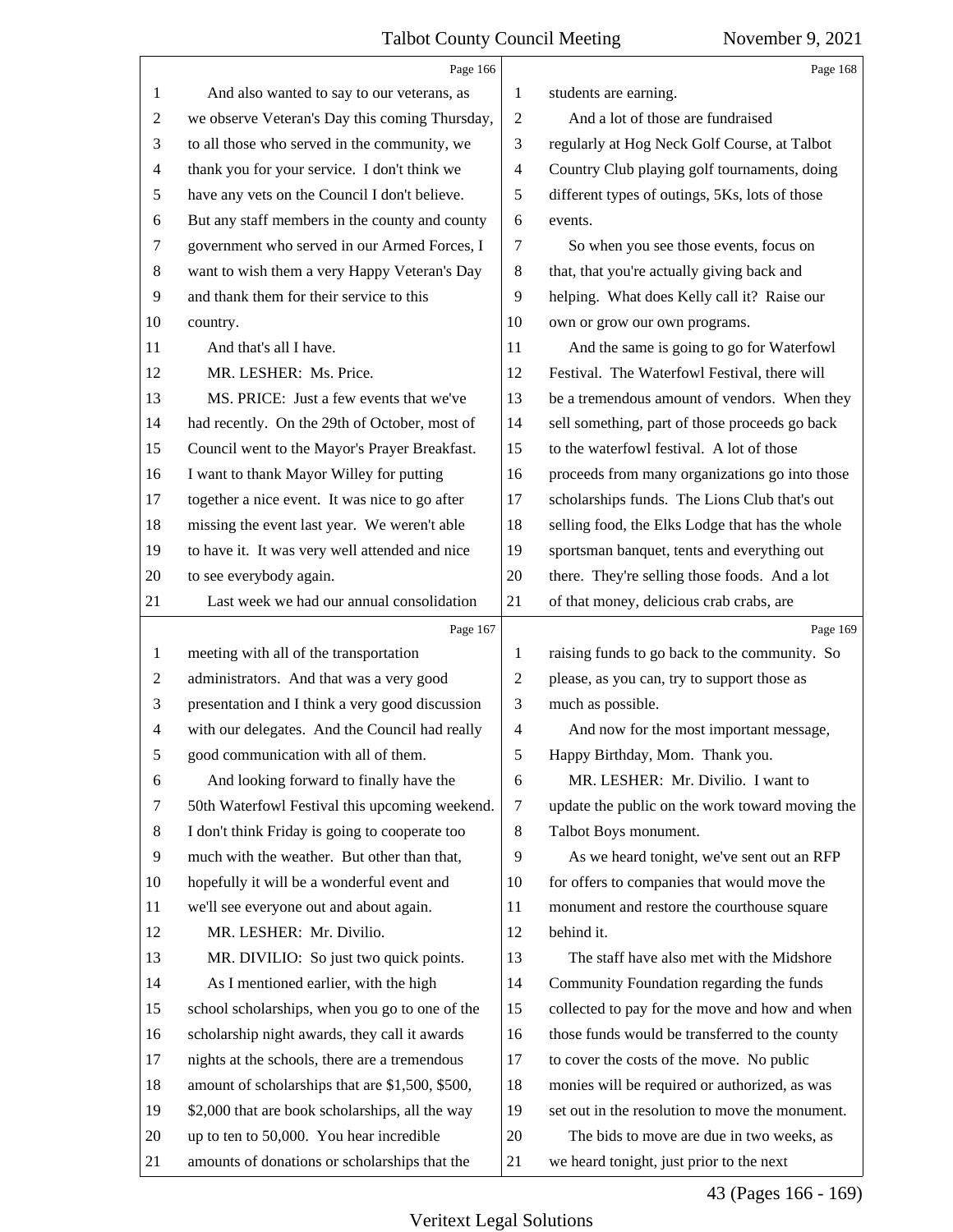<span id="page-44-0"></span>

|                | Page 170                                        |                | Page 172                                        |
|----------------|-------------------------------------------------|----------------|-------------------------------------------------|
| 1              | Council meeting so Council can act to award     | 1              | held on Tuesday, November 23rd, beginning at    |
| $\overline{c}$ | that bid.                                       | 2              | six o'clock p.m. The Council will be convening  |
| 3              | In addition, staff have reached out to          | 3              | in open session at 4:30 p.m. and immediately    |
| 4              | representatives of the Save the Monument group  | 4              | adjourning into closed session to discuss real  |
| 5              | alerting them of the time frame if an           | 5              | estate, legal, and personnel matters as listed  |
| 6              | alternative location is to be proposed.         | 6              | on the statement for closing that meeting.      |
| 7              | The County also issued a press release          | 7              | On Tuesday, November 16th, the County           |
| 8              | regarding the RFP and has posted the relevant   | 8              | Council will be holding our annual meeting with |
| $\overline{9}$ | information on its website. And just wanted     | 9              | the local delegation comprised of Senator       |
| 10             | for sake of transparency to note all those      | 10             | Eckert, Delegate Adams, and Delegate Mautz to   |
| 11             | efforts that in due diligence have been moving  | 11             | discuss the State's upcoming legislative        |
| 12             | forward.                                        | 12             | session. That meeting begins at                 |
| 13             | Staff have also been busy with me in            | 13             | six o'clock p.m. and will also be held here in  |
| 14             | planning the county's method for allocating the | 14             | the Bradley Meeting Room. It is open to the     |
| 15             | American Rescue Plan Act, or ARPA, funds        | 15             | public.                                         |
| 16             | following the best practices for this. We are   | 16             | And with nothing further on our agenda, a       |
| 17             | in the process of designing a survey to collect | 17             | motion to adjourn would be in order.            |
| 18             | public input on priorities given the            | 18             | MS. PRICE: So moved.                            |
| 19             | flexibility of this funding, which can be       | 19             | MR. DIVILIO: Second.                            |
| 20             | applied to infrastructure, it can be applied to | 20             | MR. LESHER: Madam Secretary, would you          |
| 21             | businesses and nonprofits impacted by the       | 21             | call the roll.                                  |
|                | Page 171                                        |                | Page 173                                        |
| $\mathbf{1}$   | pandemic and much more.                         | $\mathbf{1}$   | SECRETARY: Mr. Lesher.                          |
| 2              | This public input will likely be collected      | $\overline{2}$ | MR. LESHER: Aye.                                |
| 3              | in December, and it should be available to act  | 3              | SECRETARY: Mr. Divilio.                         |
| 4              | on our initial allocation early in the new      | $\overline{4}$ | MR. DIVILIO: Aye.                               |
| 5              | year.                                           | 5              | SECRETARY: Ms. Price.                           |
| 6              | I, too, took note of the passing of former      | 6              | MS. PRICE: Aye.                                 |
| 7              | Council Member Nancy Clem, who served both on   | 7              | SECRETARY: Mr. Pack.                            |
| 8              | this body and then subsequently on the Easton   | 8              | MR. PACK: Aye.                                  |
| 9              | Town Council following the death of Mayor       | 9              | MR. LESHER: Thank you, all.                     |
| 10             | Murphy.                                         | 10             | (Meeting concluded at: 8:33 p.m.)               |
| 11             | And she actually encouraged me in my entry      | 11             |                                                 |
| 12             | into public service. So remembering the         | 12             |                                                 |
| 13             | service of Nancy Clem.                          | 13             |                                                 |
| 14             | I want to alert my colleagues on the            | 14             |                                                 |
| 15             | Council and the public that I will not be       | 15             |                                                 |
| 16             | present for the November 23rd meeting, our next | 16             |                                                 |
| 17             |                                                 |                |                                                 |
|                | meeting, and will vote for matters on that      | 17             |                                                 |
| 18             | agenda by sealed ballot.                        | 18             |                                                 |
| 19             | And that takes us to the end of our             | 19             |                                                 |
| 20             | agenda.                                         | 20             |                                                 |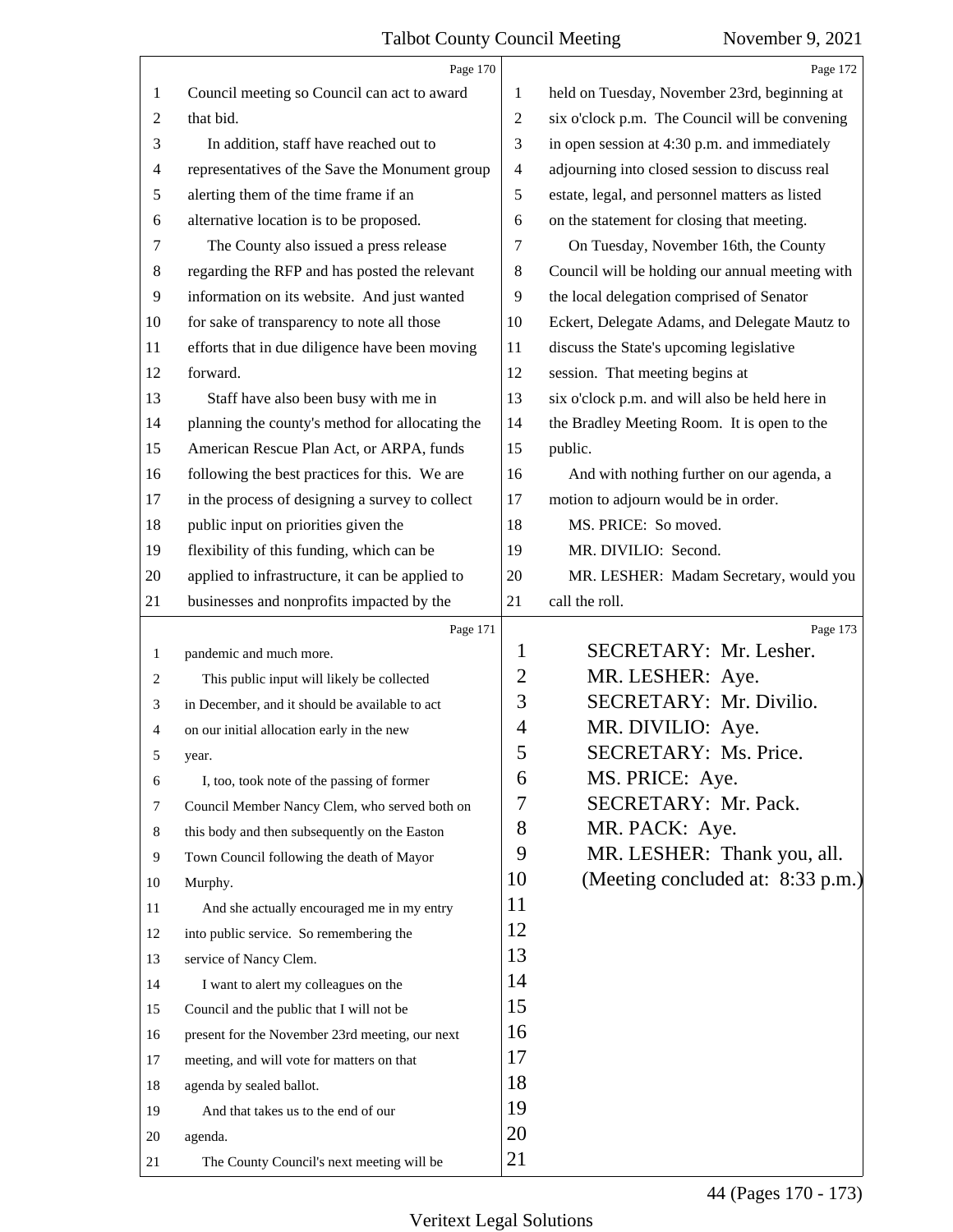<span id="page-45-0"></span>

| $\mathbf{1}$<br>STATE OF MARYLAND                                                                         | Page 174 |  |
|-----------------------------------------------------------------------------------------------------------|----------|--|
| $\overline{2}$<br>I, Diane Houlihan, a Notary Public in and                                               |          |  |
| for the State of Maryland, County of Baltimore City,<br>3 do hereby certify that the within named, Talbot |          |  |
| County Council Audio, personally appeared before me                                                       |          |  |
| 4 at the time and place herein set according to law,<br>was interrogated by counsel.                      |          |  |
| 5<br>I further certify that the examination was                                                           |          |  |
| 6 recorded stenographically by me and then transcribed                                                    |          |  |
| from my stenographic notes to the within printed<br>7 matter by means of computer-assisted transcription  |          |  |
| in a true and accurate manner.                                                                            |          |  |
| 8<br>I further certify that the stipulations                                                              |          |  |
| 9 contained herein were entered into by counsel in my<br>presence.                                        |          |  |
| 10                                                                                                        |          |  |
| I further certify that I am not of counsel<br>11 to any of the parties, not an employee of counsel,       |          |  |
| nor related to any of the parties, nor in any way<br>12 interested in the outcome of this action.         |          |  |
| AS WITNESS my hand Notorial Seal this 15th<br>13                                                          |          |  |
| day of November, 2021, at Easton, MD.<br>14                                                               |          |  |
| 15<br>ne Heubiha                                                                                          |          |  |
| 16                                                                                                        |          |  |
| Diane Houlihan<br>17<br>Notary Public                                                                     |          |  |
| 18                                                                                                        |          |  |
| 19<br>20 My commission expires September 16, 2025                                                         |          |  |
| 21                                                                                                        |          |  |
|                                                                                                           |          |  |
|                                                                                                           |          |  |
|                                                                                                           |          |  |
|                                                                                                           |          |  |
|                                                                                                           |          |  |
|                                                                                                           |          |  |
|                                                                                                           |          |  |
|                                                                                                           |          |  |
|                                                                                                           |          |  |
|                                                                                                           |          |  |
|                                                                                                           |          |  |
|                                                                                                           |          |  |
|                                                                                                           |          |  |
|                                                                                                           |          |  |
|                                                                                                           |          |  |
|                                                                                                           |          |  |
|                                                                                                           |          |  |
|                                                                                                           |          |  |
|                                                                                                           |          |  |
|                                                                                                           |          |  |
|                                                                                                           |          |  |
|                                                                                                           |          |  |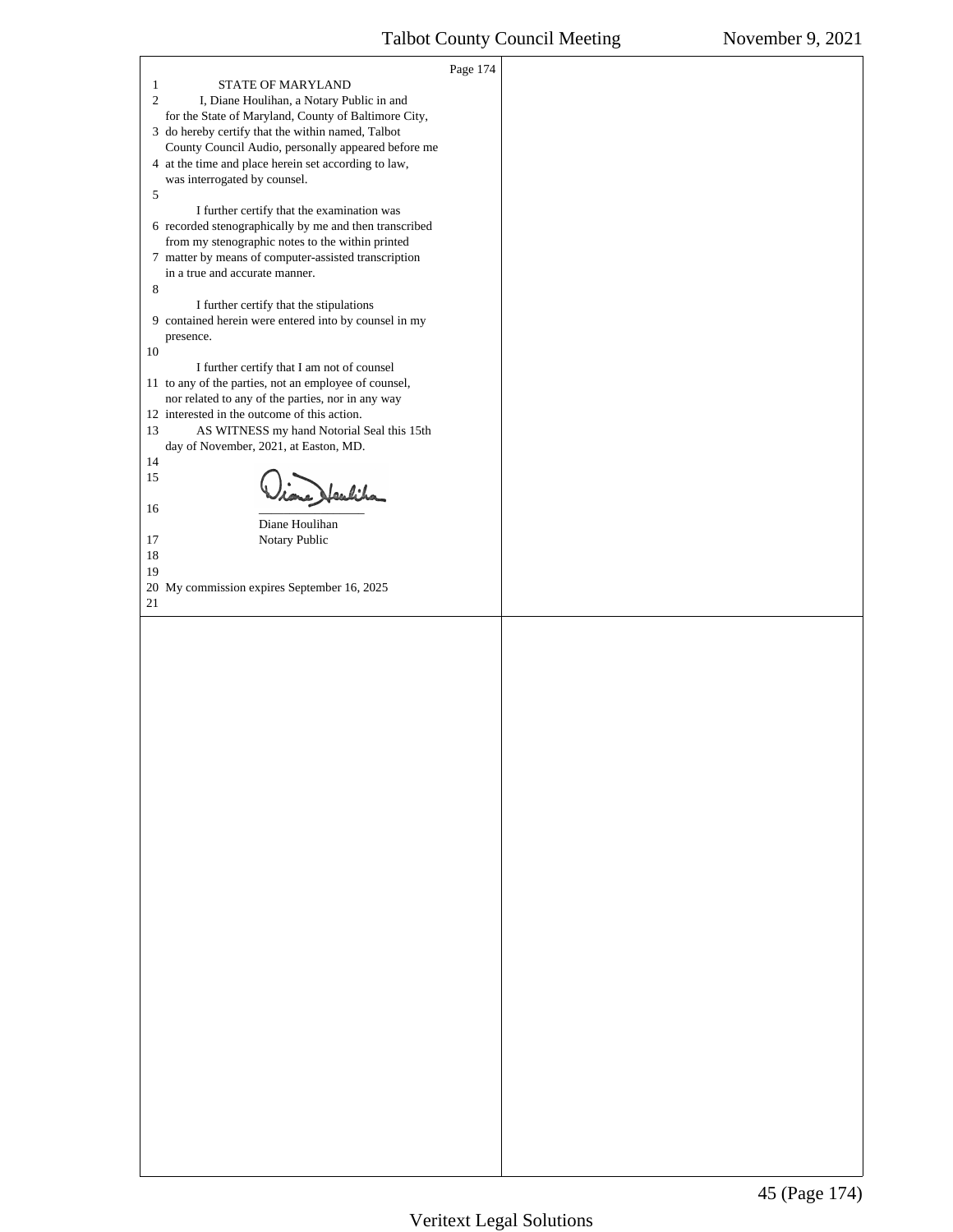**[0.54 - 723]** Page 1

| $\boldsymbol{0}$   | 16 114:18 174:20         | 23 22:11 160:19    | $\overline{\mathbf{4}}$  |
|--------------------|--------------------------|--------------------|--------------------------|
| $0.54$ 78:5        | 168 37:3                 | 23rd 171:16 172:1  | 4 76:13                  |
|                    | <b>16th</b> 172:7        | 24 36:15 56:6      | 4,500 36:5               |
| $\mathbf{1}$       | 17 24:17 74:9 90:3       | 153:10,21          | 4,524 36:6               |
| 1 74:16,17 104:5   | 18 47:20 68:15           | 24108 104:3        | 4,600s 36:7              |
| 120:12,19          | 80:2,10 83:20            | 250 106:17,18      |                          |
| 1,500 167:18       | 84:21,21 85:1,6          | 110:3 112:10,13    | 40 $3:16$                |
| 1.25 104:19        | 85:11,21                 | 26,000 27:19       | 40,000 79:4              |
| 106:14             | 19 49:13 50:6 52:7       | 28,718 136:16      | 429 97:19                |
| 1.25. 115:4        | 74:9 164:7               | 28,719 138:19      | 44 74:9                  |
| 10 $25:1$          | 1950 146:13              | 281 74:1 76:6,17   | 46 27:14 49:14           |
| 10,000 123:11      | 1999 10:7                | 76:18 77:7,17      | 4:30 172:3               |
| 124:2 133:18       |                          | 81:16 83:10 90:4   | <b>4th</b> 90:8          |
| 134:8              | $\overline{2}$           | 90:6 92:10         | 5                        |
| 100 $24:12$        | 2 74:12,12               |                    | 50 43:8                  |
| 100,000 80:20      | 2,000 167:19             | 28128 116:16       | 50,000 167:20            |
| 10312 94:16        | 20 18:7 21:11            | 29th 153:13        | 500 27:5 167:18          |
| 105 8:14 22:9      | 49:12 50:7 56:5          | 166:14             | 500,000 53:17            |
| 11 37:1 76:5 90:5  | 77:13 85:11 161:4        | <b>2nd</b> $3:5$   | <b>50th</b> 167:7        |
| 164:4              | 20,000 134:5             | $\overline{3}$     | 53 36:14 123:14          |
| 119 22:20          | 20,100 123:9             | 3 $28:12$          | 54 36:13 74:8            |
| 11th 164:12        | $200 \quad 24:7$         | 3,500 18:3         | 123:15                   |
| 12 8:19 9:1 27:17  | 2002 159:1               | 3.5 $52:11$        |                          |
|                    | 2008 30:5                | 30 36:9 79:4       | 55 74:9                  |
| 37:1 83:20 85:1    | 2020 32:13 37:16         | 300 8:13           | 59 74:10                 |
| 85:10 151:19       | 68:8 75:2 76:5,13        | 304 74:9           | <b>5ks</b> 168:5         |
| 120 82:18 85:12    | 90:5                     | 308 103:7 162:18   | 6                        |
| 121 37:3           | <b>2021</b> 1:7 3:15 6:1 | 309 103:18,20      | 60s 131:21               |
| 122 22:8           | 6:9 17:11 19:2,12        | 105:4,7,10 107:3   | 63 18:5                  |
| 125<br>106:1       | 32:13 90:3 162:19        | 107:6 115:17,20    | 65 56:11 74:10           |
| 12th 162:17        | 164:7 174:13             | 30th 137:1,3 138:6 | 67 123:17                |
| 13 17:11 19:2 22:9 | 2022 27:2 28:12          | 31,530 27:5        | 673 37:9                 |
| 52:8 123:17 127:6  | 139:18                   | 310 80:3 98:19     | 68 46:4                  |
| 134:1 162:19       | 2023 120:12,19           | 311 102:9          | 6:00 1:7                 |
| 130 36:8           | 2025 174:20              | <b>32</b> 104:5    | 6:30 98:21 102:11        |
| 1362 174:15        | 2030 75:2                | 321 24:12          | 7                        |
| 14 74:9 127:6,6    | 2050 146:9               | <b>329</b> 163:3   | 7,000 123:15             |
| 1494 116:11,13     | $21 \t24:16$             | <b>335</b> 46:1    | 700 57:14                |
| 117:9,20           | $21-12$ 164:1            | 36 71:6            | <b>70s</b> 131:21 165:13 |
| 14th 92:20 98:20   | 214,000 139:18           | 365 13:3 21:1      |                          |
| 102:10,14 103:12   | 143:16                   | <b>370</b> 59:20   | 71,825 158:3<br>160:9    |
| 15 10:4 74:9       | 21663 104:4              | 39 $52:7$          | 719 24:10                |
| 133:17 146:6       | 22 36:14 158:18          | $3p$ 158:5         | 723 24:19                |
| 15th 174:13        | 22nd 94:11               | 3rd 105:9          |                          |
|                    |                          |                    |                          |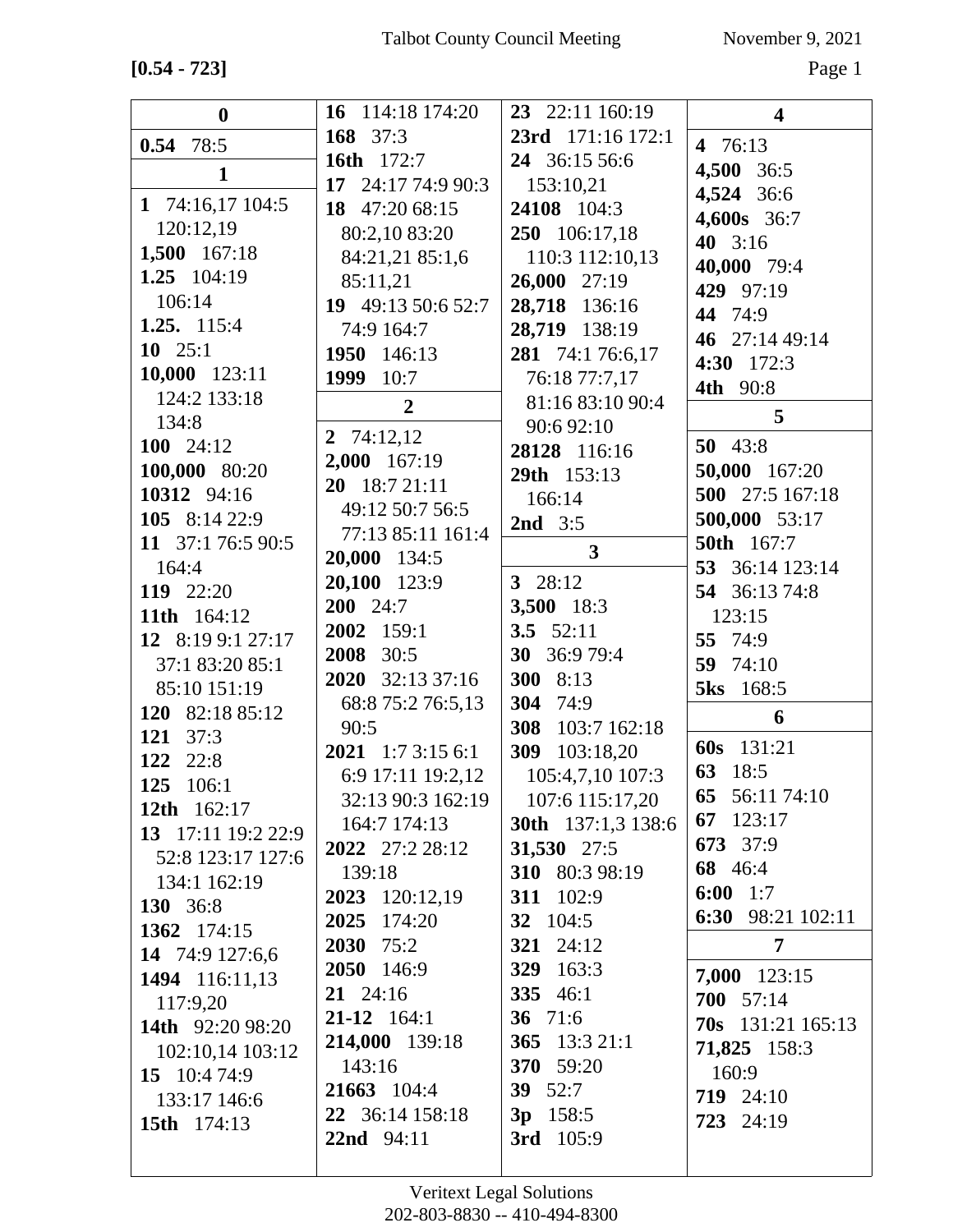## $[75,000$  - allegiance]

November 9, 2021

| 75,000 158:19                    | acceptances 52:15        | <b>added</b> 37:17 44:2       | adults $47:15$        |
|----------------------------------|--------------------------|-------------------------------|-----------------------|
| 7th 17:10 19:2                   | 53:7                     | 60:10 67:13 69:10             | advance 107:8         |
| 8                                | accepted 46:9            | 71:1 134:4                    | 160:19                |
| 8 18:2                           | 50:1,11                  | addition 160:2                | advanced 5:11         |
| 8,000 123:19                     | access 4:21 5:18         | 170:3                         | advantage 53:6        |
| 46:4 81:4<br>80                  | 47:21 48:11 54:7         | additional 42:19              | advertised 103:5,8    |
| 83<br>74:10                      | 80:9 147:16,16,17        | 42:21 77:18 85:16             | <b>advise</b> 113:16  |
| 84 76:19 78:21                   | accident 163:10          | 86:20 109:20                  | <b>advised</b> 163:11 |
| 85 45:20 74:10                   | accommodate              | additions 2:13                | advisory 105:3        |
| 104:5                            | 126:21                   | address $7:16$                | 110:16 114:6          |
| 865 74:11                        | accompany 7:8            | 25:11 26:6 78:2               | 121:6 133:10          |
| 892,708 138:15                   | $accomplish 38:1,1$      | 88:10 99:16 129:4             | advocates 5:10        |
| 8:33 173:10                      | 65:11,13                 | 131:13 145:4                  | 10:18                 |
|                                  | accomplishments          | 148:4 149:12                  | age 68:16             |
| 9                                | 33:15 41:5               | 158:5                         | agencies 58:9         |
| 9 1:7                            | accurate 174:7           | addressed 87:2                | <b>agency</b> 142:13  |
| 9.5. $84:15$                     | ace 54:16                | 97:8                          | agenda 2:12,14,17     |
| 131:19<br>90s                    | achievement              | addressing 147:10             | 3:3 93:6,18           |
| 90th 28:11,12                    | 39:16                    | 163:3                         | 136:13 157:21         |
| 926 97:19                        | acknowledge              | adequate 80:9                 | 171:18,20 172:16      |
| 96 45:20                         | 127:18                   | adjacent 113:17               | ago 66:14 70:2        |
| 3:6 6:8 19:11<br>9th             | acknowledging            | 114:12                        | 75:19 111:15          |
| a                                | 20:16 21:4               | <b>adjoin</b> 113:15          | 114:19 129:1          |
|                                  |                          |                               |                       |
| a.m. 164:7                       | acquainted 18:11         | adjourn $172:17$              | 145:7 146:10          |
|                                  | acquisition 116:14       | adjourning 172:4              | 147:20 152:2          |
| abandon 29:21                    | 116:21                   | adjust $71:16$                | agree 20:14 61:6      |
| ability 131:8<br>able 11:5 37:21 | acreage 134:3            | adjusted 68:9,10              | 92:8,14               |
|                                  | acres 74:11              | adjustments 67:21             | agreed 90:13          |
| 43:6 124:10,21<br>128:6 130:12   | 104:19 106:14            | administration                | 114:6                 |
| 137:3,4 141:1,2,3                | acronyms 130:10          | 163:1,13                      | agreeing 90:14        |
| 141:21 142:5                     | act 115:10 170:1         | administrative                | agreement 84:8,9      |
| 161:1 166:18                     | 170:15 171:3             | 99:8                          | agriculture 27:2      |
| abreast 34:7                     | <b>action</b> 72:14 92:4 | administrators                | <b>ahead</b> 7:15 9:1 |
| abroad $53:5,6$                  | 95:1 129:7 174:12        | 37:10 167:2                   | 11:20 82:5 87:10      |
| absence 2:5                      | activities 6:6           | <b>adopt</b> 17:15 22:14      | 88:1 109:12           |
| absent $2:5$                     | <b>actual</b> 95:18 96:2 | 71:20 105:6                   | 111:13 138:19         |
| absolutely 34:15                 | 96:19 117:3              | adopted 18:5,7                | alera 157:19 158:2    |
| 48:14,16 50:17                   | acute $24:2$             | 28:21 42:10 76:6              | 160:8,9,16 161:10     |
| 51:20 52:3 67:4                  | adams $172:10$           | 90:4,6                        | alert 171:14          |
| 89:13                            | add 74:21 76:9           | adoptee 29:2                  | alerting $170:5$      |
| academic 39:4                    | 88:6,7 110:8             | adopting $18:12$              | algebra $42:11,12$    |
| 45:17                            | 127:15 134:8             | 105:12                        | alia 76:9             |
| accept 89:12                     | 139:21                   | adoption $22:14$<br>77:7 99:8 | allegiance 2:10       |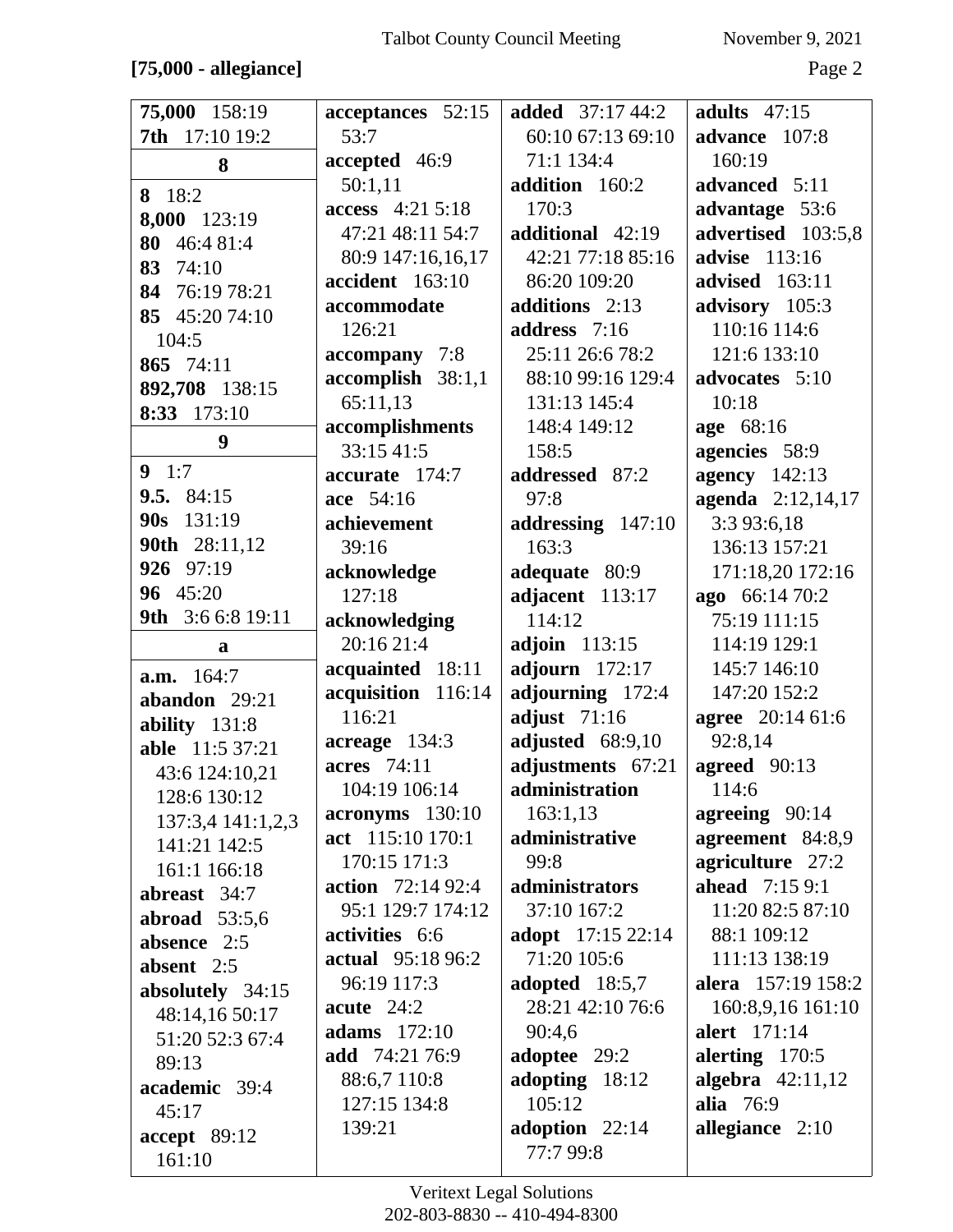## $[\textbf{allocated - associated}]$

Page 3

| allocated 158:19              | analyze $152:17$                      | applications                        | approved $3:4,8$                                       |
|-------------------------------|---------------------------------------|-------------------------------------|--------------------------------------------------------|
| allocating 170:14             | anew 64:11                            | 119:19 127:5                        | 76:15 105:5                                            |
| allocation 171:4              | <b>animal</b> 17:6,9,12               | applied 40:6                        | 138:14                                                 |
| allow 158:10                  | 18:3,9,11 19:3,5,8                    | 120:19 170:20,20                    | approximate                                            |
| allowing 3:18                 | 20:17 22:16 23:15                     | apply $23:3$                        | 143:15                                                 |
| 85:18 106:5                   | 25:21 27:11 29:6                      | appointment                         | approximately                                          |
| allows 85:9 87:19             | <b>animals</b> 17:14,19               | 135:15                              | 18:4 24:7 76:19                                        |
| alongside 127:17              | 18:2,19 21:13,17                      | appointments                        | 78:21 79:4 80:20                                       |
| alternative 26:18             | 21:19 22:9,11                         | 135:13                              | 160:15                                                 |
| 85:3 120:13 170:6             | 23:1,19 24:7,19                       | appreciate 10:13                    | april 35:7                                             |
| amazed 13:2                   | 26:8 31:5,11,15                       | 15:1 16:2 21:3                      | april's $35:11$                                        |
| amazing $13:13$               | <b>anne's</b> 13:19,20                | 28:17 30:12 33:12                   | architecture                                           |
| 34:4 37:13 59:1               | 46:18                                 | 34:11 41:12 42:3                    | 54:18                                                  |
| 59:16                         | anniversary 28:11                     | 42:7 56:6 59:17                     | area 23:8 54:19                                        |
| ambiguity 96:18               | 28:13                                 | 61:4 63:9 93:11                     | 55:8 71:1,6 74:11                                      |
| <b>amend</b> 2:17 73:21       | announce 163:21                       | 101:20 129:21                       | 107:15 110:2                                           |
| 74:1,20 75:3                  | announcement                          | 130:14 132:16                       | 112:15 133:21                                          |
| 81:16 99:5 103:21             | 162:21                                | 158:15                              | 146:18 147:2,11                                        |
| 108:10 109:9                  | announcements                         | appreciation 17:7                   | 147:18 148:3,5,6                                       |
| 110:3,7                       | 157:15 162:13                         | 17:10 18:10 19:3                    | 148:11,12 149:15                                       |
| <b>amended</b> 3:3 75:6       | annual $32:13$                        | 20:17                               | 149:16 151:17                                          |
| 76:7 84:4,15                  | 33:14 34:13,14                        | appreciative                        | 152:17,20                                              |
| amending 76:7                 | 58:4,14 166:21                        | 13:10                               | areas 59:8 74:12                                       |
| 77:17 112:13                  | 172:8                                 | apprenticeships                     | 74:17 146:12                                           |
| amendment 79:15               | anomaly $21:13$                       | 41:19                               | 152:14                                                 |
| 81:12 83:2,9,15               | <b>answer</b> 9:2 48:1                | approach $4:55:17$                  | <b>armed</b> 166:7                                     |
| 84:16 85:3,15                 | 48:20 137:9 140:1                     | 132:6 133:13                        | <b>arose</b> 77:9                                      |
| 86:7 87:2 88:12               | anybody 7:6,7                         | 149:9                               | arpa 170:15                                            |
| 89:11 91:16 92:10             | 23:3 27:9 43:18                       | approaches 81:3                     | art 55:3 86:18                                         |
| 92:12,20 93:4,15              | 45:3 89:18 100:11                     | appropriate 6:6                     | article 94:15                                          |
| 111:17 113:6                  | 102:2 106:21                          | 25:21 34:2 78:1                     | artisans 28:4                                          |
| amendments                    | 165:2                                 | 81:14 88:10 92:4                    | <b>asked</b> 48:3 64:3                                 |
| 76:15 81:19<br>american 18:6  | anytime $11:3$<br>129:15              | 92:13 115:10                        | 65:8 158:12                                            |
|                               |                                       | 126:16,19                           | asking $150:1,5$<br>asks 88:1                          |
| 59:11 170:15<br>americans 5:5 | ap 52:7,8,8                           | appropriately<br>7:19               |                                                        |
| amount 50:8                   | apologize $122:10$<br>155:17          |                                     | aspects 148:13                                         |
| 136:16 139:18                 | appear $114:14$                       | appropriation<br>117:6              | <b>assign</b> 98:16 102:6<br><b>assist</b> 124:3 159:4 |
| 158:2 160:8                   |                                       |                                     | assistance 22:21                                       |
| 167:18 168:13                 | appeared $174:3$                      | approval 77:8<br>80:3,7 87:6 158:1  | 24:2                                                   |
| amounts $167:21$              | applicable 66:4                       |                                     | assistant $49:7$                                       |
| analysis 37:19                | application 53:19<br>104:11 119:15,21 | approvals 80:11<br>approve $138:19$ | assisted 174:7                                         |
| 122:4,15 123:2                | 120:1 144:16                          | 143:13                              | associated 74:5                                        |
| 157:21 159:9                  | 150:4                                 |                                     | 78:14 106:2                                            |
|                               |                                       |                                     |                                                        |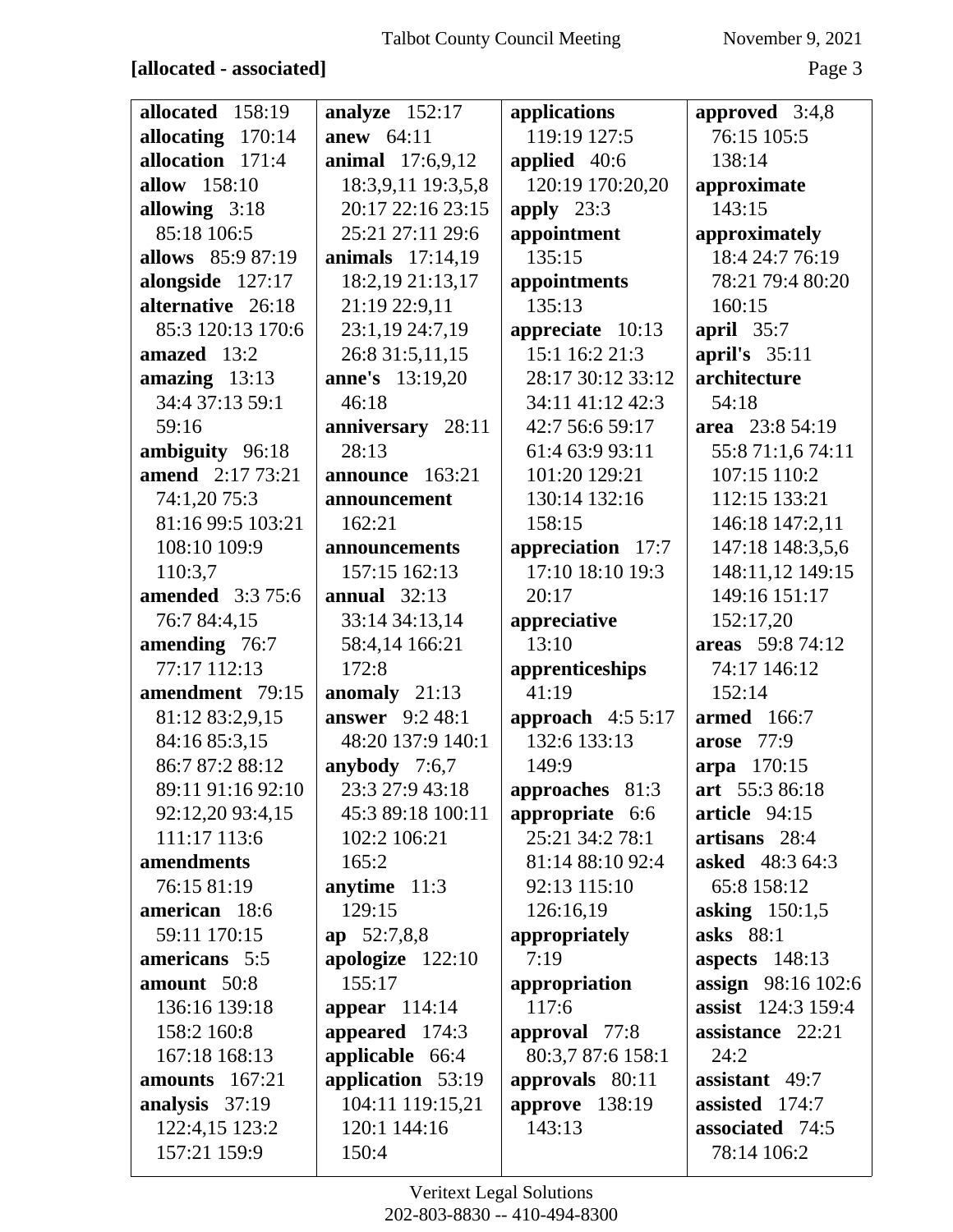## [association - board]

November 9, 2021

Page 4

| association 118:8        | awareness 6:4           | <b>based</b> 4:18 5:18  | <b>better</b> 31:12 85:12  |
|--------------------------|-------------------------|-------------------------|----------------------------|
| 120:15                   | 11:3 40:13              | 8:18                    | 130:13 132:21              |
| assume 94:13             | aye 6:19,21 7:2,4       | baseline 67:7           | 140:12 160:5               |
| 119:6                    | 19:20 20:1,3,5          | basically 13:19         | <b>beyond</b> 4:9 24:13    |
| assuming $137:19$        | 73:7,9,11,13            | 31:6 37:15 38:3         | 24:18                      |
| attach 44:4              | 116:2,4,6,8             | 67:8 88:2 104:18        | <b>bid</b> $161:10164:1,8$ |
| attached 26:8            | 117:13,15,17,19         | 105:3 106:16            | 170:2                      |
| attachment 95:19         | 134:19,21 135:2,4       | 118:21 119:9            | <b>bids</b> 169:20         |
| attempt 90:17            | 136:1,3,5,7 139:5       | 122:11 126:3            | big $10:1845:12$           |
| attend 50:3              | 139:7,9,11 143:21       | 131:20                  | 47:5 55:14 59:7            |
| attended 82:10           | 144:2,4,6 157:3,5       | basket $55:14$          | 103:15 115:2               |
| 166:19                   | 157:7,9 161:21          | bay 132:8 139:20        | 141:15 148:15              |
| attends 4:10             | 162:2,4,6 173:2,4       | 143:14 145:10           | 151:18 152:4               |
| attention 129:1          | 173:6,8                 | beautiful 16:17         | biggest $15:18$            |
| 146:16                   | ayonna $56:20$          | 34:16 131:16            | <b>bill</b> 116:11,13,13   |
| attorney 91:5            | $\mathbf b$             | <b>beds</b> 8:19 9:1    | 116:20 117:9,20            |
| 100:1 113:16             | <b>back</b> 2:18 8:21   | beginning 78:3          | <b>bind</b> 121:12         |
| attract 160:5            | 10:7 14:2 31:10         | 92:8 172:1              | bioreactor 78:5            |
| <b>audio</b> 174:3       | 34:6 36:10 37:17        | begins $172:12$         | 122:10                     |
| <b>august</b> 28:12 76:5 | 45:14 51:12 52:1        | behalf $64:1$           | $\text{bird}$ 22:10        |
| 90:3,5 140:6             | 54:8 55:13 61:7,9       | behavior 24:1           | birthday 169:5             |
| authorize 116:14         | 62:2,6 69:8,20          | behavioral 24:16        | bit 8:21 15:14             |
| 116:21 163:14            | 90:8 97:1 98:6          | 24:17                   | 16:14 36:9 43:10           |
| authorized 137:2         | 101:6 108:14            | believe $35:16$         | 45:18 60:7 67:13           |
| 138:5 169:18             | 110:19 112:18           | 81:21 105:9             | 68:20 71:6 100:16          |
| authorizing 94:1         | 113:7 115:11            | 107:17,18 114:12        | 111:20 132:5               |
| availability 137:5       | 117:4 127:11            | 114:17 115:4            | 143:4 154:15               |
| available 9:11           | 129:16 133:9            | 123:16 124:1            | blackiston 12:6,6          |
| 30:21 62:18 80:7         | 136:21 138:10           | 127:6 141:17            | 17:3                       |
| 120:12 134:1             | 148:20 151:14           | 165:10,12,14            | blank $95:15$              |
| 137:8 138:9 171:3        | 154:7 165:13            | 166:5                   | blessed $13:12,14$         |
| <b>avenue</b> 94:3,12    | 168:8,14 169:1          | believes 78:1           | 37:13                      |
| 147:12                   | <b>backs</b> 156:9      | <b>bell</b> 90:18       | blessing $12:20$           |
| <b>avon</b> 160:11       | <b>bad</b> 82:17 140:20 | benchmark 159:6         | <b>blew</b> 98:2           |
| award $41:14$            | bag $61:19$             | <b>benefit</b> 31:10,15 | block $67:20$              |
| 158:2 170:1              | bailiwick 89:13         | 42:4 86:20              | blocks $67:18$             |
| awarded 50:9             | <b>balance</b> 138:14   | benefits 159:19         | blow $96:10$               |
| 54:1 160:8               | <b>ballot</b> 171:18    | 160:2,12,13             | <b>board</b> 13:20 32:15   |
| awards $50:19$           | <b>baltimore</b> 174:2  | bereavement 4:13        | 35:2,2,4,9,15,18           |
| 167:16,16                | <b>bank</b> 29:14       | 14:12,20                | 35:21 40:15 57:4           |
| aware 40:7,8 60:6        | <b>banks</b> 29:13,18   | <b>berm</b> $149:2$     | 63:18 64:4 66:3            |
| 82:15 120:11             | banquet 168:19          | <b>best</b> 4:17 55:15  | 68:19 89:14                |
| 121:20                   | bar $85:3$              | 70:11 127:13            | 103:11,12 105:3            |
|                          |                         | 163:19 170:16           | 110:16 114:6               |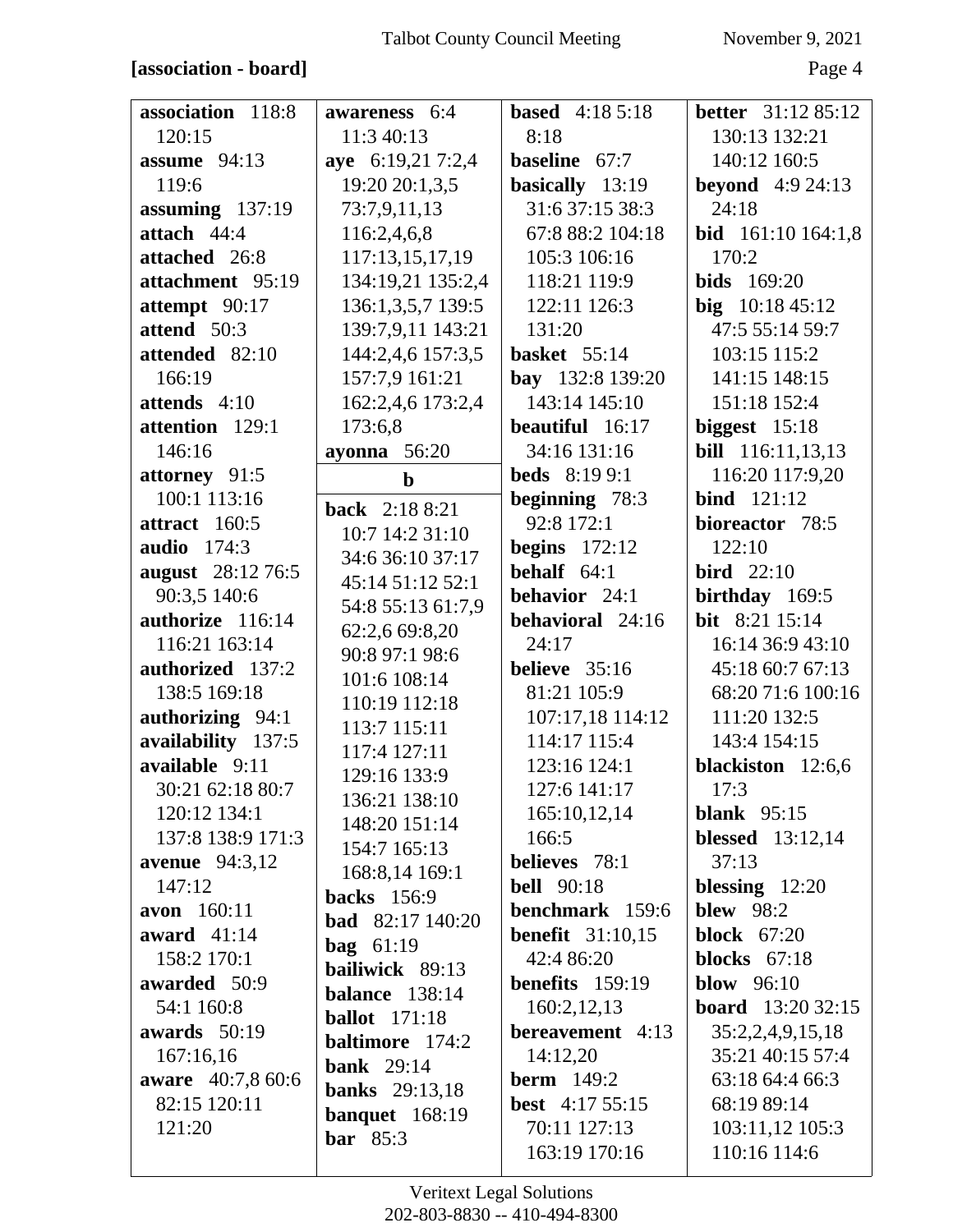# **[board - change]** Page 5

| 121:6 129:6             | bringing $128:21$         | callahan 2:5        | census 64:6,21           |
|-------------------------|---------------------------|---------------------|--------------------------|
| 133:10 135:13           | 132:16 133:3              | called 10:17 26:20  | 65:18 67:18,19,20        |
| 165:16                  | <b>broken</b> 97:17       | 124:20 159:19       | 68:8,9                   |
| boarding $151:18$       | brokers $160:12$          | calls 34:5 148:9    | center 76:20 79:1        |
| boards $154:17$         | brought $7:118:9$         | camera 16:12        | 116:16 117:3             |
| <b>bodies</b> $27:18$   | 37:16 137:6               | campaign 10:17      | centered 4:1             |
| 110:20                  | 146:17                    | candace 35:6        | centers $5:13$           |
| <b>body</b> $4:1931:17$ | <b>budget</b> 55:19,20    | canine $24:17$      | century $108:16$         |
| 129:6 171:8             | 56:11 57:1,8,16           | canines 22:9        | ceremony 41:16           |
| <b>bonuses</b> 142:7,10 | 57:20 59:8 136:19         | canoeing 151:17     | certain 39:7 51:1        |
| book 44:12 61:19        | 140:4 158:18              | canton $152:1$      | 62:21 74:4,21            |
| 167:19                  | 160:20                    | capability 51:13    | 75:676:977:5             |
| booklet 11:7            | budgeted 158:4            | capable 79:10       | 99:7 104:2 116:15        |
| books $61:20$           | <b>build</b> 78:17        | capacity 78:18      | certainly 60:18          |
| <b>botkin</b> 32:16,17  | building $54:18$          | 79:2,6,7 80:8,18    | 64:10 84:1 85:12         |
| 32:20 33:3 35:4         | 127:1,4                   | 81:2,4 123:4        | 101:20 115:6             |
| 41:11 42:9 43:12        | buildings 155:13          | 124:10 126:2,3,8    | 158:8                    |
| 44:15,17 45:10          | <b>built</b> 85:10 114:18 | 126:16,19           | certifications           |
| 53:10 54:14 58:19       | 126:11,16 127:3           | capital $74:21$     | 46:12                    |
| bottom 68:7             | 131:19,21 138:2           | 76:10 116:14,21     | certified 46:13          |
| boundaries 64:5,8       | bulkhead 149:8            | 136:20              | 49:3,7 59:20 60:8        |
| 64:11,20 65:15,17       | burden $64:10$            | care 3:11,15,21     | 60:9                     |
| 65:18,19 66:8           | <b>bus</b> $59:13$        | 4:2,6,8,12,14,18    | certify 174:3,5,8        |
| 67:19 69:16             | business $55:11,12$       | $4:21\,5:7,9,11,12$ | 174:10                   |
| boundary 67:9,14        | 55:21 157:15              | 5:17,19 6:2,4 8:11  | chad $49:5$              |
| 95:20                   | businesses 170:21         | 8:14,18 9:10 10:1   | chair $3:3,8$            |
| boutique 27:21          | <b>busy</b> 170:13        | 10:7 12:1,7 14:12   | chairman $135:11$        |
| <b>box</b> 39:3         | buy 45:7 62:19            | 14:16,16 15:6,8     | 138:18 143:12            |
| boys 49:21 169:8        | 138:11                    | 15:13,17,19 17:18   | challenge $70:8,10$      |
| bozman $71:11$          | bylaws $131:2$            | 18:20 22:11 24:14   | challenges 78:14         |
| 104:17 112:5,16         | $\mathbf{c}$              | 31:12,19            | 124:8                    |
| bradley 162:20          | cabling $44:2$            | caregivers 5:3      | challenging 15:3         |
| 172:14                  | calendar $24:10,20$       | cares 7:7           | chambers 1:10            |
| branding $31:3$         | california 9:10           | carte $45:8$        | <b>chance</b> 18:12 55:4 |
| break $37:9$            | call 2:3 6:17 14:7        | case 66:5 91:10     | 100:2 121:9,18           |
| breakfast 43:16         | 14:10 19:17 25:14         | catastrophic        | 133:11                   |
| 44:13,14 45:1           | 61:12 65:17 73:4          | 145:9               | change $25:18$           |
| 166:15                  | 115:21 117:11             | category 37:19      | 65:12,14 66:7,9          |
| $briefly$ 133:8         | 134:16 135:20             | cats 22:13          | 67:10,15 71:9,15         |
| <b>bring</b> $2:187:17$ | 139:3 143:19              | caught $124:13$     | 93:5 103:11              |
| 8:4 11:3 16:6           | 157:1 161:19              | cause 15:8          | 115:13 144:15            |
| 63:11 100:8,12          | 167:16 168:9              | celebrate 20:19     | 146:1 147:1,7            |
| 109:4 111:8             | 172:21                    | 59:15               | 156:18                   |
|                         |                           |                     |                          |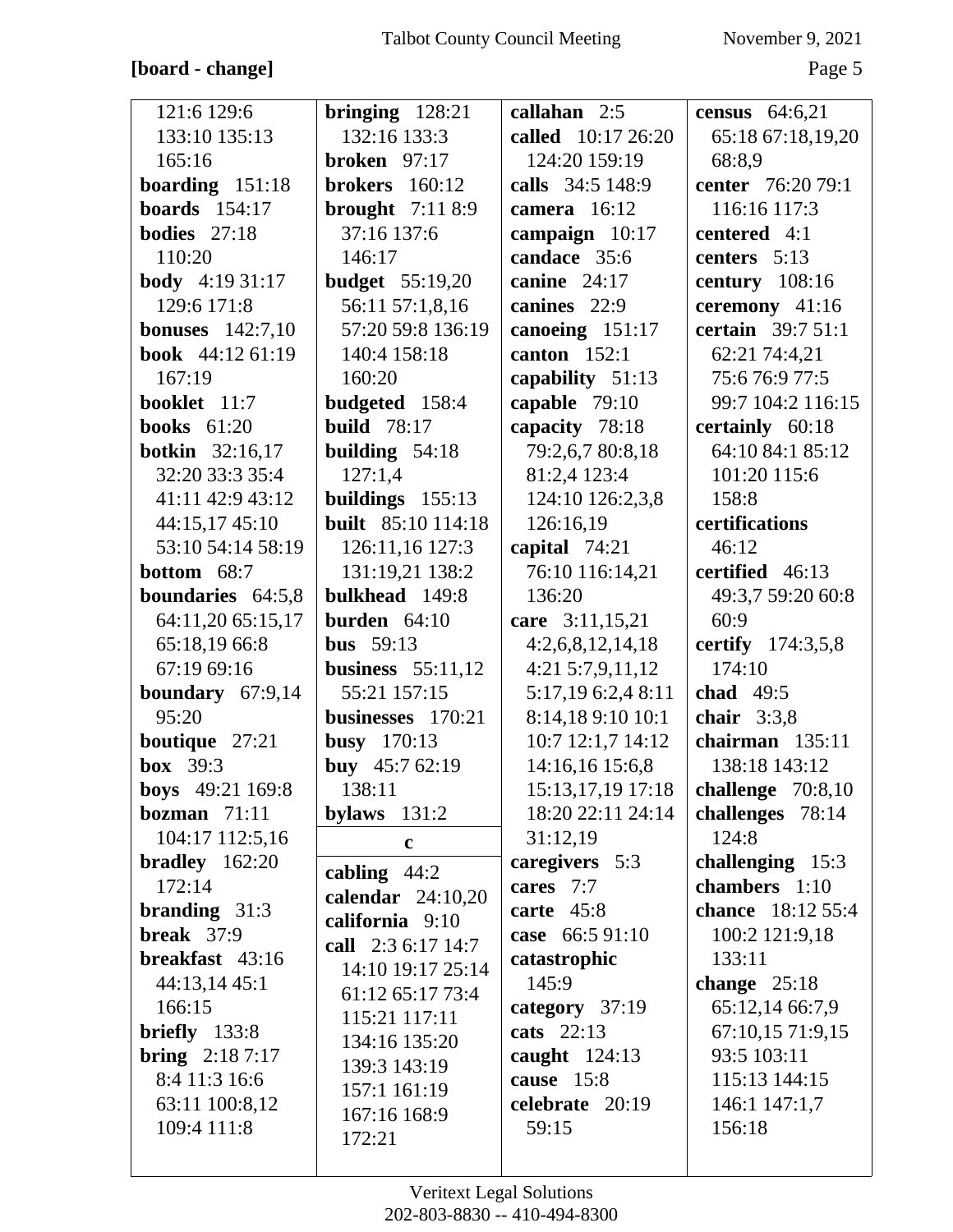## **[changed - comp]** Page 6

| changed $35:17$                    | 110:12 111:4,12          | club 55:8 141:18                     | 41:16 52:1 101:18                 |
|------------------------------------|--------------------------|--------------------------------------|-----------------------------------|
| 67:14,19 72:17                     | 112:9 115:4 118:2        | 168:4,17                             | 108:14 126:17                     |
| changes 23:9 64:8                  | 118:4,6,16 120:10        | cna $47:749:4$                       | 141:20 154:10                     |
| 64:13,21 65:4,11                   | 121:2,20 122:8,16        | cnas 13:13 42:8                      | 166:2                             |
| 71:14 76:2 90:9                    | 122:20 123:6             | coaches $27:15$                      | commence 83:17                    |
| 91:15 99:20 100:7                  | 125:5,7,16,21            | coastal $152:16$                     | comment 92:3                      |
| 121:10,19 128:7                    | 126:6 127:4,8,13         | coastline 139:17                     | 107:3 164:21                      |
| changing $23:19$                   | 128:2 130:2              | 139:19 143:13                        | 165:2                             |
| charges 56:1                       | 134:11 135:6             | <b>cohoon</b> 66:12,15               | comments 140:18                   |
| checked 62:6                       | clarke's 111:21          | 66:19,20 67:4                        | 164:17 165:4                      |
| chesapeake $47:2,3$                | class 43:19              | 68:7 69:6 70:7,19                    | commission 63:19                  |
| child 39:20 50:9                   | classes $61:21$          | 71:4,8 72:19                         | 64:2,9 65:3 105:8                 |
| children 14:19                     | classified 106:10        | 73:16 96:21                          | 110:16 113:8                      |
| 17:18 27:9 34:16                   | classmates 143:1         | colby $12:8$                         | 114:5 144:16                      |
| 34:21 39:7 43:15                   | classroom 53:21          | collar $18:15$                       | 146:2 147:8                       |
| 44:4 47:15 59:18                   | 60:13                    | colleagues 171:14                    | 174:20                            |
| 61:7 62:15 63:3                    | <b>clauses</b> 76:1 82:8 | collect 170:17                       | commission's                      |
| children's 43:13                   | claw 155:5               | collected 169:15                     | 71:19                             |
| choice 4:3 5:17                    | clay 58:3 63:10          | 171:2                                | commissioners                     |
| choose 48:20                       | 158:15 160:5             | collection 78:6                      | 146:17 152:13                     |
| 50:16                              | clean 100:14             | college 46:3,7 47:2                  | 156:19                            |
| choosing $93:7$                    | cleaning $132:7$         | 48:7,13 50:2,4                       | committee 38:3                    |
| choptank 151:16                    | cleanliness 140:13       | 52:14 53:3                           | 40:4 135:13,16                    |
|                                    |                          |                                      |                                   |
| chunk 59:7                         | cleanup $69:16$          | colleges $50:1$                      | communication                     |
| church 112:4                       | clear 81:17 89:3         | color 137:12                         | 167:5                             |
| 156:9,10                           | 95:3,4 96:4,18           | <b>come</b> 14:9 20:7                | communities 5:8                   |
| circle 115:11                      | 112:1 115:7,7            | 22:14 28:4 29:18                     | 17:13 19:5                        |
| cistern $149:3$                    | 131:9                    | 32:7 43:19 57:4                      | community 4:18                    |
| cited $91:5$                       | clearly 82:9 83:11       | 88:20 100:2 104:8                    | 8:16 9:15 14:3,11                 |
| citizen 24:11,13                   | 95:10                    | 106:6 107:1,4                        | 18:19 19:9 21:2,6                 |
| citizens $6:3$ 15:8                | clem 165:10,10,15        | 112:18,19 117:4                      | 28:13 29:4 30:16                  |
| 19:7 29:16 59:5                    | 171:7,13                 | 131:2,15 136:10                      | 31:4,6 34:8,9                     |
| 129:9,19                           | click 68:4 69:1          | 141:9 144:11                         | 40:12,15,18 51:7                  |
| city $174:2$                       | climate $144:15$         | 146:5 148:16,17                      | 52:1,16,17 53:9                   |
| clarification 96:13                | 146:1 147:1,7            | 151:1,1 152:18                       | 53:11,12,14 54:15                 |
| clarify 99:7                       | 156:18                   | 153:20 158:12                        | 54:21 57:11,13,14                 |
| 107:21                             | clinical $12:1,9$        | 160:16                               | 58:8,10,15 59:18                  |
| clarifying $115:11$                | close 107:5              | <b>comes</b> 33:20 34:2              | 61:4 74:14,17                     |
| clarity 100:8,13                   | <b>closed</b> 39:15      | 38:6 114:11                          | 124:9,15 126:20                   |
| 101:17                             | 164:11 172:4             | comfort 3:17                         | 128:21 145:3,5                    |
| clarke 96:7 104:7                  | closely 10:8             | comfortable                          | 152:11 166:3                      |
| 104:9,10 105:16                    | closer 109:6             | 115:14 133:1                         | 169:1,14                          |
| 105:21 107:17<br>108:5 109:2,14,17 | closing $172:6$          | coming $27:14\,28:6$<br>28:7,14 31:9 | comp 83:2 105:11<br>108:10 160:13 |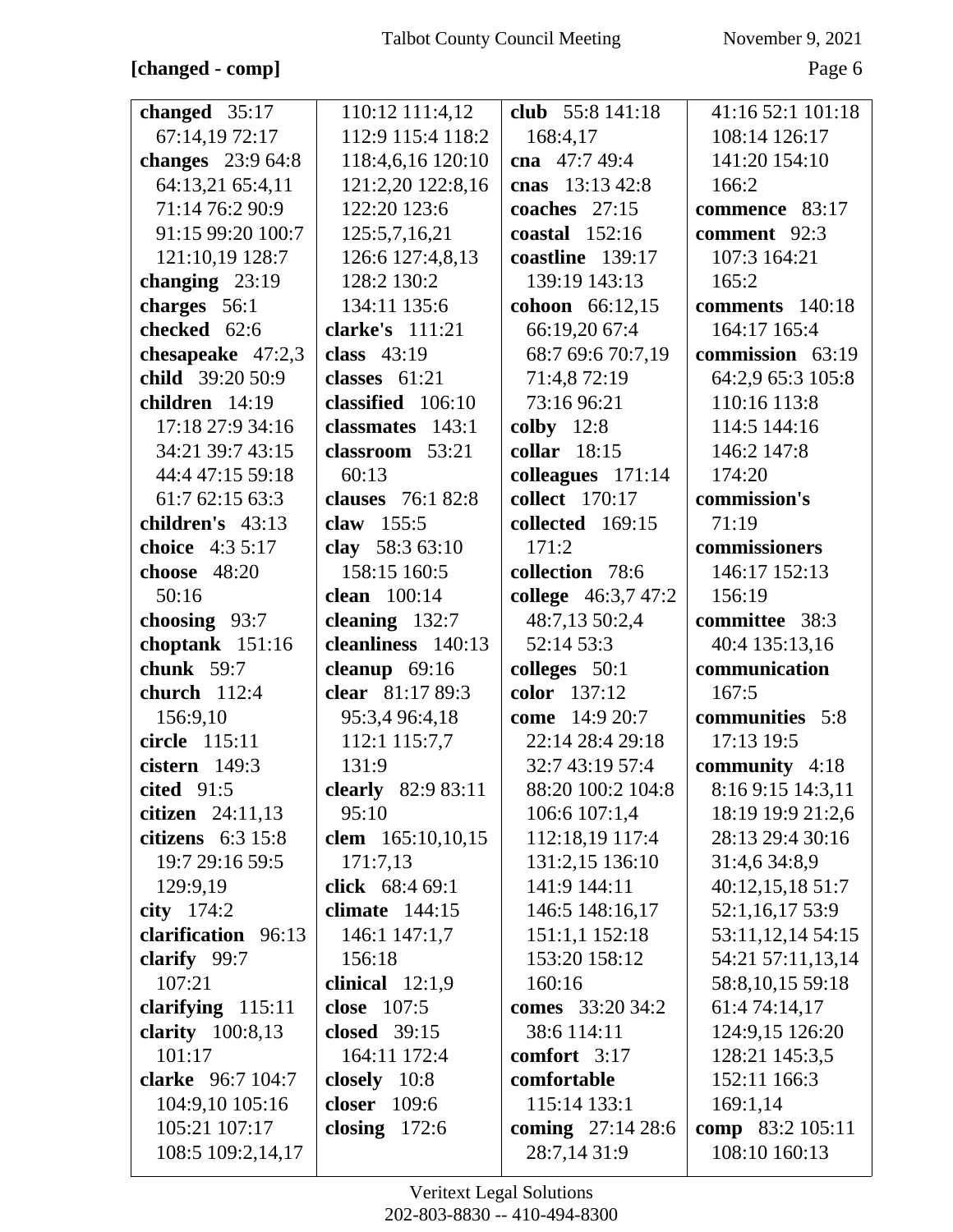## **[companies - council]** Page 7

| companies 141:8   | compressed 72:8      | consensus 65:2        | continuing $27:7$        |
|-------------------|----------------------|-----------------------|--------------------------|
| 169:10            | 72:10                | consent $3:4,9$       | 54:10 162:11             |
| company 140:10    | compression          | consideration         | contract 136:17          |
| 141:5,15 143:3    | 159:13               | 79:6 110:1 124:19     | 139:17 140:3             |
| 160:10            | comprised 172:9      | 160:19 163:5          | 141:16 157:19            |
| compare $125:14$  | compromise 85:9      | considerations        | contributions            |
| compared 145:17   | 86:8 87:14,19        | 126:13                | 53:16                    |
| compassion 13:6   | computer 174:7       | considered 113:18     | <b>control</b> 4:7 22:16 |
| compassionate 4:2 | concerned 21:15      | consistent 83:10      | 135:16 156:7             |
| compensate 142:9  | 111:19 121:6         | 83:15 105:11          | convening $172:2$        |
| compensation      | 152:3                | consisting 74:11      | conversation 44:3        |
| 94:20 157:20,20   | concerns 23:8        | consists $104:19$     | 100:21                   |
| 158:2,17,19,21    | 77:8,9 78:2 88:10    | consolidation         | conversations            |
| 159:3,7,19 160:3  | 89:1 113:12          | 166:21                | 84:2                     |
| 160:7             | concluded 173:10     | construct 85:2        | convey 94:11             |
| competitiveness   | concurrence          | constructed 78:7      | 163:20                   |
| 159:11            | 150:14               | 78:13,17 80:19        | conveyed 95:18           |
| complaints 17:21  | conditions 77:5,18   | 122:12                | conveying 96:14          |
| 22:20 23:5        | 79:19 88:15          | construction          | cookie 28:8              |
| complete 27:15    | condolences          | 74:14,19 83:18,20     | cooperate 167:8          |
| completed 43:6    | 165:19               | consultant 159:3      | coordinated 3:21         |
| 146:10 158:21     | conduct 99:10        | consultations         | 5:16                     |
| completely 126:11 | 159:9                | 24:16,17              | coordinator 12:5         |
| 156:11            | confederate 164:3    | consulted 111:6       | 12:7 57:19               |
| completer 47:9    | conference 62:2      | consulting 159:4      | copies $61:17$           |
| completers 49:15  | configuration        | contact 24:3 26:19    | copy $11:8$              |
| completes 164:13  | 126:10               | contained 174:9       | corbin 12:2,2 17:1       |
| complex 127:20    | confirmed 66:4       | contains 76:2         | cordon 147:15            |
| compliance 79:18  | congratulating       | <b>context</b> 126:14 | corey $1:17$             |
| 125:1 128:8       | 33:5                 | contingency           | <b>correct</b> 26:1 50:5 |
| compliments       | <b>connect</b> 84:19 | 136:12 137:7          | 50:12,14 56:12,15        |
| 140:13            | 87:10 149:3          | 138:12,13,20          | 56:16 70:3 71:3,4        |
| component 158:9   | connected 80:1       | continuation          | 72:19 93:9 99:11         |
| composed 165:7    | 84:12 86:3,14        | 102:15 103:1          | 107:16 112:18            |
| composition       | 87:21 123:18         | 162:14                | 117:7 125:4              |
| 103:12            | connecting 82:18     | continue 15:6         | 137:16 149:20            |
| comprehend 11:1   | connection 75:7      | 24:21 38:7,9 39:2     | 150:10,15 161:6          |
| comprehensive     | 76:19 77:4,10,19     | 39:5 54:11 125:7      | corridor 112:6           |
| 4:7 74:2 76:8,15  | 79:12 80:5 83:11     | 125:8 151:2           | cost 94:14               |
| 77:14 81:12,20    | 85:4,18 86:21        | 163:17                | costs 169:17             |
| 87:3 88:12 89:6   | 87:9 105:15 112:1    | continued 28:18       | council 1:1,4,10         |
| 89:11 90:10 92:12 | 113:21 114:2,4,7     | 127:16                | 1:142:12,153:5           |
| 92:21 93:4,15     | connections 86:1     | continues 131:11      | 5:21 7:16 10:4           |
| 104:1 157:20      |                      |                       | 19:1 56:7 61:10          |
|                   |                      |                       |                          |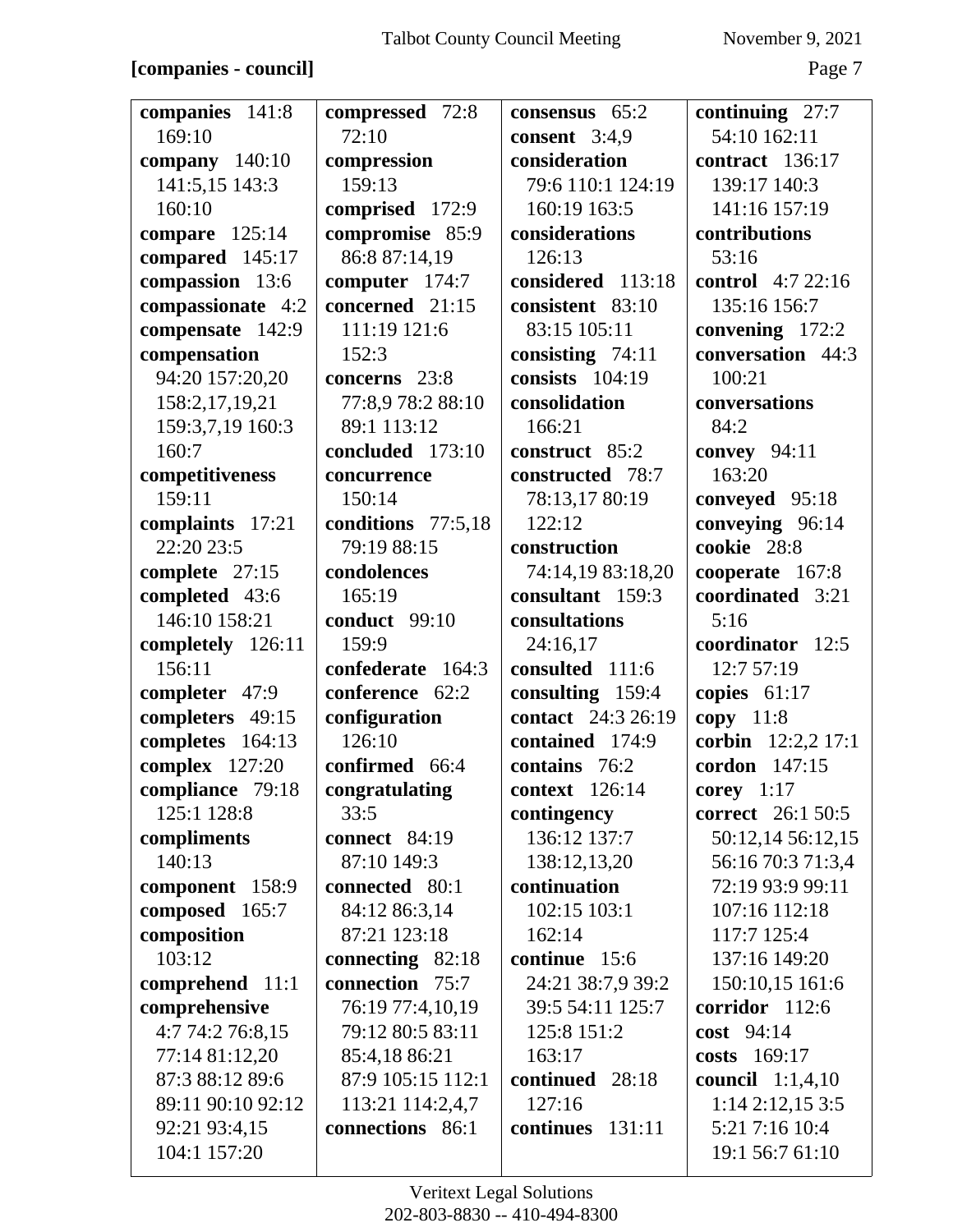## **[council - december]** Page 8

| 63:21 64:9 66:10           | 29:7 32:13 39:14   | covered 15:4       | curriculum 42:10       |
|----------------------------|--------------------|--------------------|------------------------|
| 71:20 76:6 77:16           | 41:20 42:3 46:18   | 112:5 140:5        | cursory $158:13$       |
| 78:1 87:5,13               | 56:6 58:20 59:2,2  | covid 8:20 9:4     | custodian 59:13        |
| 88:11,15 89:21             | 59:4 74:2 76:5,8   | 21:15,18 30:3      | cuts 69:20             |
| 90:5 92:5 99:6,16          | 77:6,16,21 80:3    | 34:5 137:19        | cwsp 76:9              |
| 101:5,12,15                | 91:5 94:2,11,16    | crab 155:5,6       | cycle 150:21           |
| 104:10 105:6               | 95:4 96:2,16 99:6  | 168:21             | $\mathbf d$            |
| 106:19 107:7,12            | 100:1 103:21       | crabs 168:21       | damage 86:9            |
| 108:14 109:9               | 105:6 108:14       | cranford $7:7,10$  | 154:14 155:19          |
| 110:1 120:4,11             | 109:8,8 110:1      | 7:148:1,699:16     | damaged 154:11         |
| 121:3,20 122:14            | 113:15,16 119:6,8  | 10:16 11:18 12:11  | 154:16                 |
| 122:17 127:12              | 120:1 121:7,12     | 12:11 13:12,17     | dan 162:15             |
| 129:5 131:3                | 122:17 128:2,2,12  | 15:21 16:2,5,9,13  | data 39:10 48:2,2      |
| 135:12,14 136:18           | 129:20 131:2       | 16:19              | 48:5 64:6,18 65:1      |
| 139:14 144:13              | 132:13 133:14      | crankshaw 20:8     | 68:8,9 72:4 159:7      |
| 145:2,2 150:1              | 135:8,12 141:17    | 20:11 25:8,13,19   | date 25:3 86:21        |
| 157:14 158:1,18            | 141:19 146:19      | 26:7,16 27:1       | 98:7,17 102:7          |
| 160:18 162:10              | 147:4 150:3,6,16   | 29:15,19 30:1,4    | 113:18 114:11          |
| 163:2,20 164:2             | 158:18,20 159:5,8  | 30:10 32:1,10      | 117:4                  |
| 165:4,8,11,17              | 160:6,18 164:2,3   | crashes 163:6      | <b>dated</b> 62:1 90:3 |
| 166:5,15 167:4             | 164:4,5,7,10,13    | crates $23:21$     | daughter 35:12         |
| 170:1,1 171:7,9            | 166:6,6 169:16     | crazy $31:16$      | dave 157:16            |
| 171:15 172:2,8             | 170:7 171:21       | created 146:1      | david 158:12,14        |
| 174:3                      | 172:7 174:2,3      | creative 33:17     | 162:9                  |
| council's 77:7             | county's $164:9$   | creek 151:15,15    | dawn 8:18 11:21        |
| 113:10 171:21              | 170:14             | 152:12             | day 6:8 9:17 15:12     |
| councils 101:12            | couple $38:14$     | crisis $29:9$      | 20:20 40:13 54:10      |
| councilwoman               | 57:17 59:16 60:11  | criteria 105:14,19 | 61:3,9 62:3 79:5       |
| 165:13                     | 60:12 69:13 83:3   | 112:1,2,3 115:9    | 80:21 123:9,11,16      |
| counsel 174:4,9,10         | 143:1 145:7        | 115:12             | 123:19 124:2           |
| 174:11                     | 147:19 155:2       | critical 17:16     | 154:3 164:12           |
| counseling 4:13            | course 15:11 21:8  | crossroads 124:18  | 166:2,8 174:13         |
| 14:20                      | 22:10 28:8 37:11   | cruelty 17:21 23:6 | days $13:321:1$        |
| count $47:11$              | 50:3 53:14 54:2    | cte 46:11 47:9     | 82:14 153:12           |
| counties 27:6              | 71:11 72:11 89:20  | 49:9,15 52:6       | deadline 72:6          |
| 33:19                      | 117:3 127:16       | culinary 55:14     | deadlines 72:15        |
| counting $68:11,12$        | 145:1 165:17       | current 22:8       | deal 128:1 141:11      |
| country $21:14,20$         | 168:3              | 64:19 66:2 126:10  | 141:12                 |
| 23:8 26:19 52:19           | courses 39:8 52:11 | 126:21 150:15      | dealing $9:9128:16$    |
| 52:19 166:10               | courthouse 164:4   | 151:3 159:10       | death $171:9$          |
| 168:4                      | 169:11             | currently 37:3     | debating $92:1$        |
| <b>county</b> $1:1,1,2:18$ | cover $95:12$      | 104:14 126:11,12   | december 41:17         |
| 5:21,21 6:2,8 9:15         | 169:17             | 126:15 140:3       | 57:8 81:21 92:20       |
| $10:14$ $19:1,1,4,11$      |                    |                    | 93:14 98:20            |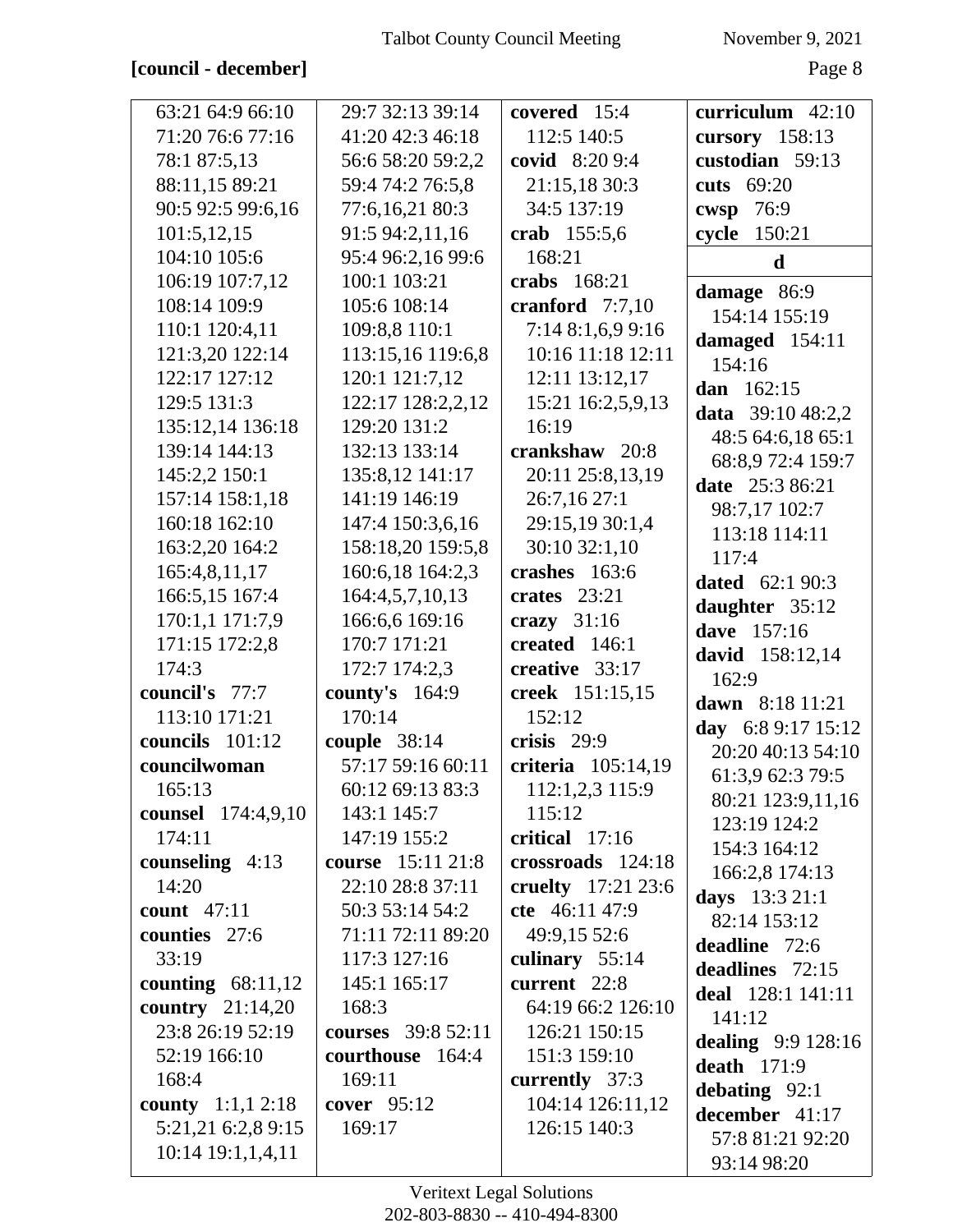# **[december - doing]** Page 9

| 102:10,14 119:18   | depend $18:18$     | difficult 10:11            | <b>ditches</b> 163:7,19   |
|--------------------|--------------------|----------------------------|---------------------------|
| 162:19 171:3       | depending 50:16    | 95:21 96:9 124:13          | ditto $61:17$             |
| decide 87:6        | described 74:8     | $dig$ 148:6                | dive 158:10               |
| decided 46:9       | description 58:2   | digest $121:9$             | <b>diverse</b> 38:4 52:18 |
| decides 88:16      | 75:4               | dignity $3:174:2$          | divilio $1:162:8,11$      |
| decisions 5:12     | design $78:13$     | diligence 170:11           | 2:15 6:15,20,21           |
| 34:2               | 106:17 109:7       | dimensions 95:13           | 7:6 11:15 13:18           |
| decrease $5:146:2$ | 119:2 144:18       | direct 72:16 79:12         | 16:1,3 19:15,21           |
| 70:17              | 148:7,10 149:11    | directed 84:13             | 20:1 30:11 32:8           |
| deed 94:4 95:7,12  | 149:15             | direction 101:12           | 50:18 51:4,6,9,15         |
| deep 158:10        | designed $78:7,12$ | 118:15 164:1               | 51:21 61:6 73:2,8         |
| default $129:12$   | 122:12 123:9       | directions 142:1           | 73:9 92:3 97:16           |
| defined $146:13$   | designing $104:15$ | directly $84:15$           | 97:19 98:3,12             |
| definitely 29:19   | 108:12 170:17      | director 12:12             | 102:4 103:14              |
| 36:7 41:1 52:4     | desirous 77:17     | 136:9 157:17               | 114:12,17 115:14          |
| definition 106:13  | desperately 30:16  | disadvantage               | 116:3,4 117:14,15         |
| delay 84:17 85:6   | 42:20              | 114:1                      | 131:1,7 132:2             |
| delaying 86:9      | detailed 148:5,6   | disbursements 3:5          | 134:12,20,21              |
| delays 131:10      | 148:10 149:15      | 3:7,8                      | 135:18 136:2,3            |
| delean 32:16,17    | determination      | discontinued               | 137:12 139:1,6,7          |
| 32:20 33:3 35:4    | 64:19              | 137:18                     | 142:11 144:1,2            |
| 41:11 42:9 43:12   | determine 64:13    | discrimination             | 155:17 156:3,16           |
| 44:15,17 45:10     | determining 64:7   | 43:17                      | 157:4,5 161:11            |
| 53:10 54:14 58:19  | 70:7               | discuss $151:9$            | 162:1,2 167:12,13         |
| delegate $172:10$  | developed 105:14   | 172:4,11                   | 169:6 172:19              |
| 172:10             | 105:17,20          | discussing $123:10$        | 173:3,4                   |
| delegates 167:4    | developer 82:18    | discussion 40:3            | divilio's 133:8           |
| delegation 172:9   | 83:16,17 84:3,16   | 97:12 118:1 119:5          | 134:2                     |
| deletions 2:13     | 84:18 86:5 88:1    | 167:3                      | dixon $160:11$            |
| delicious 168:21   | 88:18 89:5,14      | discussions                | dnr $147:9$ 148:9         |
| delight 35:18      | developing $62:15$ | 119:13 123:21              | 150:10,11                 |
| deliverables 159:5 | development        | 147:6 151:4                | dock 151:19               |
| delivering 22:21   | 12:12 74:6 76:11   | displaced 66:3             | 155:10                    |
| 54:5               | 78:9,16 79:11      | disposal $79:4,5$          | docks 154:16,17           |
| delivers 4:14      | 80:18 84:5 87:1    | 94:17                      | documents 164:8           |
| demographic        | 87:11,19 133:16    | distinction 52:9           | $\log$ 25:17              |
| 36:13              | diane $1:21$ 174:2 | <b>district</b> 58:5 60:19 | dogs $27:5$               |
| demographics       | 174:16             | 64:5,11 65:6,18            | doing $10:12\,34:6$       |
| 36:4,12 38:6       | difference 110:6   | 66:4,8 67:9 68:20          | 40:19 46:18 51:13         |
| department 27:2    | different 11:9     | 69:7,9,10,13,16            | 59:4,6,10,17 61:3         |
| 29:11 48:4 66:20   | 39:17 53:19 54:15  | 69:17,20 70:8,18           | 63:5 93:2 95:6,9          |
| 76:14 90:7 119:1   | 55:11 58:9 112:7   | 70:20,20 71:2,2            | 108:13 109:15             |
| 144:17             | 112:7 142:1 168:5  | 71:11 78:10 112:8          | 121:14 130:13             |
|                    |                    | 163:12                     | 168:4                     |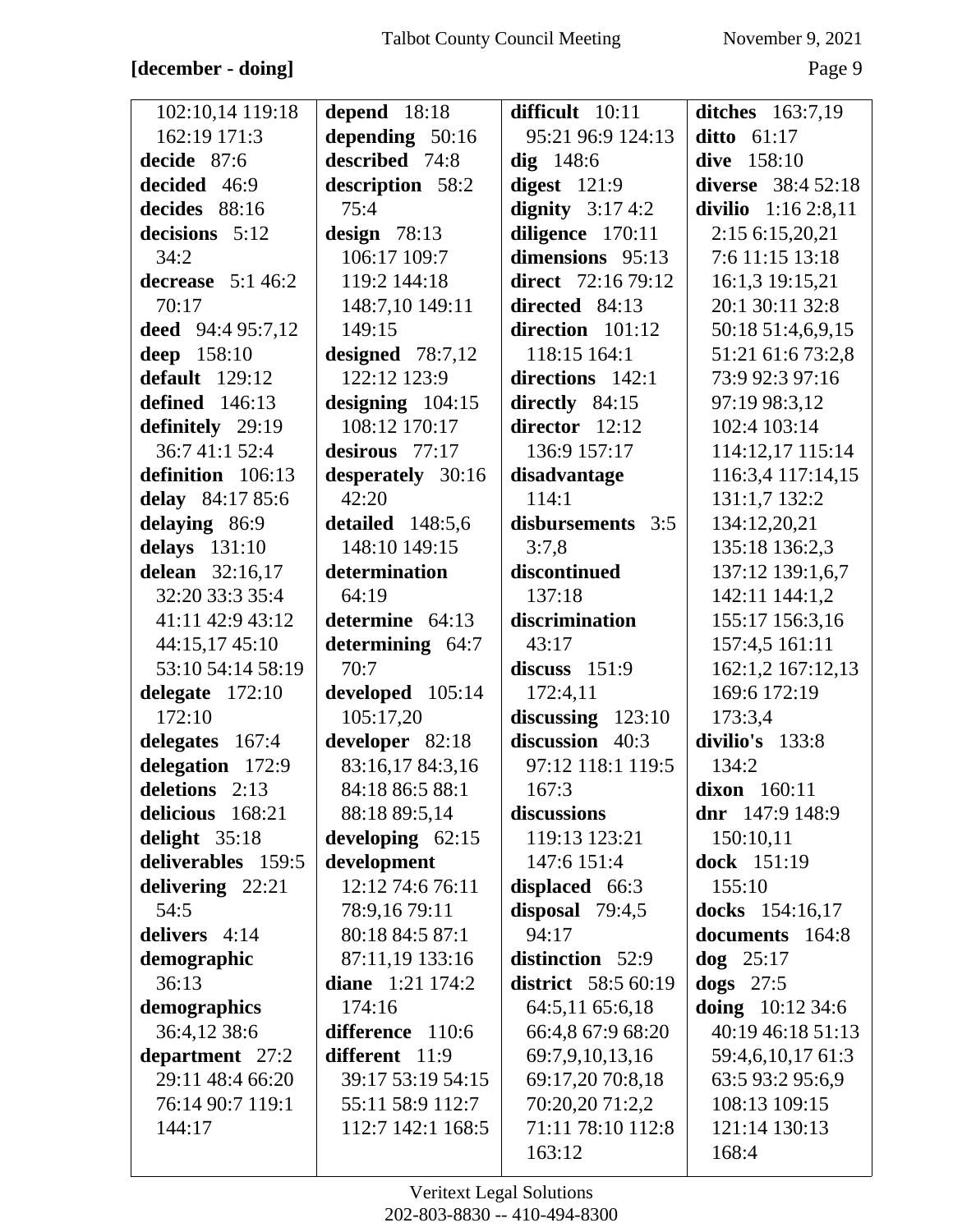## **[dollars - especially]** Page 10

| dollars $40:952:1$        | due $29:21$ 119:19 | 59:12,15 60:12          | enable $160:5$     |
|---------------------------|--------------------|-------------------------|--------------------|
| 52:2 58:12                | 164:6 169:20       | 63:18 64:5              | encourage 6:3      |
| domestic 23:9             | 170:11             | educators 5:10          | 19:7 23:20 25:1    |
| domingo $151:15$          | dumping $21:19$    | edwards $157:16$        | encouraged         |
| 152:12                    | duty $21:2$        | 158:15 161:3,6          | 171:11             |
| donald $135:15$           | dwelling 76:20     | 162:8                   | enduring 29:10     |
| donated 20:21             | 84:12 85:19 86:3   | effect $14:19$          | engine 47:4        |
| donating 18:17            | dwellings 79:1     | effectively $124:12$    | engineer 148:12    |
| donations 15:5            | dying $15:8$       | effectuate 94:5         | 163:12             |
| 31:2 167:21               | e                  | efficiencies 124:15     | engineering 128:6  |
| door 114:18 155:2         |                    | effluent 126:17         | 148:7,10 149:15    |
| dorchester 27:6           | $e$ 1:18           | effort $67:3$           | 163:18             |
| 141:16                    | earlier 42:17,18   | efforts $15:10$         | english $36:21$    |
| dr $14:1832:14$           | 43:10 44:3 111:21  | 18:19 30:3 170:11       | 60:11              |
| 33:4,7,11 34:19           | 145:21 165:8       | eight 45:19 146:12      | enhanced 78:4      |
| 35:14 42:7 43:8           | 167:14             | eighth $27:3$           | enr 78:5,11 79:9   |
|                           | early 37:4 78:15   | either 34:9 38:20       | 85:5 86:17 125:15  |
| 44:18 45:2,4,7,11         | 165:13 171:4       |                         |                    |
| 47:19 48:14,16,19         | earned 49:11,13    | 96:8 120:2 143:1        | enrollment 36:5    |
| 49:1,18 50:5,8,12         | 50:15              | <b>elected</b> 129:6,11 | ensure $23:12$     |
| 50:14,21 51:5,8           | earning 168:1      | 130:11                  | 159:17             |
| 51:11,20 52:2             | ease 10:9          | electronic 159:20       | ensuring $4:25:16$ |
| 54:13 55:7 56:12          | easier 100:16      | electronically          | 66:2               |
| 56:15 59:11 60:1          | east 74:8 78:9     | 42:14                   | entail 158:14      |
| 61:5 63:8 130:3           | 147:12             | elementary 41:8         | enter 24:7 157:18  |
| draft $57:7$              | eastern 44:9       | 61:13                   | entered 174:9      |
| drafted 93:3              | easton 1:10 35:10  | eligible $107:11$       | entire 152:10      |
| drafting $99:10$          | 38:20 41:8 42:1    | 115:18 117:9            | entry 171:11       |
| dramatic 154:10           | 43:4 54:2 61:1,1   | 119:9                   | environment        |
| dramatically              | 94:4,10 116:17     | eliminate 78:14         | 76:14 90:7         |
| 152:2 154:2               | 141:18 164:5       | elks 168:18             | environmental      |
| draw $72:17$              | 171:8 174:13       | emergency $5:1$         | 77:9 85:16 86:9    |
| drawing $64:11$           |                    | emily $35:7$            | 86:20 119:3 131:9  |
| drive 124:16              | easy 66:13 145:19  | emotional 4:11          | envision 138:10    |
| driven 62:9               | 148:21             | 39:21                   | episcopal 55:9     |
| driver $59:13$            | <b>ebb</b> 30:6    | employed 19:6           | 156:10             |
| $\bold{dropout}$ 39:13,18 | echo 9:20 30:12    | 38:21                   | equalization 79:7  |
| 45:21                     | 32:2               | employee 38:16          | equally 152:7      |
| dropping $125:12$         | eckert 172:10      | 159:15 174:11           | equipment 116:15   |
| drove 155:17              | economic 43:19     | employees 37:9          | 117:1,2            |
| droves $21:18$            | 144:20             | 159:18 160:1            | equipped $127:21$  |
| drra $84:4,15$            | edges $69:14$      | empty 148:17            | 127:21             |
| $dry$ 154:21              | educate 59:18      | 151:21 164:18           | equity $39:4$      |
| duah $35:9$               | education 36:20    | emt 46:18               | especially $22:13$ |
|                           | 38:19 43:13 44:5   |                         | 51:9 100:9         |
|                           | 45:13 48:4 52:21   |                         |                    |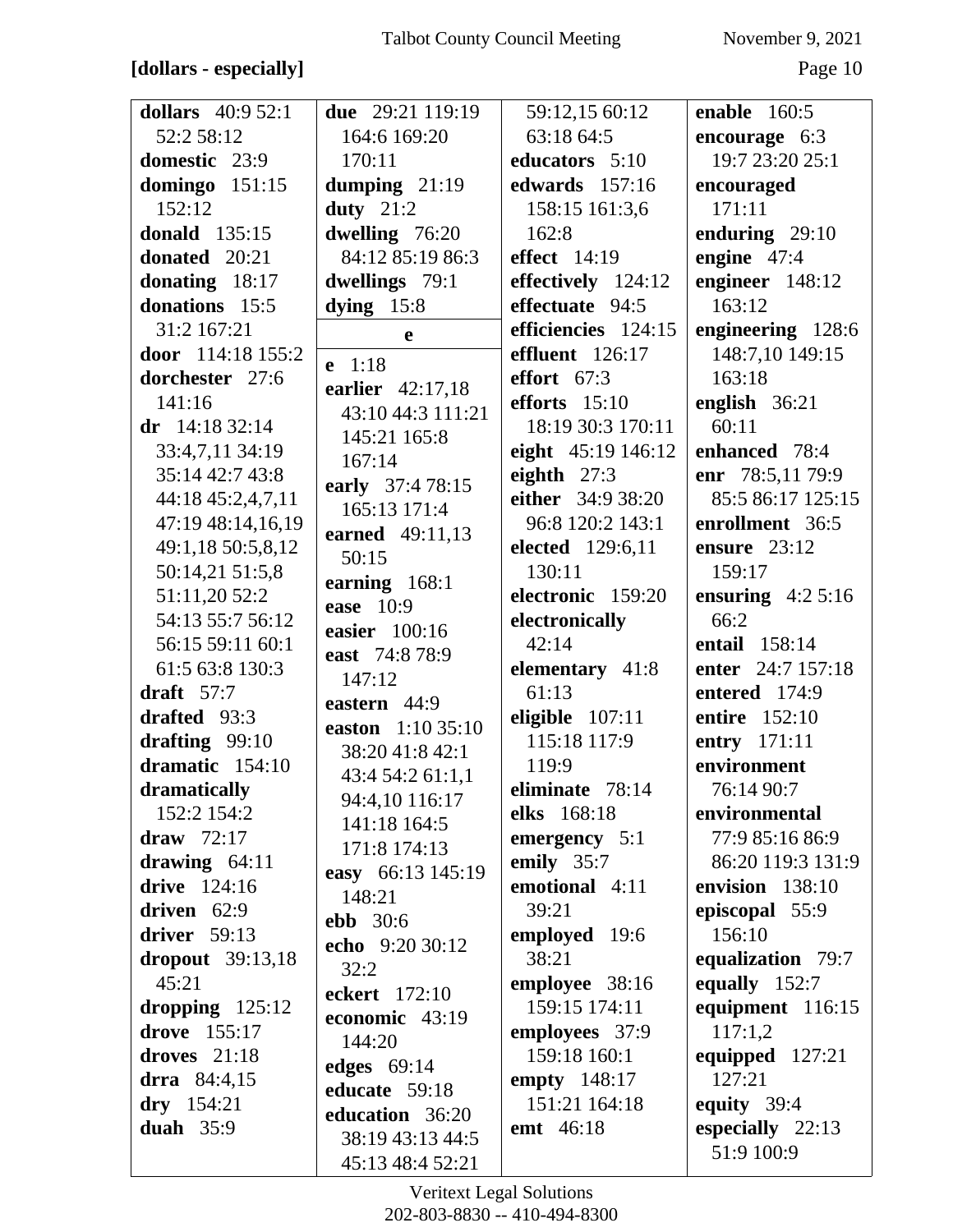# **[essentially - five]** Page 11

| essentially 95:7      | exists $85:14$      | fact $46:752:20$            | fields $125:3$              |
|-----------------------|---------------------|-----------------------------|-----------------------------|
| estate $172:5$        | expanded 9:5        | 99:20 140:8                 | <b>figure</b> 50:7 90:16    |
| estimate 79:6         | 43:20 81:1          | failing $132:7$             | 149:11                      |
| estimated 18:1        | expanding 41:19     | fair $83:584:16$            | figured $155:20$            |
| 160:14                | expect 91:13        | 86:7 89:9 111:5             | filed 100:10,11             |
| estimating 24:6       | expected 21:12      | fairly 145:9 153:7          | 101:15                      |
| evaluation 159:16     | 43:10 61:16 78:20   | families $5:610:1$          | filing $99:9$               |
| evening 33:13         | expenditure 117:4   | 10:10,14 14:13              | fill 57:15 118:13           |
| 63:21 121:4           | expense 94:14       | <b>family</b> $4:11,125:3$  | <b>filled</b> 37:18         |
| event 18:16           | experience 8:2      | 10:8 13:7 15:15             | <b>final</b> $3:19\ 10:3$   |
| 166:17,18 167:10      | 12:13               | 17:15 20:13 31:5            | 80:3                        |
| events 31:2 166:13    | experienced 124:8   | 78:21 165:20                | finally $86:12$             |
| 168:6,7               | experiences 11:12   | far $57:1560:10$            | 159:17 164:10               |
| everybody 9:11        | expert 4:6          | 86:6 101:1,15               | 167:6                       |
| 14:4 31:4 51:16       | expertise 4:15      | 111:1 140:13                | find $54:665:4$             |
| 83:5 87:13 140:16     | expires 174:20      | 153:12                      | 87:18 142:5                 |
| 166:20                | explain 66:9 75:11  | farms $43:16$               | finding $70:9$              |
| everyone's 57:16      | 82:9 83:7 94:7      | fast $42:13$                | 105:10 123:13               |
| evictions 22:5        | 99:14 104:8         | favorite 20:18              | findings $63:18$            |
| evidence 21:20,21     | 109:17              | 130:18                      | 160:18                      |
| exactly 96:14         | explained 90:21     | feasible 122:5              | finds $25:16$               |
| 152:13 161:8          | explicit 89:3       | 148:11                      | fine 8:1 115:16             |
| examination           | <b>extend</b> 124:3 | <b>federal</b> 44:19 72:3   | 119:20 129:12               |
| 95:10 174:5           | 165:19              | fee $22:14$                 | finish $90:20$              |
| example 14:3          | extending 109:3     | feed 23:21 43:14            | finished $37:16$            |
| 27:14                 | extension 106:18    | feel 39:5 133:1             | 43:9                        |
| excelled 30:19        | 112:2 140:2         | feeling $31:12$             | firefighter 46:18           |
| excellence 45:17      | extensions 74:13    | feet 95:18 97:19            | firm 119:2                  |
| excellent 59:9        | extra 45:7 54:11    | 97:19 148:3                 | <b>first</b> $3:205:15$     |
| exceptional 9:8       | 60:3 63:11          | 153:15,16,17                | 7:13 21:10 34:1             |
| excited 28:2,11       | extractions 24:14   | 155:6 156:12                | 34:15,21 41:8               |
| 39:1 45:15 49:2       | extremely 43:14     | feline $24:16$              | 47:8 48:8 57:7              |
| exciting $41:2,18$    | eye 37:5            | <b>felines</b> 22:9,15      | 62:3 73:20 78:3             |
| 44:1 47:10 51:10      | f                   | fellow $35:2$               | 94:19 118:16                |
| execution 94:4        | fabulous 35:4       | <b>felt</b> 38:3 64:19      | 135:12 136:11               |
| <b>exhibit</b> 107:15 | face 145:10         | 100:9                       | 138:11 145:8                |
| existing $64:4,12$    | facebook $142:12$   | female<br>165:11            | 147:11 148:8                |
| 65:15 66:7 74:13      | facilities 9:6,7    | <b>fender</b> 163:11,16     | 149:16,18 151:11            |
| 74:19 75:1,5,8        | 74:15,18 132:18     | festival 167:7              | 160:17 162:14,15            |
| 76:12 77:3,4,12       | facility 119:11     | 168:12,12,15                | 165:12,16                   |
| 77:20 79:12,17        | 120:2 121:8         | fewer $18:6$                | <b>fiscal</b> $21:9,1075:2$ |
| 80:2,5,9,14 81:2      | 122:18 128:7,13     | <b>field</b> $125:5 126:10$ | 158:18 160:19               |
| 85:17 122:13          | 131:4 132:8         | 126:12,17 131:20            | five $40:952:11$            |
| 126:4,6               |                     |                             | 69:4 74:16 82:4             |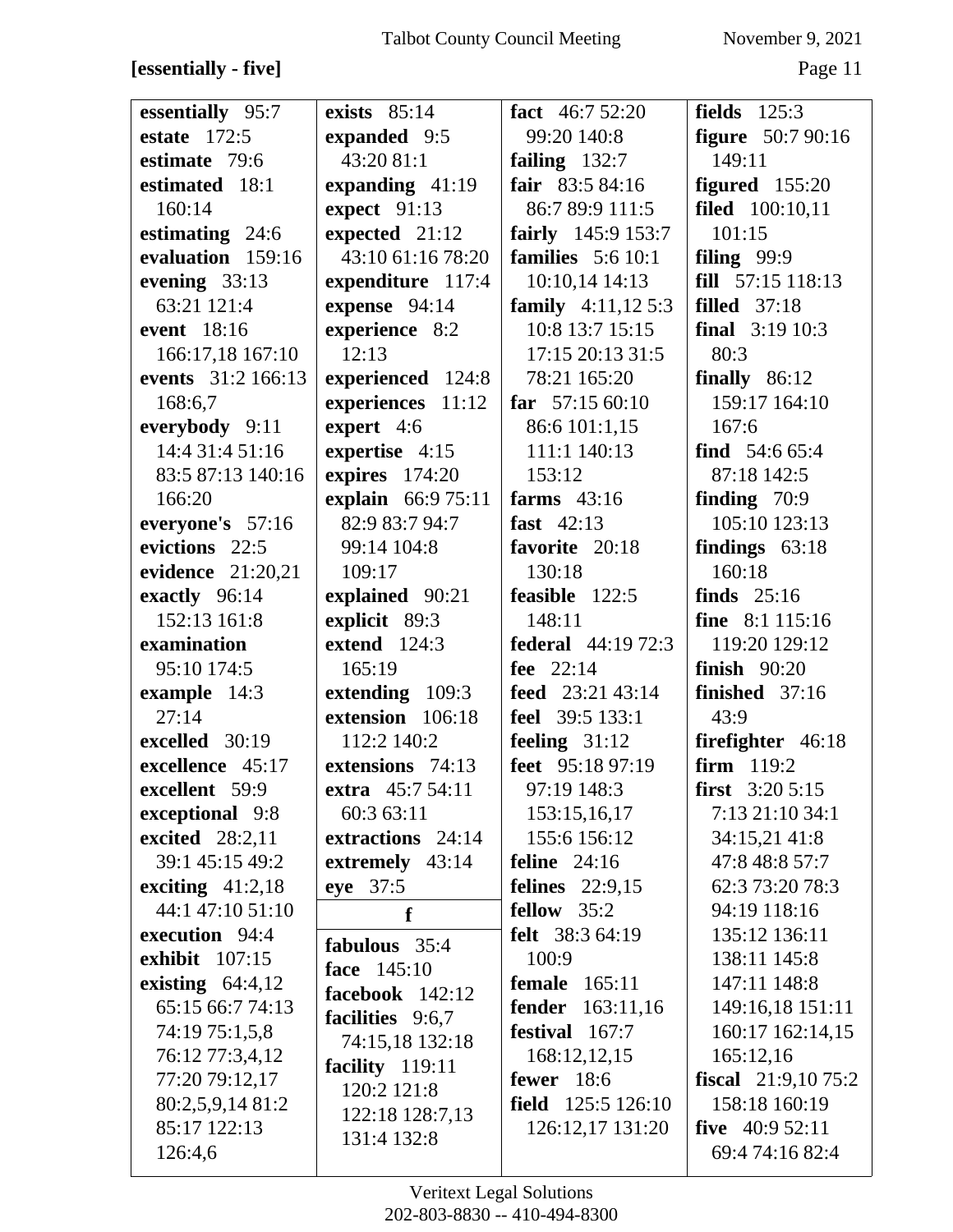## [five - gives]

November 9, 2021

Page 12

| 85:11 91:2 95:15            | <b>forces</b> 166:7      | fourth $62:8$             | g                  |
|-----------------------------|--------------------------|---------------------------|--------------------|
| 107:18 108:1                | forecast 86:13           | <b>frame</b> 72:3,10      | $g \quad 2:17$     |
| 109:1,12 127:4              | foregoing 78:2           | 170:5                     | gallon 123:11      |
| 137:2 145:4                 | <b>forever</b> 132:3     | frank $1:16$              | 124:2              |
| 150:20,21 155:6             | form $95:1$              | free 43:15,16,18          | gallons 79:4 80:20 |
| 162:19                      | former 165:9             | 44:16                     | 123:9,16,19        |
| $fix$ 132:6                 | 171:6                    | freshman $53:3$           | 133:18 134:9       |
| <b>fixed</b> 56:1           | formerly 74:7            | friday 28:1 127:14        | gamble's 14:2      |
| fixing $148:12$             | forth 76:16 77:14        | 164:6 167:8               | gannon 165:12,17   |
| fleet 136:15                | 89:10 105:4 106:5        | friends $142:8$           | gap 39:17          |
| flexibility 170:19          | <b>forward</b> 10:6 20:7 | <b>front</b> $16:839:7$   | gaps 39:10,16      |
| flood $94:3,12$             | 32:7 60:18 86:10         | 66:6 125:19 155:2         | garman 35:6        |
| 95:12 96:2,3,5,17           | 87:20 88:21 89:20        | <b>full</b> $9:178:4,17$  | gather 159:6       |
| 144:19 156:1                | 101:13 104:8             | 80:18 159:8,18            | gem 9:14 33:8      |
| flooded $152:2$             | 107:2 109:19             | 160:1                     | general 26:9       |
| 156:11                      | 110:14 113:13,19         | fun $28:6,14118:5$        | 129:20             |
| flooding $147:19$           | 114:4,7,9 117:10         | 118:6                     | generally 26:10    |
| 153:14                      | 119:14 120:16            | function 53:11            | generated 78:15    |
| floods 147:14               | 131:12 133:6             | funding $18:17$           | geneva 29:12 34:5  |
| flow $30:679:7,7$           | 136:10 137:7             | 54:11,11 56:9,11          | 34:6 144:11,12     |
| 79:11 123:20                | 144:11 147:9             | 59:3 119:9,15             | geographical       |
| 124:11                      | 149:14 157:17            | 120:9,12,18               | 133:21             |
| flowing $85:17$             | 159:2 160:16             | 149:14 170:19             | geometry 42:11     |
| flows $78:15,19$            | 162:12 167:6             | fundraised 168:2          | george 139:20      |
| 123:14 126:1                | 170:12                   | fundraisers 51:18         | 143:14             |
| focus 39:19 146:3           | foster 22:11 31:7        | funds 136:12              | getting 40:18,19   |
| 146:18 160:12               | <b>found</b> 122:4 164:9 | 150:3 158:3               | 41:15 43:1,3 49:3  |
| 168:7                       | foundation 4:8           | 168:17 169:1,14           | 49:9 52:6 57:7     |
| focused 66:2                | 45:13 53:14              | 169:16 170:15             | 101:21 109:7       |
| follow $50:18$              | 169:14                   | <b>further</b> 60:20 74:8 | 111:2 129:16       |
| 100:16 162:17               | four $22:938:15$         | 79:21 86:1,8              | gift 13:16,17      |
| followed 2:8                | 46:3 47:16 48:15         | 115:19 172:16             | gifts $28:3$       |
| following 80:17             | 61:17 62:5 69:4          | 174:5,8,10                | $ginni$ 12:6       |
| 133:3 170:16                | 70:20 74:10 78:3         | <b>future</b> 86:13,21    | $g$ is 66:21       |
| 171:9                       | 81:20 102:16             | 101:12 115:13             | give 24:9 25:15,16 |
| food $22:21\,29:13$         | 105:5,12 106:10          | 126:21                    | 25:21 26:1 50:6    |
| 29:14,14,18                 | 106:13 107:16,18         | fuzzy 96:11               | 55:13 56:17 97:14  |
| 168:18                      | 107:19 108:1,3           | fy21 $136:21$             | 101:11,16 128:19   |
| <b>foods</b> 168:20         | 109:5 110:8 111:7        | 138:20                    | 142:7 158:13       |
| foot $148:1 155:8$          | 111:15 112:19            | fy22 $136:19,20$          | given 6:7 19:10    |
| 155:10                      | 114:10 137:3             | 140:3 143:15              | 40:17 84:18        |
| <b>force</b> $104:15 106:3$ | 148:3 153:11,15          | fy23 $140:5$              | 122:20,21 170:18   |
| 132:14                      | 153:16 154:3             |                           | gives $20:19$      |
|                             | 155:6,8 159:5            |                           |                    |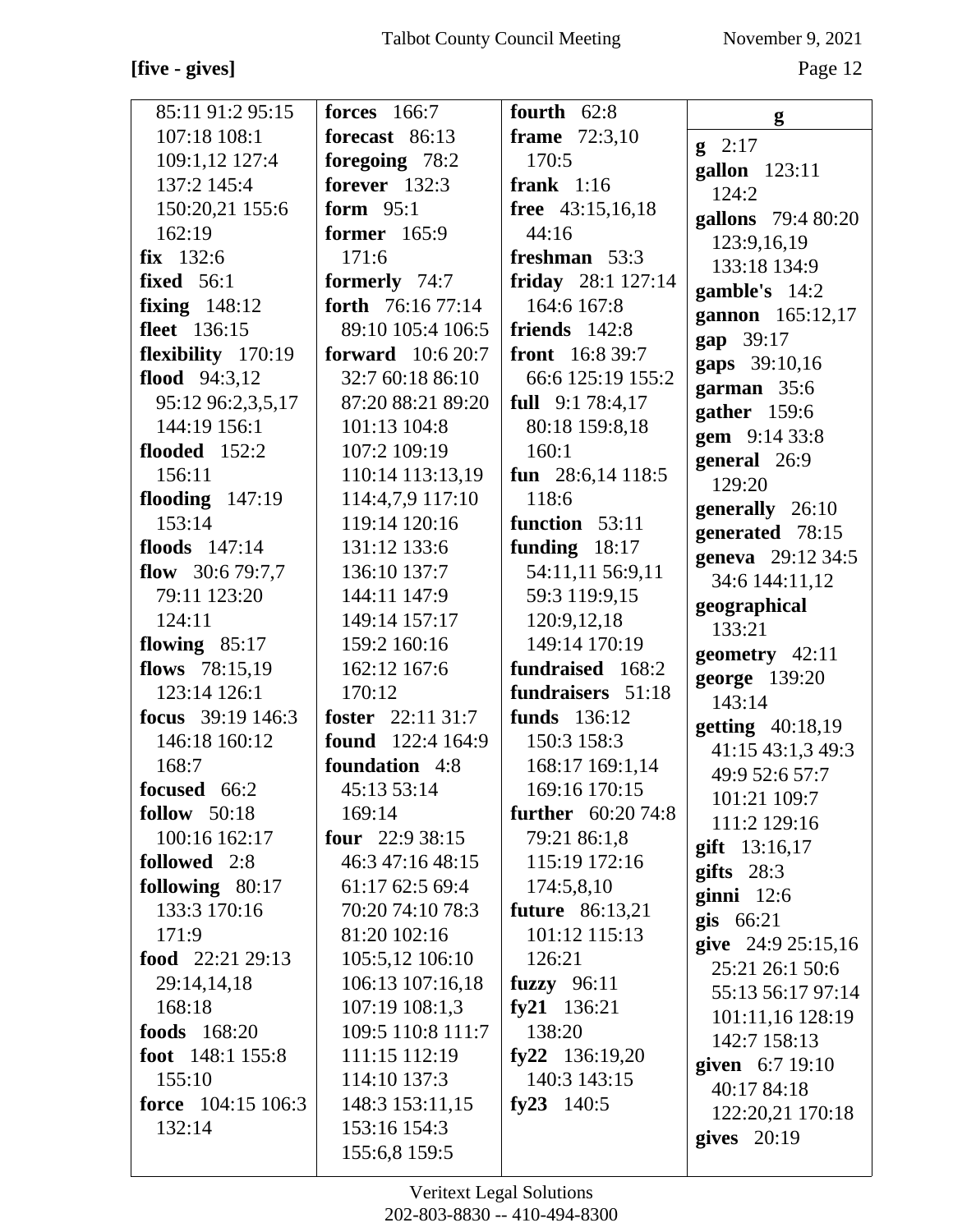## [giving - harbor]

November 9, 2021

| giving 18:12 40:8                    | 87:17 92:16 94:7                 | grandchildren                          | 168:10                         |
|--------------------------------------|----------------------------------|----------------------------------------|--------------------------------|
| 95:7,8 97:15                         | 101:13,13 104:7                  | 42:16                                  | growing $4:19$                 |
| 168:8                                | 108:21 109:11,20                 | grandmother                            | 36:16 54:20                    |
| glad 29:8,20 67:4                    | 111:1 122:9 124:4                | 12:14                                  | grown 36:21                    |
| 145:20,20                            | 130:6 132:14                     | grant 27:3,4 40:7                      | guess 12:19 48:18              |
| glimpse 13:21                        | 136:11 143:8,9                   | 40:8 41:2 57:21                        | 55:13 92:19                    |
| 58:16                                | 147:9 148:4 149:9                | 60:6 114:2 119:9                       | 104:11,16 105:17               |
| go 7:15 10:10                        | 149:10,13 152:8                  | 119:15 120:18                          | 106:5,9,10 147:20              |
| 11:20 14:2 16:9                      | 152:17 161:14                    | 121:13 144:16                          | guessing $137:13$              |
| 16:15 22:19 25:19                    | 165:13 167:8                     | 147:9 148:8,9                          | guide 132:20                   |
| 26:2 31:11,12                        | 168:11                           | 149:4,13 150:4,7                       | guys 7:17 8:4,16               |
| 34:17,20 35:19                       | golf 51:17 168:3,4               | 150:8 151:11                           | 16:6 123:4                     |
| 45:17 46:6,9,13                      | gonzalez 22:18                   | 152:15,16,16                           | $\mathbf h$                    |
| 47:11 48:7 50:13                     | good 13:20 16:14                 | grants $43:244:8$                      | half 5:5 18:5                  |
| 50:17 52:18 54:5                     | 32:18 43:11 51:8                 | 45:14 60:4 146:5                       | 27:16 42:15 45:12              |
| 55:5,18 58:12                        | 51:11,13 52:3                    | 152:21 153:1                           | 88:1 140:2 148:1               |
| 60:10 68:4 69:4                      | 58:8 59:7 63:5,12                | great 6:7 8:16                         | 153:16                         |
| 70:19 72:12 81:18                    | 63:15,21 65:19                   | 11:11 15:6 16:17                       | hall 12:8,8 17:4               |
| 82:5 83:3 87:10                      | 82:17 129:13                     | 17:15 19:10 31:3                       | <b>halted</b> 137:20           |
| 87:20 88:1,16                        | 130:7 140:15                     | 31:8,10,15,17                          | hand 9:18 97:14                |
| 90:2 101:7 104:15                    | 142:3,21 145:20                  | 129:14 135:10                          | 107:1 145:1,8                  |
| 109:11 111:13                        | 147:6 167:2,3,5                  | 142:15                                 | 174:13                         |
| 114:7,9 124:3                        | goodies 55:14                    | greatly 15:1 30:12                     | <b>handle</b> 101:13,16        |
| 132:4 138:19                         | goodness 22:17                   | green 164:4                            | handled $101:19$               |
| 148:2,19 151:21                      | goofing 143:11                   | greer 56:19                            | hands 6:7 9:17                 |
| 153:20 155:19                        | gosh 133:17                      | $griffith$ 14:18                       | 19:10 92:5 98:11               |
| 161:10 166:17                        | gotten 41:13 60:5                | 32:14 33:4,7,11                        | 102:3                          |
| 167:15 168:11,14                     | 146:21                           | 34:19 35:14 42:7                       |                                |
| 168:16 169:1                         |                                  |                                        |                                |
|                                      | government 44:20                 | 43:8 44:18 45:2,4                      | hanging $145:16$               |
| goal 23:11 49:12                     | 72:4 94:15 131:8                 | 45:7,11 47:19                          | happen $63:1,1$                |
| 128:11                               | 158:20 160:6                     | 48:14,16,19 49:1                       | 131:10 140:20                  |
| <b>god</b> 54:7                      | 166:7                            | 49:18 50:5,8,12                        | 156:8                          |
| goes 25:11 55:20                     | grace $151:21$                   | 50:14,21 51:5,8                        | happened $154:5$               |
| 55:21 61:14                          | grade 159:10                     | 51:11,20 52:2                          | 155:12 159:13                  |
| 148:18 151:16                        | grader $62:8$                    | 54:13 55:7 56:12                       | happening 23:11<br>35:20       |
| 156:7                                | grades 159:12                    | 56:15 59:11 60:1                       |                                |
| going 11:18 14:5                     | graduate 42:8                    | 61:5 63:8                              | happens $35:11$<br>156:5       |
| 27:10 28:3 31:10                     | graduated 38:19                  | group $16:1737:17$                     |                                |
| 34:1,8 40:5,21                       | 49:6                             | 146:3 157:19                           | <b>happy</b> $9:229:1$         |
| 42:4,7,14 43:9                       | graduates 46:1                   | 158:2 160:8,9,16                       | 166:8 169:5<br>harbor $144:20$ |
| 45:14 46:2,8,10                      | 49:15                            | 161:10 170:4                           | 146:10,11 147:11               |
| 49:10 50:3 53:6                      | graduation 39:13                 | grouped $159:12$                       | 147:12,13,17                   |
| 54:9 57:21 58:19<br>81:17 83:5 87:16 | 39:18 45:19 47:12<br>48:13 49:16 | $\frac{1}{24:21}$ 38:10<br>38:14 54:21 | 148:18 151:12,14               |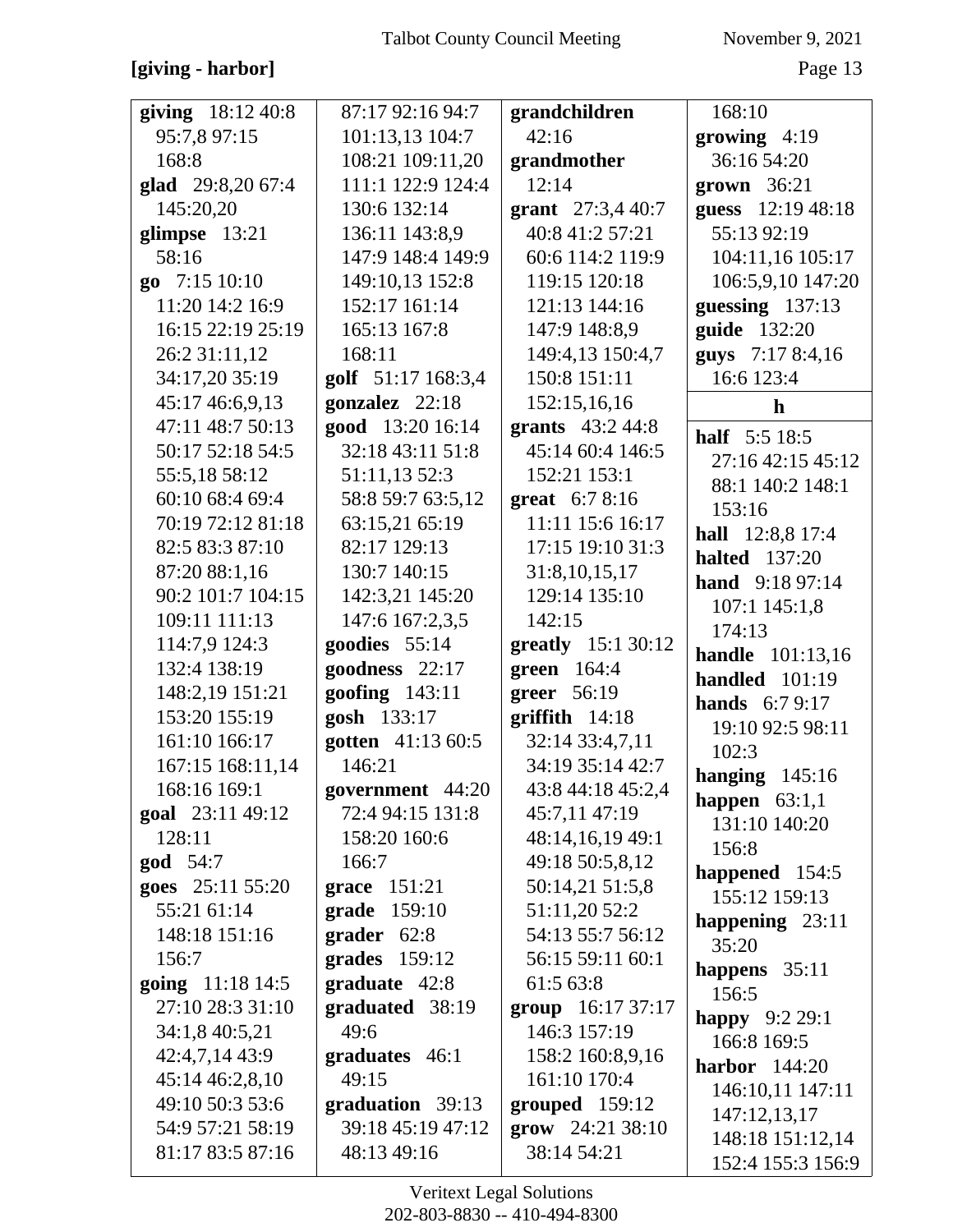## [harbors - important]

| harbors 146:5             | hertrich 136:15           | homemade 55:14              | housing $22:4$           |
|---------------------------|---------------------------|-----------------------------|--------------------------|
| 151:14                    | higginbottom              | homeowner's                 | <b>huge</b> 54:2,18      |
| <b>hard</b> $52:1282:7$   | 54:15                     | 118:8 120:15                | human $12:2$             |
| hardworking 19:6          | high $35:1042:1,1$        | <b>homes</b> 12:17          | 157:16                   |
| haven $17:14$             | 43:4 49:8 61:1            | 69:15 82:19 85:10           | <b>humane</b> $20:10,11$ |
| hayman $56:20$            | 145:8 154:6               | 85:11 87:21 91:12           | 21:5 29:1                |
| hazard $146:20$           | 155:18 167:14             | 124:14 131:17,21            | hundred 139:20           |
| 150:14,16 152:16          | higher $52:11$            | 147:16 155:3,4              | 143:15 145:11            |
| head 16:8 90:16           | 82:14 154:1,3             | <b>honest</b> 40:1 46:6     | hybrid $51:3$            |
| <b>health</b> $23:931:16$ | highest $22:13$           | honor $62:17$               | i                        |
| 32:3 40:11,13,16          | 39:13 147:21              | honors 52:8                 | ias 38:16                |
| 119:3 129:2,6,20          | 153:14                    | hope 55:4 82:10             | idea $51:8,11,14,14$     |
| <b>hear</b> $7:1923:14$   | highlight 41:7            | 88:20                       | 52:3                     |
| 26:13 29:8 167:20         | 160:1                     | hopeful $121:15$            | ideas 89:8               |
| <b>heard</b> $21:1787:14$ | highway $163:1,12$        | hopefully 31:14             | identification           |
| 165:8 169:9,21            | hindsight 112:21          | 87:7 89:1 100:15            | 18:15                    |
| <b>hearing</b> $3:757:10$ | hire 38:12                | 108:14 119:18               | identified 65:7          |
| 82:11 88:17 97:9          | <b>hired</b> 38:15        | 150:8 167:10                | identify 66:9            |
| 98:16,19 100:3            | hispanic $36:14,15$       | hoping $24:19$              | identifying 11:16        |
| 102:7,9,21 103:10         | 36:16                     | 119:20                      | illness $4:175:6$        |
| 103:17 106:20             | historical 27:16          | <b>hospice</b> $3:11,14,16$ | immediate 74:20          |
| 107:5 114:16              | 55:1                      | 3:21 4:4,10,21 5:7          | 104:6 131:14             |
| hearings $99:11,18$       | history $15:15$           | 5:9,16 6:1 8:13,15          | immediately              |
| 102:13                    | 133:14                    | 8:19 9:12,14 10:7           | 83:19 84:20 172:3        |
| heart $13:2,8$            | hit $29:1645:18$          | 10:20 11:10 12:9            | <b>impact</b> 61:3 69:14 |
| <b>heavy</b> $156:1,5$    | hitting $152:14$          | 13:18,19 14:5,8             | 85:16 144:20             |
| held 98:20 102:10         | <b>hoa</b> $131:2$        | 14:16 15:13 20:9            | 146:4,7 147:1            |
| 172:1,13                  | <b>hog</b> $168:3$        | 20:12 30:14 42:5            | impacted 152:18          |
| help 5:11 11:9            | <b>hold</b> $9:16,1798:5$ | hospices $4:17$             | 170:21                   |
| 17:19 18:19 23:13         | 113:11 114:8              | hospitalizations            | implement 72:17          |
| 23:17 31:18 62:5          | 127:5                     | 5:1                         | implementation           |
| 67:5 101:11,16            | holding $125:20$          | houlihan 1:21               | 57:19                    |
| 131:9                     | 126:7 172:8               | 174:2,16                    | implementing             |
| <b>helped</b> 3:17 8:13   | <b>holds</b> $94:3,12$    | <b>hour</b> 75:19           | 41:21                    |
| 24:4 32:2                 | holiday $27:21$           | hours 28:17 62:5            | importance 21:4          |
| <b>helpful</b> 29:11 36:1 | holidays 28:7             | 153:10,21                   | important 14:14          |
| 63:14 75:14               | holistic 132:5            | <b>house</b> 8:19 12:9      | 19:4 20:12 21:2          |
| helping $56:7$            | <b>home</b> $3:198:18$    | 105:18 155:10               | 38:8 39:19 43:15         |
| 127:19 132:20             | 9:19 10:3 12:1            | household 28:20             | 48:6 52:15 55:17         |
| 168:9                     | 31:7,12,13 32:6           | households 18:6             | 56:1,3 57:15             |
| <b>helps</b> 11:13 34:7   | 42:5 61:10                | housekeeping                | 58:11,17 59:14           |
| 54:17                     | homeless 18:2             | 65:20 67:17 101:9           | 92:17 126:13             |
| henry $35:6$              | 37:2,3                    | <b>houses</b> $123:15,17$   | 130:16 152:7             |
|                           |                           | 123:17                      | 169:4                    |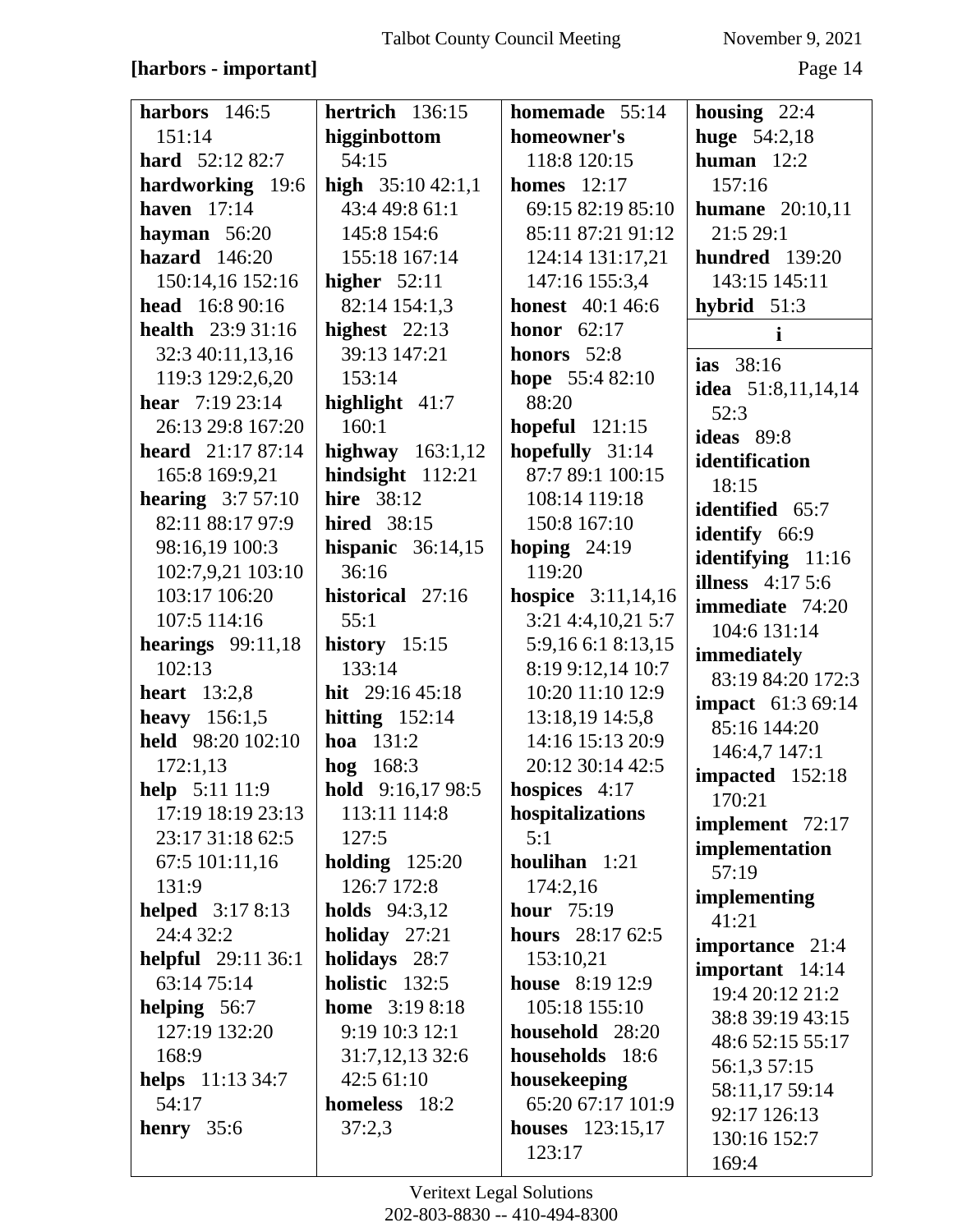## **[imposed - k]** Page 15

| imposed 79:20             | 47:18 48:11 57:10           | intern $27:12$            | 118:18 131:15             |
|---------------------------|-----------------------------|---------------------------|---------------------------|
| imposing 77:18            | 64:15,1698:7                | internal 160:17           | 149:12 159:13             |
| impressed 63:6            | 101:21 129:15               | internet 44:5             | issuing $82:16$           |
| improve 4:15              | 170:9                       | internship 41:20          | <b>item</b> 2:17 93:18    |
| improvements              | infrastructure              | internships 27:8          | 135:12 136:8,11           |
| 74:13 120:17              | 145:6 146:11                | interrogated              | 138:6 139:15              |
| improving 159:15          | 170:20                      | 174:4                     | 144:9 157:15,18           |
| inability 78:16           | <b>initial</b> 22:20 78:18  | interrupt 68:3            | 163:21 164:17             |
| inaudible 24:14           | 79:5,11 80:17               | intervention              | <b>items</b> 138:4        |
| 98:1                      | 149:1 171:4                 | 23:18 24:2                |                           |
| <b>include</b> 18:6 22:21 | initially 81:11             | introduce 35:2            | j                         |
| 78:20 91:11 150:7         | 84:12                       | 66:18 81:19 83:1          | jackson 35:7              |
| included 29:14            | $\mathbf{inn} \quad 147:17$ | 92:12,19 93:1,8           | 118:7, 11, 12, 17, 18     |
| 69:21 70:5 133:18         | innovative 33:17            | 107:2                     | 118:20 120:15             |
| 134:4                     | <b>input</b> 57:16          | introduced 101:5          | 124:7 126:9               |
| includes 79:6             | 170:18 171:2                | 105:10 111:14,15          | 127:15 128:15,18          |
| 159:11                    | installed 105:1             | introducing 98:6          | 129:3,12 130:1,7          |
| including $4:65:15$       | instances 70:14             | 113:2                     | 130:15,18,21              |
| 17:17 42:4 77:9           | institutions 47:16          | introduction              | 131:6 132:1 135:5         |
| 84:4 102:15 151:4         | instructors 141:3           | 73:18 97:4 100:3          | jaelon $35:16$            |
| income $29:17$            | 141:13                      | 102:1                     | january 24:10             |
| inconsistent 99:12        | insurance 15:5              | invested 145:3            | 58:6 60:19 119:19         |
| 100:14                    | <b>intake</b> 21:11,13      | investigating             | jessica $63:13$           |
| incorporate               | 24:5                        | 17:21                     | <b>job</b> $13:5 15:17$   |
| 112:13                    | integral 8:15               | investment 58:13          | 31:3 37:12 58:1           |
| incorporated 90:9         | intended 72:6               | 58:15                     | 59:9 63:5 64:15           |
| 91:15 104:12              | intensive 149:11            | invitation 41:15          | 66:12 89:18               |
| 110:2 112:15              | <b>intent</b> 83:1 92:19    | <b>invite</b> 144:10      | <b>jobs</b> 15:3 37:8     |
| 119:2 122:1 123:3         | 120:4,5,6 121:11            | <b>invited</b> 40:14 51:1 | 159:12                    |
| increase $5:26:3$         | 121:15 133:6                | involve $55:16$           | joe $14:2$                |
| 23:5 65:5 70:14           | 134:13                      | involved 42:2             | <b>joel</b> 35:9          |
| incredible 167:20         | <b>intention</b> 84:3       | involves 4:4              | josh $143:3$              |
| incredibly 14:14          | <b>inter</b> 76:9           | 150:17                    | july $21:828:10$          |
| indicates 4:20            | interacting 54:3            | irrigate 125:8            | 120:12,19 140:6           |
| individual 39:20          | <i>interdisciplinary</i>    | <b>isabel</b> 153:9,14,16 | <b>jump</b> $139:14$      |
| individualized            | 4:58:11                     | 156:13                    | jumping $101:21$          |
| 5:18                      | interest 46:20              | isolation $115:11$        | <b>june</b> 81:21 137:1,3 |
| individually 68:6         | 94:2,12 95:8 96:2           | <b>issuance</b> 80:10     | 138:6                     |
| individuals 5:11          | 96:17 115:8                 | 83:19 86:11 164:1         | junior $62:17$            |
| 19:6                      | interested 47:6             | <b>issue</b> 129:2 130:13 | juniors $27:10$           |
| indoor $24:1$             | 106:16 174:12               | 131:9 147:10              | jurisdiction 91:10        |
| information 25:3          | interesting $48:12$         | <b>issued</b> 170:7       | $\bf k$                   |
| 25:9,15 26:4,12           | 54:17 154:7                 | issues $22:424:1$         | <b>k</b> 43:20            |
| 26:14,1743:3              |                             | 87:15 101:1               |                           |
|                           |                             |                           |                           |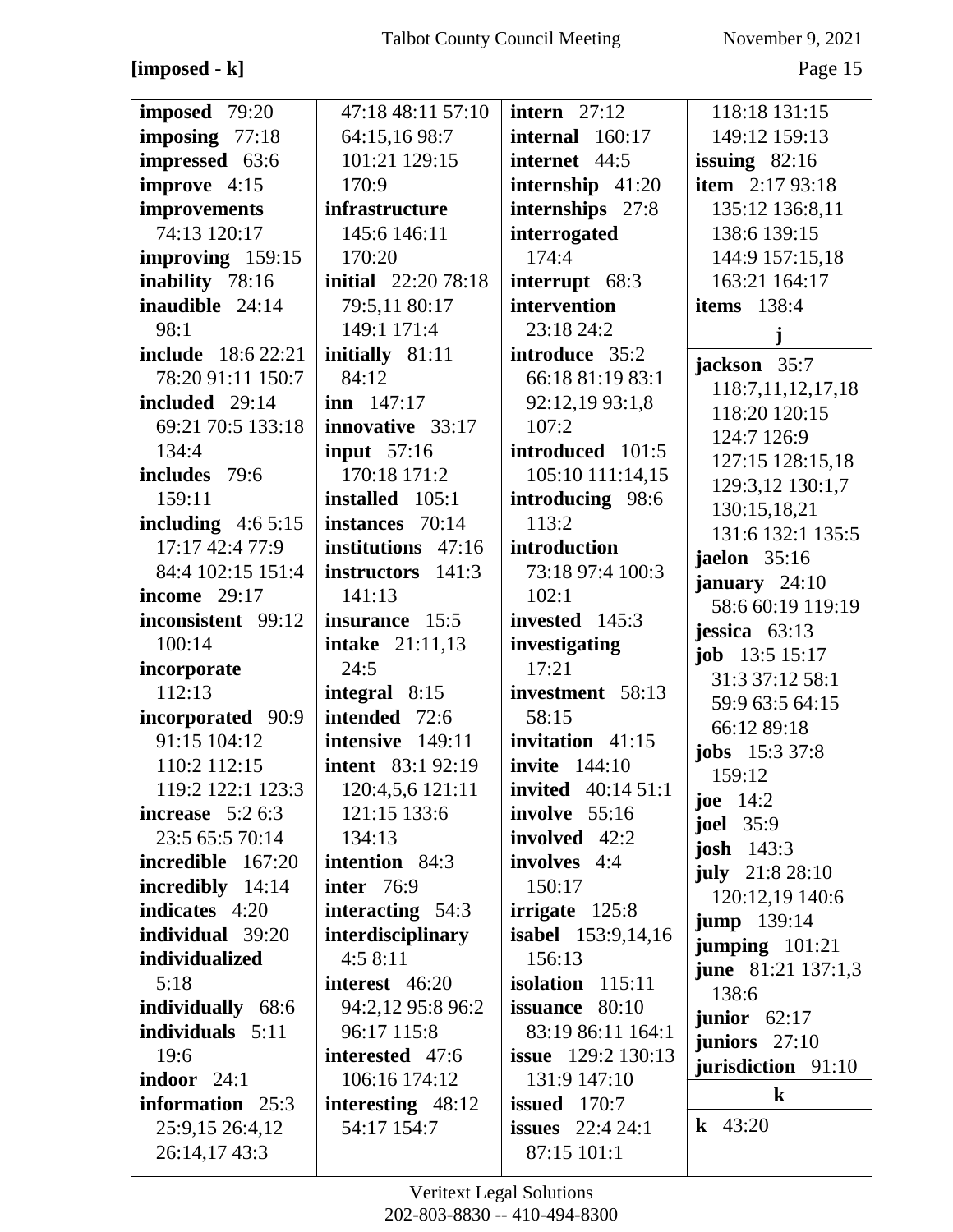# [keen - line]

November 9, 2021

Page 16

| 128:13<br>keen            | 96:8,13 97:15            | learner 36:21             | 137:11,14 138:16           |
|---------------------------|--------------------------|---------------------------|----------------------------|
| <b>keep</b> 25:3 31:18    | 101:18 105:21            | 60:11                     | 139:2,4,5 143:18           |
| 34:7 36:2 42:12           | 111:14 121:1,5           | learning $10:20$          | 143:20,21 150:12           |
| 43:9 54:20 93:5           | 129:10 132:2             | 40:1 62:9                 | 151:6,9 153:2              |
| 128:10                    | 133:10,14 140:17         | <b>leave</b> 48:8,10 92:2 | 155:13 156:2,15            |
| keeping $31:20$           | 155:11 163:7             | 134:7 138:15              | 156:21 157:2,3             |
| 37:5 161:17               | known 33:8 74:7          | leaving $100:20$          | 161:18,20,21               |
| keeps $34:9$              | 98:18 102:8              | 101:4                     | 164:15 165:1               |
| kelly 42:19 47:13         | knows 14:7 31:5          | $led$ 5:16                | 166:12 167:12              |
| 53:16 54:7 168:9          | 33:10 145:2,11           | <b>legal</b> 91:20 172:5  | 169:6 172:20               |
| ken 163:11                | kupersmith               | legislation 72:17         | 173:1,2,9                  |
| <b>kent</b> 141:19        | 100:20                   | 87:12 95:2 99:10          | <b>letter</b> 90:8 120:5,6 |
| <b>kept</b> 36:5          | 1                        | legislative 95:1          | 121:11,15 133:6            |
| key 39:19 119:13          |                          | 172:11                    | 134:13 144:14,14           |
| 158:9                     | $1a \quad 45:8$          | legitimate 65:21          | 149:20 150:2,3,6           |
| kick 83:6                 | lacking $100:9$          | length $95:11$            | 150:8                      |
| $\textbf{kid}$ 54:6       | ladies 10:12 16:21       | lesher 1:15 2:3,11        | <b>letters</b> 150:9 153:3 |
| <b>kids</b> $46:6,1049:9$ | 42:5                     | 2:16,203:26:11            | 156:17                     |
| 52:10,13,17 55:1          | lagoon 126:18            | 6:14,16,18,197:5          | letting $18:13$            |
| kind 47:17 48:17          | lakeside 74:6,7          | 7:20,21 8:2 9:4,20        | 30:20                      |
| 51:2 101:9 102:18         | 75:1,5,8 76:10,11        | 16:6 17:5 19:14           | <b>level</b> 144:15,19     |
| 106:11,13 122:7           | 77:1,2,11,20 78:8        | 19:16,19,20 20:6          | 146:2,4,7,8 147:1          |
| 124:18 137:20             | 78:20 79:8 80:12         | 20:9 28:20 32:7           | 147:2,7 148:14,18          |
| 140:14,18 141:4           | 80:15,18 81:2            | 32:11,19 33:4,8           | 152:18 153:16              |
| 142:3                     | 83:14,18 84:11,14        | 60:15 63:16 66:11         | 156:18 163:18              |
| kinds $46:21$             | 84:18 86:10              | 66:15 67:2 72:1           | life $4:3,15\,5:2,6$       |
| kitchen 155:8             | land 98:3,4              | 72:14,20 73:3,6,7         | 6:5 9:10 10:3              |
| <b>knew</b> $12:2040:5$   | language 36:21           | 73:15,18 75:10            | 12:16 14:17 15:15          |
| 165:15,17                 | 60:11 79:14 81:18        | 88:6 89:20 92:4           | 23:19                      |
| know $8:10,209:13$        | 82:6 92:17 93:12         | 93:7,11 94:6 95:3         | lifeguarding               |
| 10:7,9,14,17 11:2         | 93:14 99:12,17           | 97:3,7,11 98:8,10         | 140:18                     |
| 11:13 14:17 15:2          | 100:15                   | 98:13,15 99:1,13          | lifeguards $140:9$         |
| 20:14 23:16 26:2          | larger $131:15$          | 100:17,18 102:2           | 141:1,12,21 142:6          |
| 29:10 30:16,20            | laura $1:18$             | 102:12 103:16             | 142:9                      |
|                           | lauren $56:19$           | 104:7 105:13,19           |                            |
| 34:5 35:5 37:7            | law $35:1794:15$         | 106:19 107:11             | lift $22:4$                |
| 40:7,12 41:6,7,12         | 174:4                    |                           | light $64:21$              |
| 42:13,14 43:21            | <b>lays</b> 87:7 88:14   | 110:15,19 111:19          | <b>liked</b> 113:1         |
| 46:15 47:7 48:8           | lead $41:14$ 144:21      | 113:11 115:6,20           | <b>likes</b> 101:3         |
| 49:4,4,20 54:7,19         | <b>leadership</b> 42:2   | 116:1,2,9,18              | limit 91:11 131:5          |
| 56:4,18 57:3,20           | <b>learn</b> 11:11 54:17 | 117:5,8,12,13,20          | 163:5,15                   |
| 58:11 59:1,5 62:4         | 62:11 130:9,10,20        | 118:5, 10, 13 120:8       | limiting $5:6$             |
| 63:4 66:16 67:10          | learned 11:6             | 120:20 133:5              | limits 85:15 86:8          |
| 72:2 81:8 87:8            | 132:17                   | 134:15,18,19              | <b>line</b> $21:1422:12$   |
| 88:7 91:1 96:1,6,7        |                          | 135:7,19,21 136:1         | 65:18 106:6 109:4          |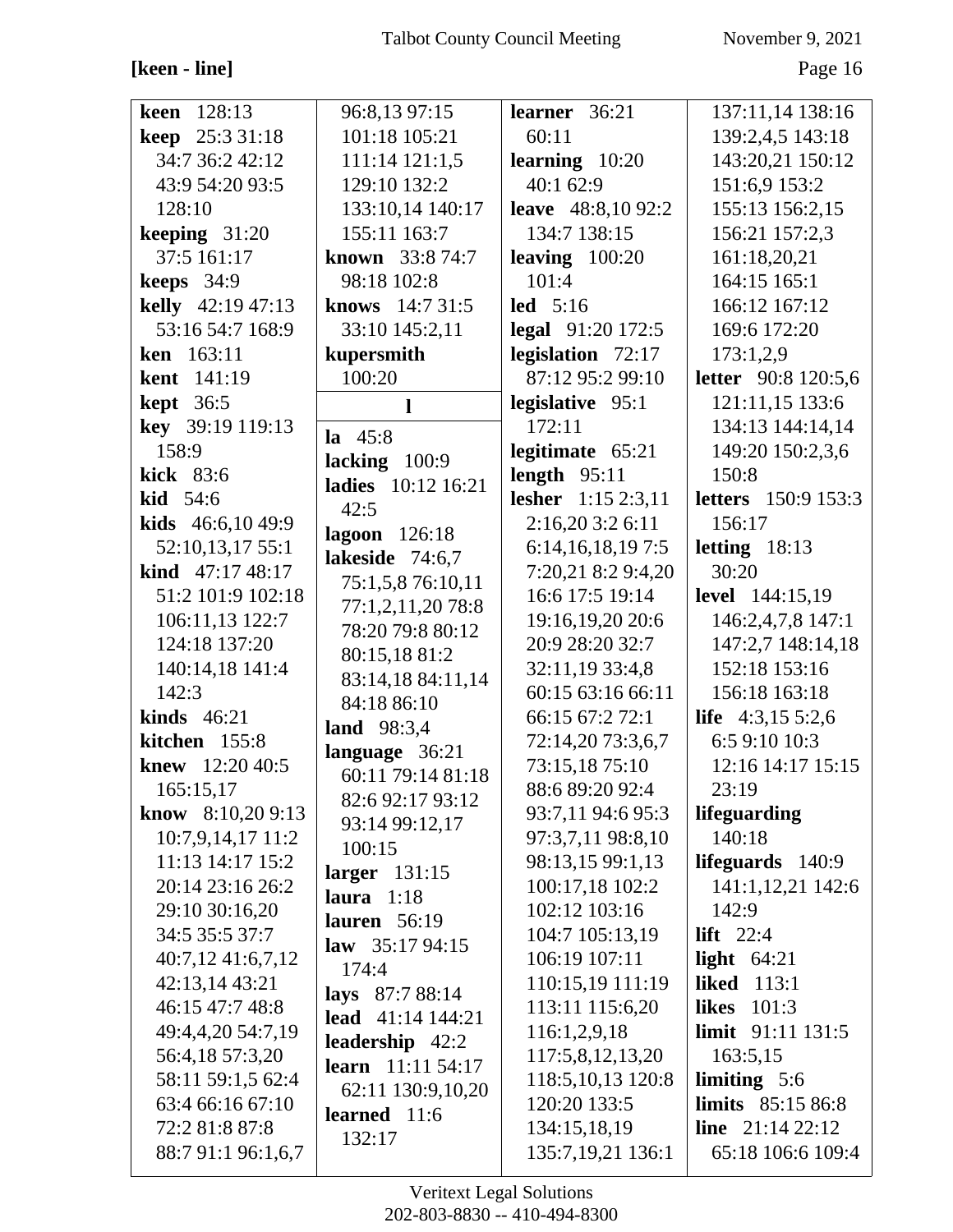## **[line - mayor]** Page 17

| 110:5 111:2 113:5         | 134:1 142:11             | loved $3:20$             | manager's 2:18       |
|---------------------------|--------------------------|--------------------------|----------------------|
| 113:15 120:8              | 148:10,11 149:5          | low $21:1378:15$         | 164:8                |
| 128:8                     | 152:17 153:19            | 78:18                    | managers 141:4       |
| <b>linear</b> 95:14,18    | 155:19 158:10            | lower 68:20 148:2        | 142:17               |
| lining $160:21$           | 159:15                   | 163:5                    | managing 141:19      |
| lions 168:17              | <b>looked</b> 10:5 37:20 | <b>lowest</b> 39:13      | 142:20               |
| <b>listed</b> 107:19      | 37:21 64:4,18            | luckily $155:1$          | mandate 91:9,14      |
| 172:5                     | 126:2 136:19             | <b>lunch</b> 43:16 44:12 | <b>manner</b> 129:17 |
| listen $87:13$            | 141:7 149:17             | 44:13 45:1               | 174:7                |
| listening 28:16           | looking $30:17$          | $\mathbf{m}$             | map 68:5 74:8,9      |
| 82:10                     | 56:10 64:12 67:6         |                          | 74:10 95:16,17       |
| <b>liter</b> $125:11,13$  | 67:7 69:7 82:16          | <b>machine</b> 142:11    | 96:10 98:2,3,4       |
| litter $24:1$             | 85:8 90:3 97:20          | macy 35:10               | 104:5 107:14         |
| <b>little</b> 8:21 15:14  | 120:13 123:6             | mad 29:21                | mapping 133:21       |
| 16:14 24:9 31:17          | 124:17 125:9             | madam 6:16 17:7          | maps 65:9 68:5       |
| 36:9 43:10 45:18          | 146:8 147:11             | 19:17 73:4,19            | 69:2 70:20 71:21     |
|                           |                          | 75:14 93:19 98:15        | 72:18                |
| 60:6 61:2,17              | 148:8 149:6 153:1        | 99:3 102:6 103:18        |                      |
| 67:12,13 68:20            | 159:11 167:6             | 115:21 116:11            | marathon 27:16       |
| 71:6 100:16               | looks $51:1797:17$       | 117:11 134:16            | march $81:21$        |
| 111:19,20 132:5           | 107:21 126:9             | 135:19 139:2             | marina $155:9$       |
| live 131:16               | <b>loose</b> 18:14       | 143:18 156:21            | maritime 47:3        |
| lives $61:3$              | <b>lord</b> 6:9 19:12    | 161:18 172:20            | 155:14               |
| living $5:5$              | losing $37:8$            | maguire 130:3            | mark 65:8 66:4,8     |
| loan 119:16               | $loss$ 29:17             | main 44:6 104:15         | 66:19 96:20          |
| 120:18                    | lost 17:17 18:16         | 106:3 146:11             | <b>market</b> 159:7  |
| <b>loans</b> 119:11       | 26:3 165:9               | 151:12 156:13            | <b>martin</b> 121:21 |
| <b>local</b> 18:11 19:5,8 | <b>lot</b> $14:1021:1$   | 159:5 160:4              | mary 35:8            |
| 28:3,5 52:1,2 56:9        | 27:18 28:14 30:14        | maintenance              | maryland $1:1,10$    |
| 94:15 172:9               | 33:15 40:2,4 47:5        | 94:13 143:14             | 48:4 53:1,4 68:14    |
| <b>located</b> 74:4 104:3 | 51:15,21 52:2            | major 124:7,19           | 74:5 76:14 90:6      |
| 116:16                    | 62:9,19 82:19            | majority 65:6            | 94:3 104:4 116:17    |
| location 170:6            | 112:13 130:13            | 69:18 70:8 75:16         | 144:17 164:6         |
| <b>lodge</b> 168:18       | 140:12 143:7             | making $29:12$           | 174:1,2              |
| london $53:2$             | 146:21 147:3,5,5         | 30:21 31:4 33:21         | <b>match</b> 67:20   |
| $long \ 10:16 \ 12:14$    | 149:4 152:5              | 34:2,3 37:6 70:13        | materials 117:1      |
| 33:8 95:13 134:9          | 154:16 168:2,15          | 108:18 147:3             | matter 43:18         |
| 145:15 153:4,6            | 168:20                   |                          | 52:20 97:12          |
| 160:11 161:4              | <b>lots</b> $127:2,7,8$  | mammals $22:10$          | 127:20,20 174:7      |
| <b>longer</b> 56:4 94:17  | 131:17 134:1             | manage $128:1$           | matters $171:17$     |
| look $9:1839:6$           | 168:5                    | managed 139:19           | 172:5                |
| 41:4 55:4 60:18           | love 14:6 27:11          | management 4:8           | <b>mautz</b> 172:10  |
| 61:2 63:14 65:3,9         | 58:5 115:6,10            | 140:10 141:8,10          | mayor 166:16         |
| 70:12 71:16 96:21         | 165:21                   | manager $12:1,9$         | 171:9                |
| 126:15 133:11,20          |                          | 66:21 135:9              |                      |
|                           |                          | 164:13                   |                      |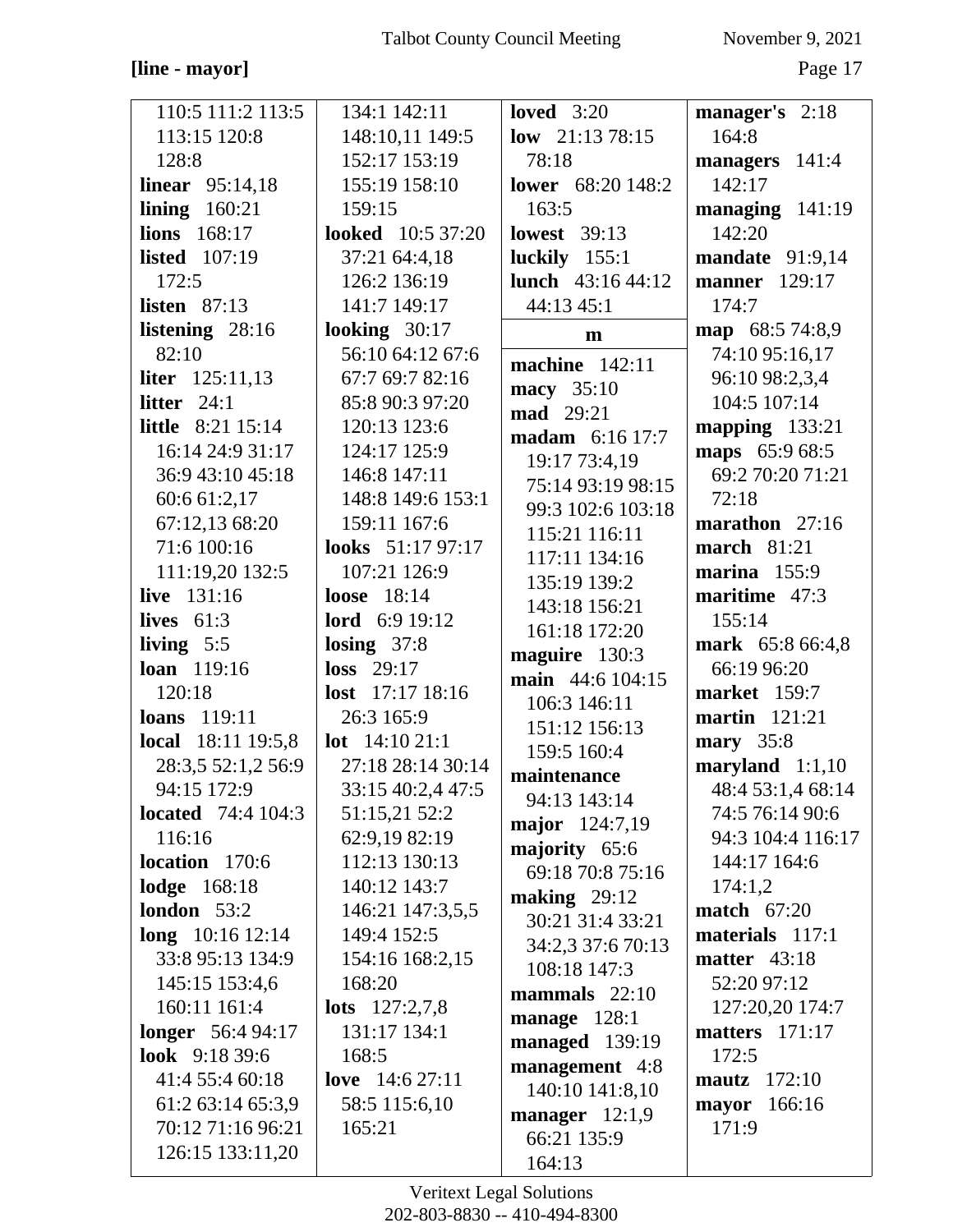## [mayor's - move]

November 9, 2021

| mayor's 166:15    | meets 68:20              | microchipped            | mitigation 144:18        |
|-------------------|--------------------------|-------------------------|--------------------------|
| mbr 78:5,1179:9   | 105:14                   | 24:19 25:2 26:8         | 146:20 150:14,16         |
| 122:4,8,11 123:5  | megan 12:4               | microchipping           | moaney $35:16$           |
| 125:6,12 134:8    | member 13:7              | 18:16                   | model 3:21 4:4           |
| $mcclamy$ 104:11  | 35:12 66:3,17            | microchips 25:1         | 51:3                     |
| <b>md</b> 174:13  | 99:16 171:7              | microphone 107:2        | <b>modest</b> 85:19      |
| mde 77:8 79:19,20 | members 1:14             | middle 61:2 62:16       | modular 79:9             |
| 80:4 82:11,14     | 31:5 35:2,3,5,9,15       | 62:17 69:3              | mom 169:5                |
| 83:19 86:11 87:6  | 35:18 40:15,15           | midshore 23:20          | <b>moment</b> 10:21      |
| 89:3 118:15 119:2 | 54:15 57:14 82:13        | 53:14 169:13            | <b>monday</b> 162:18     |
| 119:14,15,18,20   | 82:14 87:5,13            | mike 7:19               | <b>money</b> 114:2       |
| 120:6 121:14      | 121:5 165:9 166:6        | mileage $95:14$         | 137:6 152:10             |
| 123:21            | membrane 78:5            | miles 146:11            | 168:21                   |
| meadow 148:17     | 122:9                    | military $47:11$        | <b>monies</b> 169:18     |
| meal 43:18        | <b>memo</b> 90:3         | milligrams 125:11       | monitored 132:9          |
| meals $54:6$      | <b>mental</b> 23:8 31:16 | 125:13                  | monitoring 132:8         |
| mean 13:4 48:9    | 32:2 40:11,13,16         | <b>million</b> 5:5 18:2 | month 3:11,15 6:2        |
| 69:19 89:12       | mention 138:4            | 40:9 45:13 49:12        | 6:5 113:9                |
| 108:18 112:20     | 164:10                   | 49:13 50:7              | monthly $118:21$         |
| 121:21 154:1,2    | mentioned 42:19          | millions 3:18           | <b>months</b> 3:19 57:9  |
| 161:7             | 53:16 147:19             | mills 106:2 118:2       | 80:2,10 81:14            |
| meaning 158:6     | 160:5 167:14             | 118:20 119:7,10         | 83:20 84:21,21           |
| means $14:10$     | mentoring 54:16          | 123:8 124:5 132:6       | 85:1,6,11,21             |
| 52:10 174:7       | mentorship 55:2          | 133:13                  | 140:5 160:15             |
| meant $72:7$      | mess 122:9               | $mid$ 11:16 75:14       | monument 164:3           |
| measured 147:20   | message 169:4            | 75:21 91:16 107:7       | 169:8,11,19 170:4        |
| mechanics 141:10  | met 64:3,20 82:13        | 107:12 114:4            | moratorium 22:5          |
| medicaid 5:14     | 122:1 169:13             | 139:14                  | morris 34:18 68:3        |
| medical $4:624:2$ | <b>method</b> 170:14     | $minded$ 133:12         | 69:1                     |
| medicare 5:13     | <b>mgd</b> 78:5          | minor 65:16 66:7        | <b>mother</b> 10:6 20:13 |
| medicare's 3:20   | mia 7:7 12:11            | 67:17,21 68:1           | <b>motion</b> 2:16 6:12  |
| meet 72:15 106:12 | michael $35:5$           | 69:14 71:9              | 19:16 72:20 73:3         |
| 115:9 126:19,20   | michael's 35:13          | minority $65:5,6$       | 105:4,5,10,12            |
| meeting $1:42:3$  | 38:20 51:10 104:4        | 67:8,13 68:19           | 133:6 134:12,15          |
| 57:4 61:11 89:2   | 116:17 144:10,15         | 69:10,18 70:8,15        | 138:17,19 143:12         |
| 105:8 119:4 131:3 | 144:20 146:1             | 70:17                   | 153:2 156:15,16          |
| 145:15,15 162:20  | 150:7 151:13,13          | minute 82:3 93:5        | 161:9 172:17             |
| 164:18,19 165:16  | 152:6,14 155:7,18        | minutes 39:12           | motovidlak 35:7          |
| 167:1 170:1       | 155:20 156:18            | 91:2                    | 35:11                    |
| 171:16,17,21      | michaels $147:14$        | $mirror \quad 38:5$     | mouse 67:11              |
| 172:6,8,12,14     | <b>micro</b> 122:9       | missed<br>61:10         | <b>mouth</b> 83:7        |
| 173:10            | microchip $25:5,10$      | missing $166:18$        | mouthful $75:11$         |
| meetings 119:1    | 25:20 26:1,3             | mitigate 146:7          | move 3:3 6:14            |
| 130:3 132:20      | 137:19                   | 152:20                  | 72:7 99:2 103:17         |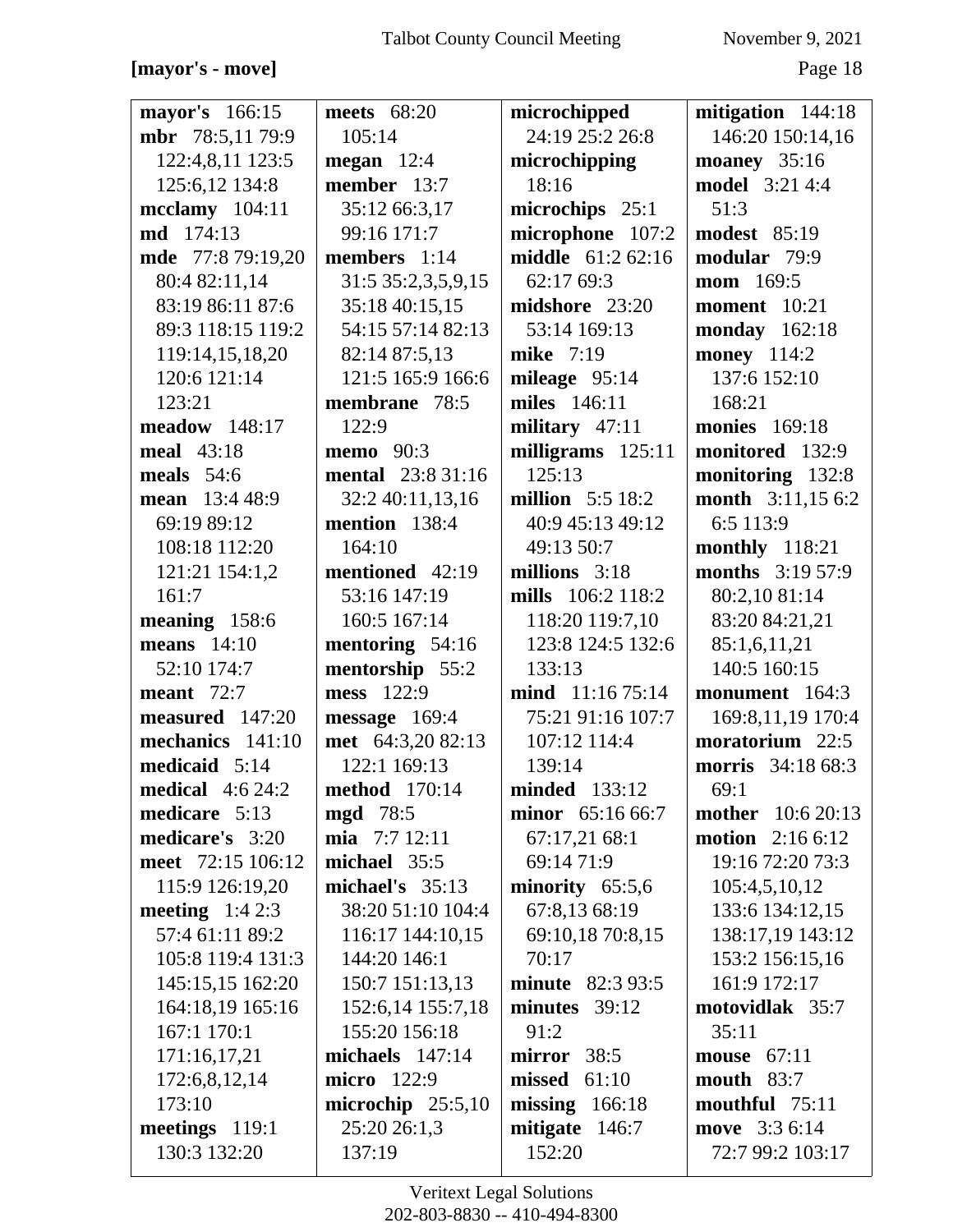## [move - october]

November 9, 2021

Page 19

| 109:19 113:13,19               | narrative 75:3                     | neutering 18:14          | 56:5 59:21 70:1          |
|--------------------------------|------------------------------------|--------------------------|--------------------------|
| 114:4 116:11                   | 133:15<br>narrow                   | <b>never</b> 100:2       | 71:9 74:1 76:6,17        |
| 118:1 119:14                   | nation's 5:7                       | 130:11,19 140:19         | 76:18 77:7,17            |
| 121:7 131:11                   | national $3:11,14$                 | 142:21 154:6             | 80:3 85:9,19             |
| 133:4,6 159:2                  | 6:1 17:9 18:9 19:3                 | new 17:15 27:9           | 87:20 98:16,19           |
| 169:10,15,17,19                | 20:16 41:13                        | 41:21 42:10 62:10        | 102:7,9 103:20           |
| 169:20                         | <b>natural</b> 144:17              | 74:14 76:19 77:1         | 107:6 116:13             |
| moved 6:10,13                  | nature 118:14                      | 80:11,15 84:13           | 147:16 151:20            |
| 12:21 19:13 73:1               | 124:6                              | 86:4 114:19 126:5        | 163:6                    |
| 135:17 136:20                  | navigate 127:19                    | 130:18 131:16,17         | numbered 69:2            |
| 172:18                         | nearly $77:13$                     | 136:15 151:1             | 73:19 99:8 101:2         |
| moves $3:8$                    | neavitt $71:12$                    | 161:14 171:4             | numbers 21:9,16          |
| <b>moving</b> 56:5 86:10       | 104:17 112:6,17                    | nice 32:17 33:9          | 24:9,21 25:14            |
| 110:13 117:10                  | necessary 78:1                     | 141:14 142:16            | 65:12,21 68:18,19        |
| 120:16 128:10                  | 117:1 124:11                       | 166:17,17,19             | 69:15 70:6,10            |
| 169:7 170:11                   | neck 112:4 168:3                   | <b>night</b> 50:19 82:12 | 71:5,17                  |
| <b>msde</b> 58:3               | need 10:18 11:1,5                  | 167:16                   | numerous 163:3           |
| $mt$ 104:3,16                  | 11:14 21:4 22:19                   | <b>nights</b> 167:17     | nurses 9:16 10:8         |
| <b>multi</b> 74:14,18          | 23:12,13,21 27:13                  | nitrogen 124:16          | 13:14                    |
| multiple 111:17                | 30:6,17 38:4,7                     | 125:11,13                | nursing $12:17$          |
| municipalities                 | 39:5 59:8 62:5                     | $njrotc$ 47:8            | 41:21 49:7               |
| 150:17                         | 72:20 77:13 89:17                  | nonprofit 18:3           | nurture 43:13            |
| municipality 91:9              | 115:7 120:14                       | nonprofits 170:21        | nutrient 78:4            |
|                                |                                    |                          |                          |
| 150:19                         | 129:4,5 131:14                     | normal $22:12$           |                          |
|                                | 132:5 133:12                       | 153:13,15 154:1,3        | $\bf{0}$                 |
| murphy 139:20<br>143:14 171:10 | <b>needed</b> 37:18 40:6           | 154:6                    | o'clock 82:4 172:2       |
|                                | 42:20 64:13,17                     | normally 153:7           | 172:13                   |
| murray 12:4,4<br>17:2          | 72:5 94:18 129:15                  | <b>north</b> 164:4       | obituaries 15:11         |
| <b>museum</b> $47:355:2$       | $\boldsymbol{\text{needing}}$ 11:4 | notary 174:2,17          | objection $2:213:1$      |
| 155:14                         | <b>needs</b> 4:11 5:19             | note 56:2 130:2          | 3:2                      |
| myers 144:10,12                | 24:3 36:18 52:17                   | 170:10 171:6             | objections 94:21         |
| 145:14,19 149:21               | 126:20,21                          | <b>notes</b> 174:6       | objective 109:2          |
| 150:5,11 151:11                | negative $85:16$                   | <b>notice</b> 94:19      | 119:8,17                 |
| 153:7 154:13,15                | <b>neglect</b> 17:21 23:6          | <b>noticed</b> 152:6     | obligate 150:2           |
| 154:19 155:1,15                | neglected 23:15                    | notified 88:18           | obligated 114:3          |
| 156:5 157:10                   | neighborhood                       | notorial $174:13$        | obligation 113:20        |
| 161:8                          | 67:12 69:10                        | november $1:73:5$        | <b>observe</b> 6:5 166:2 |
| $\mathbf n$                    | 131:17                             | 3:6,15 6:1,8 17:10       | obstacles 39:6           |
|                                | <b>nerve</b> 140:19                | 19:2,11 76:13            | obviously 24:21          |
| name 11:21 26:5                | network 44:2                       | 90:8 105:9 138:2         | 69:17 88:17              |
| 30:19 52:21                    | neuter $17:19$                     | 164:7,12 171:16          | occasions 64:4           |
| <b>named</b> 33:5 174:3        | 24:15 27:3,5                       | 172:1,7 174:13           | occupied 105:20          |
| nancy 165:10                   | neutered $24:11,12$                | <b>number</b> $25:4,10$  | october 24:10            |
| 171:7,13                       |                                    | 25:14 26:3,6 52:6        | 162:17 166:14            |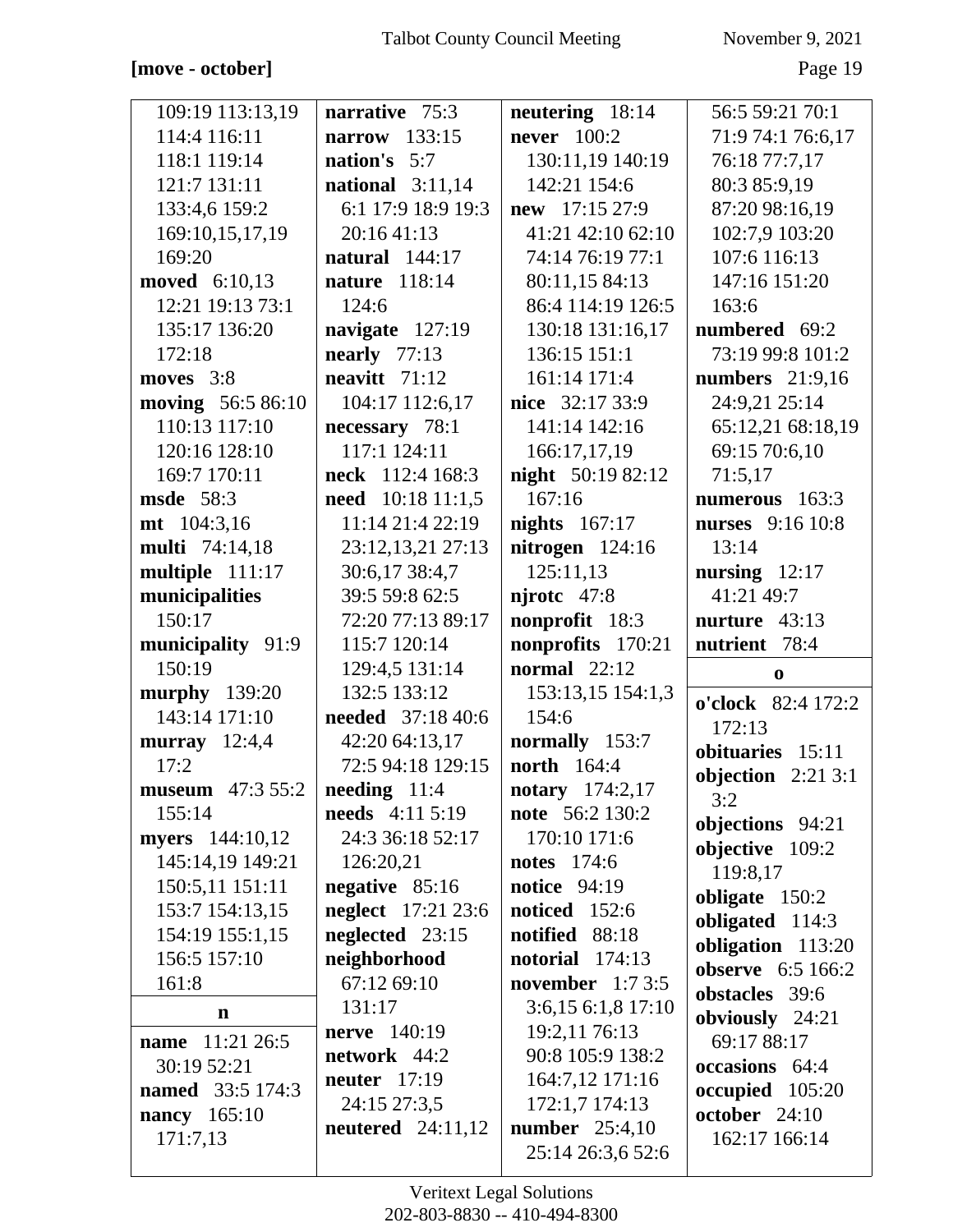## **[odd - parent]** Page 20

| <b>odd</b> 70:1          | operate 78:18     | overall 124:4          | 123:2 125:3,6,18          |
|--------------------------|-------------------|------------------------|---------------------------|
| offense 62:20            | 160:6             | 159:11                 | 126:4 127:2,7,10          |
| offer 27:7 46:12         | operated 78:8     | overlapping 143:7      | 128:15,19 129:4           |
| 50:2                     | operating 78:14   | overpopulation         | 129:14 130:5              |
| <b>offered</b> 43:1,15   | 79:10 114:20      | 17:20                  | 132:19 133:7              |
| 47:3                     | operation 138:8   | overview 158:13        | 135:3,4,17 136:6          |
| offering 4:1 17:19       | 143:13 158:9      | <b>owned</b> 24:11,13  | 136:7 138:18              |
| offers 9:12 169:10       | operational 84:11 | 96:6 164:3             | 139:10,11 143:11          |
| <b>office</b> 22:10 24:3 | 85:21 86:4        | <b>owner</b> 18:13     | 144:5,6 150:10            |
| 32:5 44:4 59:3           | operations 124:4  | 106:15 108:5,9         | 153:4 154:11,14           |
| 116:15 117:2             | opinion 88:9      | 109:18 110:7,12        | 154:18,20 155:16          |
| 156:11 163:13            | 91:20,21 140:11   | 113:14 115:8           | 157:8,9,13 161:12         |
| 164:8                    | opportunities     | 119:10 143:4           | 161:16 162:5,6            |
| officer 22:16,17         | 37:20 41:20       | <b>owners</b> 17:18    | 165:5,6 173:7,8           |
| 22:18,19 23:2            | opportunity 9:5   | 108:8 111:6            | package 119:16            |
| <b>offices</b> 164:11    | 18:10 39:9 88:19  | 114:16                 | packet 136:14             |
| officials 130:11         | 94:21 132:10      | ownership 119:6        | 158:1                     |
| oh $33:167:468:7$        | 158:16            | 121:7,12               | paddle 151:17             |
| 69:7 133:17              | opposed 108:3     | $\mathbf{p}$           | page 34:14,15,21          |
| okay 16:10,15            | optimistic 62:14  |                        | 35:1 37:14 41:4           |
| 32:9 34:19 45:9          | option 120:16     | <b>p.m.</b> $1:798:21$ | 52:5,14 55:18             |
| 60:14 63:16 69:6         | 122:5             | 102:11 162:19,19       | 56:18 78:3 95:15          |
| 79:16 81:11 89:20        | order 2:4 44:5    | 172:2,3,13 173:10      | pages 55:5 142:12         |
| 98:9,10 103:9            | 54:1 172:17       | pace 34:1              | pain 4:7,16               |
| 104:7 107:20             | organizations     | pack 1:17 3:1 6:10     | palliative 3:11,15        |
| 117:20 120:20            | 5:10 168:16       | 6:137:3,4,12,15        | 4:14,18,21 5:9 6:2        |
| 127:10 130:5             | oriented 4:5      | 8:4,7 9:20 11:15       | 8:14 12:7                 |
| 155:21 165:3             | original 83:10    | 12:10 16:21 19:13      | pan 24:1                  |
| old 14:17 28:1           | originally 72:6   | 19:14 20:4,5 29:5      | pandemic 23:9             |
| 77:13                    | 93:3 104:20       | 29:16,20 30:2,8        | 29:9 36:4 37:8            |
| once 73:15 90:2          | 106:10 123:7      | 32:20,21 44:10,11      | 40:2,4 44:6 46:5          |
| 90:18 107:4 113:9        | orphans 31:7      | 44:16,21 45:9          | 171:1                     |
| <b>ones</b> 3:20 26:10   | orthodontics      | 59:20 60:14 73:12      | pantry 30:5               |
| 37:6 50:16 55:10         | 54:16             | 73:13,17 90:1,14       | <b>paper</b> 94:19        |
| 100:10 114:14            | otis $35:7$       | 90:20 91:1,19,21       | par 142:13                |
| 118:5,6                  | ought 152:10,11   | 92:14 95:11,17         | paragraph 76:2            |
| online 25:20 26:2        | outcome 62:14     | 96:1,8,12 97:1,5       | 78:4                      |
| 46:8 54:4                | 148:9 149:13      | 97:10,13,18,20         | <b>parallel</b> 112:3     |
| <b>onus</b> 140:21       | 152:15 174:12     | 98:2,4,9,12,14         | <b>parcel</b> 74:8,10     |
| open 62:11 133:12        | outdated 99:11    | 99:16 100:17,19        | 104:5                     |
| 172:3,14                 | 100:14            | 102:4 107:10           | <b>parcels</b> 74:9 108:4 |
| opening $2:727:8$        | outhouse 104:20   | 113:13 114:15,21       | parent 60:21              |
| 27:21                    | outings 168:5     | 115:17 116:7,8         | 160:10                    |
|                          |                   | 117:18,19 120:21       |                           |
|                          |                   | 121:3 122:14,19        |                           |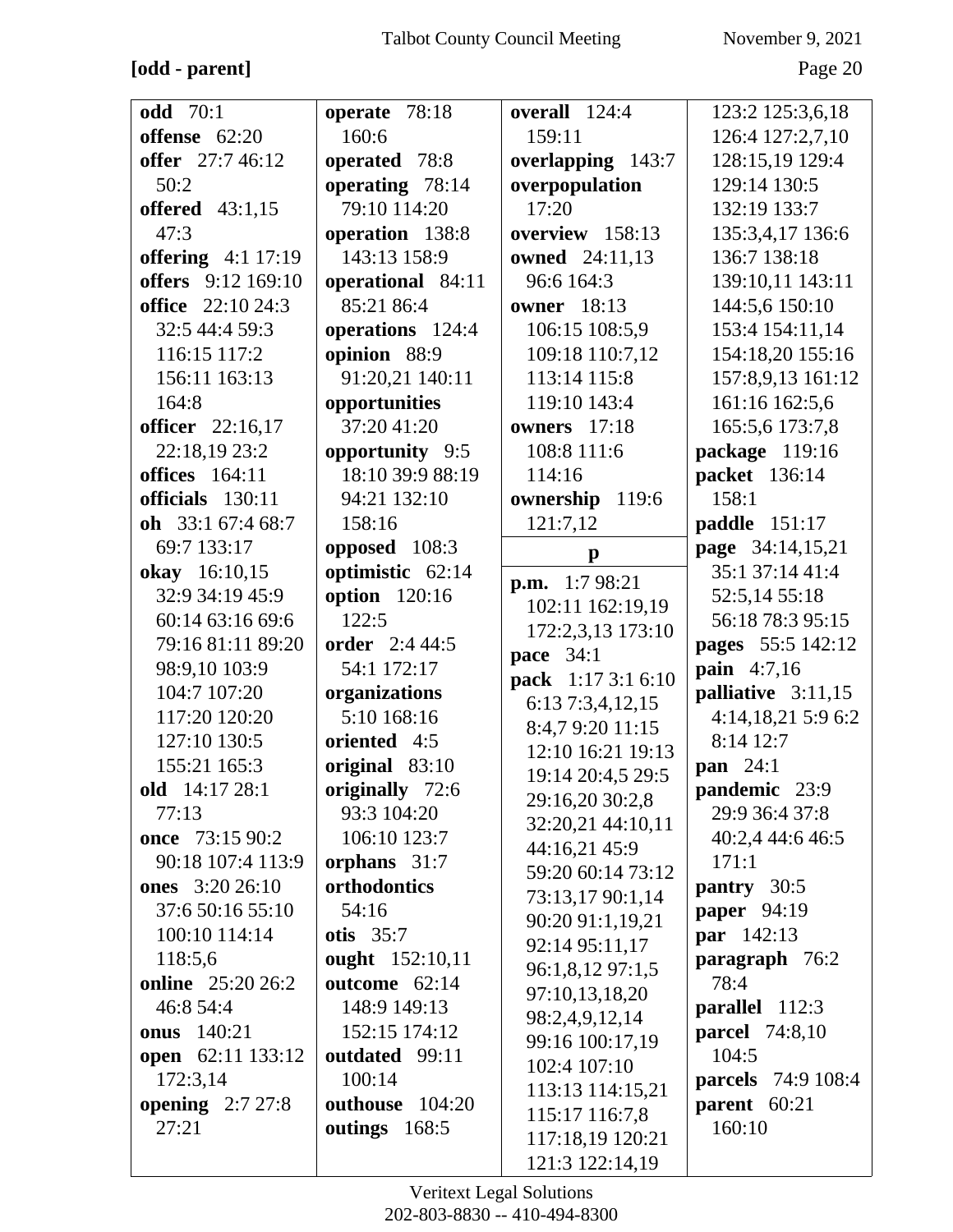## **[parents - please]** Page 21

| parents $40:19$            | pay 45:3 113:20         | permits 80:11                 | pilot 144:18                                         |
|----------------------------|-------------------------|-------------------------------|------------------------------------------------------|
| 43:2 57:13                 | 114:3 140:2             | 127:1                         | <b>pink</b> 70:5                                     |
| parking 147:18             | 159:10 169:15           | <b>person</b> 4:1 31:17       | <b>piped</b> 86:16                                   |
| parks 136:9,14             | <b>peak</b> 79:7        | 33:20 50:20 51:2              | pipes 148:16                                         |
| 138:21                     | peer $4:20$             | 165:9                         | 156:6                                                |
| part 8:10,15 43:7          | <b>people</b> 3:18 4:2  | personally 82:13              | place 17:15,16                                       |
| 96:5 106:16 112:9          | 9:19 10:19 11:4,9       | 174:3                         | 24:3 30:2 124:14                                     |
| 120:1 122:12               | 11:11,13,17 13:3        | personnel 158:8               | 126:12 140:4                                         |
| 140:2 142:16               | 15:13 16:17 21:18       | 172:5                         | 142:2 146:6 174:4                                    |
| 168:14                     | 22:6 23:1,12,14         | perspective 35:21             | places $141:7$                                       |
| participate 88:19          | 23:15 26:2 28:8         | 163:18                        | plan 37:15,16 38:2                                   |
| 146:19                     | 37:8,18 38:15           | pet 17:15,20 18:12            | 40:3 74:3,3,20                                       |
| participated               | 40:5 51:16 54:21        | 18:13,14,15 23:21             | 75:3,476:8,16                                        |
| 130:3                      | 55:20,20 56:2,4         | 25:2 29:14 30:5               | 77:15 81:13,20                                       |
| participating 55:6         | 57:14 58:11 59:1        | <b>pete</b> 1:15              | 83:2 87:3 88:12                                      |
| 118:21                     | 60:8 62:20 81:15        | petition 100:8                | 89:7,11 90:10                                        |
| particular 141:5           | 82:10 83:4 87:8,9       | petitions 99:9                | 92:13,21 93:4,16                                     |
| 143:3                      | 102:18 106:5            | 100:10 101:13,14              | 104:1 105:11                                         |
| particularly 42:11         | 142:8 143:8 152:5       | <b>pets</b> 17:17 18:6,7      | 108:11 146:21                                        |
| parties 174:11,11          | 158:6,7                 | 22:7 24:1,11,12               | 147:5 150:14,16                                      |
| partner 159:4              | people's 9:17           | 24:13 28:7 29:21              | 150:16,20 158:5                                      |
| 160:11                     | 11:12                   | 32:2,5,6,6                    | 170:15                                               |
| partners 40:18             | <b>peper</b> 136:9      | <b>phase</b> 75:7 76:21       | <b>planned</b> 2:5 74:6                              |
| 53:9,12,15                 | 137:13,16 139:12        | 76:21 77:10,19                | 76:11 77:10                                          |
|                            |                         |                               |                                                      |
| partnership 54:9           | 139:16 140:7            | 78:19 79:3 80:1               | planning $5:11$                                      |
| partnerships               | 142:7,16 144:7          | 80:13                         | 105:8 110:16                                         |
| 40:12                      | percent $18:5,7$        | <b>phases</b> 78:7,13,15      | 113:8 114:5                                          |
| parts $44:6$               | 21:11 36:13,14,14       | 80:20 81:1                    | 170:14                                               |
| passes 116:9               | 36:15,20 37:1,1         |                               | <b>phenomenal</b> $128:3$ <b>plant</b> $77:278:6,12$ |
| 117:20                     | 43:8 45:20,20,21        | <b>phil</b> 118:7             | 78:17 79:10,18                                       |
| passing $165:20$           | 46:4,4 49:14            | <b>phone</b> $25:10\,26:5$    | 80:8,12,16,19                                        |
| 171:6                      | 56:11 81:4              | <b>photo</b> $7:17 \; 16:3,5$ | 81:1,3 83:12,18                                      |
| passively 11:6             | <b>perfect</b> 16:15,15 | physical $4:955:9$            | 84:11,13,20 85:5                                     |
| pathways 12:5              | 18:10 32:9 41:3         | physically 143:5              | 85:7,13,18 86:2,4                                    |
| patient $5:16,17$          | performance             | pick 101:6 108:15             | 86:17,19,21                                          |
| <b>patient's</b> 4:10 5:19 | 159:16                  | 109:1 114:10                  | 118:19 119:7                                         |
| patients 5:3,14            | period 84:20            | picking $104:16$              | 123:8 125:15                                         |
| 8:12,13 10:2               | 154:4                   | <b>pickle</b> 133:19          | play $51:17$                                         |
| 14:13                      | permission 89:18        | picture 16:12                 | playing $168:4$                                      |
| <b>patrick</b> 81:9 82:7   | 136:12                  | 108:17                        | pleasant $104:3,16$                                  |
| 83:6 99:13 100:19          | permit $79:19$          | piece 109:15,16,16            | <b>please</b> 2:9 3:13                               |
| 101:20                     | 82:16 83:19 86:11       | $\boldsymbol{p}$ iggy 133:8   | 19:18 22:13 23:4                                     |
| paul's $55:8$              | 125:10 127:5            | pillars $145:4$               | 66:11 73:5 93:21<br>100:18 143:19                    |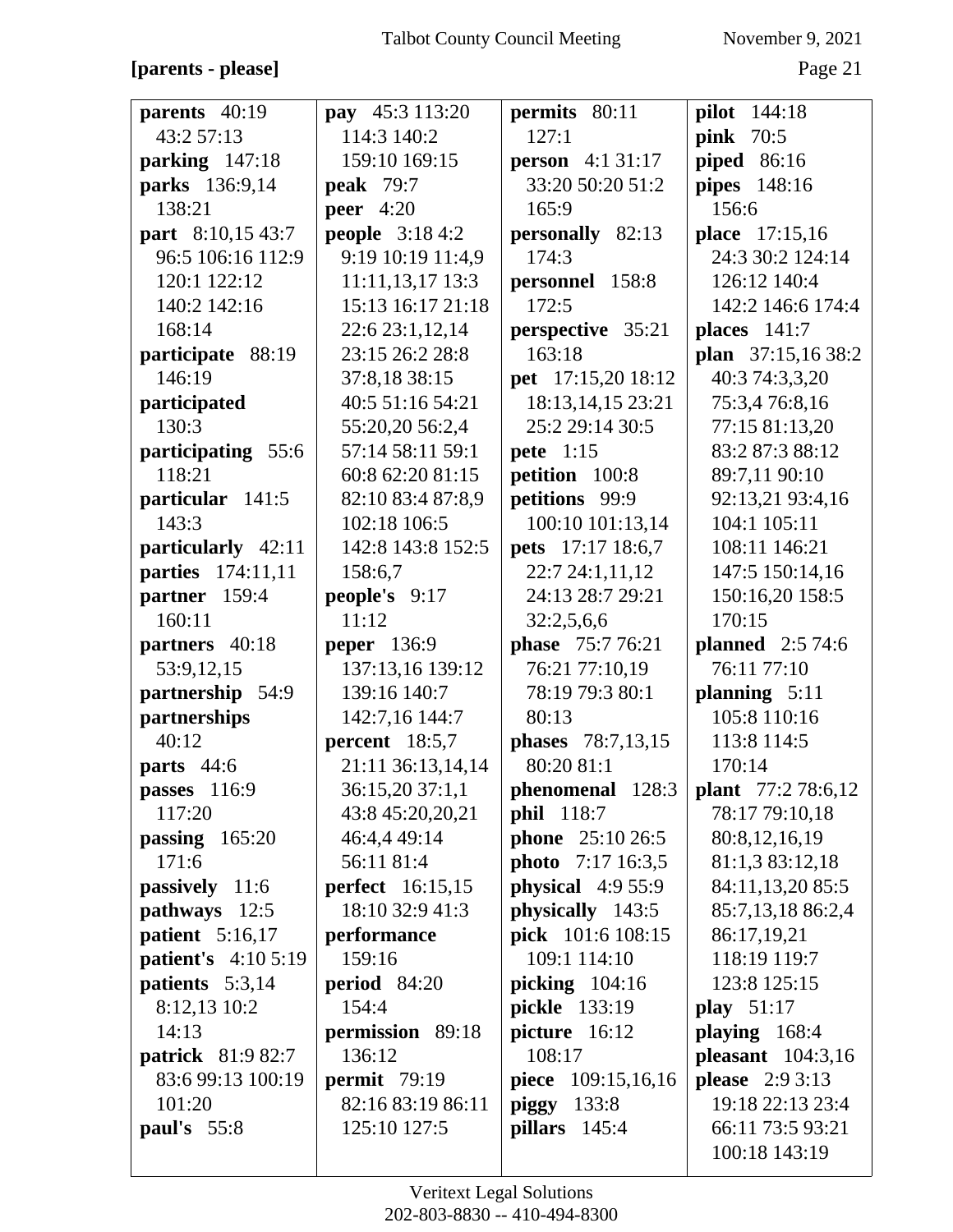## **[please - procurement]** Page 22

| 157:1 169:2               | possibilities 65:8      | presume 165:1            | prior $82:14$              |
|---------------------------|-------------------------|--------------------------|----------------------------|
| pleased 128:9             | possibility 87:4        | <b>pretty</b> 60:1 68:18 | 100:20 137:3               |
| pleasure 113:10           | possible 86:12          | 69:11 163:10             | 138:5 157:15               |
| 165:15                    | 131:12 141:18           | previous 67:8            | 169:21                     |
| pledge $2:8,10$           | 169:3                   | 100:1                    | priorities 170:18          |
| pledged 5:14              | possibly $85:10$        | price 1:18 2:21          | prioritize 152:9           |
| plenty 85:2 131:18        | 120:16 124:3            | 7:1,2 12:13 13:16        | priority 74:20             |
| <b>plug</b> 58:20         | post 156:10             | 20:2,3 25:6,9,18         | 104:6 106:5                |
| plus 68:15 129:1          | <b>posted</b> 170:8     | 26:5,13,21 45:3,6        | prison 68:10,11            |
| 141:15 142:18             | potential 86:8          | 47:13 48:12,15,17        | private 15:5 84:1          |
| point 48:3 88:21          | powerpoint 34:13        | 48:20 49:17,19           | privately 96:6             |
| 91:2,19 105:16,18         | practices 170:16        | 50:6,10,13 56:8          | prize $55:15$              |
| 109:3 112:11,14           | prayer $2:7,10$         | 56:13 69:17 70:4         | prizes 20:21               |
| 119:12 121:13             | 166:15                  | 73:1,10,11 75:13         | probably 47:14             |
| 123:1 133:8 134:2         | pre 9:4 21:15           | 79:14 81:6,11            | 49:4 55:15 71:6            |
| 138:7 147:21              | 43:20                   | 84:9 89:2 90:13          | 81:15 108:13               |
| 148:2 165:3               | preferred 128:12        | 90:19,21 91:18,20        | 109:20 110:21              |
| <b>points</b> 167:13      | prepared 81:12          | 92:1,7 93:9 95:15        | 111:15 114:15,19           |
| police 147:15             | 82:2 113:13 133:4       | 96:20 98:1,13            | 114:21 133:12              |
| <b>policy</b> 106:4       | presence 143:6          | 102:5,13,17 103:1        | 161:5                      |
| poll 89:21 92:5           | 174:9                   | 103:3,6,9 107:14         | problems 22:6              |
| pollution 131:10          | <b>present</b> 7:6 32:8 | 107:20 108:17            | 82:16                      |
| <b>pond</b> 126:7         | 57:4 109:21             | 109:10,15 110:4          | procedure 99:6             |
| pool 139:18,19,20         | 160:17 171:16           | 110:18,21 111:10         | 101:1,11                   |
| 140:10,14,14,20           | presentation            | 111:13 112:18,21         | procedures 24:18           |
| 141:4,8,9,10,12           | 32:12 60:16             | 115:2,16 116:5,6         | 99:7 101:19                |
| 141:17,19,20              | 162:15,16,18            | 117:16,17 122:7          | 161:15                     |
| 142:17 143:5,9,10         | 167:3                   | 125:14 130:6,16          | proceed 97:3               |
| 143:13                    | presented 16:7          | 130:19 134:14            | proceedings 2:1            |
| pools 140:9               | 57:6 64:14              | 135:1,2 136:4,5          | proceeds 168:14            |
| 141:18 143:15             | presenting 10:6         | 139:8,9 142:5,15         | 168:16                     |
| <b>pop</b> 62:20          | 63:17                   | 143:17 144:3,4           | <b>process</b> $10:1970:9$ |
| population 22:8           | preserve $118:2,20$     | 145:17 151:7             | 72:16 100:8,13             |
| 29:7 36:16,21             | 119:6,10 123:7          | 156:20 157:6,7           | 104:14 108:12              |
| 38:4,6 65:5 67:13         | 124:5                   | 161:4,7,9,14             | 111:1 138:1                |
| 68:10,11,12,15            | president $2:15,16$     | 162:3,4 164:20           | 159:16 160:20              |
| 69:15 70:15,16,16         | 32:15 35:6 118:8        | 166:12,13 172:18         | 170:17                     |
| 70:17 71:5                | 135:11 144:13           | 173:5,6                  | processes 158:6            |
| <b>portion</b> 79:21 96:1 | press $170:7$           | primary 53:15            | proclaim $6:1$ 19:2        |
| 96:3 162:16               | preston 136:8           | 119:7                    | proclamation 3:10          |
| portions 74:4             | 137:9 139:13,21         | principal 61:13          | 3:12,14 6:14 16:7          |
| positions 159:8           | 144:8                   | principals 57:4          | 17:6,8,9 32:8              |
| positive 62:13            | preston's 138:8         | printed $174:6$          | procurement                |
|                           |                         |                          | 160:10                     |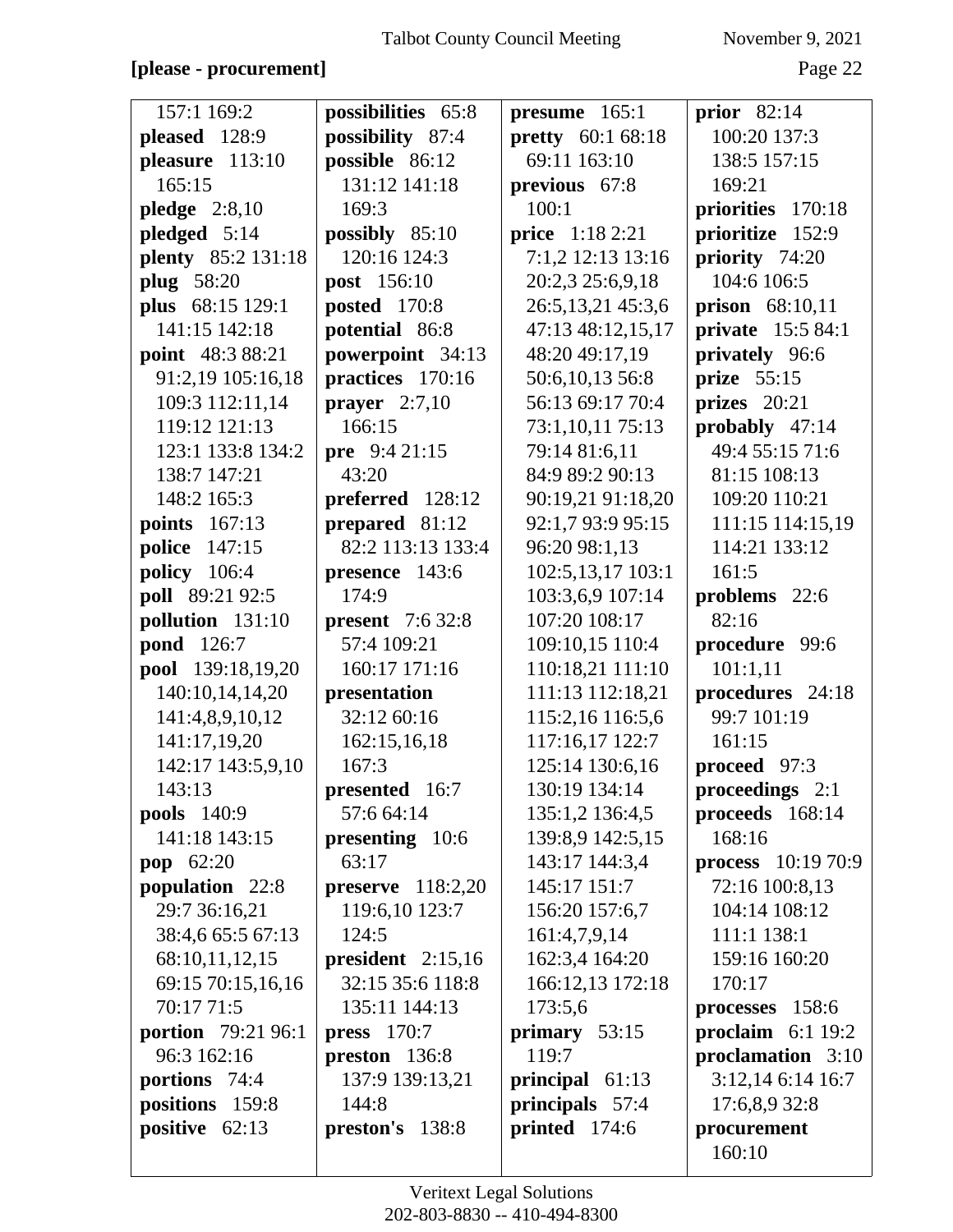# **[program - range]** Page 23

| program 3:21            | 104:12,18 105:13         | 75:17 82:11 93:12                      | 123:11 126:5              |
|-------------------------|--------------------------|----------------------------------------|---------------------------|
| 23:18 24:8 38:11        | 105:14 106:7,11          | 94:18 97:8 98:19                       | 166:16                    |
| 38:17 41:21 43:17       | 106:15 108:2,5,7         | 99:11 101:18                           | $\mathbf{q}$              |
| 43:20 46:19 47:7        | 108:9 109:4,18           | 102:9,13,20                            | quality $4:3,7,15$        |
| 49:4,8 54:16,19         | 110:7,12 111:5           | 103:10,17 105:2                        | 5:242:2                   |
| 160:2                   | 113:14 114:13            | 106:20 107:3,5                         | quarantine 61:9           |
| programmed              | 115:8 154:11,14          | 110:15 113:8                           | 62:3                      |
| 74:15                   | 154:16                   | 114:6 119:1 121:6                      | quarter 21:10             |
| programs $5:7,15$       | proposal 164:2           | 129:2 133:10                           | queen 13:18,19            |
| 6:6 23:16 24:4          | proposals 164:6          | 164:17,18 165:2                        | 46:17                     |
| 38:14 39:1 46:11        | propose 71:13            | 169:7,17 170:18                        | question 25:7             |
| 46:21 49:10 52:6        | 113:6                    | 171:2,12,15                            | 49:17 97:7 98:5           |
| 53:18,19 54:4           | proposed 65:15           | 172:15 174:2,17                        | 107:14 127:10             |
| 55:2 62:18 168:10       | 78:8,11,19 79:2          | publicity 92:15                        | 153:4                     |
| progress 74:16          | 79:15 100:7 149:1        | publicly 82:21                         | questions $3:69:3$        |
| 128:9,10                | 170:6                    | 83:21                                  | 97:11 106:19              |
| progressing 63:3        | proposing 81:15          | publish 94:19                          | 117:8 137:9,11            |
| progressive 21:5        | 82:18                    | pull 141:21 142:2                      | 140:1 161:3               |
| prohibiting 85:21       | props $128:20$           | pupil 56:5                             | queue 127:1               |
| project 53:20 74:7      | protecting 5:17          | purchase 136:13                        | quick 167:13              |
| 75:1,5,8 76:11          | proud 33:15 39:11        | 136:15 137:3                           | quickly 131:12            |
| 77:1,2,11,20            | 39:15 52:12 56:19        | 138:7,9,20                             | 153:8                     |
| 78:20 79:9 83:14        | 129:9                    | purchased 137:1,2                      | quimby 20:6,8,11          |
| 84:18 85:6 86:10        | proven $3:20$            | 138:5                                  | 25:8,13,19 26:7           |
| 88:11 116:14,21         | provide 3:17 15:2        | purchases 136:21                       | 26:16 27:1 29:15          |
| 120:19 132:19           | 15:6 26:17 29:4          | <b>pure</b> 46:7                       | 29:19 30:1,4,10           |
| 138:14 144:18           | 30:13 53:17 86:19        | purpose 77:18                          | 32:1,10                   |
| 151:5 160:4,14          | 94:16,20 124:10          | 83:13 116:19                           | quitclaim 94:4            |
| projected 146:8         | provided 4:16            | 146:2 160:4                            | 95:7,12                   |
| projects $74:21$        | 14:1,21 15:20            | purposes 64:6                          | quite 52:9 143:4          |
| 76:10 146:5 147:9       | 24:18 26:9,18            | 76:7                                   | 154:15                    |
| 150:19 151:1            | 30:15 64:16 71:21        | <b>push</b> 162:11                     | r                         |
| 152:9,9 158:6<br>162:11 | 79:9,13,17,21<br>121:17  | put 5:14 10:9 11:7<br>16:11 30:2 52:16 | <b>races</b> 39:17        |
| promote 38:10           | providers 4:18           | 53:20 58:19 61:19                      | racking $140:19$          |
| properly 78:18          | provides 4:12            | 62:2 66:6 82:5,8                       | radicle 71:14             |
| properties 104:17       | 17:16 76:19              | 84:21 87:11 88:2                       | <b>rain</b> 154:8         |
| 106:9 107:18            | providing $4:9$          | 89:8,10,16 105:4                       | rains 156:1,5             |
| 108:15 109:21           | 18:15                    | 111:16 122:3                           | <b>raise</b> 107:1 168:9  |
| 111:7 112:19            | provisions 29:18         | 134:10 140:21                          | <b>raised</b> 27:19 45:12 |
| 113:17 114:10           | <b>public</b> 22:21 25:2 | 145:15 146:6                           | raising 97:13             |
| 115:2                   | 25:16 26:9 32:14         | 159:21                                 | 149:7,8 169:1             |
| property $74:4,12$      | 57:10 59:15 60:21        | <b>putting</b> 30:19 57:6              | <b>range</b> 153:13       |
| 94:17 95:9 104:2        | 62:19 66:16,20           | 88:2 93:11 113:21                      |                           |
|                         |                          |                                        |                           |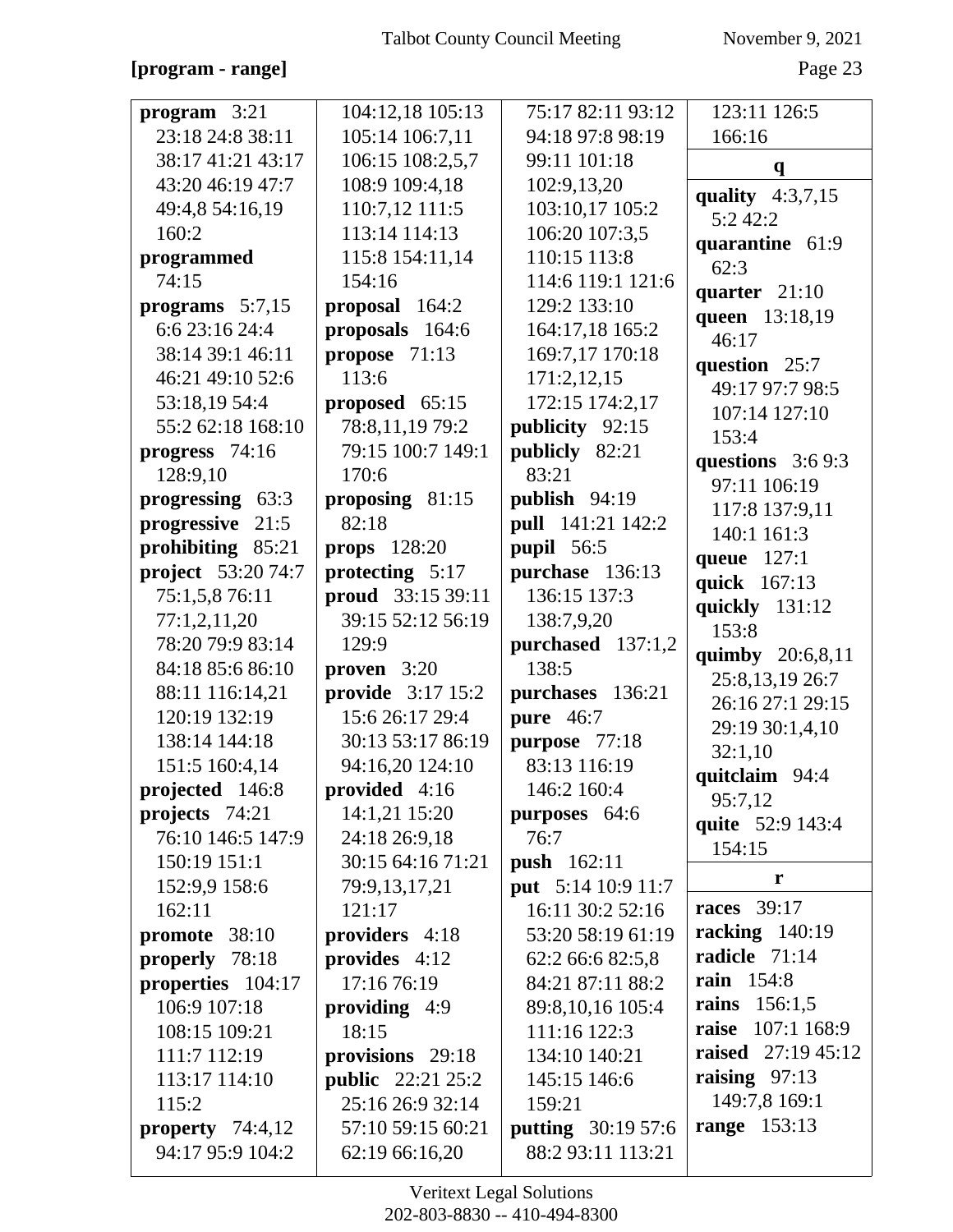## **[rarity - report]** Page 24

| rarity $141:5$         | 85:8 90:15 92:16          | recommendations           | relates $68:10$          |
|------------------------|---------------------------|---------------------------|--------------------------|
| rate 39:18,18          | 105:21 106:4,11           | 114:9 132:11,12           | relation 9:9             |
| 45:19,21 48:13         | 106:12 110:8              | recommended               | relationship             |
| <b>rates</b> 39:13,14  | 124:13 129:20             | 64:7 149:16               | 141:14                   |
| 79:11                  | 130:12 146:16             | recommending              | relative 65:15           |
| rauch 119:2 122:1      | 148:4 149:10              | 105:6 135:14              | 75:4 140:1               |
| 123:3 128:6            | 155:16 159:13             | <b>record</b> 3:13 17:8   | relatively 66:7,13       |
| ray 96:6 120:21        | 160:1,12 167:4            | 51:7 73:20 75:16          | 67:21                    |
| 127:17,19 128:2        | reason $20:19$            | 90:2 92:1 93:20           | release $170:7$          |
| 132:8 133:11           | 71:15 93:2 100:1          | 99:4 103:19               | relevant 170:8           |
| razor 128:8            | 114:8                     | 121:10 138:13             | relied 10:8              |
| <b>reach</b> 14:8 25:4 | reasonable 87:20          | recorded 174:6            | relief $4:15$            |
| reached 170:3          | 88:15                     | recreation 136:9          | <b>remain</b> 29:1 67:18 |
| <b>read</b> 3:12 15:11 | reasonably 85:15          | 136:14                    | 87:4 119:10              |
| 17:8 73:20 75:15       | reasoning 83:4            | recruit 142:8             | 125:21                   |
| 76:1 79:15 83:5        | reasons $91:6$            | recruitment 158:8         | remained 36:12           |
| 93:20 95:21 99:4       | rec 138:21                | rectory 28:2              | 67:15                    |
| 103:19 115:17          | <b>recall</b> 11:6 100:11 | recycle 117:1             | remains $69:11$          |
| 116:12 120:21          | 136:18 163:2              | redirected 80:15          | <b>remap</b> 74:3 104:2  |
| 136:13 157:21          | recapture 47:18           | 86:3                      | remember 12:16           |
| <b>reader</b> 107:8,9  | <b>recede</b> 153:6       | redistricting             | 35:16 52:21 90:19        |
| readily 30:21          | recedes 153:7             | 63:19 64:1 68:17          | 140:7                    |
| reading $132:11$       | <b>receive</b> 5:7 15:13  | 72:16                     | remembering              |
| ready 138:17           | 119:11                    | redman's 53:2             | 171:12                   |
| 153:2 156:15           | received 24:13            | redrafted 92:18           | <b>remind</b> 116:18     |
| 160:17                 | 27:1 60:4 94:9            | <b>reduce</b> 17:20 24:5  | <b>remiss</b> 127:17     |
| real 74:4 94:17        | 104:10121:1,8             | reduction 163:14          | removal 78:4             |
| 104:2 172:4            | 162:21                    | refinements 65:16         | 164:3                    |
| realize 21:3           | receiving 27:4,4          | reflect $36:17$           | removals 24:15           |
| really 10:13 11:1      | 41:14                     | reflection 124:20         | remove $2:17$            |
| 11:11 13:7,21          | reclassify 74:3           | refuge $18:2$             | <b>renew</b> 139:17      |
| 21:21 22:1 23:18       | 104:2 108:19              | regard $137:10$           | <b>rental</b> 103:11     |
| 30:18 33:12,15         | 109:11,12                 | regarding 3:7             | reopened 93:15           |
| 34:7,10,13 35:19       | reclassifying             | 75:677:1090:4             | repair $47:4$            |
| 36:1 37:21 38:8        | 110:10                    | 99:7,17 100:7             | repeat $92:7$            |
| 38:10,11 39:5,19       | recognition 41:13         | 169:14 170:8              | replacement              |
| $40:12\;41:1,18$       | 59:9                      | region $104:13$           | 122:13 137:14,17         |
| 42:1 47:9 52:12        | recognize 15:14           | 112:8                     | <b>report</b> 2:18 32:13 |
| 52:12,17 53:11         | 19:4                      | register $26:16$          | 33:14 34:13,14           |
| 54:10,20 55:21         | recognizing 15:16         | regularly 70:13           | 35:20 46:16 58:4         |
| 56:1,6,19 58:8         | recommend 160:7           | 147:14,15 168:3           | 58:9,14,21 125:19        |
| 59:6,14,17 60:13       | recommendation            | <b>related</b> 75:1 76:10 | 135:9 139:15             |
| 63:9 64:15 66:12       | 71:19,20 110:17           | 118:18 159:7              | 164:14                   |
| 67:14 72:12 82:7       | 122:18                    | 174:11                    |                          |
|                        |                           |                           |                          |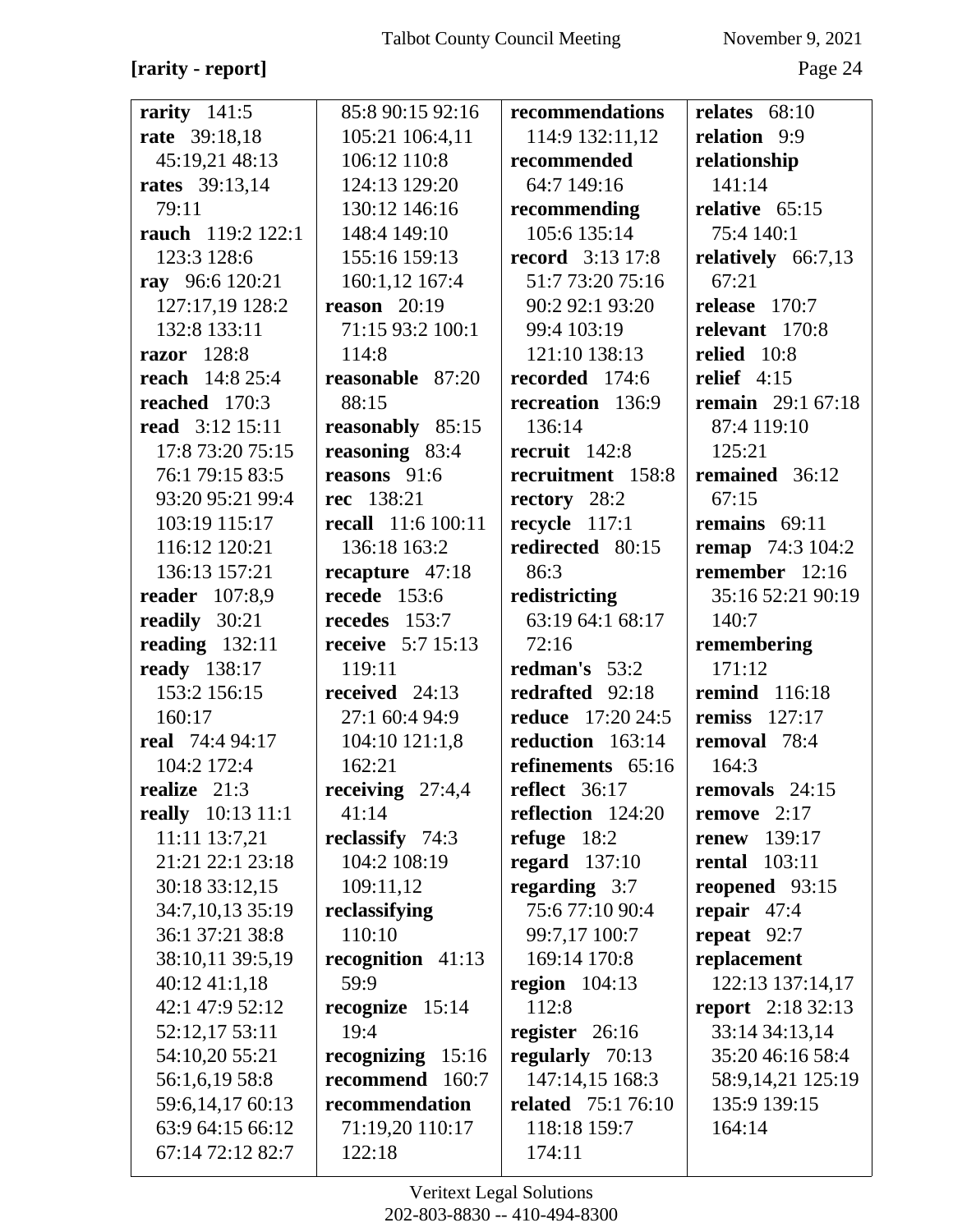## **[reported - safe]** Page 25

| reported 1:20        | resilience 146:20        | <b>retain</b> 39:3 160:6 | road 22:20 88:16         |
|----------------------|--------------------------|--------------------------|--------------------------|
| representations      | resiliency<br>145:3      | retaining 96:17          | 104:3 112:4 114:2        |
| 83:16                | resolution 73:21         | retention 158:7          | 116:17 133:17            |
| representatives      | 74:1,1 75:15,16          | <b>return</b> 58:12,15   | 147:12,12 148:16         |
| 170:4                | 76:6,16,18 77:7          | returning 28:9           | 148:17 149:7             |
| represented 86:5     | 77:17 80:3 81:16         | reuniting $17:17$        | 155:3,20 163:6,8         |
| 88:4 89:15           | 82:6 83:10 90:4,6        | revelation 111:20        | 163:9                    |
| repurposing          | 93:19 94:1 98:12         | <b>review</b> 103:11     | roads $59:2$             |
| 116:16 117:3         | 98:16,19 99:3,5          | 121:18                   | roadway $95:5,11$        |
| request $94:10$      | 102:4,9 103:7,18         | reviewed 4:20            | 96:13,19 163:19          |
| 99:16 108:6,10,18    | 103:20,21 105:4,7        | 105:3 121:21             | <b>role</b> 19:4         |
| 109:8 110:13         | 105:10 106:1,17          | 163:13                   | roll 6:17 19:17          |
| 112:19 113:14        | 107:3,5 110:3            | reviews 160:17           | 73:5 115:21              |
| 118:14 120:4         | 112:10,13 115:17         | revised 69:9             | 117:11 134:17            |
| 136:20 137:8         | 115:20 116:9             | rewards $159:20$         | 135:20 139:3             |
| 140:1 145:13         | 162:18 169:19            | rewrite $147:4$          | 143:19 157:1             |
| 149:18,19 150:2,8    | resolutions 10:5         | $rfp$ 169:9 170:8        | 161:19 172:21            |
| 152:16 163:4         | 73:19 99:9,17,18         | <b>rhyme</b> 161:7       | roof $43:4$              |
| requested 75:17      | 101:2,2                  | <b>right</b> 14:8 15:18  | rooftop $134:9$          |
| 122:3                | <b>resolve</b> 44:7 89:1 | 16:3,8 22:17,19          | <b>room</b> $5:162:2$    |
| requesting 94:11     | resolved 5:20            | 25:7 28:1 30:1,8,8       | 134:7 162:20             |
| 104:12 136:14        | 18:21                    | 31:16 42:17 45:10        | 164:18,19 172:14         |
| 139:17 144:14        | resource 30:17           | 45:14 46:11,13,15        | rotary $55:7$            |
| 157:18 158:1         | 36:18 128:3              | 50:10 56:14 67:12        | rough 33:16 59:15        |
| 159:2 164:2          | resources 9:11           | 70:5 83:9 85:14          | 101:10                   |
| requests $57:5,6$    | 12:3,19 17:13            | 89:2,19 105:16           | <b>round</b> 120:9       |
| 163:3                | 144:17 157:16            | 107:19 108:20            | <b>route</b> 163:3       |
| require 79:3         | respect $164:12$         | 109:1,14 111:12          | roy $144:10145:2$        |
| required 80:11       | respects 75:6            | 114:17 117:8             | ruby 11:21,21            |
| 169:18               | respite $4:12$           | 120:14,16 122:19         | 16:20                    |
| requirement          | response 30:3            | 123:7 125:10             | <b>rules</b> 99:6 101:11 |
| 47:12 65:7 68:14     | 111:21                   | 126:1 127:5 128:7        | 161:15                   |
| 68:16,21 121:14      | responses 7:19           | 128:15 129:13            | run $10:16$ 18:14        |
| requirements         | responsibilities         | 130:13,20,21             | rung $90:18$             |
| 64:20 120:7          | 84:5,7                   | 131:20 132:1             | runners $27:15$          |
| requiring 86:2       | responsible 18:13        | 134:11 140:4             | running $9:1,1$          |
| rescinding 88:13     | 87:5                     | 147:13 148:17            | 10:17 31:1               |
| <b>rescue</b> 170:15 | responsive 129:16        | 149:21 155:17            | runs 8:18 163:9          |
| research 4:20        | <b>rest</b> 33:9 89:5,5  | 156:1,9                  | rush 29:21 110:5         |
| residence 68:13      | <b>restore</b> 169:11    | rights $84:5,7$          | S                        |
| residential 78:21    | restraints 87:11         | rise $2:9$ 144:15,19     | 74:12,16 104:5<br>S      |
| 154:18,20            | result 37:7              | 146:2,4,7,9 147:1        | sad 12:20                |
| residents 23:20      | results $124:16$         | 152:18 156:19            | safe 17:14 31:21         |
| 152:5                |                          |                          |                          |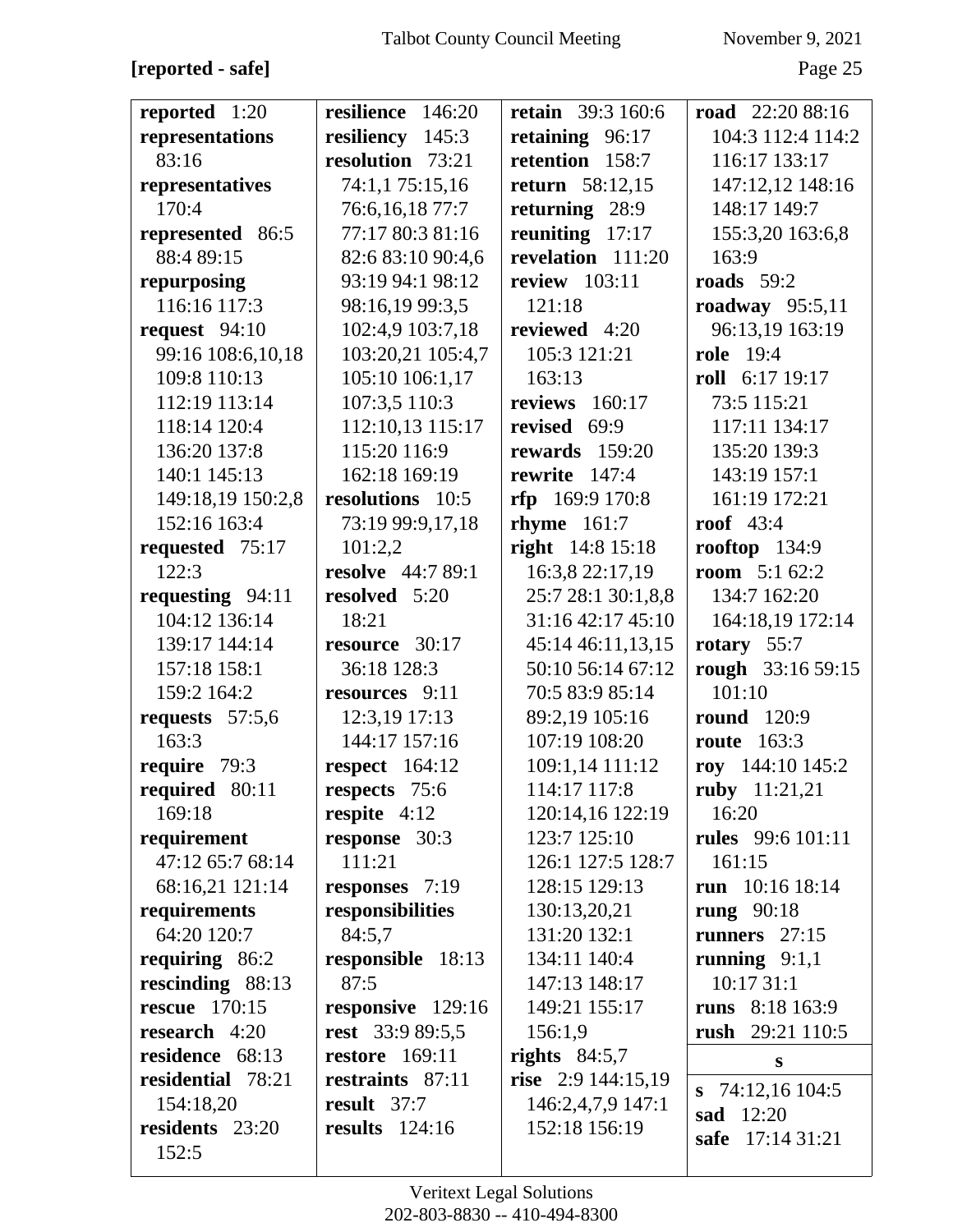**[safety - session]** Page 26

| safety 34:1 117:2                    | 61:14 62:16,18                    | 73:21 75:15 76:4                      | select 55:11                          |
|--------------------------------------|-----------------------------------|---------------------------------------|---------------------------------------|
| 141:2 163:13                         | 69:3 167:15                       | 79:17 93:19 94:1                      | selected 48:17                        |
| sake 170:10                          | schools $32:14$                   | 98:15,18 99:3,5                       | selection 159:3                       |
| salaries 55:21                       | 35:19 42:17 62:19                 | 102:6,8,16,20                         | self 48:17 62:9                       |
| sales 76:20 79:1                     | 167:17                            | 103:2,4,7,10,18                       | sell 168:14                           |
| sampson 35:8                         | schoolwork 61:15                  | 103:20 115:21                         | selling 168:18,20                     |
| sanitary $74:15,18$                  | 62:4                              | 116:1,3,5,7,11,13                     | senator $172:9$                       |
| 79:2                                 | science $53:20$                   | 117:11,12,14,16                       | send 11:8 58:3                        |
| santa 28:7 31:2                      | sciences 27:11                    | 117:18 134:16,18                      | 113:7,7 156:17                        |
| santo 151:15                         | score 52:10                       | 134:20 135:1,3,19                     | sending $110:19$                      |
| 152:12                               | scratching 90:15                  | 135:21 136:2,4,6                      | senior $27:7$                         |
| satisfied 71:18                      | screen $95:21$                    | 139:2,4,6,8,10                        | seniors $27:10$                       |
| satisfies 65:6                       | <b>scroll</b> 34:18               | 143:18,20 144:1,3                     | sensational 22:1                      |
| 121:13                               | scrolling 36:2                    | 144:5 156:21                          | sense 106:12                          |
| satisfy $120:7$                      | sea 144:15,18                     | 157:2,4,6,8                           | 111:11 113:4                          |
| saturday 27:16                       | 146:1,3,7,8 147:1                 | 161:18,20 162:1,3                     | sensitive 10:11                       |
| save 170:4                           | 147:2,7 148:14,18                 | 162:5 172:20                          | sent 90:7 169:9                       |
| saved 68:5                           | 152:18 153:15                     | 173:1,3,5,7                           | sentence 121:16                       |
| saw 145:8                            | 156:18                            | section 70:4 75:7                     | september 82:1                        |
| saying 81:13 91:1                    | seal 6:7 19:10                    | 76:21 77:11,19                        | 94:11 140:6                           |
| 129:1                                | 174:13                            | 78:19 80:17 84:15                     | 174:20                                |
| says 14:7,8 15:18                    | sealed 164:6                      | 94:16 112:7                           | septic 104:21                         |
| 44:12 95:7                           | 171:18                            | 164:18                                | 132:2,7,9                             |
| scan $25:21$                         | search $95:10$                    | sections 97:17                        | sequence 25:14                        |
| scattered 8:6                        | searching 23:2                    | see 29:20 31:8,11                     | series 68:5                           |
| schaffle 144:11                      | season 139:21                     | 32:18 33:9 34:16                      | serious $163:10$                      |
| 150:12,15 157:12                     | seat 2:67:12,14                   | 37:21 39:1,12                         | serve 78:8 165:11                     |
| schedule 161:1                       | second 2:20 6:15                  | 41:2 46:20 52:17                      | served 13:18                          |
| scheduled 138:1                      | 18:12 19:15,16                    | 58:9,14 60:6                          | 74:17,17 165:12                       |
| schematics 152:19                    | 35:1 39:4 73:2,4                  | 62:20 65:3 66:10                      | 166:3,7 171:7                         |
| scholars $52:7,8,9$                  | 107:8,9 115:18                    | 67:6,10,11 68:2,7                     | service 15:1 110:2                    |
| scholarship 50:2                     | 121:16 124:2                      | 69:7 101:8 114:8                      | 110:10 112:15                         |
| 50:15,19 167:16                      | 134:14,16 135:18                  | 115:10 128:13                         | 139:18 140:14                         |
| scholarships                         | 139:1 143:17                      | 164:18 166:20                         | 166:4,9 171:12,13                     |
| 49:13,20 51:16,19<br>53:18 167:15,18 | 149:19 151:10,11<br>152:15 153:14 | 167:11 168:7                          | services $4:125:14$<br>5:18 9:7 13:21 |
| 167:19,21 168:17                     | 156:20 161:11,12                  | seeing $22:2,3,5$<br>23:7 46:10 61:12 | 15:4 17:16,19                         |
| school 33:17 34:10                   | 165:11 172:19                     | 62:16 63:2,2                          | 29:4 30:12,15,20                      |
| 34:10 35:10 36:16                    | secondly 159:9                    | 107:4                                 | 136:16 139:19                         |
| 37:4 39:11 40:10                     | secretary $3:12,14$               | <b>seek</b> 18:2                      | 143:13                                |
| 40:11 41:8 42:1                      | 6:16,18,207:1,3                   | seen 21:19 23:5                       | serving $17:14$                       |
| 43:4 46:16 49:6,8                    | 17:7,9 19:17,19                   | 46:2 75:19                            | 28:13                                 |
| 50:13,17 55:11                       | 19:21 20:2,4 33:2                 | segment 39:9                          | session 172:3,4,12                    |
| 60:21 61:1,8,13                      | 73:4,6,8,10,12,19                 |                                       |                                       |
|                                      |                                   |                                       |                                       |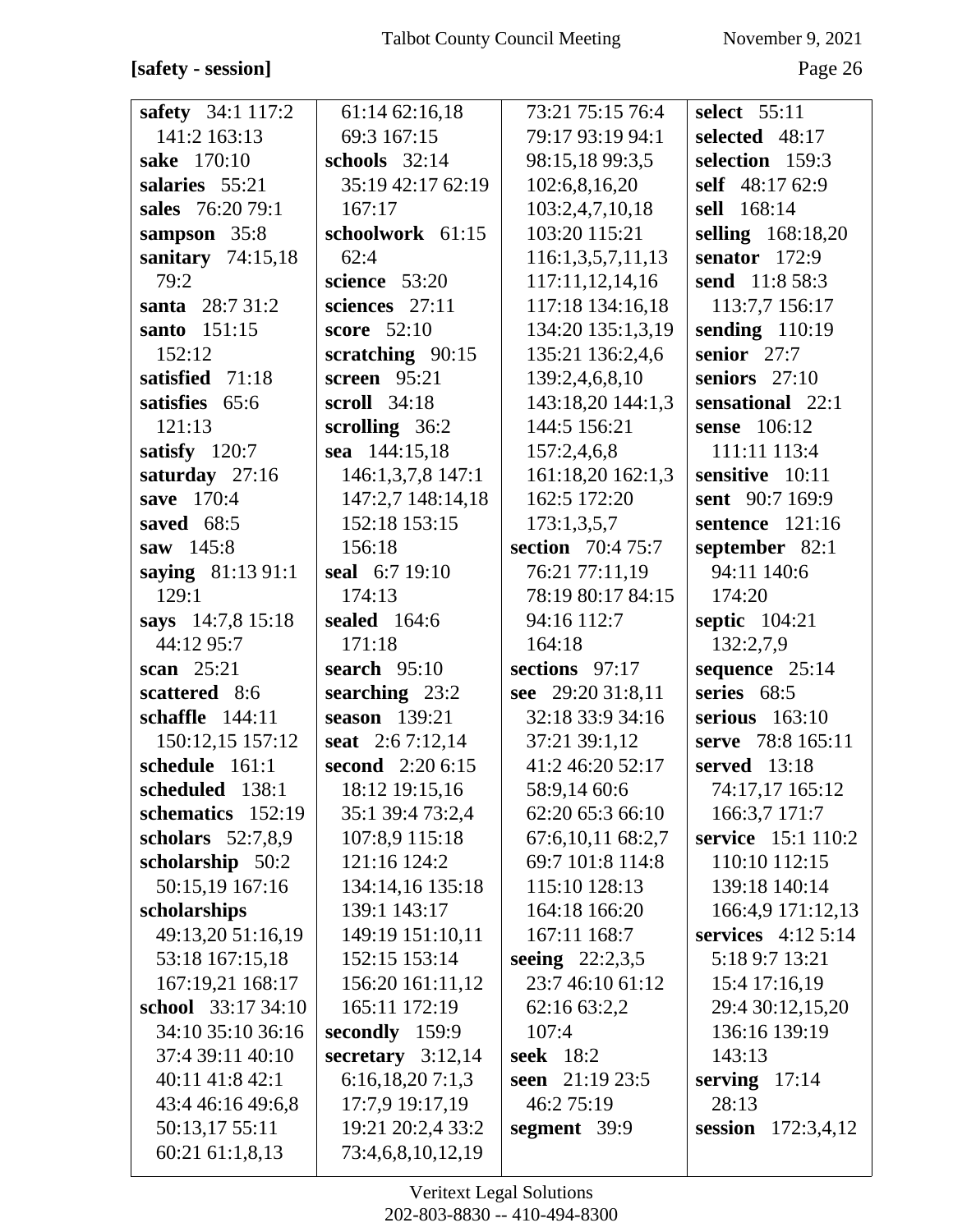# $[set - stamp] % \begin{minipage}[b]{0.5\linewidth} \centering \centerline{\includegraphics[width=0.5\linewidth]{images/0.5in1.jpg} \centerline{\includegraphics[width=0.5\linewidth]{images/0.5in1.jpg} \centerline{\includegraphics[width=0.5\linewidth]{images/0.5in1.jpg} \centerline{\includegraphics[width=0.5\linewidth]{images/0.5in1.jpg} \centerline{\includegraphics[width=0.5\linewidth]{images/0.5in1.jpg} \centerline{\includegraphics[width=0.5\linewidth]{images/0.5in1.jpg} \centerline{\includegraphics[width=0.5\linewidth]{images/0.5in1.jpg} \centerline{\includegraphics[width=0.5\linewidth]{images/0.5in1.jpg} \centerline{\$

November 9, 2021

Page 27

|                   | shoe 147:12         |                        |                                     |
|-------------------|---------------------|------------------------|-------------------------------------|
| set 54:9 76:16    |                     | slow 110:8 111:1       | specifically $128:3$<br>158:7 163:4 |
| 77:14 112:3       | 151:21              | 128:10                 |                                     |
| 169:19 174:4      | shop $28:4$         | small $22:947:4$       | speed $9:1163:5,15$                 |
| sets 106:4        | short 103:11        | 53:11 62:21 71:7       | spend $3:18$                        |
| setting $127:18$  | 142:1               | 71:8 85:9 87:20        | spent 41:1 143:4                    |
| seven 69:5 71:11  | shortened 72:2      | smiles $16:11$         | spiritual 4:11                      |
| 71:11 123:19      | shots $62:2163:5$   | smith $63:17,20,21$    | spitting 83:7                       |
| 162:19            | show $65:871:10$    | 64:1 70:3,12 71:1      | <b>spoke</b> 14:4                   |
| sewer 74:2,21     | 92:5 95:16 98:10    | 71:7,13 72:11          | sponsor $90:14$                     |
| 76:8,10,16 77:15  | 102:3,19            | 73:14                  | 92:6 93:17 98:11                    |
| 78:9 79:2 81:13   | shown $104:4$       | smoothing 101:10       | sponsoring 102:3                    |
| 81:20 83:2 87:3   | sic 146:13 151:15   | snapshot $60:17$       | sponsors 89:21                      |
| 88:12 89:7,11     | side 57:2 87:16,17  | social 39:21 40:10     | sportsman 168:19                    |
| 90:10 92:13,21    | 148:15 151:13       | 42:20 43:19 60:5       | spray 125:3,6,8                     |
| 93:4,16 104:1     | 152:6,12 155:7      | society 55:1 62:17     | 126:10,12,17                        |
| 106:6,8,18 108:11 | sides 163:8         | sole 94:14 160:9       | sprayed 126:18                      |
| 108:19 109:3,12   | sighted $133:15$    | solely 83:12 89:12     | spraying $125:8$                    |
| 110:2,9 111:2     | signature $174:15$  | somebody 9:17          | <b>square</b> 169:11                |
| 112:12,15,16      | signed $165:2$      | 25:16 26:20 93:1       | squaring $70:12$                    |
| 113:5,15 124:3    | significantly       | somewhat 127:21        | st $35:133:20$                      |
| 156:6             | 154:1,2             | son $53:261:14$        | 51:10 55:8 104:4                    |
| sha's $163:4$     | similar $92:18$     | son's $61:8$           | 116:17 144:10,15                    |
| shack 148:1       | 152:11              | soon $84:10$           | 144:20 146:1                        |
| shake 66:16       | similarly 30:14     | sore 37:19             | 147:14 150:7                        |
| shallow 104:20    | simple $64:16$      | sorry 7:20 8:8         | 151:13,13 152:6                     |
| shaped $69:19$    | 72:13 161:17        | 12:4 44:10,11          | 152:14 155:7,18                     |
| 70:13             | single 15:12 78:21  | 68:3 135:11            | 155:20 156:18                       |
| share 21:7 28:11  | $\sin$ 107:10 118:4 | 154:13,20              | staff $10:9 13:14$                  |
| 33:13 36:3 57:18  | 118:16 120:10       | sort 149:2,2           | 20:20 21:1 29:6                     |
| 58:2              | 121:2               | sorts 151:18           | 29:12 37:11,12                      |
| shared $28:10$    | sit $120:14$ 130:9  | sounded 133:5          | 40:17 43:1 56:21                    |
| 74:15,18          | site 77:2 86:15     | <b>source</b> 160:9    | 59:16 64:14 66:17                   |
| sharing $58:14$   | sitting $2:6$       | spaces 101:10          | 72:12,16 99:19                      |
| sheet 122:21      | situation 142:4     | spay $17:19\,24:15$    | 100:6 166:6                         |
| shelter $17:7,10$ | 145:9 148:21        | 27:3,5                 | 169:13 170:3,13                     |
| 18:9 19:3,8 20:17 | $\sin 18:124:16$    | spayed $24:11,12$      | staffing $141:11$                   |
| 21:5 22:8 24:5,8  | 38:18 46:17 69:4    | spaying $18:14$        | 143:8                               |
| 24:12 27:12,20    | 69:20 71:2 123:15   | <b>speak</b> $20:7,10$ | stage $10:3$                        |
| 28:1,5,17,19 32:5 | 153:17 172:2,13     | 106:21 130:12          | stamp 16:8,11,14                    |
| shelters 17:12    | size 115:5          | 158:16                 | 32:9 33:1 135:8                     |
| 18:3,8,11,18 19:5 | skills 23:12        | speaker $129:11$       | 135:10 136:8                        |
| 21:19 26:10       | <b>slide</b> 56:10  | speaking $137:21$      | 138:3,16 139:13                     |
| sheriff's 59:3    | slips $147:18$      | special 13:1 36:20     | 140:17 144:8                        |
|                   |                     | 60:11 108:2            | 149:18 150:1                        |
|                   |                     |                        |                                     |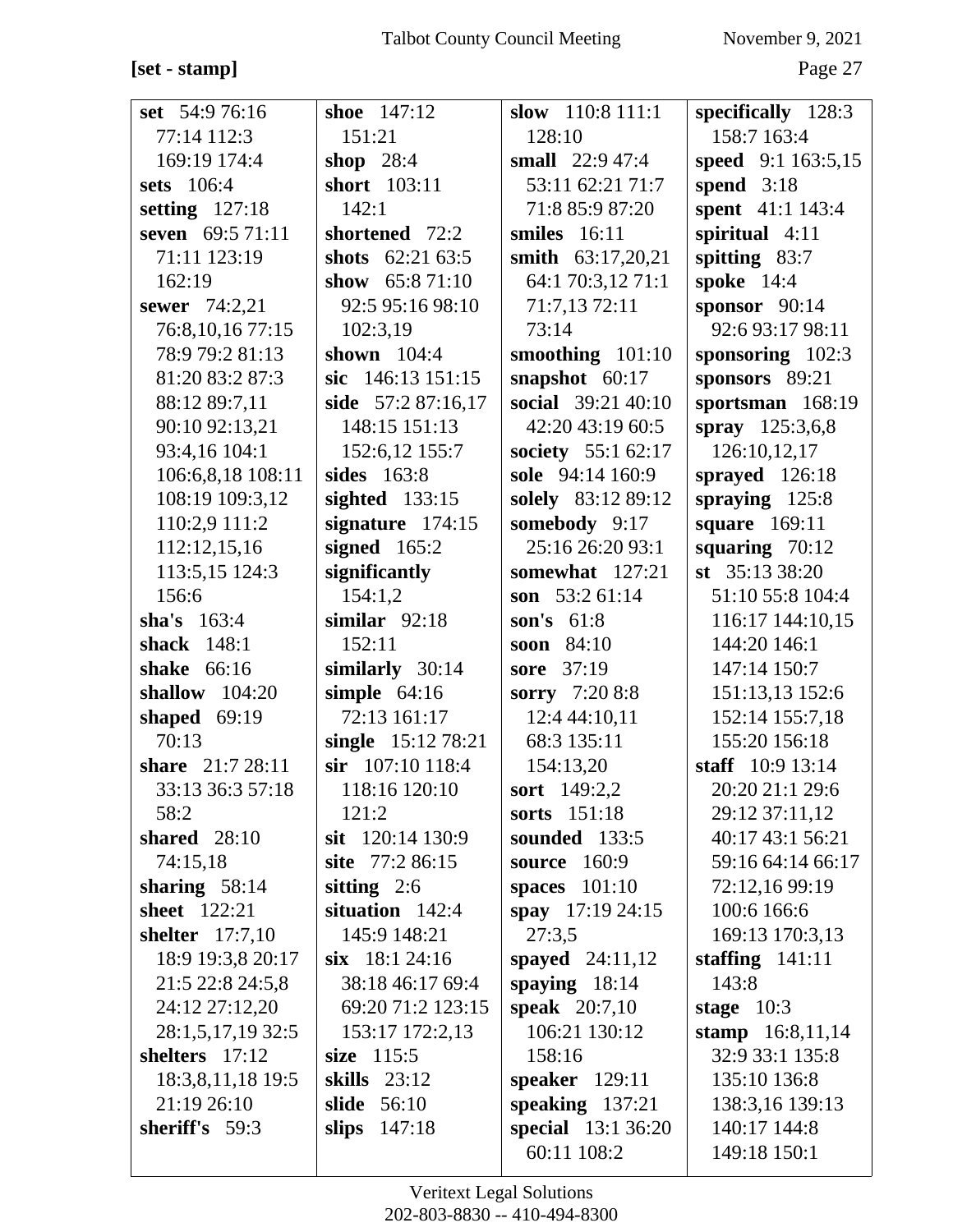#### **[stamp - systems]** Page 28

| 157:11,14 161:3     | stepping 54:5      | study 146:11      | supporting 28:4      |
|---------------------|--------------------|-------------------|----------------------|
| 161:13 162:7,9      | steps $155:2$      | 151:12 152:11     | 67:3 150:6,9,13      |
| 164:16              | steward 128:12     | 157:21 158:13,17  | 151:4                |
| stand 158:11        | stipulations 174:8 | 158:19,21 160:7   | supportive 127:18    |
| standards 85:5      | stop $61:1479:14$  | stuff $42:15$     | sure 10:2 11:18      |
| stands $84:4$       | stories $11:9,12$  | sub 112:8         | 14:15 16:14 20:8     |
| start 2:7 33:5 81:8 | storm 144:19       | subject 77:4 80:6 | 25:8 27:1 29:12      |
| 81:9,10 147:10      | 148:15 149:3       | submit 119:17     | 30:8 31:4 33:18      |
| starting $46:20$    | 153:5 154:9        | 120:6 122:16      | 33:21 35:5 37:6      |
| 131:4               | strange $47:14$    | 134:13            | 39:6,8,10 41:10      |
| starts $42:1796:11$ | 153:18             | submitted 122:14  | 41:12 49:18 65:21    |
| startup 76:21 79:3  | strangely 69:19    | subsequent 77:6   | 70:1 97:10 98:8      |
| 79:8 80:1,13        | strategic 37:14    | 87:2              | 147:3                |
| 83:13               | 38:2               | subsequently      | surgeries $24:15$    |
| state 33:10 48:4    | strategies 120:13  | 171:8             | surprise 15:12       |
| 56:13 58:5,20       | 152:19             | substandard       | surrendered          |
| 60:18 68:13 86:18   | strategy $149:1$   | 85:12,18          | 21:18                |
| 88:9 91:8 94:15     | stray $125:5$      | substantive 65:14 | surrenders 22:3      |
| 94:19 136:17        | street 131:18,19   | successive 153:11 | surrounded 3:19      |
| 163:1,12 174:1,2    | 134:3,4 152:1,1    | sufficient 134:6  | surrounding          |
| state's 172:11      | 156:6,9,13 164:5   | 158:3             | 131:15               |
| stated 83:17 84:3   | streets 31:20      | suggested 89:8    | survey $47:21$       |
| 90:11               | 151:20             | suggestion 113:1  | 48:21 57:12,15       |
| statement 15:19     | strengths 37:20    | suitable 137:7    | 95:20 170:17         |
| 92:2 159:20,21      | stressors 23:10    | sum 143:15        | susan $32:1535:1$    |
| 172:6               | strong $24:20$     | summary $122:21$  | 44:11 47:7 53:8      |
| states 5:8 17:14    | 151:17             | 127:11            | 63:13                |
| 18:4 83:11          | structure 100:13   | super $28:10$     | swim 141:13          |
| stating $91:21$     | 114:13             | superintendent    | sylvia $165:12$      |
| 95:10               | struggled $142:17$ | 32:15 33:6        | symptom $4:7$        |
| status 74:20 104:6  | struggles $63:5$   | supervisors 57:5  | system 36:17 49:6    |
| statutory 64:20     | stuck $82:2$       | supplies 18:17    | 61:7 75:9 77:3,4     |
| staying $62:13$     | student 35:9,12,15 | 23:21             | 77:12,21 78:7        |
| steakhouse 155:7    | 35:17 38:5 54:17   | support $8:16$    | 79:13 80:2,6,9,14    |
| steep $163:8$       | student's 35:21    | 18:18 19:8 28:18  | 91:12 104:13,21      |
| stenographer        | students 33:18,19  | 37:11,12 38:11    | 112:7 114:19,21      |
| 164:20              | 36:8,10 40:20      | 56:21 63:9 145:4  | 122:5, 11, 13 124: 2 |
| stenographic        | 45:15 46:2,17      | 146:21 147:3,4,5  | 124:9,11,16 132:7    |
| 174:6               | 47:1,5,1048:7      | 147:8 150:4 151:2 | 159:10               |
| stenographically    | 49:2,11 52:6 53:5  | 153:3 156:17,17   | systems $75:2,5$     |
| 174:6               | 55:17 57:13 61:1   | 162:11 165:21     | 76:12 132:3,9        |
| step 129:5,7 131:8  | 168:1              | 169:2             |                      |
| 149:9 159:10        | studies 149:17     | supported 150:19  |                      |
|                     | 150:21             |                   |                      |
|                     |                    |                   |                      |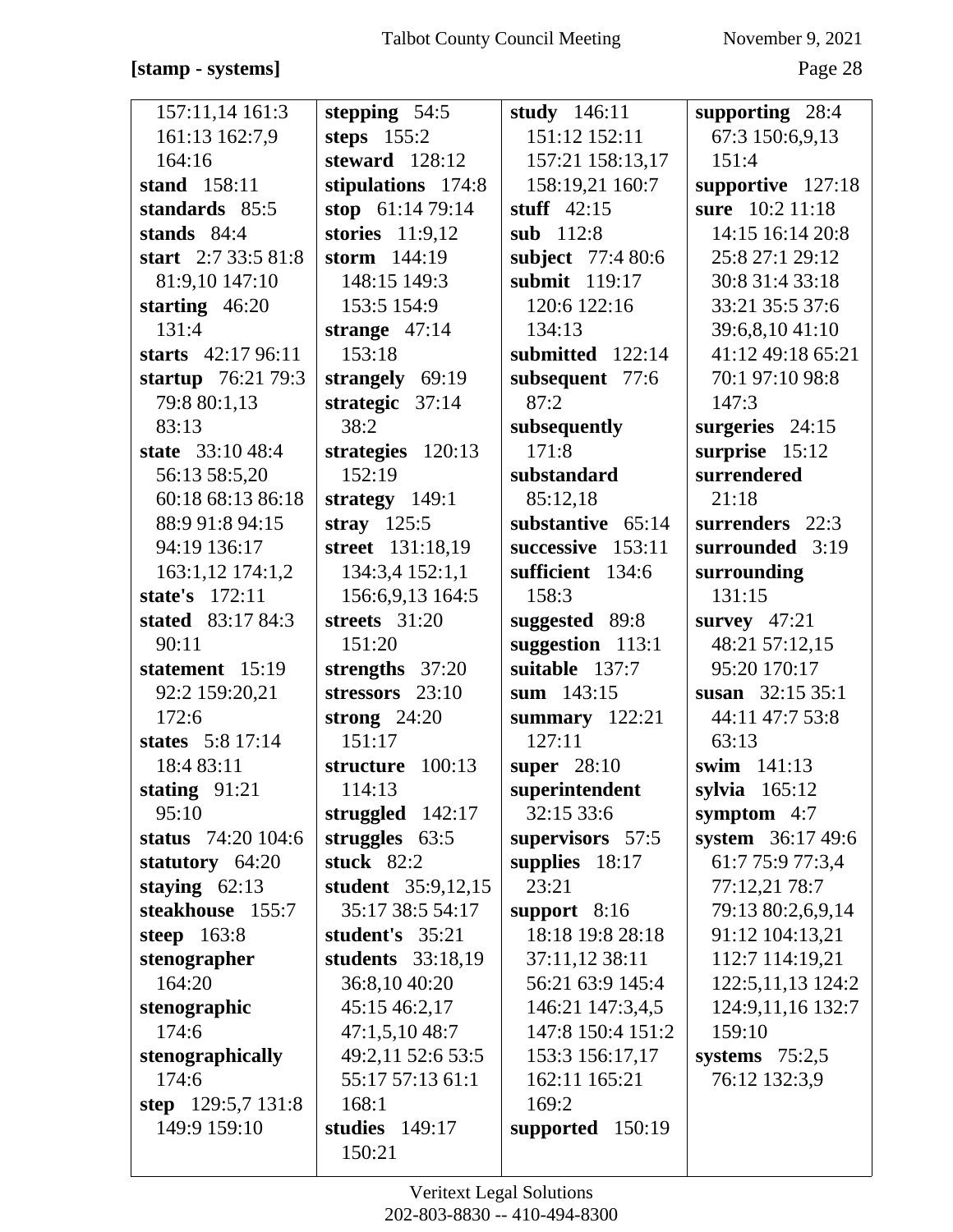## [table - thought]

November 9, 2021

Page 29

| t                       | tax $58:1174:8,9$       | 59:12,13,19 60:15         | 151:18 152:3        |
|-------------------------|-------------------------|---------------------------|---------------------|
| table 113:12            | 74:10 104:4             | 60:16 61:4,5 63:4         | 155:12              |
| tablet $61:20$          | teacher 56:20           | 63:8,9,13,13,16           | think 9:4 11:13     |
| take 7:12,14 14:16      | 59:12                   | 63:21 66:19 67:2          | 14:10,14 15:7,17    |
| 15:5 16:12 31:11        | teachers 31:9           | 72:1,9,13 73:14           | 33:20 34:16,18      |
| 31:13 39:7 41:4         | 37:10 38:13,16,21       | 73:15 75:10 81:7          | 36:1 40:21 42:3     |
| 45:19 50:16 51:12       | 45:15 53:18 57:13       | 84:9 93:16 98:13          | 45:11 46:5 52:15    |
| 55:4 59:7 62:20         | 59:20 60:10             | 99:1 100:19               | 52:16 53:10,15      |
| 62:20 83:20 85:1        | teaching $17:18$        | 102:12 103:16             | 54:3,11 55:15,17    |
| 94:21 120:5             | 49:7                    | 116:9 117:21              | 56:1,3 58:8,10,16   |
| 121:16 129:7            | team $4:57:118:9$       | 118:10,12,17              | 59:14 60:1 62:8     |
| 132:13,14,15            | 8:11 33:21 34:4         | 129:18 130:1,15           | 64:18 65:13,16      |
| 151:7 153:5,6           | 132:21                  | 130:17 133:2              | 66:1,8 72:14        |
| 158:10                  | telephone 84:2          | 135:5,6,7,10              | 75:13 81:6 82:8     |
| takes 8:11 27:18        | tell 36:19 38:12        | 138:16 139:12             | 88:14 96:5,16       |
| 37:14 63:6 93:18        | 96:9 97:16 150:13       | 144:7,8 145:14            | 98:5 101:16 106:1   |
| 165:4 171:19            | telling $155:5$         | 151:6 157:10,11           | 109:1,6 111:5       |
| talbot 1:1 5:21 6:2     | temp 142:13             | 157:12,13 162:7,8         | 112:11 113:2,14     |
| 6:8 8:15 9:6,12,14      | ten 12:15 13:9          | 162:9,10 164:14           | 120:3 123:14,17     |
| 9:14 10:14 19:1,4       | 36:20 38:13 45:21       | 164:15 166:4,9,16         | 124:7 125:10        |
| 19:11 20:10,11          | 66:14 70:2 85:11        | 169:5 173:9               | 127:4,12 129:14     |
| 27:6 28:21 29:7         | 125:10 133:17           | thankfully 61:8           | 131:5 132:4,10,21   |
| 32:13 39:14 74:2        | 164:7 167:20            | thanks $30:10$            | 133:12,20 139:21    |
| 76:7 94:2 98:3          | <b>tents</b> 168:19     | 72:11 73:17               | 142:18 143:4        |
| 99:6 103:21 128:2       | term 103:11 131:4       | 158:15                    | 155:11 156:3        |
| 129:20 132:13           | 131:5                   | theories 23:10            | 161:4 166:4 167:3   |
| 146:19 147:4            | <b>terms</b> 9:7 94:20  | therapists 40:11          | 167:8               |
| 148:16 150:6            | 126:11,14,14            | therapy 55:9              | thinking $14:525:6$ |
| 156:6 158:20            | terry $121:21$          | thing $13:530:18$         | 39:2 131:14         |
| 159:4,8 164:4,5         | <b>text</b> 96:10       | 36:3 38:9 43:12           | third 159:15        |
| 168:3 169:8 174:3       | <b>thank</b> $2:116:11$ | 45:11 48:18 57:17         | 161:12,13           |
| <b>talent</b> 160:6     | 7:10,21 9:16,21         | 66:1 92:10 130:7          | thirds $161:15$     |
| talk $7:823:14$         | 10:12 12:10 13:11       | 138:3 140:19              | thirteen $127:7,8$  |
| 28:16 53:8 60:19        | 13:12,15 15:9,21        | 142:21 153:20,21          | thomas $75:10$      |
| 123:4 138:4 145:1       | 16:1,17,19,20,21        | <b>things</b> $11:6$ 14:6 | 81:10 84:7 88:6,7   |
| <b>talked</b> 40:7 47:7 | 17:1,2,3,4,5 19:14      | 20:21 27:14 28:6          | 90:11 94:7,9 95:3   |
| 86:13 106:15            | 20:16 22:17 26:15       | 28:14 29:10 39:3          | 95:6,19 96:9 98:6   |
| 108:7 123:3             | 26:21 28:15,20          | 41:18 57:18 59:4          | 99:13,15 101:6      |
| talking $14:19$         | 29:3,5 30:9 31:19       | 62:21 69:14 82:17         | 116:18,20 117:7     |
| tamp 8:20               | 32:1,9,10,11,17         | 82:17,19 83:4             | 161:17              |
| tank 125:20 126:4       | 32:19,21 33:1,2,3       | 100:15 108:13             | thought $10:19$     |
| 126:5                   | 33:7,7,11 34:6          | 110:9 122:2               | 44:21 59:6 63:11    |
| target $43:9$           | 45:9 51:14 55:5         | 123:13 125:9              | 71:14 92:15,16      |
|                         | 56:16 58:18 59:12       | 130:10,19 143:8           | 112:5 130:11,20     |
|                         |                         |                           |                     |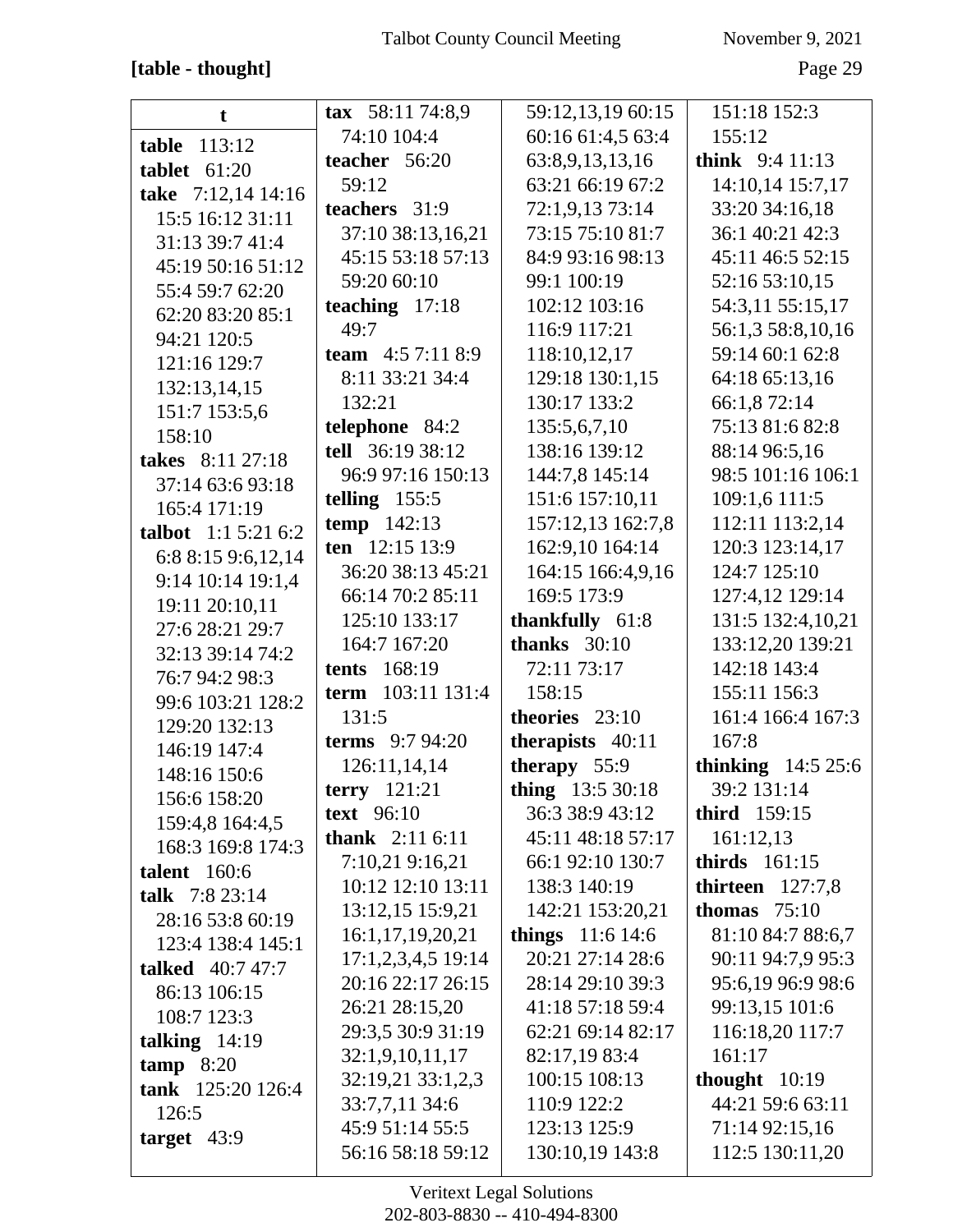## **[thought - two]** Page 30

| 137:21 140:12           | timely 4:20 129:17  | tractor $138:8$     | treats $20:20$            |
|-------------------------|---------------------|---------------------|---------------------------|
| thoughts 93:10          | times 20:18 37:2    | tracy $12:2$        | tremendous 54:9           |
| <b>three</b> 27:15 56:9 | 42:13 48:3 62:12    | trailer 116:15      | 167:17 168:13             |
| 56:13 57:9 61:17        | 81:20 111:18        | 117:2               | tremendously              |
| 69:4 70:20 74:16        | 131:7               | train $24:1141:1,2$ | 41:11                     |
| 87:4 102:14,16          | timing $41:392:11$  | 141:3               | trend 21:14 23:7          |
| 108:3 114:10            | 101:4               | trained $27:17$     | trends $21:7$             |
| 125:13 140:5            | <b>tired</b> 22:6   | training $40:14$    | <b>tried</b> 109:17       |
| 148:2,9 149:13          | title 93:20 95:5,9  | 42:21               | 142:20                    |
| 160:15                  | 95:10 99:4 103:19   | transcribed 174:6   | truck 136:13,15           |
| throat $154:21$         | 116:12              | transcript $2:1$    | 137:12 138:21             |
| throw 69:21 70:6        | today $2:6,67:11$   | transcription       | true 96:16 174:7          |
| 97:1                    | 44:3 61:8 112:12    | 174:7               | truly $9:8,13$            |
| thursday $82:11$        | 127:9 165:8         | transfer 94:2       | try 12:18 38:11           |
| 164:11 166:2            | tomorrow $40:13$    | transferred         | 71:16 100:8 111:8         |
| tide 145:8 154:5,6      | tonight 34:12 98:6  | 169:16              | 119:14 127:13,13          |
| 155:18 156:2            | 118:9 169:9,21      | transitions 34:3    | 147:10 169:2              |
| <b>tides</b> $154:1,3$  | <b>tool</b> 89:4    | transmission 34:9   | trying $52:2064:12$       |
| tidewater 55:9          | toolbox $89:4$      | transparency        | 65:12 89:16 90:16         |
| tied $25:11$            | tooth 24:14         | 170:10              | 100:12 107:20             |
| tier 106:10,13          | top $56:9,13107:15$ | transparent 58:17   | 108:15 109:4              |
| 107:15,19               | topic 130:18        | transportation      | tuesday 98:20             |
| tilghman $55:8$         | topographic 95:20   | 23:1 167:1          | 102:10 172:1,7            |
| 71:12 155:19            | torn $154:17$       | trappe 74:5,7 75:8  | tuning $119:21$           |
| time $2:194:16$         | total 74:11 124:16  | 76:12 77:3,12,20    | tunis 106:2               |
| 10:11 12:14 14:9        | 125:11,13 159:20    | 78:9 79:12 80:5,7   | turn 23:16 93:13          |
| 22:12,13 26:14          | totally $155:11$    | 80:14 83:12 84:10   | 94:6 145:12               |
| 27:18 41:1 47:8         | touch $63:10$       | 84:13,17,19 85:4    | turning $72:9$            |
| 51:17 55:4 66:13        | touched $13:7$      | 85:7,13,18 86:1     | <b>two</b> 24:6 30:7 32:3 |
| 66:14 72:2,10           | tough $145:15$      | 86:18 89:6,14       | 35:8,15,17 42:12          |
| 85:2 91:11 92:3,9       | tour $9:5$          | 91:11,13 103:3      | 45:21 46:3 47:15          |
| 93:8 97:8 100:5         | tournaments         | treated 80:13       | 48:15 60:21 61:6          |
| 103:14 105:2,17         | 51:18 168:4         | treatment $4:6,10$  | 69:4,13 82:13             |
| 106:7 107:13            | town 74:5 76:12     | 77:2,3,12,21 78:6   | 86:14 97:17               |
| 108:8 112:14            | 80:5,7 84:10,17     | 78:11,17 79:3,5,8   | 100:10 104:13             |
| 114:11 115:18           | 88:17 89:6,14       | 79:10,18 80:8,12    | 108:1,3 112:8             |
| 119:12 120:3            | 91:10 94:3,10,12    | 80:15,19,21 81:3    | 119:5 123:11              |
| 121:16 132:6            | 96:3 145:21 146:8   | 83:12,13,18 84:14   | 127:16 128:17,18          |
| 138:10 143:5            | 146:12,17 147:8     | 84:20 85:4,13       | 129:1 147:9               |
| 146:14,15 159:8         | 147:17 152:8        | 86:2,16,19 91:12    | 148:13 151:7,14           |
| 160:1,11 161:5          | 171:9               | 118:19 119:7        | 152:2,15,21 153:1         |
| 170:5 174:4             | track $47:1648:5$   | 122:5 123:8,11      | 153:3 156:12              |
| timeline 57:1           | tract $65:19$       | 131:3 132:18        | 167:13 169:20             |
| 160:14                  |                     | 133:16              |                           |
|                         |                     |                     |                           |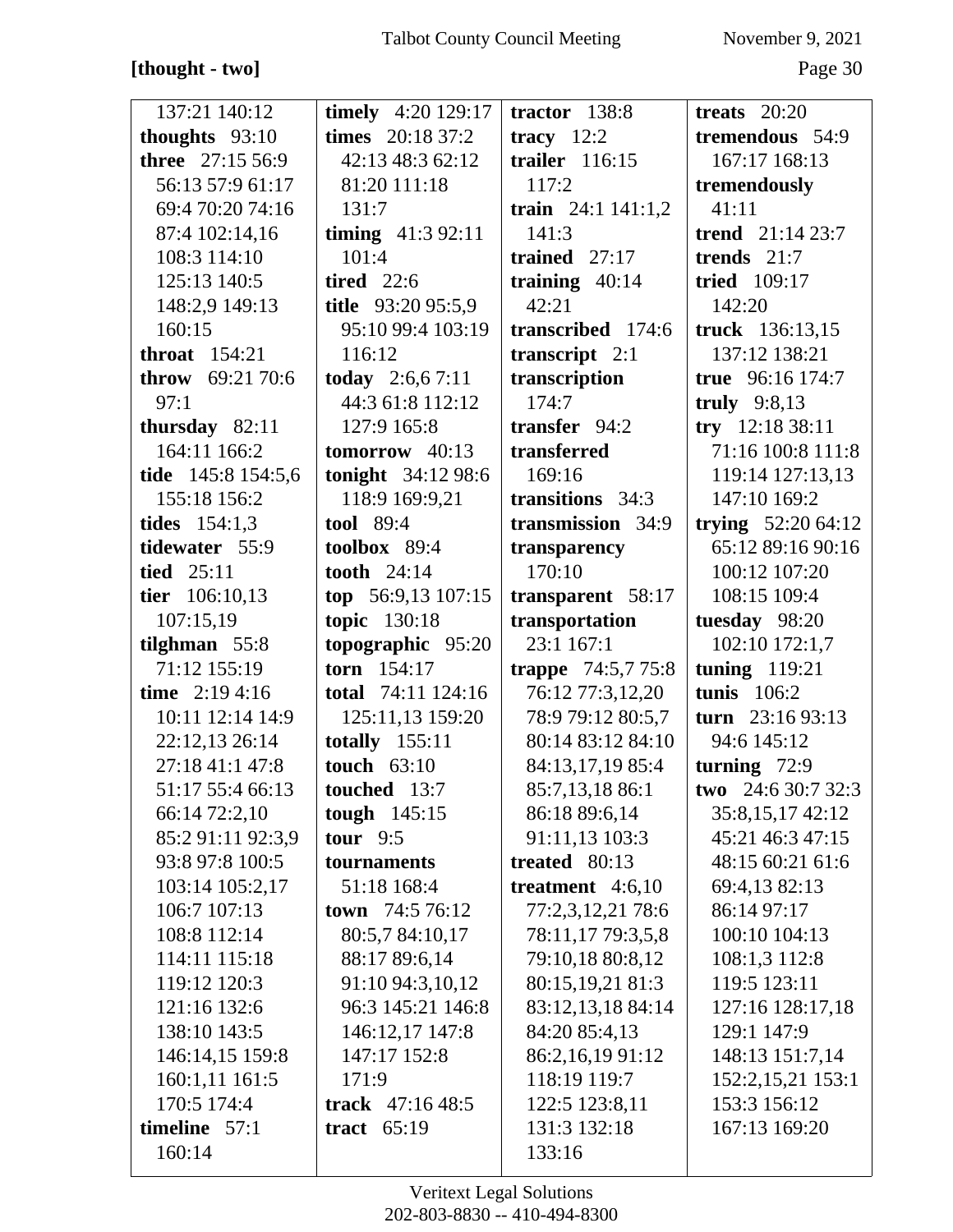**[type - way]** Page 31

| 78:13<br>type             | updates $121:10$      | <b>video</b> 14:19                   | 93:5 110:7 163:20   |
|---------------------------|-----------------------|--------------------------------------|---------------------|
| 14:12 168:5               | upgraded $85:5,8$     | view 91:2 152:13                     | 166:1 170:9         |
| types                     | 86:17,18              | virtual $51:2$                       | wanting $47:10$     |
| $\mathbf{u}$              | upgrades $77:14$      | vision $37:16$                       | wants 66:10 81:9    |
| ultimate 87:5             | use 29:17 74:14,18    | visitor 76:20 79:1                   | 93:1 114:8          |
| ultimately 88:16          | 93:14 94:18 98:3      | visits $5:2$                         |                     |
| 104:18 119:4              |                       |                                      | washington 164:5    |
| 122:2 125:1               | 98:4 121:15           | vital $17:12$                        | wastewater 75:9     |
| unable 44:4 138:7         | useful $27:19$        | voice 8:2 128:20                     | 77:1,3,12,21 78:6   |
| unanimous $3:4,9$         | useless $25:5$        | 129:10                               | 78:11,16 79:8,10    |
| understand                | usually $25:15$       | volunteer 12:5                       | 79:13,18 80:6,8     |
| 100:16 110:4              | 163:9                 | 19:7                                 | 80:12,13,14,19,21   |
| 159:18                    | utilities $44:954:2$  | volunteers 13:4,13                   | 80:21 81:3 83:12    |
| understanding             | utilize $124:1$       | 20:13 27:13,18                       | 83:13 84:11,14,19   |
| 6:4                       | 136:12                | 31:8                                 | 85:4,13,17 86:1     |
| understands               | utilizing 136:16      | vote 105:5 107:12                    | 86:19 91:12         |
| 113:20                    | V                     | 113:9,12 115:18                      | 104:13 118:19       |
| unforeseen 87:1           | vacant 114:14         | 117:9 133:1                          | 119:7 123:8,14,20   |
| unfortunate               | 127:7,8               | 171:17                               | 124:2 131:3         |
| 124:18                    | value 9:13 159:18     | <b>voted</b> 105:11                  | 132:18 133:16       |
| unfortunately             | 160:2                 | 68:16<br>voter                       | watching $62:14,14$ |
| 101:3                     | valued $66:17$        | W                                    | water 74:2,21       |
| unionville 106:2,3        | various 77:8          | 1:1774:12,17<br>W                    | 76:8,9,16 77:15     |
| 112:2                     | vehicle 81:14         | wagon $14:3$                         | 81:13,20 83:2       |
| <b>unique</b> 5:19 28:3   | 88:13 90:12 91:3      | wait 48:9 161:5                      | 87:3 88:12 89:7     |
| 106:11                    | 91:6 92:14 137:15     | waiting $108:16$                     | 89:11 90:10 92:13   |
| unit 74:6 76:11           | 137:17 138:1          | walk 28:8 34:12                      | 92:21 93:4,16       |
| <b>united</b> 5:8 17:13   | vehicles 136:21       | walking 9:19                         | 104:1 106:17        |
| 18:4                      | 137:2                 | walks $14:17$                        | 108:10 141:2        |
| units 76:20 84:12         | <b>vendors</b> 168:13 | want 5:12 7:20                       | 144:19 146:13,14    |
| 84:19 85:20 86:3          | venture<br>112:20     | 16:11 28:15 38:9                     | 147:21 148:16,19    |
| 123:12                    | verbalizing 130:8     | 39:2,7,8 41:6 45:6                   | 148:20 149:3        |
| university $53:1,4$       | versa 48:9 91:14      | 45:7 52:18 53:8                      | 153:6,9,12 154:9    |
|                           |                       | 53:20 63:4 81:5,8                    | 155:1,6,8,9 156:2   |
|                           |                       |                                      |                     |
| unnerving 153:18          | version $68:9,10$     |                                      | 156:8               |
| unprogrammed              | <b>verto</b> 52:21    | 83:3 87:8,10,17                      | waterfowl 167:7     |
| 104:5                     | vet 23:1 24:18        | 87:18 89:13 97:5                     | 168:11,12,15        |
| unring $90:17$            | veteran's $164:12$    | 97:14,14 118:16                      | waterman $148:1$    |
| unusual $153:8$           | 166:2,8               | 128:9,10,19 129:8                    | waterman's          |
| upcoming $167:7$          | veterans 166:1        | 140:19 149:4,5                       | 151:19              |
| 172:11                    | veterinarians         | 151:2,9 153:19                       | watermen $151:19$   |
| update $75:3$             | 26:11                 | 159:6,9,17 164:21                    | watson's $162:15$   |
| 146:20 151:3              | <b>vets</b> 166:5     | 165:19 166:8,16                      | way 7:18 8:7        |
| 161:5 169:7               | vice $2:15\,35:6$     | 169:6 171:14                         | 47:20 48:5 51:6     |
| updated $60:16$<br>150:20 | 48:9 91:14 144:13     | wanted 21:7 39:9<br>65:3 81:18 82:21 | 55:12 69:20 70:2    |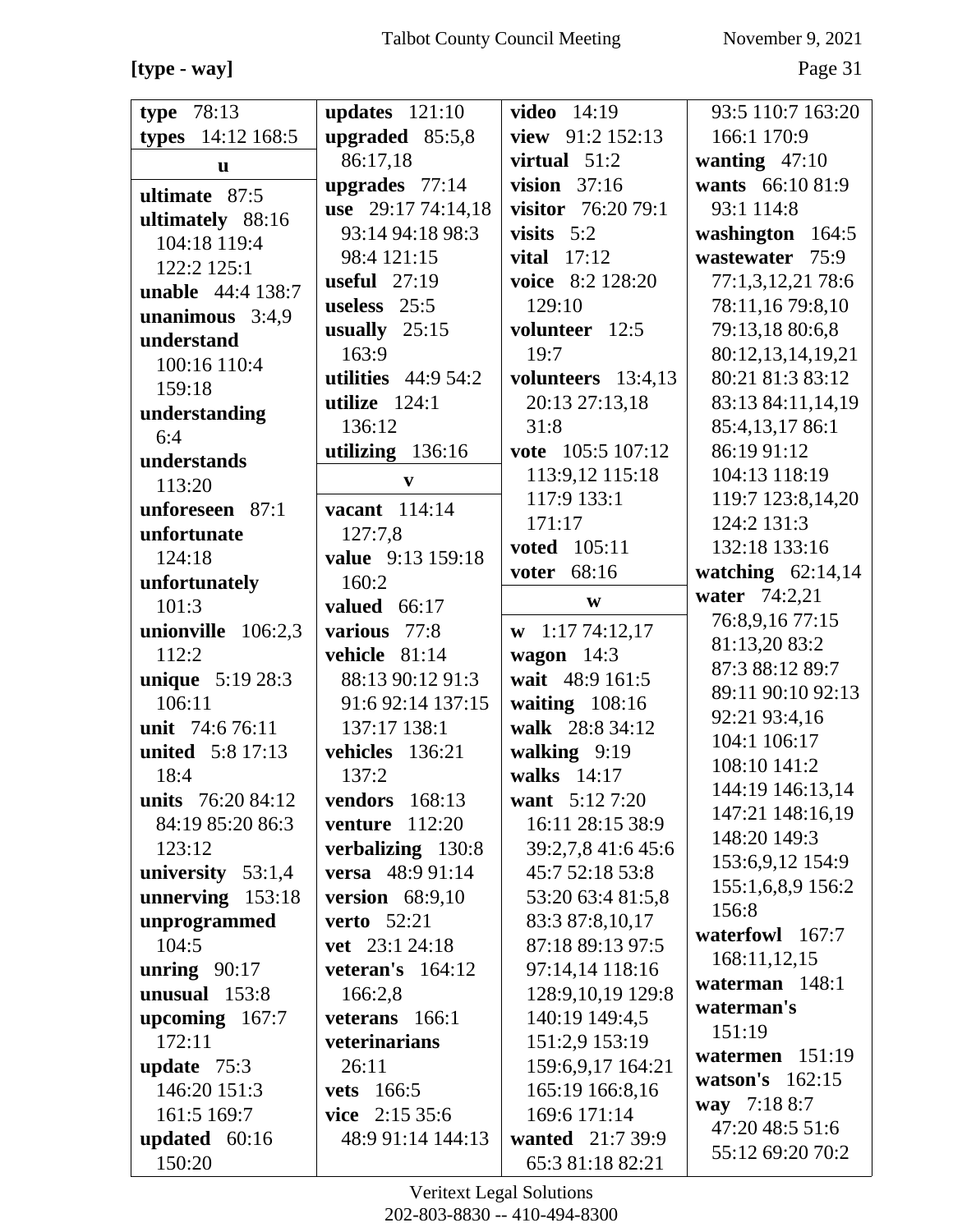## **[way - zach]** Page 32

| 88:10 140:15<br>workforce 38:5<br>36:4,6,7,9,11,14<br>142:4 148:12,19<br>welding $47:1$<br>working 33:21<br>37:1,2,2,4 38:12<br>167:19 174:11<br>went 38:19 45:21<br>39:2 43:5 44:7,9<br>38:13,15,21 39:11<br>53:3 62:7 99:18<br>40:2,9 41:6 42:21<br>ways 149:6,7<br>47:15,17 54:8<br>we've 30:5 33:8<br>61:7 62:5 153:10<br>100:6 112:16<br>43:7 44:19 45:4,5<br>37:13 39:14 40:17<br>154:5,7 166:15<br>118:17 128:5<br>46:1,3,7,17 47:8<br>42:1,1043:20<br>west 147:12<br>136:19<br>47:14,16,17 48:8<br>44:2 46:19 53:16<br>48:10,10 50:20<br>151:21 155:3<br>works 4:1 59:2<br>53:3 55:12 56:20<br>57:14 60:3,10<br>whatsoever 87:9<br>66:21 87:12 100:4<br>61:15 62:12 66:6<br>105:3 110:15<br>56:21 57:21 58:1<br>wheel $14:3$<br>71:21 81:13 86:13<br>113:8 114:6 119:1<br>60:3 62:10 81:21<br>wheeler 35:8<br>94:9 100:6,10<br>121:6 133:10<br>white 36:13<br>87:21 101:15<br>118:17 122:1,3<br>107:15 137:13<br>123:21 137:18<br>worksheets 61:17<br>124:8,9 128:6<br>whites $36:15$<br>61:21<br>138:11 140:9<br>141:20 142:19<br>141:9 142:17,20<br>willey 166:16<br>workshops 40:17<br>146:18 150:18,19<br>world 46:13 49:10<br>windsor $49:5$<br>145:21 146:10<br>153:14 163:6<br>150:21 151:4<br>winter $125:20$<br>worthwhile<br>166:13 169:9<br>wish 48:2 165:20<br>160:19 166:18<br>112:20<br>weather $167:9$<br>166:8<br>worthy $15:7$<br>171:5<br>website 14:6,18<br>wishes 5:19 92:6<br>wrapped 109:7<br>year's 57:20<br>writing 82:20 88:2<br>75:18 142:12<br>98:11 113:19<br><b>years</b> 3:16 10:4<br>88:3 89:17 101:5<br>12:15 13:9 24:6<br>164:9 170:9<br>witness $174:13$<br>webster 135:15<br>wondered 49:19<br>written 40:3 94:10<br>30:7 32:3 40:10<br>wye 118:2,20<br>wedge 163:18<br>wonderful 15:17<br>45:20 48:15 49:21<br>wednesday 34:5<br>54:1 59:16 60:12<br>129:13 142:15<br>119:6,10 123:8<br>weed 135:15<br>124:5 132:6<br>167:10<br>66:14 70:2 74:16<br>week 17:7,10<br>word 14:15<br>133:13<br>75:2 77:13 100:12<br>18:10 19:3 20:17<br>121:16 163:1<br>114:18 127:17<br>y<br>20:20 54:8 59:11<br>work 7:9 9:13<br>128:17,18 129:1<br>yeah 44:11 48:19<br>59:12 82:4 145:7<br>133:17 143:2<br>21:1 38:4,7,17<br>49:1 51:5 67:5<br>46:11,14 49:10<br>146:6 150:21<br>147:20 154:12<br>70:7,19 71:8 97:5<br>58:1 61:15,18<br>159:14 161:4<br>166:21<br>97:18 100:19<br>63:2 66:20 67:2<br>weekend 153:8,11<br>163:3<br>103:2,5 122:20<br>72:2,5,7 119:20<br>167:7<br><b>young</b> 14:17 47:15<br>127:8 128:18<br>weeks 27:17<br>124:11 127:16<br>younger $143:2$<br>129:3 131:6<br>111:15 128:5<br>133:2 140:15<br>youngest $61:8,14$<br>137:16 150:5<br>145:7 147:20<br>youth 55:8 142:20<br>158:5 163:17,19<br>155:15<br>142:21<br>152:2 169:20<br>169:7<br>year 5:4 6:9 8:14<br>weird $62:12$<br>worked 82:7<br>yup 32:20 55:7<br>10:16 13:3 18:4<br>welcome 10:2<br>81:6 156:16<br>99:21 140:11<br>19:11 20:18 21:1<br>62:11 63:20 66:15<br>142:14<br>z<br>21:9,10,11,12<br>worker's 160:13<br>73:16 118:10<br>22:12 24:10,20<br><b>zach</b> $63:1764:1$<br>workers 40:10<br>145:12<br>27:4,9 28:9,12<br>73:17<br>42:20 60:5 |               |                      |  |
|-------------------------------------------------------------------------------------------------------------------------------------------------------------------------------------------------------------------------------------------------------------------------------------------------------------------------------------------------------------------------------------------------------------------------------------------------------------------------------------------------------------------------------------------------------------------------------------------------------------------------------------------------------------------------------------------------------------------------------------------------------------------------------------------------------------------------------------------------------------------------------------------------------------------------------------------------------------------------------------------------------------------------------------------------------------------------------------------------------------------------------------------------------------------------------------------------------------------------------------------------------------------------------------------------------------------------------------------------------------------------------------------------------------------------------------------------------------------------------------------------------------------------------------------------------------------------------------------------------------------------------------------------------------------------------------------------------------------------------------------------------------------------------------------------------------------------------------------------------------------------------------------------------------------------------------------------------------------------------------------------------------------------------------------------------------------------------------------------------------------------------------------------------------------------------------------------------------------------------------------------------------------------------------------------------------------------------------------------------------------------------------------------------------------------------------------------------------------------------------------------------------------------------------------------------------------------------------------------------------------------------------------------------------------------------------------------------------------------------------------------------------------------------------------------------------------------------------------------------------------------------------------------------------------------------------------------------------------------------------------------------------------------------------------------------------------------|---------------|----------------------|--|
|                                                                                                                                                                                                                                                                                                                                                                                                                                                                                                                                                                                                                                                                                                                                                                                                                                                                                                                                                                                                                                                                                                                                                                                                                                                                                                                                                                                                                                                                                                                                                                                                                                                                                                                                                                                                                                                                                                                                                                                                                                                                                                                                                                                                                                                                                                                                                                                                                                                                                                                                                                                                                                                                                                                                                                                                                                                                                                                                                                                                                                                                         | welcomes 55:1 |                      |  |
|                                                                                                                                                                                                                                                                                                                                                                                                                                                                                                                                                                                                                                                                                                                                                                                                                                                                                                                                                                                                                                                                                                                                                                                                                                                                                                                                                                                                                                                                                                                                                                                                                                                                                                                                                                                                                                                                                                                                                                                                                                                                                                                                                                                                                                                                                                                                                                                                                                                                                                                                                                                                                                                                                                                                                                                                                                                                                                                                                                                                                                                                         |               |                      |  |
|                                                                                                                                                                                                                                                                                                                                                                                                                                                                                                                                                                                                                                                                                                                                                                                                                                                                                                                                                                                                                                                                                                                                                                                                                                                                                                                                                                                                                                                                                                                                                                                                                                                                                                                                                                                                                                                                                                                                                                                                                                                                                                                                                                                                                                                                                                                                                                                                                                                                                                                                                                                                                                                                                                                                                                                                                                                                                                                                                                                                                                                                         |               |                      |  |
|                                                                                                                                                                                                                                                                                                                                                                                                                                                                                                                                                                                                                                                                                                                                                                                                                                                                                                                                                                                                                                                                                                                                                                                                                                                                                                                                                                                                                                                                                                                                                                                                                                                                                                                                                                                                                                                                                                                                                                                                                                                                                                                                                                                                                                                                                                                                                                                                                                                                                                                                                                                                                                                                                                                                                                                                                                                                                                                                                                                                                                                                         |               |                      |  |
|                                                                                                                                                                                                                                                                                                                                                                                                                                                                                                                                                                                                                                                                                                                                                                                                                                                                                                                                                                                                                                                                                                                                                                                                                                                                                                                                                                                                                                                                                                                                                                                                                                                                                                                                                                                                                                                                                                                                                                                                                                                                                                                                                                                                                                                                                                                                                                                                                                                                                                                                                                                                                                                                                                                                                                                                                                                                                                                                                                                                                                                                         |               |                      |  |
|                                                                                                                                                                                                                                                                                                                                                                                                                                                                                                                                                                                                                                                                                                                                                                                                                                                                                                                                                                                                                                                                                                                                                                                                                                                                                                                                                                                                                                                                                                                                                                                                                                                                                                                                                                                                                                                                                                                                                                                                                                                                                                                                                                                                                                                                                                                                                                                                                                                                                                                                                                                                                                                                                                                                                                                                                                                                                                                                                                                                                                                                         |               |                      |  |
|                                                                                                                                                                                                                                                                                                                                                                                                                                                                                                                                                                                                                                                                                                                                                                                                                                                                                                                                                                                                                                                                                                                                                                                                                                                                                                                                                                                                                                                                                                                                                                                                                                                                                                                                                                                                                                                                                                                                                                                                                                                                                                                                                                                                                                                                                                                                                                                                                                                                                                                                                                                                                                                                                                                                                                                                                                                                                                                                                                                                                                                                         |               |                      |  |
|                                                                                                                                                                                                                                                                                                                                                                                                                                                                                                                                                                                                                                                                                                                                                                                                                                                                                                                                                                                                                                                                                                                                                                                                                                                                                                                                                                                                                                                                                                                                                                                                                                                                                                                                                                                                                                                                                                                                                                                                                                                                                                                                                                                                                                                                                                                                                                                                                                                                                                                                                                                                                                                                                                                                                                                                                                                                                                                                                                                                                                                                         |               |                      |  |
|                                                                                                                                                                                                                                                                                                                                                                                                                                                                                                                                                                                                                                                                                                                                                                                                                                                                                                                                                                                                                                                                                                                                                                                                                                                                                                                                                                                                                                                                                                                                                                                                                                                                                                                                                                                                                                                                                                                                                                                                                                                                                                                                                                                                                                                                                                                                                                                                                                                                                                                                                                                                                                                                                                                                                                                                                                                                                                                                                                                                                                                                         |               |                      |  |
|                                                                                                                                                                                                                                                                                                                                                                                                                                                                                                                                                                                                                                                                                                                                                                                                                                                                                                                                                                                                                                                                                                                                                                                                                                                                                                                                                                                                                                                                                                                                                                                                                                                                                                                                                                                                                                                                                                                                                                                                                                                                                                                                                                                                                                                                                                                                                                                                                                                                                                                                                                                                                                                                                                                                                                                                                                                                                                                                                                                                                                                                         |               |                      |  |
|                                                                                                                                                                                                                                                                                                                                                                                                                                                                                                                                                                                                                                                                                                                                                                                                                                                                                                                                                                                                                                                                                                                                                                                                                                                                                                                                                                                                                                                                                                                                                                                                                                                                                                                                                                                                                                                                                                                                                                                                                                                                                                                                                                                                                                                                                                                                                                                                                                                                                                                                                                                                                                                                                                                                                                                                                                                                                                                                                                                                                                                                         |               |                      |  |
|                                                                                                                                                                                                                                                                                                                                                                                                                                                                                                                                                                                                                                                                                                                                                                                                                                                                                                                                                                                                                                                                                                                                                                                                                                                                                                                                                                                                                                                                                                                                                                                                                                                                                                                                                                                                                                                                                                                                                                                                                                                                                                                                                                                                                                                                                                                                                                                                                                                                                                                                                                                                                                                                                                                                                                                                                                                                                                                                                                                                                                                                         |               |                      |  |
|                                                                                                                                                                                                                                                                                                                                                                                                                                                                                                                                                                                                                                                                                                                                                                                                                                                                                                                                                                                                                                                                                                                                                                                                                                                                                                                                                                                                                                                                                                                                                                                                                                                                                                                                                                                                                                                                                                                                                                                                                                                                                                                                                                                                                                                                                                                                                                                                                                                                                                                                                                                                                                                                                                                                                                                                                                                                                                                                                                                                                                                                         |               |                      |  |
|                                                                                                                                                                                                                                                                                                                                                                                                                                                                                                                                                                                                                                                                                                                                                                                                                                                                                                                                                                                                                                                                                                                                                                                                                                                                                                                                                                                                                                                                                                                                                                                                                                                                                                                                                                                                                                                                                                                                                                                                                                                                                                                                                                                                                                                                                                                                                                                                                                                                                                                                                                                                                                                                                                                                                                                                                                                                                                                                                                                                                                                                         |               |                      |  |
|                                                                                                                                                                                                                                                                                                                                                                                                                                                                                                                                                                                                                                                                                                                                                                                                                                                                                                                                                                                                                                                                                                                                                                                                                                                                                                                                                                                                                                                                                                                                                                                                                                                                                                                                                                                                                                                                                                                                                                                                                                                                                                                                                                                                                                                                                                                                                                                                                                                                                                                                                                                                                                                                                                                                                                                                                                                                                                                                                                                                                                                                         |               |                      |  |
|                                                                                                                                                                                                                                                                                                                                                                                                                                                                                                                                                                                                                                                                                                                                                                                                                                                                                                                                                                                                                                                                                                                                                                                                                                                                                                                                                                                                                                                                                                                                                                                                                                                                                                                                                                                                                                                                                                                                                                                                                                                                                                                                                                                                                                                                                                                                                                                                                                                                                                                                                                                                                                                                                                                                                                                                                                                                                                                                                                                                                                                                         |               |                      |  |
|                                                                                                                                                                                                                                                                                                                                                                                                                                                                                                                                                                                                                                                                                                                                                                                                                                                                                                                                                                                                                                                                                                                                                                                                                                                                                                                                                                                                                                                                                                                                                                                                                                                                                                                                                                                                                                                                                                                                                                                                                                                                                                                                                                                                                                                                                                                                                                                                                                                                                                                                                                                                                                                                                                                                                                                                                                                                                                                                                                                                                                                                         |               |                      |  |
|                                                                                                                                                                                                                                                                                                                                                                                                                                                                                                                                                                                                                                                                                                                                                                                                                                                                                                                                                                                                                                                                                                                                                                                                                                                                                                                                                                                                                                                                                                                                                                                                                                                                                                                                                                                                                                                                                                                                                                                                                                                                                                                                                                                                                                                                                                                                                                                                                                                                                                                                                                                                                                                                                                                                                                                                                                                                                                                                                                                                                                                                         |               |                      |  |
|                                                                                                                                                                                                                                                                                                                                                                                                                                                                                                                                                                                                                                                                                                                                                                                                                                                                                                                                                                                                                                                                                                                                                                                                                                                                                                                                                                                                                                                                                                                                                                                                                                                                                                                                                                                                                                                                                                                                                                                                                                                                                                                                                                                                                                                                                                                                                                                                                                                                                                                                                                                                                                                                                                                                                                                                                                                                                                                                                                                                                                                                         |               |                      |  |
|                                                                                                                                                                                                                                                                                                                                                                                                                                                                                                                                                                                                                                                                                                                                                                                                                                                                                                                                                                                                                                                                                                                                                                                                                                                                                                                                                                                                                                                                                                                                                                                                                                                                                                                                                                                                                                                                                                                                                                                                                                                                                                                                                                                                                                                                                                                                                                                                                                                                                                                                                                                                                                                                                                                                                                                                                                                                                                                                                                                                                                                                         |               |                      |  |
|                                                                                                                                                                                                                                                                                                                                                                                                                                                                                                                                                                                                                                                                                                                                                                                                                                                                                                                                                                                                                                                                                                                                                                                                                                                                                                                                                                                                                                                                                                                                                                                                                                                                                                                                                                                                                                                                                                                                                                                                                                                                                                                                                                                                                                                                                                                                                                                                                                                                                                                                                                                                                                                                                                                                                                                                                                                                                                                                                                                                                                                                         |               |                      |  |
|                                                                                                                                                                                                                                                                                                                                                                                                                                                                                                                                                                                                                                                                                                                                                                                                                                                                                                                                                                                                                                                                                                                                                                                                                                                                                                                                                                                                                                                                                                                                                                                                                                                                                                                                                                                                                                                                                                                                                                                                                                                                                                                                                                                                                                                                                                                                                                                                                                                                                                                                                                                                                                                                                                                                                                                                                                                                                                                                                                                                                                                                         |               |                      |  |
|                                                                                                                                                                                                                                                                                                                                                                                                                                                                                                                                                                                                                                                                                                                                                                                                                                                                                                                                                                                                                                                                                                                                                                                                                                                                                                                                                                                                                                                                                                                                                                                                                                                                                                                                                                                                                                                                                                                                                                                                                                                                                                                                                                                                                                                                                                                                                                                                                                                                                                                                                                                                                                                                                                                                                                                                                                                                                                                                                                                                                                                                         |               |                      |  |
|                                                                                                                                                                                                                                                                                                                                                                                                                                                                                                                                                                                                                                                                                                                                                                                                                                                                                                                                                                                                                                                                                                                                                                                                                                                                                                                                                                                                                                                                                                                                                                                                                                                                                                                                                                                                                                                                                                                                                                                                                                                                                                                                                                                                                                                                                                                                                                                                                                                                                                                                                                                                                                                                                                                                                                                                                                                                                                                                                                                                                                                                         |               |                      |  |
|                                                                                                                                                                                                                                                                                                                                                                                                                                                                                                                                                                                                                                                                                                                                                                                                                                                                                                                                                                                                                                                                                                                                                                                                                                                                                                                                                                                                                                                                                                                                                                                                                                                                                                                                                                                                                                                                                                                                                                                                                                                                                                                                                                                                                                                                                                                                                                                                                                                                                                                                                                                                                                                                                                                                                                                                                                                                                                                                                                                                                                                                         |               |                      |  |
|                                                                                                                                                                                                                                                                                                                                                                                                                                                                                                                                                                                                                                                                                                                                                                                                                                                                                                                                                                                                                                                                                                                                                                                                                                                                                                                                                                                                                                                                                                                                                                                                                                                                                                                                                                                                                                                                                                                                                                                                                                                                                                                                                                                                                                                                                                                                                                                                                                                                                                                                                                                                                                                                                                                                                                                                                                                                                                                                                                                                                                                                         |               |                      |  |
|                                                                                                                                                                                                                                                                                                                                                                                                                                                                                                                                                                                                                                                                                                                                                                                                                                                                                                                                                                                                                                                                                                                                                                                                                                                                                                                                                                                                                                                                                                                                                                                                                                                                                                                                                                                                                                                                                                                                                                                                                                                                                                                                                                                                                                                                                                                                                                                                                                                                                                                                                                                                                                                                                                                                                                                                                                                                                                                                                                                                                                                                         |               |                      |  |
|                                                                                                                                                                                                                                                                                                                                                                                                                                                                                                                                                                                                                                                                                                                                                                                                                                                                                                                                                                                                                                                                                                                                                                                                                                                                                                                                                                                                                                                                                                                                                                                                                                                                                                                                                                                                                                                                                                                                                                                                                                                                                                                                                                                                                                                                                                                                                                                                                                                                                                                                                                                                                                                                                                                                                                                                                                                                                                                                                                                                                                                                         |               |                      |  |
|                                                                                                                                                                                                                                                                                                                                                                                                                                                                                                                                                                                                                                                                                                                                                                                                                                                                                                                                                                                                                                                                                                                                                                                                                                                                                                                                                                                                                                                                                                                                                                                                                                                                                                                                                                                                                                                                                                                                                                                                                                                                                                                                                                                                                                                                                                                                                                                                                                                                                                                                                                                                                                                                                                                                                                                                                                                                                                                                                                                                                                                                         |               |                      |  |
|                                                                                                                                                                                                                                                                                                                                                                                                                                                                                                                                                                                                                                                                                                                                                                                                                                                                                                                                                                                                                                                                                                                                                                                                                                                                                                                                                                                                                                                                                                                                                                                                                                                                                                                                                                                                                                                                                                                                                                                                                                                                                                                                                                                                                                                                                                                                                                                                                                                                                                                                                                                                                                                                                                                                                                                                                                                                                                                                                                                                                                                                         |               |                      |  |
|                                                                                                                                                                                                                                                                                                                                                                                                                                                                                                                                                                                                                                                                                                                                                                                                                                                                                                                                                                                                                                                                                                                                                                                                                                                                                                                                                                                                                                                                                                                                                                                                                                                                                                                                                                                                                                                                                                                                                                                                                                                                                                                                                                                                                                                                                                                                                                                                                                                                                                                                                                                                                                                                                                                                                                                                                                                                                                                                                                                                                                                                         |               |                      |  |
|                                                                                                                                                                                                                                                                                                                                                                                                                                                                                                                                                                                                                                                                                                                                                                                                                                                                                                                                                                                                                                                                                                                                                                                                                                                                                                                                                                                                                                                                                                                                                                                                                                                                                                                                                                                                                                                                                                                                                                                                                                                                                                                                                                                                                                                                                                                                                                                                                                                                                                                                                                                                                                                                                                                                                                                                                                                                                                                                                                                                                                                                         |               |                      |  |
|                                                                                                                                                                                                                                                                                                                                                                                                                                                                                                                                                                                                                                                                                                                                                                                                                                                                                                                                                                                                                                                                                                                                                                                                                                                                                                                                                                                                                                                                                                                                                                                                                                                                                                                                                                                                                                                                                                                                                                                                                                                                                                                                                                                                                                                                                                                                                                                                                                                                                                                                                                                                                                                                                                                                                                                                                                                                                                                                                                                                                                                                         |               |                      |  |
|                                                                                                                                                                                                                                                                                                                                                                                                                                                                                                                                                                                                                                                                                                                                                                                                                                                                                                                                                                                                                                                                                                                                                                                                                                                                                                                                                                                                                                                                                                                                                                                                                                                                                                                                                                                                                                                                                                                                                                                                                                                                                                                                                                                                                                                                                                                                                                                                                                                                                                                                                                                                                                                                                                                                                                                                                                                                                                                                                                                                                                                                         |               |                      |  |
|                                                                                                                                                                                                                                                                                                                                                                                                                                                                                                                                                                                                                                                                                                                                                                                                                                                                                                                                                                                                                                                                                                                                                                                                                                                                                                                                                                                                                                                                                                                                                                                                                                                                                                                                                                                                                                                                                                                                                                                                                                                                                                                                                                                                                                                                                                                                                                                                                                                                                                                                                                                                                                                                                                                                                                                                                                                                                                                                                                                                                                                                         |               |                      |  |
|                                                                                                                                                                                                                                                                                                                                                                                                                                                                                                                                                                                                                                                                                                                                                                                                                                                                                                                                                                                                                                                                                                                                                                                                                                                                                                                                                                                                                                                                                                                                                                                                                                                                                                                                                                                                                                                                                                                                                                                                                                                                                                                                                                                                                                                                                                                                                                                                                                                                                                                                                                                                                                                                                                                                                                                                                                                                                                                                                                                                                                                                         |               |                      |  |
|                                                                                                                                                                                                                                                                                                                                                                                                                                                                                                                                                                                                                                                                                                                                                                                                                                                                                                                                                                                                                                                                                                                                                                                                                                                                                                                                                                                                                                                                                                                                                                                                                                                                                                                                                                                                                                                                                                                                                                                                                                                                                                                                                                                                                                                                                                                                                                                                                                                                                                                                                                                                                                                                                                                                                                                                                                                                                                                                                                                                                                                                         |               |                      |  |
|                                                                                                                                                                                                                                                                                                                                                                                                                                                                                                                                                                                                                                                                                                                                                                                                                                                                                                                                                                                                                                                                                                                                                                                                                                                                                                                                                                                                                                                                                                                                                                                                                                                                                                                                                                                                                                                                                                                                                                                                                                                                                                                                                                                                                                                                                                                                                                                                                                                                                                                                                                                                                                                                                                                                                                                                                                                                                                                                                                                                                                                                         |               |                      |  |
|                                                                                                                                                                                                                                                                                                                                                                                                                                                                                                                                                                                                                                                                                                                                                                                                                                                                                                                                                                                                                                                                                                                                                                                                                                                                                                                                                                                                                                                                                                                                                                                                                                                                                                                                                                                                                                                                                                                                                                                                                                                                                                                                                                                                                                                                                                                                                                                                                                                                                                                                                                                                                                                                                                                                                                                                                                                                                                                                                                                                                                                                         |               |                      |  |
|                                                                                                                                                                                                                                                                                                                                                                                                                                                                                                                                                                                                                                                                                                                                                                                                                                                                                                                                                                                                                                                                                                                                                                                                                                                                                                                                                                                                                                                                                                                                                                                                                                                                                                                                                                                                                                                                                                                                                                                                                                                                                                                                                                                                                                                                                                                                                                                                                                                                                                                                                                                                                                                                                                                                                                                                                                                                                                                                                                                                                                                                         |               |                      |  |
|                                                                                                                                                                                                                                                                                                                                                                                                                                                                                                                                                                                                                                                                                                                                                                                                                                                                                                                                                                                                                                                                                                                                                                                                                                                                                                                                                                                                                                                                                                                                                                                                                                                                                                                                                                                                                                                                                                                                                                                                                                                                                                                                                                                                                                                                                                                                                                                                                                                                                                                                                                                                                                                                                                                                                                                                                                                                                                                                                                                                                                                                         |               |                      |  |
|                                                                                                                                                                                                                                                                                                                                                                                                                                                                                                                                                                                                                                                                                                                                                                                                                                                                                                                                                                                                                                                                                                                                                                                                                                                                                                                                                                                                                                                                                                                                                                                                                                                                                                                                                                                                                                                                                                                                                                                                                                                                                                                                                                                                                                                                                                                                                                                                                                                                                                                                                                                                                                                                                                                                                                                                                                                                                                                                                                                                                                                                         |               |                      |  |
|                                                                                                                                                                                                                                                                                                                                                                                                                                                                                                                                                                                                                                                                                                                                                                                                                                                                                                                                                                                                                                                                                                                                                                                                                                                                                                                                                                                                                                                                                                                                                                                                                                                                                                                                                                                                                                                                                                                                                                                                                                                                                                                                                                                                                                                                                                                                                                                                                                                                                                                                                                                                                                                                                                                                                                                                                                                                                                                                                                                                                                                                         |               |                      |  |
|                                                                                                                                                                                                                                                                                                                                                                                                                                                                                                                                                                                                                                                                                                                                                                                                                                                                                                                                                                                                                                                                                                                                                                                                                                                                                                                                                                                                                                                                                                                                                                                                                                                                                                                                                                                                                                                                                                                                                                                                                                                                                                                                                                                                                                                                                                                                                                                                                                                                                                                                                                                                                                                                                                                                                                                                                                                                                                                                                                                                                                                                         |               | 33:6, 14, 16, 16, 17 |  |